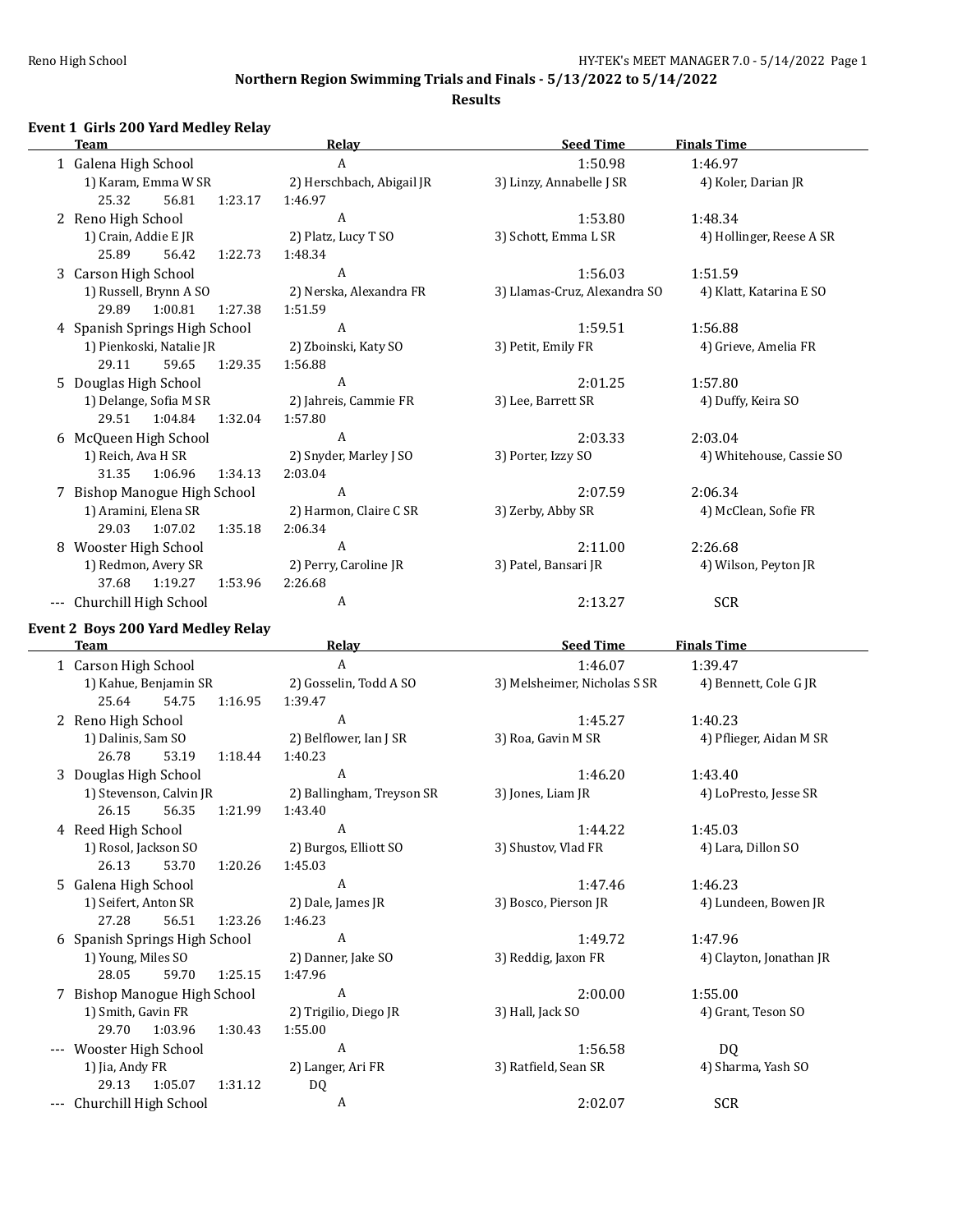**Results**

## **Event 3 Girls 200 Yard Freestyle**

|                  | <u>Name</u>                                |         | Yr School                                 | <b>Prelim Time</b> | <b>Finals Time</b> |  |
|------------------|--------------------------------------------|---------|-------------------------------------------|--------------------|--------------------|--|
| A - Final        |                                            |         |                                           |                    |                    |  |
|                  | 1 Karam, Emma W<br>25.99<br>54.10          | 1:23.28 | SR Galena High School<br>1:53.01          | 1:53.93            | 1:53.01            |  |
|                  | 2 Sullivan, Delaney<br>26.65<br>56.19      | 1:26.34 | SO Reno High School<br>1:56.41            | 1:55.39            | 1:56.41            |  |
|                  | 3 Llamas-Cruz, Alexandra                   |         | SO Carson High School                     | 1:59.67            | 1:59.01            |  |
|                  | 26.91<br>56.45<br>4 Thornburg, Talia M     | 1:27.84 | 1:59.01<br>SR Carson High School          | 2:03.03            | 2:01.46            |  |
|                  | 27.76<br>58.26                             | 1:29.76 | 2:01.46<br>SO Reno High School            |                    |                    |  |
|                  | 5 Scott, Keira R<br>28.19<br>59.42         | 1:31.55 | 2:02.81                                   | 2:02.82            | 2:02.81            |  |
|                  | 6 Grieve, Amelia<br>29.20<br>1:01.98       | 1:36.13 | FR Spanish Springs High School<br>2:09.20 | 2:10.00            | 2:09.20            |  |
|                  | 7 Calhoun, Joy<br>30.02<br>1:05.44         | 1:44.03 | SR Spanish Springs High School<br>2:20.91 | 2:19.93            | 2:20.91            |  |
|                  | 8 Hoffmann, Hannah                         | 1:44.30 | SR Galena High School                     | 2:21.55            | 2:21.76            |  |
| <b>B</b> - Final | 31.30<br>1:06.78                           |         | 2:21.76                                   |                    |                    |  |
|                  | 9 Bender, Maris<br>31.66<br>1:07.32        | 1:44.81 | FR Bishop Manogue High School<br>2:21.74  | 2:22.68            | 2:21.74            |  |
|                  | 10 Hilson, Alyssa<br>32.90                 |         | SR McQueen High School                    | 2:29.88            | 2:27.59            |  |
|                  | 1:10.02<br>11 McClean, Sofie               | 1:49.31 | 2:27.59<br>FR Bishop Manogue High School  | 2:32.61            | 2:30.08            |  |
|                  | 34.53<br>1:12.48<br>12 Redmon, Avery       | 1:51.71 | 2:30.08<br>SR Wooster High School         | 2:30.02            | 2:30.30            |  |
|                  | 34.17<br>1:13.41<br>13 Heffernan, Hannah   | 1:53.06 | 2:30.30<br>JR Galena High School          | 2:32.58            | 2:31.14            |  |
|                  | 33.03<br>1:12.34<br>14 Humphrey, Alexis    | 1:52.50 | 2:31.14<br>SR Bishop Manogue High School  | 2:37.37            | 2:37.46            |  |
|                  | 35.67<br>1:15.28                           | 1:56.86 | 2:37.46                                   |                    |                    |  |
|                  | 15 Romwall, Megan<br>34.26<br>1:12.94      | 1:55.30 | SR Reed High School<br>2:37.70            | 2:36.27            | 2:37.70            |  |
|                  | <b>Event 3 Girls 200 Yard Freestyle</b>    |         |                                           |                    |                    |  |
|                  | <u>Name</u>                                |         | Yr School                                 | <b>Seed Time</b>   | <b>Prelim Time</b> |  |
|                  | Preliminaries<br>1 Karam, Emma W           |         | SR Galena High School                     | 1:59.47            | 1:53.93<br>q       |  |
|                  | 26.41<br>54.81<br>2 Sullivan, Delaney      | 1:24.11 | 1:53.93<br>SO Reno High School            | 2:00.87            | $1:55.39$ a        |  |
|                  | 26.17<br>55.29<br>3 Llamas-Cruz, Alexandra | 1:25.07 | 1:55.39<br>SO Carson High School          | 2:02.09            | 1:59.67<br>q       |  |
|                  | 27.29<br>57.16                             | 1:28.34 | 1:59.67                                   |                    |                    |  |
|                  | 4 Scott, Keira R<br>28.26<br>59.34         | 1:31.38 | SO Reno High School<br>2:02.82            | 2:06.33            | 2:02.82<br>a       |  |
|                  | 5 Thornburg, Talia M<br>27.76<br>58.75     | 1:30.67 | SR Carson High School<br>2:03.03          | 2:06.06            | 2:03.03<br>q       |  |
|                  | 6 Grieve, Amelia<br>29.56<br>1:02.72       | 1:36.97 | FR Spanish Springs High School<br>2:10.00 | 2:11.76            | 2:10.00<br>q       |  |
|                  | 7 Calhoun, Joy                             |         | SR Spanish Springs High School            | 2:19.86            | 2:19.93<br>a       |  |
|                  | 29.70<br>1:04.30<br>8 Hoffmann, Hannah     | 1:42.36 | 2:19.93<br>SR Galena High School          | 2:24.56            | 2:21.55<br>a       |  |
|                  | 31.38<br>1:07.11                           | 1:44.30 | 2:21.55                                   |                    |                    |  |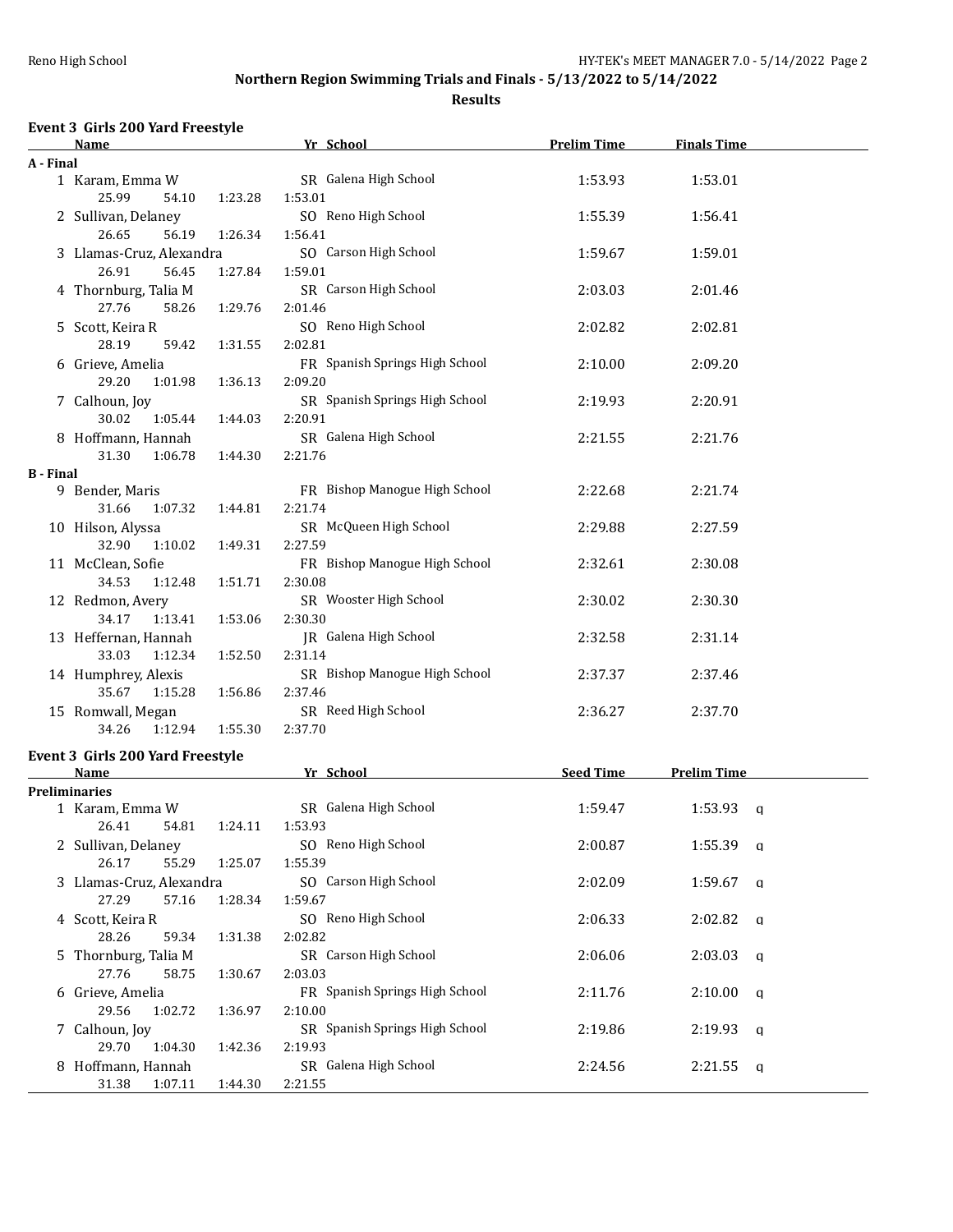### **Northern Region Swimming Trials and Finals - 5/13/2022 to 5/14/2022**

|           |                                                           |         | <b>Results</b>                 |                    |                        |
|-----------|-----------------------------------------------------------|---------|--------------------------------|--------------------|------------------------|
|           | Preliminaries  (Event 3 Girls 200 Yard Freestyle)<br>Name |         | Yr School                      | <b>Seed Time</b>   | <b>Prelim Time</b>     |
|           | 9 Bender, Maris                                           |         | FR Bishop Manogue High School  | 2:32.48            | 2:22.68                |
|           | 32.66<br>1:09.09                                          | 1:45.64 | 2:22.68                        |                    | q                      |
|           | 10 Hilson, Alyssa                                         |         | SR McQueen High School         | 2:33.36            | 2:29.88                |
|           | 32.11<br>1:10.29                                          | 1:50.46 | 2:29.88                        |                    | $\mathbf q$            |
|           | 11 Redmon, Avery                                          |         | SR Wooster High School         | 2:31.84            | 2:30.02                |
|           | 34.27<br>1:14.06                                          | 1:51.71 | 2:30.02                        |                    | $\mathbf q$            |
|           | 12 Heffernan, Hannah                                      |         | JR Galena High School          | 2:35.90            | 2:32.58<br>q           |
|           | 33.84<br>1:13.58                                          | 1:54.01 | 2:32.58                        |                    |                        |
|           | 13 McClean, Sofie                                         |         | FR Bishop Manogue High School  | 2:28.09            | 2:32.61<br>$\mathbf q$ |
|           | 34.13<br>1:12.88                                          | 1:52.92 | 2:32.61                        |                    |                        |
|           |                                                           |         | SR Reed High School            | 2:17.97            | 2:36.27                |
|           | 14 Romwall, Megan<br>33.97<br>1:12.67                     | 1:53.66 | 2:36.27                        |                    | $\mathbf q$            |
|           | 15 Humphrey, Alexis                                       |         | SR Bishop Manogue High School  | 2:34.28            | 2:37.37                |
|           | 36.11<br>1:15.82                                          | 1:56.32 | 2:37.37                        |                    | q                      |
|           |                                                           |         |                                |                    |                        |
|           | <b>Event 4 Boys 200 Yard Freestyle</b>                    |         |                                |                    |                        |
|           | Name                                                      |         | Yr School                      | <b>Prelim Time</b> | <b>Finals Time</b>     |
| A - Final |                                                           |         |                                |                    |                        |
|           | 1 Melsheimer, Nicholas S                                  |         | SR Carson High School          | 1:47.37            | 1:43.92                |
|           | 23.28<br>48.95                                            | 1:15.90 | 1:43.92                        |                    |                        |
|           | 2 Myers, Brayden T                                        |         | JR Reno High School            | 1:46.99            | 1:47.25                |
|           | 24.34<br>51.03                                            | 1:18.90 | 1:47.25                        |                    |                        |
|           | 3 Dawson, Hunter                                          |         | FR Reed High School            | 1:57.34            | 1:52.03                |
|           | 25.04<br>53.35                                            | 1:22.86 | 1:52.03                        |                    |                        |
|           | 4 Hustead, Walter                                         |         | FR Galena High School          | 1:54.14            | 1:52.61                |
|           | 25.93<br>54.04                                            | 1:23.34 | 1:52.61                        |                    |                        |
|           | 5 Zuniga, Lance                                           |         | JR Galena High School          | 1:55.05            | 1:53.92                |
|           | 26.38<br>54.76                                            | 1:23.82 | 1:53.92                        |                    |                        |
|           | 6 Grant, Teson                                            |         | SO Bishop Manogue High School  | 1:59.30            | 1:56.08                |
|           | 26.81<br>55.83                                            | 1:25.50 | 1:56.08                        |                    |                        |
|           | 7 Schraeder, Gabriel C                                    |         | SR Reno High School            | 2:01.00            | 1:59.35                |
|           | 27.37<br>57.17                                            | 1:59.35 |                                |                    |                        |
|           | 8 Britting, Branden                                       |         | SR Douglas High School         | 2:02.28            | 2:01.10                |
|           | 26.06<br>55.87                                            | 1:27.81 | 2:01.10                        |                    |                        |
| B - Final |                                                           |         |                                |                    |                        |
|           | 9 Motta, Ryan                                             |         | SO Galena High School          | 2:04.73            | 2:02.23                |
|           | 27.60<br>58.93                                            | 1:31.46 | 2:02.23                        |                    |                        |
|           | 10 Young, Miles                                           |         | SO Spanish Springs High School | 2:02.74            | 2:02.25                |
|           | 27.23<br>59.12                                            | 1:31.53 | 2:02.25                        |                    |                        |
|           | 11 Smith, Cruz T                                          |         | FR Reno High School            | 2:11.02            | 2:12.79                |
|           | 30.09<br>1:03.66                                          | 1:38.41 | 2:12.79                        |                    |                        |
|           | 12 Tovar, Daniel                                          |         | JR Douglas High School         | 2:25.17            | 2:23.61                |
|           | 30.96<br>1:06.45                                          | 1:45.50 | 2:23.61                        |                    |                        |

13 Peralta, Martin FR Reno High School 2:20.84 2:23.83

14 Schneider, Aidan SO McQueen High School 2:27.63 2:25.40

15 Brownlee, Noah SR Bishop Manogue High School 2:30.03 2:28.05

16 Carine, Michael A SR Carson High School 2:30.88 2:30.27

17 Chan, Alex SR Reed High School 2:33.61 18 Crossman, Nathaniel M JR Carson High School 2:50.79

32.71 1:09.42 1:47.19 2:23.83

31.46 1:07.89 1:47.56 2:25.40

30.66 1:05.98 1:45.72 2:28.05

31.99 1:08.93 1:50.16 2:30.27

**Preliminaries**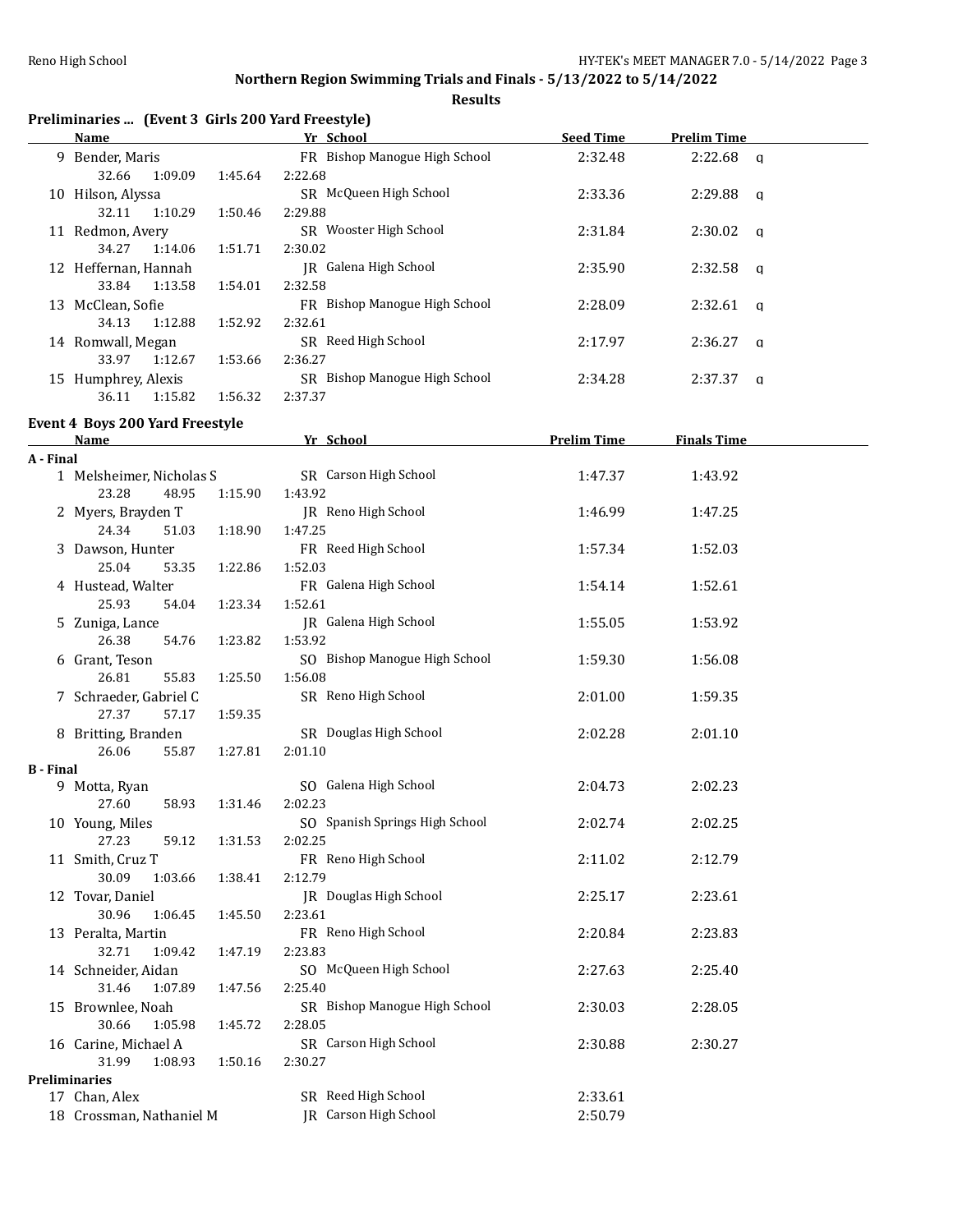### **Results**

## **Event 4 Boys 200 Yard Freestyle**

29.57 1:06.54 1:44.47 2:17.65

|           | Name                                         |         | <u>Yr School</u>                          | <b>Seed Time</b>   | <b>Prelim Time</b>      |  |
|-----------|----------------------------------------------|---------|-------------------------------------------|--------------------|-------------------------|--|
|           | <b>Preliminaries</b>                         |         |                                           |                    |                         |  |
|           | 1 Myers, Brayden T<br>24.63<br>51.38         | 1:18.95 | JR Reno High School<br>1:46.99            | 1:52.52            | $1:46.99$ q             |  |
|           | 2 Melsheimer, Nicholas S<br>23.80<br>50.92   |         | SR Carson High School                     | 1:49.84            | 1:47.37<br>q            |  |
|           | 3 Hustead, Walter                            | 1:19.03 | 1:47.37<br>FR Galena High School          | 1:57.25            | 1:54.14<br>q            |  |
|           | 25.92<br>53.91<br>4 Zuniga, Lance            | 1:23.85 | 1:54.14<br>JR Galena High School          | 1:58.40            | 1:55.05<br>q            |  |
|           | 26.59<br>55.36                               | 1:24.62 | 1:55.05                                   |                    |                         |  |
|           | 5 Dawson, Hunter<br>26.00<br>55.81           | 1:27.03 | FR Reed High School<br>1:57.34            | 2:01.23            | 1:57.34<br>q            |  |
|           | 6 Grant, Teson                               |         | SO Bishop Manogue High School             | 1:58.71            | 1:59.30<br>a            |  |
|           | 26.17<br>55.88<br>7 Schraeder, Gabriel C     | 1:27.37 | 1:59.30<br>SR Reno High School            | 2:00.64            | 2:01.00<br>q            |  |
|           | 27.70<br>58.31                               | 1:29.53 | 2:01.00                                   |                    |                         |  |
|           | 8 Britting, Branden<br>26.96<br>57.05        | 1:29.48 | SR Douglas High School<br>2:02.28         | 2:18.07            | 2:02.28<br>q            |  |
|           | 9 Young, Miles<br>27.12<br>58.10             | 1:31.12 | SO Spanish Springs High School<br>2:02.74 | 2:03.14            | 2:02.74<br>$\mathbf{q}$ |  |
|           | 10 Motta, Ryan<br>28.10<br>59.66             | 1:32.38 | SO Galena High School<br>2:04.73          | 2:07.38            | 2:04.73<br>q            |  |
|           | 11 Smith, Cruz T                             |         | FR Reno High School                       | 2:12.81            | 2:11.02<br>q            |  |
|           | 29.96<br>1:03.70<br>12 Peralta, Martin       | 1:37.93 | 2:11.02<br>FR Reno High School            | 2:27.19            | 2:20.84<br>a            |  |
|           | 32.71<br>1:08.85                             | 1:45.07 | 2:20.84                                   |                    |                         |  |
|           | 13 Tovar, Daniel<br>29.99<br>1:04.70         | 1:43.95 | JR Douglas High School<br>2:25.17         | 2:31.53            | 2:25.17<br>q            |  |
|           | 14 Schneider, Aidan<br>32.30<br>1:09.58      | 1:50.83 | SO McQueen High School<br>2:27.63         | 2:29.31            | 2:27.63<br>q            |  |
|           | 15 Brownlee, Noah<br>31.37<br>1:07.26        |         | SR Bishop Manogue High School<br>2:30.03  | 2:31.30            | 2:30.03<br>a            |  |
|           | 16 Carine, Michael A                         | 1:48.03 | SR Carson High School                     | 2:33.98            | 2:30.88<br>q            |  |
|           | 33.55                                        | 1:53.82 | 2:30.88                                   |                    |                         |  |
|           | 17 Chan, Alex<br>31.25<br>1:08.81            | 1:50.55 | SR Reed High School<br>2:33.61            | 2:31.48            | 2:33.61                 |  |
|           | 18 Crossman, Nathaniel M<br>36.29<br>1:19.68 | 2:06.43 | JR Carson High School<br>2:50.79          | 2:39.12            | 2:50.79                 |  |
|           | Event 5 Girls 200 Yard IM                    |         |                                           |                    |                         |  |
|           | <b>Name</b>                                  |         | Yr School                                 | <b>Prelim Time</b> | <b>Finals Time</b>      |  |
| A - Final |                                              |         |                                           |                    |                         |  |
|           | 1 Buono, Katelyn<br>27.25<br>57.98           | 1:35.91 | SR Spanish Springs High School<br>2:06.62 | 2:07.45            | 2:06.62                 |  |
|           | 2 Schott, Emma L<br>27.26<br>59.57           | 1:38.91 | SR Reno High School<br>2:10.78            | 2:09.81            | 2:10.78                 |  |
|           | 3 Schmidt, Natasha                           |         | SO Galena High School                     | 2:17.00            | 2:15.45                 |  |
|           | 28.48<br>1:03.96<br>4 Lee, Barrett           | 1:43.06 | 2:15.45<br>SR Douglas High School         | 2:18.86            | 2:16.82                 |  |
|           | 28.42<br>1:03.76                             | 1:45.54 | 2:16.82                                   |                    |                         |  |
|           | 5 Herschbach, Abigail                        |         | <b>JR</b> Galena High School              | 2:19.49            | 2:17.65                 |  |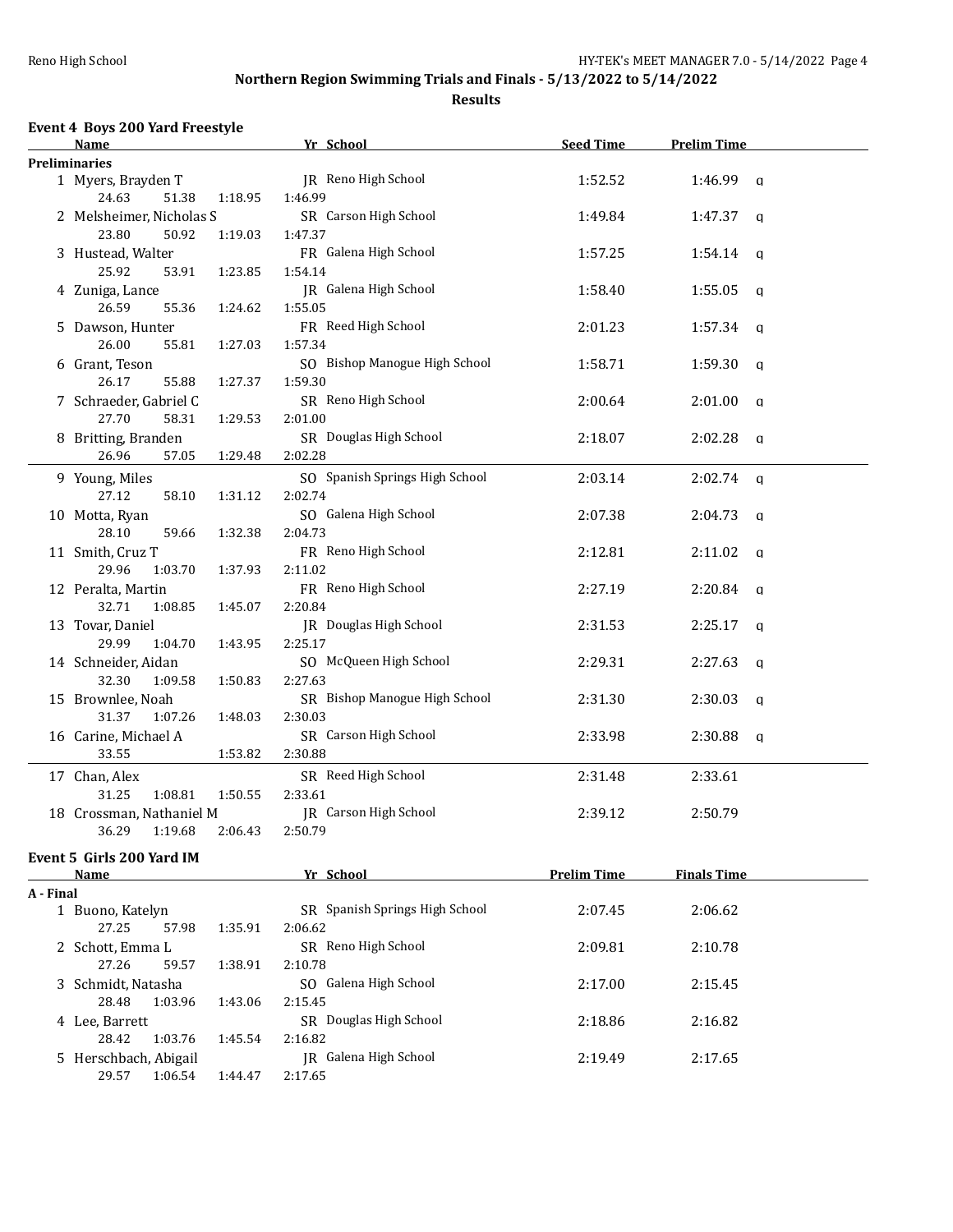|  |  | A - Final  (Event 5 Girls 200 Yard IM) |  |
|--|--|----------------------------------------|--|
|--|--|----------------------------------------|--|

|                  | <b>Name</b>                  |         | Yr School                      | <b>Prelim Time</b> | <b>Finals Time</b>  |  |
|------------------|------------------------------|---------|--------------------------------|--------------------|---------------------|--|
|                  | 6 Nerska, Alexandra          |         | FR Carson High School          | 2:22.22            | 2:17.90             |  |
|                  | 29.15<br>1:05.56             | 1:44.73 | 2:17.90                        |                    |                     |  |
|                  | 7 Petit, Emily               |         | FR Spanish Springs High School | 2:25.15            | 2:25.70             |  |
|                  | 31.01<br>1:07.89             | 1:50.88 | 2:25.70                        |                    |                     |  |
|                  | 8 Markensen, Emilie          |         | FR Reed High School            | 2:27.29            | 2:26.56             |  |
|                  | 30.31<br>1:07.19             | 1:51.57 | 2:26.56                        |                    |                     |  |
| <b>B</b> - Final |                              |         |                                |                    |                     |  |
|                  | 9 Jahreis, Cammie            |         | FR Douglas High School         | 2:28.27            | 2:24.44             |  |
|                  | 33.17<br>1:10.20             | 1:52.04 | 2:24.44                        |                    |                     |  |
|                  | 10 Grange, Kiera             |         | JR Galena High School          | 2:29.98            | 2:25.37             |  |
|                  | 30.98<br>1:07.29             | 1:52.34 | 2:25.37                        |                    |                     |  |
|                  | 11 Komar, Rylee              |         | JR Galena High School          | 2:36.35            | 2:35.38             |  |
|                  | 33.74<br>1:14.87             | 2:00.81 | 2:35.38                        |                    |                     |  |
|                  | 12 Spidahl, Morgan           |         | FR Spanish Springs High School | 2:41.18            | 2:38.95             |  |
|                  | 31.94<br>1:11.21             | 1:57.12 | 2:38.95                        |                    |                     |  |
|                  | 13 Morris, McKenna           |         | JR Reno High School            | 2:38.85            | 2:40.29             |  |
|                  | 35.59<br>1:18.39             | 2:01.64 | 2:40.29                        |                    |                     |  |
|                  | 14 Ingram, Sydney J          |         | FR Carson High School          | 2:47.06            | 2:43.12             |  |
|                  | 37.61<br>1:20.64             | 2:07.03 | 2:43.12                        |                    |                     |  |
|                  | 15 Harmon, Claire C          |         | SR Bishop Manogue High School  | 2:44.23            | 2:47.14             |  |
|                  | 37.30<br>1:18.91             | 2:05.91 | 2:47.14                        |                    |                     |  |
|                  | 16 Nelson, Madison           |         | SO Spanish Springs High School | 2:52.75            | 2:48.24             |  |
|                  | 35.77<br>1:17.80             | 2:11.49 | 2:48.24                        |                    |                     |  |
|                  | Event 5 Girls 200 Yard IM    |         |                                |                    |                     |  |
|                  | Name                         |         | Yr School                      | <b>Seed Time</b>   | <b>Prelim Time</b>  |  |
|                  | Preliminaries                |         |                                |                    |                     |  |
|                  | 1 Buono, Katelyn             |         | SR Spanish Springs High School | 2:10.81            | 2:07.45<br>q        |  |
|                  | 27.54<br>58.54               | 1:36.83 | 2:07.45                        |                    |                     |  |
|                  | 2 Schott, Emma L             |         | SR Reno High School            | 2:16.43            | 2:09.81<br>q        |  |
|                  | 27.40<br>59.47               | 1:38.62 | 2:09.81                        |                    |                     |  |
|                  | 3 Schmidt, Natasha           |         | SO Galena High School          | 2:20.74            | 2:17.00<br>q        |  |
|                  | 28.75<br>1:04.60             | 1:44.05 | 2:17.00                        |                    |                     |  |
|                  | 4 Lee, Barrett               |         | SR Douglas High School         | 2:25.11            | 2:18.86<br>a        |  |
|                  | 28.68<br>1:04.39             | 1:45.88 | 2:18.86                        |                    |                     |  |
|                  | 5 Herschbach, Abigail        |         | JR Galena High School          | 2:22.70            | 2:19.49<br>q        |  |
|                  | 1:07.62<br>30.85             | 1:45.85 | 2:19.49                        |                    |                     |  |
|                  | 6 Nerska, Alexandra          |         | FR Carson High School          | 2:23.00            | 2:22.22<br>q        |  |
|                  | 29.40<br>1:07.13             | 1:47.50 | 2:22.22                        |                    |                     |  |
|                  | 7 Petit, Emily               |         | FR Spanish Springs High School | 2:25.77            | 2:25.15<br>a        |  |
|                  | 30.82<br>1:07.43             | 1:50.87 | 2:25.15<br>FR Reed High School |                    |                     |  |
|                  | 8 Markensen, Emilie<br>30.91 |         |                                | 2:30.09            | 2:27.29<br>q        |  |
|                  | 1:07.11                      | 1:52.00 | 2:27.29                        |                    |                     |  |
|                  | 9 Jahreis, Cammie            |         | FR Douglas High School         | 2:28.66            | 2:28.27<br>a        |  |
|                  | 32.51<br>1:10.04             | 1:52.93 | 2:28.27                        |                    |                     |  |
|                  | 10 Grange, Kiera             |         | JR Galena High School          | 2:30.97            | 2:29.98<br>q        |  |
|                  | 31.96<br>1:09.15             | 1:55.58 | 2:29.98                        |                    |                     |  |
|                  | 11 Komar, Rylee              |         | JR Galena High School          | 2:43.82            | 2:36.35<br>q        |  |
|                  | 33.76<br>1:15.18             | 2:00.64 | 2:36.35                        |                    |                     |  |
|                  | 12 Morris, McKenna           |         | JR Reno High School            | 2:45.08            | 2:38.85<br>a        |  |
|                  | 35.32<br>1:16.60             | 1:59.99 | 2:38.85                        |                    |                     |  |
|                  | 13 Spidahl, Morgan           |         | FR Spanish Springs High School | 2:43.54            | 2:41.18<br><b>a</b> |  |
|                  | 1:12.52<br>33.37             | 1:57.48 | 2:41.18                        |                    |                     |  |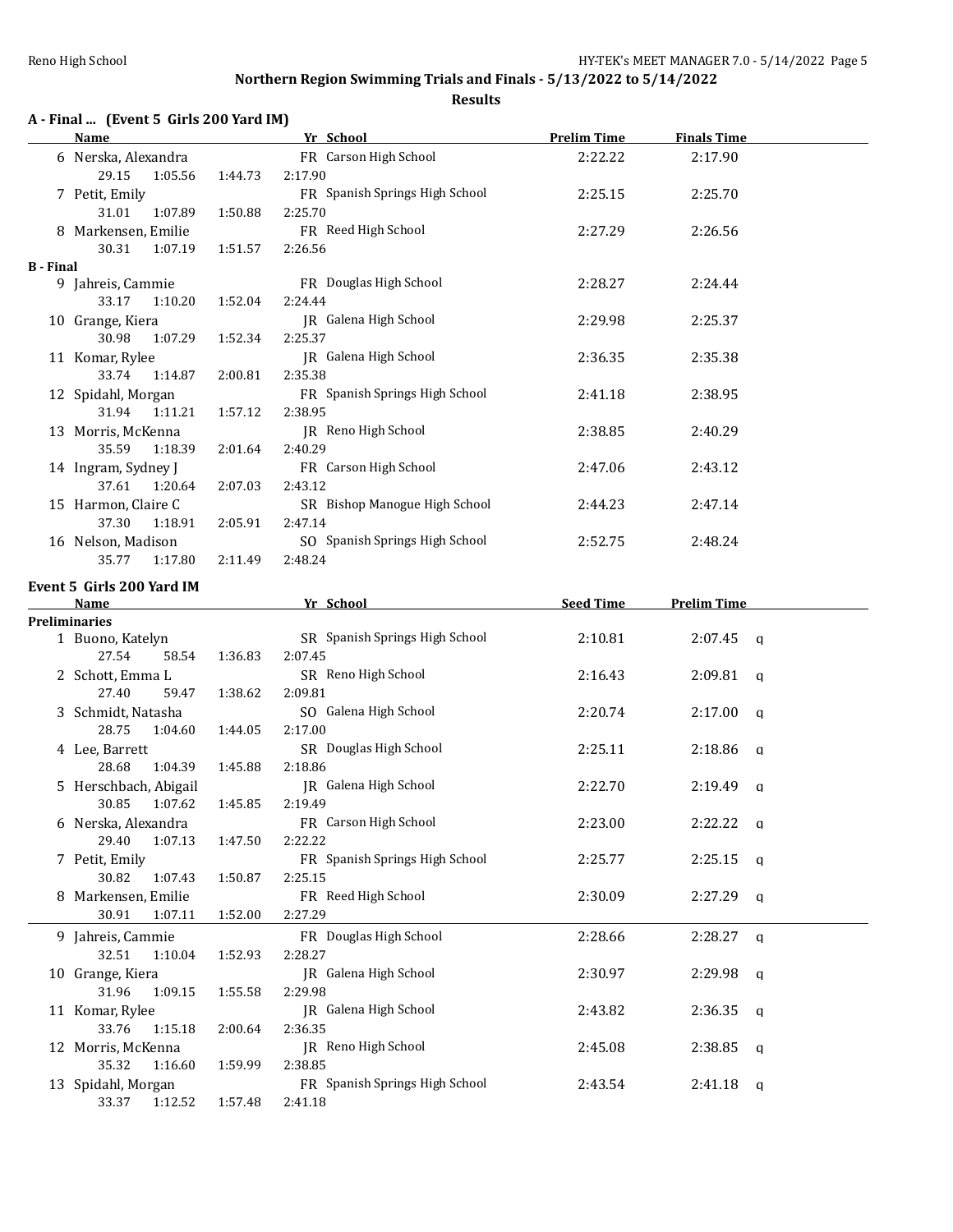|                  | Preliminaries  (Event 5 Girls 200 Yard IM)<br>Name |         | Yr School                      | <b>Seed Time</b>   | <b>Prelim Time</b> |
|------------------|----------------------------------------------------|---------|--------------------------------|--------------------|--------------------|
|                  | 14 Harmon, Claire C                                |         | SR Bishop Manogue High School  | 2:47.13            | $2:44.23$ q        |
|                  | 36.43<br>1:18.74                                   | 2:04.33 | 2:44.23                        |                    |                    |
|                  | 15 Ingram, Sydney J                                |         | FR Carson High School          | 2:50.15            | 2:47.06<br>q       |
|                  | 39.78<br>1:23.13                                   | 2:09.93 | 2:47.06                        |                    |                    |
|                  | 16 Nelson, Madison                                 |         | SO Spanish Springs High School | 2:53.98            | 2:52.75<br>q       |
|                  | 1:15.90<br>33.66                                   | 2:14.16 | 2:52.75                        |                    |                    |
|                  | Event 6 Boys 200 Yard IM                           |         |                                |                    |                    |
|                  | <b>Name</b>                                        |         | Yr School                      | <b>Prelim Time</b> | <b>Finals Time</b> |
| A - Final        |                                                    |         |                                |                    |                    |
|                  | 1 Burgos, Elliott                                  |         | SO Reed High School            | 1:56.60            | 1:57.03            |
|                  | 25.27<br>53.73                                     | 1:27.85 | 1:57.03                        |                    |                    |
|                  | 2 Pflieger, Aidan M                                |         | SR Reno High School            | 1:57.94            | 1:57.05            |
|                  | 25.31<br>54.61                                     | 1:28.16 | 1:57.05                        |                    |                    |
|                  | 3 Stevenson, Calvin                                |         | JR Douglas High School         | 1:58.95            | 1:57.76            |
|                  | 25.18<br>55.07                                     | 1:29.45 | 1:57.76                        |                    |                    |
|                  | 4 Rosol, Jackson                                   |         | SO Reed High School            | 2:01.74            | 2:00.06            |
|                  | 26.31<br>56.38                                     | 1:30.75 | 2:00.06                        |                    |                    |
|                  | 5 Gosselin, Todd A                                 |         | SO Carson High School          | 2:03.00            | 2:03.19            |
|                  | 26.83<br>56.95                                     | 1:34.32 | 2:03.19                        |                    |                    |
|                  | 6 Dalinis, Sam                                     |         | SO Reno High School            | 2:05.07            | 2:05.70            |
|                  | 26.70<br>56.50                                     | 1:35.54 | 2:05.70                        |                    |                    |
|                  | 7 Kahue, Benjamin                                  |         | SR Carson High School          | 2:07.24            | 2:06.01            |
|                  | 26.70<br>58.16                                     | 1:37.71 | 2:06.01                        |                    |                    |
|                  | 8 Bosco, Pierson                                   |         | JR Galena High School          | 2:05.78            | 2:07.18            |
|                  | 27.75<br>1:01.64                                   | 1:37.61 | 2:07.18                        |                    |                    |
| <b>B</b> - Final |                                                    |         |                                |                    |                    |
|                  | 9 Reddig, Jaxon                                    |         | FR Spanish Springs High School | 2:08.51            | 2:05.84            |
|                  | 26.64<br>58.25                                     | 1:35.44 | 2:05.84                        |                    |                    |
|                  | 10 Light, Jude                                     |         | FR Galena High School          | 2:09.64            | 2:08.92            |
|                  | 27.52<br>59.82                                     | 1:39.11 | 2:08.92                        |                    |                    |
|                  | 11 Miller, Ben                                     |         | FR Reed High School            | 2:12.53            | 2:09.66            |
|                  | 28.11<br>1:01.27                                   | 1:39.06 | 2:09.66                        |                    |                    |
|                  | 12 Morway, Leif E                                  |         | FR Carson High School          | 2:17.38            | 2:11.21            |
|                  | 27.00<br>1:01.49                                   | 1:41.89 | 2:11.21                        |                    |                    |
|                  | 13 Shustov, Vlad                                   |         | FR Reed High School            | 2:11.30            | 2:12.26            |
|                  | 27.99<br>1:01.05                                   | 1:42.48 | 2:12.26                        |                    |                    |
|                  | 14 Danner, Jake                                    |         | SO Spanish Springs High School | 2:17.40            | 2:18.71            |
|                  | 29.01<br>1:05.58                                   | 1:45.97 | 2:18.71                        |                    |                    |
|                  | 15 Kuhlmann, Wade                                  |         | <b>IR</b> Douglas High School  | 2:30.45            | 2:35.91            |
|                  | 30.39<br>1:11.74                                   | 2:00.84 | 2:35.91                        |                    |                    |
|                  | --- Ballingham, Treyson                            |         | SR Douglas High School         | 2:17.32            | DQ                 |
|                  | 1:06.83<br>29.83                                   | 1:46.84 | DQ                             |                    |                    |
|                  | <b>Preliminaries</b>                               |         |                                |                    |                    |
|                  | 17 Smith, Finn                                     |         | FR Reno High School            | 2:40.62            |                    |
|                  | 18 Sullivan, Oren                                  |         | FR Reno High School            | 2:46.37            |                    |
|                  | 19 Langer, Ari                                     |         | FR Wooster High School         | 2:58.31            |                    |
|                  | 20 Trinh, Justin                                   |         | JR Spanish Springs High School | 3:08.34            |                    |
|                  |                                                    |         |                                |                    |                    |
|                  | Event 6 Boys 200 Yard IM<br><b>Name</b>            |         | Yr School                      | <b>Seed Time</b>   | <b>Prelim Time</b> |
|                  | Preliminaries                                      |         |                                |                    |                    |
|                  | 1 Burgos, Elliott                                  |         | SO Reed High School            | 2:09.89            | 1:56.60<br>a       |
|                  | 25.49<br>54.52                                     | 1:27.83 | 1:56.60                        |                    |                    |
|                  |                                                    |         |                                |                    |                    |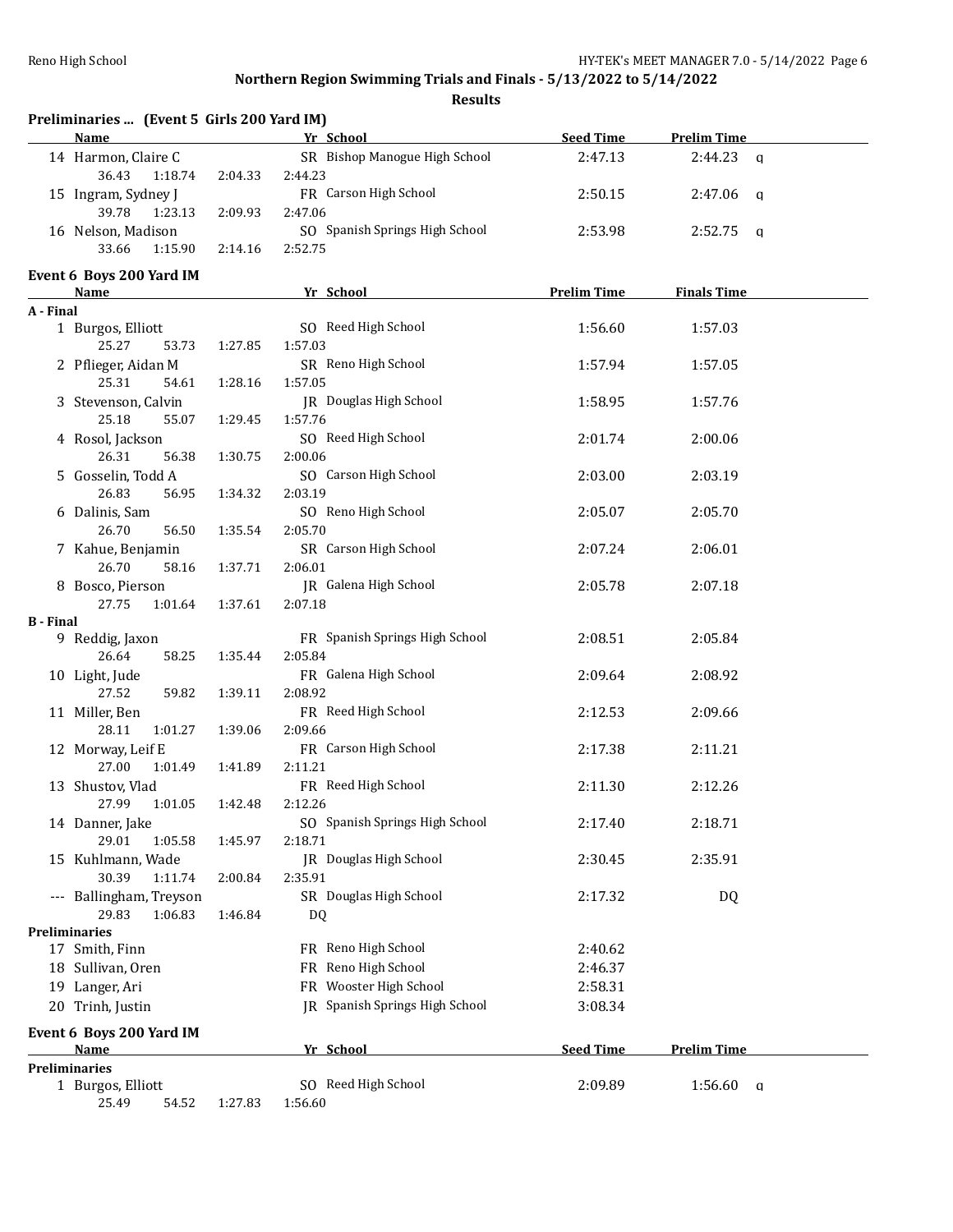| Preliminaries  (Event 6 Boys 200 Yard IM) |  |  |  |
|-------------------------------------------|--|--|--|
|-------------------------------------------|--|--|--|

|                  | <u>Name</u>                     |         | Yr School                        | <b>Seed Time</b>   | <b>Prelim Time</b>  |  |
|------------------|---------------------------------|---------|----------------------------------|--------------------|---------------------|--|
|                  | 2 Pflieger, Aidan M             |         | SR Reno High School              | 2:03.05            | $1:57.94$ a         |  |
|                  | 25.97<br>55.49                  | 1:28.83 | 1:57.94                          |                    |                     |  |
|                  | 3 Stevenson, Calvin             |         | JR Douglas High School           | 2:04.01            | $1:58.95$ a         |  |
|                  | 25.69<br>55.61                  | 1:30.49 | 1:58.95                          |                    |                     |  |
|                  | 4 Rosol, Jackson                |         | SO Reed High School              | 2:07.10            | $2:01.74$ a         |  |
|                  | 26.36<br>57.37                  | 1:31.65 | 2:01.74                          |                    |                     |  |
|                  | 5 Gosselin, Todd A              |         | SO Carson High School            | 2:08.92            | $2:03.00$ q         |  |
|                  | 27.20<br>58.52                  | 1:34.77 | 2:03.00                          |                    |                     |  |
|                  | 6 Dalinis, Sam                  |         | SO Reno High School              | 2:08.34            | $2:05.07$ q         |  |
|                  | 27.09<br>57.64                  | 1:35.73 | 2:05.07                          |                    |                     |  |
|                  | 7 Bosco, Pierson                |         | JR Galena High School            | 2:10.67            | $2:05.78$ a         |  |
|                  | 27.65<br>1:01.42                | 1:36.35 | 2:05.78                          |                    |                     |  |
|                  | 8 Kahue, Benjamin               |         | SR Carson High School            | 2:12.22            | $2:07.24$ a         |  |
|                  | 27.28<br>58.55                  | 1:38.05 | 2:07.24                          |                    |                     |  |
|                  | 9 Reddig, Jaxon                 |         | FR Spanish Springs High School   | 2:06.41            | $2:08.51$ a         |  |
|                  | 26.85<br>59.36                  | 1:37.43 | 2:08.51                          |                    |                     |  |
|                  | 10 Light, Jude                  |         | FR Galena High School            | 2:11.87            | $2:09.64$ q         |  |
|                  | 27.85<br>59.40                  | 1:39.90 | 2:09.64                          |                    |                     |  |
|                  | 11 Shustov, Vlad                |         | FR Reed High School              | 2:11.84            | $2:11.30$ q         |  |
|                  | 27.49<br>1:02.50                | 1:42.40 | 2:11.30                          |                    |                     |  |
|                  | 12 Miller, Ben                  |         | FR Reed High School              | 2:18.01            | $2:12.53$ a         |  |
|                  | 29.67<br>1:03.08                | 1:41.34 | 2:12.53                          |                    |                     |  |
|                  | 13 Ballingham, Treyson          |         | SR Douglas High School           | 2:26.06            | $2:17.32$ q         |  |
|                  | 29.58<br>1:05.56                | 1:45.19 | 2:17.32                          |                    |                     |  |
|                  | 14 Morway, Leif E               |         | FR Carson High School            | 2:22.56            | $2:17.38$ a         |  |
|                  | 28.74<br>1:02.99                | 1:46.41 | 2:17.38                          |                    |                     |  |
|                  | 15 Danner, Jake                 |         | SO Spanish Springs High School   | 2:22.18            | $2:17.40 \text{ q}$ |  |
|                  | 28.72<br>1:04.77                | 1:44.82 | 2:17.40                          |                    |                     |  |
|                  | 16 Kuhlmann, Wade               |         | JR Douglas High School           | 2:36.92            | $2:30.45$ q         |  |
|                  | 29.97<br>1:08.60                | 1:54.88 | 2:30.45                          |                    |                     |  |
|                  | 17 Smith, Finn                  |         | FR Reno High School              | 2:42.36            | 2:40.62             |  |
|                  | 34.20<br>1:16.35                | 2:05.79 | 2:40.62                          |                    |                     |  |
|                  | 18 Sullivan, Oren               |         | FR Reno High School              | 2:46.67            | 2:46.37             |  |
|                  | 39.69<br>1:22.46                | 2:08.77 | 2:46.37                          |                    |                     |  |
|                  | 19 Langer, Ari                  |         | FR Wooster High School           | 2:55.46            | 2:58.31             |  |
|                  | 37.49<br>1:25.38                | 2:14.35 | 2:58.31                          |                    |                     |  |
|                  | 20 Trinh, Justin                |         | JR Spanish Springs High School   | 3:08.48            | 3:08.34             |  |
|                  | 37.03<br>1:20.60                | 2:23.18 | 3:08.34                          |                    |                     |  |
|                  |                                 |         |                                  |                    |                     |  |
|                  | Event 7 Girls 50 Yard Freestyle |         |                                  | <b>Prelim Time</b> |                     |  |
|                  | <u>Name</u>                     |         | Yr School                        |                    | <b>Finals Time</b>  |  |
| A - Final        | 1 Porter, Izzy                  |         | SO McQueen High School           | 24.39              | 23.95               |  |
|                  | 2 Aramini, Elena                |         | Bishop Manogue High School<br>SR | 24.58              | 24.29               |  |
|                  | Koler, Darian                   |         | Galena High School               | 24.18              | 24.36               |  |
| 3                |                                 |         | IR<br>SR Reno High School        | 25.05              | 25.02               |  |
| 4                | Kennedy, Julia D                |         | Galena High School               | 25.45              | 25.31               |  |
| 5                | Simmons, Gabrielle              |         | SR<br>Douglas High School        |                    |                     |  |
| 6                | Delange, Sofia M                |         | SR<br>Douglas High School        | 26.28              | 26.43               |  |
|                  | Duffy, Keira                    |         | SO.<br>SO Carson High School     | 26.31              | 26.83               |  |
| <b>B</b> - Final | --- Klatt, Katarina E           |         |                                  | 24.43              | DQ                  |  |
|                  | 9 Hollinger, Reese A            |         | SR Reno High School              | 26.51              | 26.52               |  |
|                  |                                 |         |                                  |                    |                     |  |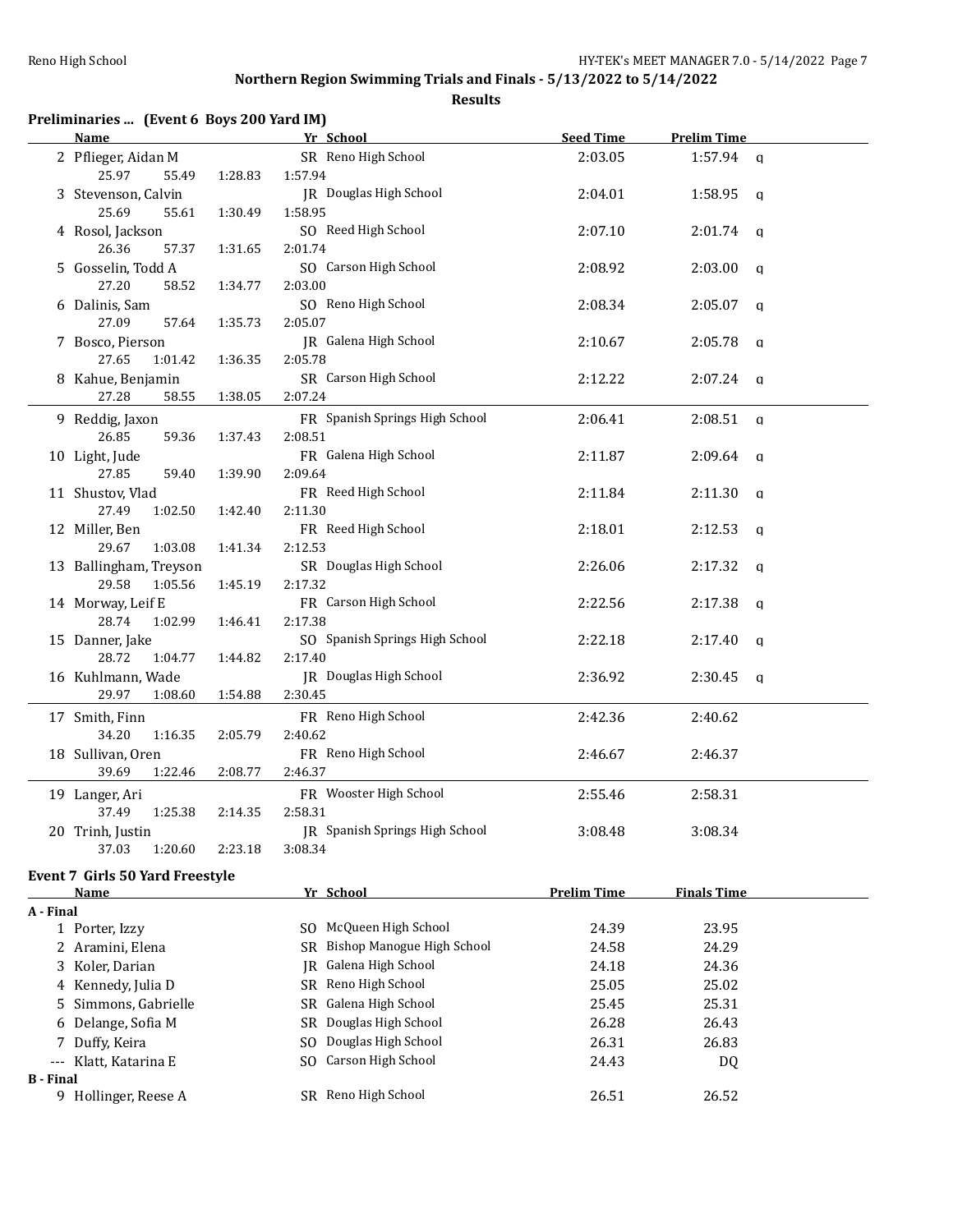|                  | B - Final  (Event 7 Girls 50 Yard Freestyle)         |           |                                   |                    |                    |
|------------------|------------------------------------------------------|-----------|-----------------------------------|--------------------|--------------------|
|                  | Name                                                 |           | Yr School                         | <b>Prelim Time</b> | <b>Finals Time</b> |
|                  | 10 Glover, Claire                                    |           | SR Reno High School               | 27.16              | 26.61              |
|                  | 11 Burns, Breanne                                    | IR        | Galena High School                | 26.60              | 27.55              |
| 12               | Blincoe, Lindsay                                     | SR        | Reed High School                  | 27.99              | 27.80              |
|                  | 13 Yenkole, Zoe                                      | SR        | Douglas High School               | 27.27              | 27.93              |
|                  | 14 Zerby, Abby                                       | SR        | Bishop Manogue High School        | 28.64              | 28.15              |
|                  | 15 Walker, Kaylin                                    | IR        | McQueen High School               | 28.60              | 28.65              |
|                  | 16 Whitehouse, Cassie                                | SO.       | McQueen High School               | 28.75              | 28.92              |
|                  | <b>Preliminaries</b>                                 |           |                                   |                    |                    |
|                  | 17 Foster, Hannah                                    |           | FR Galena High School             | 28.90              |                    |
|                  | 18 Nguyen, Venice T                                  | FR.       | McQueen High School               | 29.37              |                    |
|                  | 19 Allen, Mya                                        | SO.       | Spanish Springs High School       | 29.46              |                    |
|                  | 20 Lykes, Christina                                  | SR        | Spanish Springs High School       | 30.65              |                    |
|                  | Event 7 Girls 50 Yard Freestyle                      |           |                                   |                    |                    |
|                  | Name                                                 |           | Yr School                         | <b>Seed Time</b>   | <b>Prelim Time</b> |
|                  | <b>Preliminaries</b>                                 |           |                                   |                    |                    |
|                  | 1 Koler, Darian                                      | IR        | Galena High School                | 26.56              | 24.18<br>a         |
|                  | 2 Porter, Izzy                                       | SO.       | McQueen High School               | 25.10              | 24.39<br>a         |
| 3                | Klatt, Katarina E                                    | SO.       | Carson High School                | 25.45              | 24.43<br>a         |
|                  | 4 Aramini, Elena                                     | SR        | Bishop Manogue High School        | 25.83              | 24.58<br>a         |
| 5                | Kennedy, Julia D                                     | SR        | Reno High School                  | 25.25              | 25.05<br>q         |
| 6                | Simmons, Gabrielle                                   | <b>SR</b> | Galena High School                | 26.01              | 25.45<br>a         |
| 7                | Delange, Sofia M                                     | <b>SR</b> | Douglas High School               | 26.86              | 26.28<br>q         |
|                  | 8 Duffy, Keira                                       | SO.       | Douglas High School               | 26.92              | 26.31<br>a         |
|                  | 9 Hollinger, Reese A                                 | SR        | Reno High School                  | 27.26              | 26.51<br>q         |
| 10               | Burns, Breanne                                       | IR        | Galena High School                | 27.29              | 26.60<br>a         |
| 11               | Glover, Claire                                       | SR        | Reno High School                  | 27.93              | 27.16<br>q         |
|                  | 12 Yenkole, Zoe                                      | SR        | Douglas High School               | 28.66              | 27.27<br>q         |
| 13               | Blincoe, Lindsay                                     | SR        | Reed High School                  | 27.17              | 27.99<br>q         |
| 14               | Walker, Kaylin                                       | IR        | McQueen High School               | 28.92              | 28.60<br>a         |
| 15               | Zerby, Abby                                          | SR        | <b>Bishop Manogue High School</b> | 28.39              | 28.64<br>q         |
|                  | 16 Whitehouse, Cassie                                | SO.       | McQueen High School               | 29.23              | 28.75<br>a         |
| 17               | Foster, Hannah                                       | FR        | Galena High School                | 29.64              | 28.90              |
| 18               | Nguyen, Venice T                                     | FR        | McQueen High School               | 28.56              | 29.37              |
|                  | 19 Allen, Mya                                        |           | SO Spanish Springs High School    | 29.42              | 29.46              |
|                  | 20 Lykes, Christina                                  |           | SR Spanish Springs High School    | 29.08              | 30.65              |
|                  |                                                      |           |                                   |                    |                    |
|                  | <b>Event 8 Boys 50 Yard Freestyle</b><br><u>Name</u> |           | Yr School                         | <b>Prelim Time</b> | <b>Finals Time</b> |
| A - Final        |                                                      |           |                                   |                    |                    |
|                  | 1 LoPresto, Jesse                                    |           | SR Douglas High School            | 21.97              | 21.96              |
|                  | 2 Bennett, Cole G                                    | IR        | Carson High School                | 23.02              | 22.18              |
|                  | Beam, Matthew                                        | SR        | Douglas High School               | 22.76              | 22.45              |
| 4                | Shim, Austin                                         | IR        | Carson High School                | 22.79              | 22.64              |
| 5                | Dale, Matthew                                        | IR        | Galena High School                | 22.97              | 22.68              |
| 6                | Clayton, Jonathan                                    | IR        | Spanish Springs High School       | 23.31              | 23.23              |
|                  | 7 Hall, Jack                                         | SO.       | Bishop Manogue High School        | 23.84              | 23.65              |
|                  | 8 Yturbide, Cooper                                   | SR        | Douglas High School               | 24.19              | 24.33              |
| <b>B</b> - Final |                                                      |           |                                   |                    |                    |
|                  | 9 Dale, James                                        | IR        | Galena High School                | 24.54              | 24.02              |
|                  | 10 Clingensmith, Jacob                               |           | JR Spanish Springs High School    | 24.63              | 24.11              |
|                  |                                                      |           |                                   |                    |                    |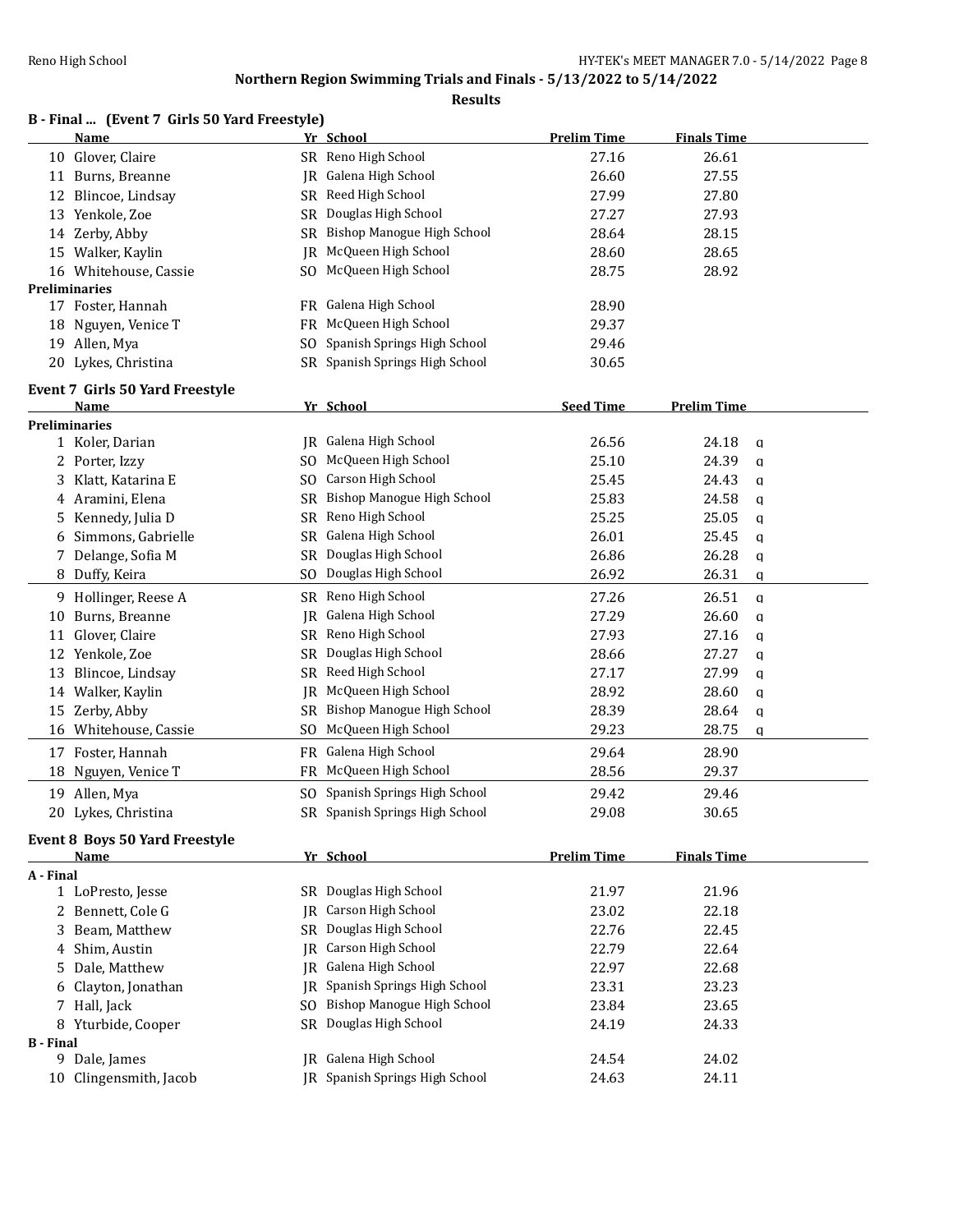|    | B - Final  (Event 8 Boys 50 Yard Freestyle) |     |                                      |                    |                       |  |
|----|---------------------------------------------|-----|--------------------------------------|--------------------|-----------------------|--|
|    | Name                                        |     | Yr School                            | <b>Prelim Time</b> | <b>Finals Time</b>    |  |
|    | 11 Schemenauer, Luke D                      |     | SO Reno High School                  | 24.87              | 24.94                 |  |
|    | 12 Armbrecht, Jack T                        |     | SR McQueen High School               | 25.24              | 25.36                 |  |
|    | 13 Lewis, James                             |     | IR Reno High School                  | 25.44              | 25.61                 |  |
|    | *14 Egan, Jack                              | FR  | Spanish Springs High School          | 25.64              | 25.95                 |  |
|    | *14 Jia, Andy                               |     | FR Wooster High School               | 25.86              | 25.95                 |  |
|    | 16 Trigilio, Diego                          |     | <b>IR</b> Bishop Manogue High School | 26.86              | 26.81                 |  |
|    | <b>Preliminaries</b>                        |     |                                      |                    |                       |  |
|    | 17 Bellows, Dalton                          |     | FR Reed High School                  | 27.23              |                       |  |
|    | 18 Perisho, Stenson V                       | FR  | McQueen High School                  | 27.25              |                       |  |
| 19 | Gardner, Hunter                             | SO. | Reno High School                     | 27.41              |                       |  |
| 20 | Smith, Gavin                                |     | FR Bishop Manogue High School        | 27.44              |                       |  |
| 21 | Sharma, Yash                                |     | SO Wooster High School               | 27.54              |                       |  |
|    | 22 Gomes, Allen                             |     | FR Douglas High School               | 27.89              |                       |  |
|    | <b>Event 8 Boys 50 Yard Freestyle</b>       |     |                                      |                    |                       |  |
|    | Name                                        |     | Yr School                            | <b>Seed Time</b>   | <b>Prelim Time</b>    |  |
|    | <b>Preliminaries</b>                        |     |                                      |                    |                       |  |
|    | 1 LoPresto, Jesse                           |     | SR Douglas High School               | 22.50              | 21.97<br>a            |  |
| 2  | Beam, Matthew                               | SR  | Douglas High School                  | 23.17              | 22.76<br>a            |  |
| 3  | Shim, Austin                                | IR  | Carson High School                   | 23.42              | 22.79<br>a            |  |
| 4  | Dale, Matthew                               | IR  | Galena High School                   | 24.15              | 22.97<br>q            |  |
| 5  | Bennett, Cole G                             | IR  | Carson High School                   | 23.36              | 23.02<br>a            |  |
| 6  | Clayton, Jonathan                           | IR  | Spanish Springs High School          | 23.89              | 23.31<br>q            |  |
|    | 7 Hall, Jack                                | SO. | <b>Bishop Manogue High School</b>    | 24.32              | 23.84<br>a            |  |
| 8  | Yturbide, Cooper                            |     | SR Douglas High School               | 24.37              | 24.19<br>q            |  |
| 9. | Dale, James                                 | IR  | Galena High School                   | 24.71              | 24.54<br>$\mathbf{q}$ |  |
| 10 | Clingensmith, Jacob                         |     | JR Spanish Springs High School       | 25.42              | 24.63<br>q            |  |
| 11 | Schemenauer, Luke D                         | SO. | Reno High School                     | 24.85              | 24.87<br>$\mathbf{q}$ |  |
| 12 | Armbrecht, Jack T                           | SR  | McQueen High School                  | 25.23              | 25.24<br>q            |  |
|    | 13 Lewis, James                             | IR  | Reno High School                     | 25.48              | 25.44<br>$\mathbf q$  |  |
|    | 14 Egan, Jack                               |     | FR Spanish Springs High School       | 25.39              | 25.64<br>$\mathbf q$  |  |
|    | 15 Jia, Andy                                | FR  | Wooster High School                  | 25.54              | 25.86<br>a            |  |
|    | 16 Trigilio, Diego                          |     | JR Bishop Manogue High School        | 27.57              | 26.86<br>a            |  |
|    | 17 Bellows, Dalton                          |     | FR Reed High School                  | 27.99              | 27.23                 |  |
|    | 18 Perisho, Stenson V                       |     | FR McQueen High School               | 28.30              | 27.25                 |  |
| 19 | Gardner, Hunter                             |     | SO Reno High School                  | 28.42              | 27.41                 |  |
| 20 | Smith, Gavin                                |     | FR Bishop Manogue High School        | 27.22              | 27.44                 |  |
| 21 | Sharma, Yash                                | SO. | Wooster High School                  | 27.79              | 27.54                 |  |
|    | 22 Gomes, Allen                             |     | FR Douglas High School               | 28.12              | 27.89                 |  |
|    |                                             |     |                                      |                    |                       |  |
|    | Event 9 Girls 1 mtr Diving<br><b>Name</b>   |     | Yr School                            |                    | <b>Finals Score</b>   |  |
|    |                                             |     | SR Galena High School                |                    |                       |  |
|    | 1 Griffin, Danielle                         |     | JR Galena High School                | <b>NP</b>          | 466.55                |  |
| 2  | Guidara, Sydney                             |     | <b>Bishop Manogue High School</b>    | NP                 | 459.70                |  |
| 3  | Simons, Madi                                | SR  |                                      | NP                 | 400.50                |  |
| 4  | Venzon, Melissa                             | SR  | Reno High School                     | NP                 | 390.05                |  |
| 5  | Chappell, McKenna                           | IR  | Douglas High School                  | NP                 | 383.55                |  |
| 6  | McCormick, Cheyenne                         | SR  | Douglas High School                  | NP                 | 374.85                |  |
| 7  | Rosi, Flavia                                | FR  | Reno High School                     | NP                 | 333.75                |  |
| 8  | Dufrene, Kendyl                             | SO. | Spanish Springs High School          | NP                 | 280.70                |  |
|    | 9 Gorden, Ainsley                           |     | Reed High School                     | <b>NP</b>          | 255.45                |  |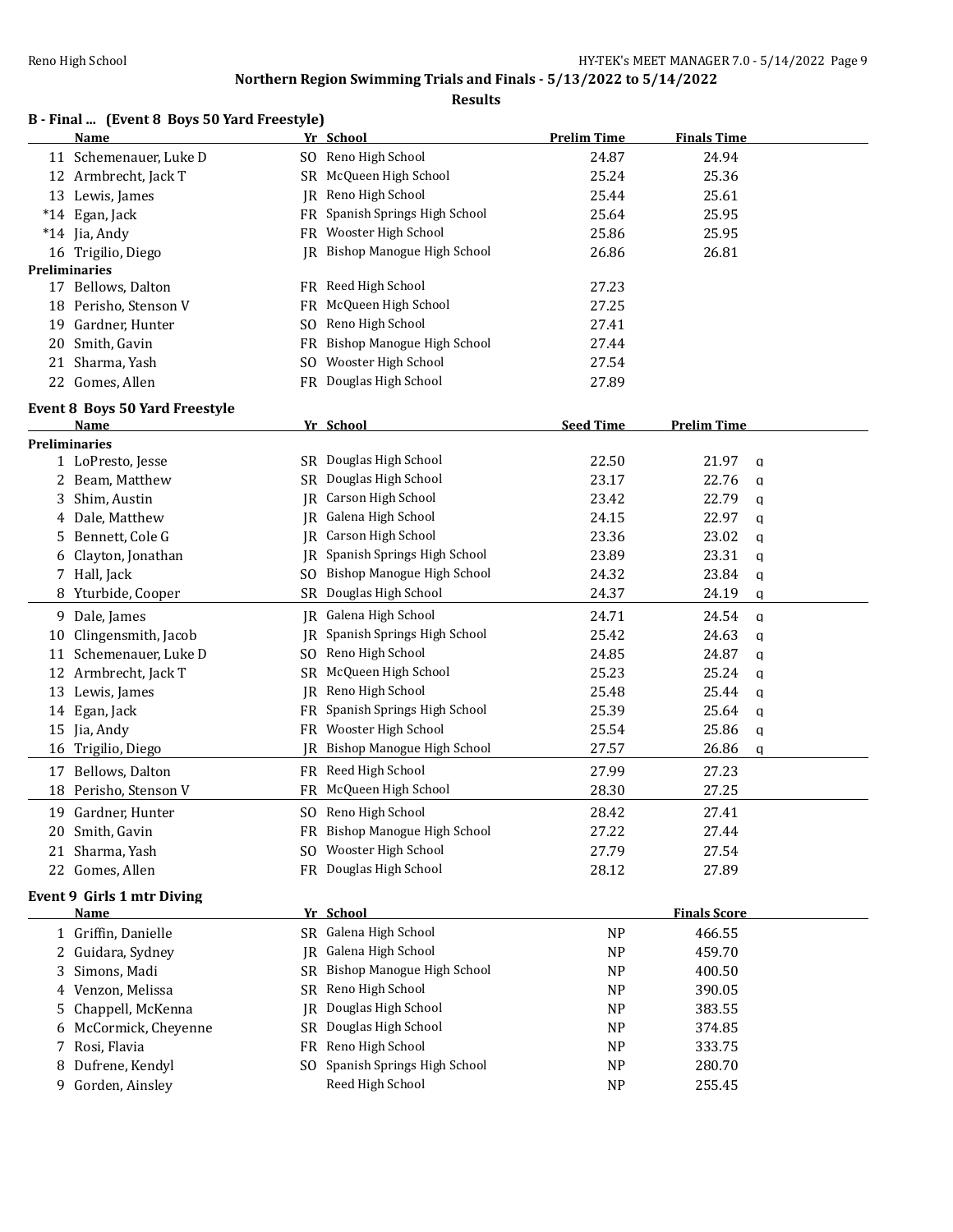| <b>Event 10 Boys 1 mtr Diving</b><br>Name        |    | Yr School                      |                    | <b>Finals Score</b> |
|--------------------------------------------------|----|--------------------------------|--------------------|---------------------|
| 1 Baker, Allen                                   |    | SO Douglas High School         | <b>NP</b>          | 389.80              |
|                                                  |    | <b>JR</b> Douglas High School  |                    |                     |
| 2 Gomes, Grant<br>3 Schott, Evan                 |    | FR Reno High School            | NP                 | 373.55              |
|                                                  |    |                                | NP                 | 336.70              |
| 4 Wilborn, Leo                                   |    | FR Reno High School            | <b>NP</b>          | 304.65              |
| <b>Event 11 Girls 100 Yard Butterfly</b><br>Name |    | Yr School                      | <b>Prelim Time</b> | <b>Finals Time</b>  |
| A - Final                                        |    |                                |                    |                     |
| 1 Buono, Katelyn<br>26.90<br>57.21               |    | SR Spanish Springs High School | 57.74              | 57.21               |
| 2 Linzy, Annabelle J<br>27.04<br>57.80           |    | SR Galena High School          | 57.91              | 57.80               |
| 3 Crain, Addie E<br>27.13<br>58.17               |    | JR Reno High School            | 58.01              | 58.17               |
| 4 Llamas-Cruz, Alexandra<br>26.99<br>58.46       |    | SO Carson High School          | 58.87              | 58.46               |
| 5 Schott, Emma L<br>27.18<br>58.59               |    | SR Reno High School            | 58.76              | 58.59               |
| 6 Patrick, Shayne<br>27.92<br>59.22              |    | FR Reed High School            | 59.53              | 59.22               |
| 7 Goss, Gracie<br>29.10<br>1:02.38               |    | FR Douglas High School         | 1:01.71            | 1:02.38             |
| 8 van der Veen, Claudia<br>29.33<br>1:02.60      |    | SO Bishop Manogue High School  | 1:02.35            | 1:02.60             |
| <b>B</b> - Final                                 |    |                                |                    |                     |
| 9 Platz, Lucy T<br>29.01<br>1:01.96              |    | SO Reno High School            | 1:02.87            | 1:01.96             |
| 10 Lee, Barrett<br>28.92<br>1:03.24              |    | SR Douglas High School         | 1:02.88            | 1:03.24             |
| 11 Linzy, Michaela<br>30.67<br>1:05.27           |    | FR Reno High School            | 1:07.43            | 1:05.27             |
| 12 Reich, Ava H<br>30.98<br>1:06.20              |    | SR McQueen High School         | 1:06.01            | 1:06.20             |
| 13 Markensen, Emilie<br>31.53<br>1:07.42         |    | FR Reed High School            | 1:07.87            | 1:07.42             |
| 14 Petit, Emily<br>32.75<br>1:10.68              |    | FR Spanish Springs High School | 1:11.97            | 1:10.68             |
| 15 Zerby, Abby<br>32.94<br>1:12.68               |    | SR Bishop Manogue High School  | 1:10.60            | 1:12.68             |
| 16 Nelson, Madison<br>35.72<br>1:16.44           |    | SO Spanish Springs High School | 1:13.69            | 1:16.44             |
| <b>Preliminaries</b>                             |    |                                |                    |                     |
| 17 Komar, Rylee                                  | IR | Galena High School             | 1:13.70            |                     |
| 18 Hornback, Annaliese                           | IR | Galena High School             | 1:19.58            |                     |
| 19 Bender, Maris                                 |    | FR Bishop Manogue High School  | 1:21.97            |                     |
| 20 George, Audrey                                |    | FR Spanish Springs High School | 1:24.31            |                     |
| 21 Patel, Bansari                                |    | IR Wooster High School         | 1:32.87            |                     |
| Event 11 Girls 100 Yard Butterfly<br>Name        |    | Yr School                      | <b>Seed Time</b>   | <b>Prelim Time</b>  |
| <b>Preliminaries</b>                             |    |                                |                    |                     |
| 1 Buono, Katelyn<br>27.00<br>57.74               |    | SR Spanish Springs High School | 59.19              | 57.74 q             |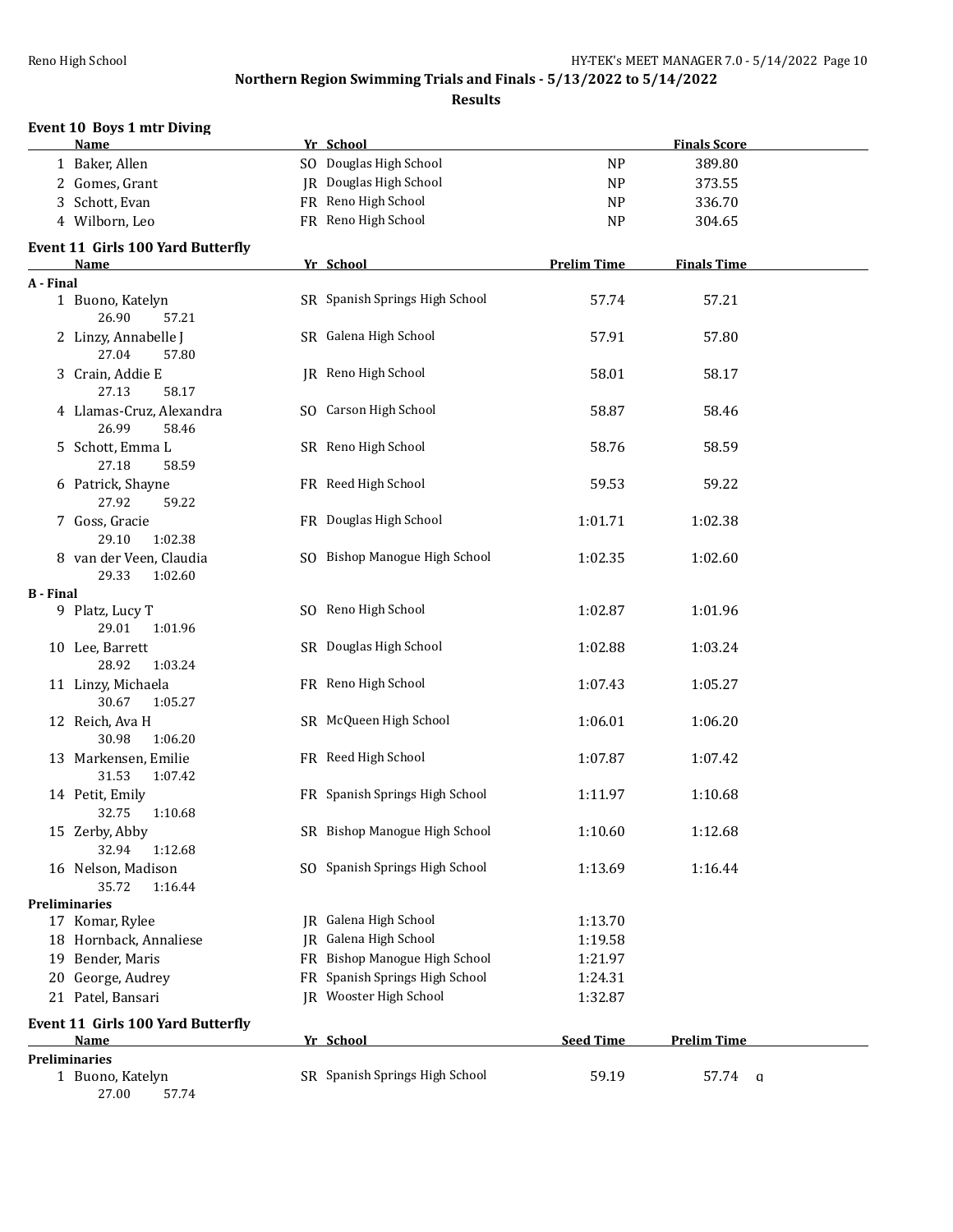|           | Preliminaries  (Event 11 Girls 100 Yard Butterfly)<br>Name | Yr School                      | <b>Seed Time</b>   | <b>Prelim Time</b>      |
|-----------|------------------------------------------------------------|--------------------------------|--------------------|-------------------------|
|           | 2 Linzy, Annabelle J<br>27.20<br>57.91                     | SR Galena High School          | 59.14              | 57.91 a                 |
|           | 3 Crain, Addie E<br>27.57<br>58.01                         | JR Reno High School            | 1:00.38            | 58.01<br>q              |
|           | 4 Schott, Emma L<br>27.27<br>58.76                         | SR Reno High School            | 1:02.43            | 58.76<br>a              |
|           | 5 Llamas-Cruz, Alexandra<br>27.86<br>58.87                 | SO Carson High School          | 59.53              | 58.87<br>q              |
|           | 6 Patrick, Shayne<br>27.89<br>59.53                        | FR Reed High School            | 1:02.40            | 59.53<br>q              |
|           | 7 Goss, Gracie<br>28.96<br>1:01.71                         | FR Douglas High School         | 1:04.09            | 1:01.71<br>q            |
|           | 8 van der Veen, Claudia<br>29.48<br>1:02.35                | SO Bishop Manogue High School  | 1:05.90            | 1:02.35<br>a            |
|           | 9 Platz, Lucy T<br>29.46<br>1:02.87                        | SO Reno High School            | 1:07.24            | 1:02.87<br>$\mathsf{q}$ |
|           | 10 Lee, Barrett<br>28.97<br>1:02.88                        | SR Douglas High School         | 1:05.67            | 1:02.88<br>q            |
|           | 11 Reich, Ava H<br>30.90<br>1:06.01                        | SR McQueen High School         | 1:07.92            | 1:06.01<br>q            |
|           | 12 Linzy, Michaela<br>31.46<br>1:07.43                     | FR Reno High School            | 1:07.04            | 1:07.43<br>a            |
|           | 13 Markensen, Emilie<br>31.81<br>1:07.87                   | FR Reed High School            | 1:13.84            | 1:07.87<br>a            |
|           | 14 Zerby, Abby<br>32.45<br>1:10.60                         | SR Bishop Manogue High School  | 1:10.62            | 1:10.60<br>a            |
|           | 15 Petit, Emily<br>32.63<br>1:11.97                        | FR Spanish Springs High School | 1:07.32            | 1:11.97<br>a            |
|           | 16 Nelson, Madison<br>33.79<br>1:13.69                     | SO Spanish Springs High School | 1:15.17            | 1:13.69<br>q            |
|           | 17 Komar, Rylee<br>34.27<br>1:13.70                        | JR Galena High School          | 1:17.65            | 1:13.70                 |
|           | 18 Hornback, Annaliese<br>34.47<br>1:19.58                 | JR Galena High School          | 1:23.47            | 1:19.58                 |
|           | 19 Bender, Maris<br>37.65<br>1:21.97                       | FR Bishop Manogue High School  | 1:21.29            | 1:21.97                 |
|           | 20 George, Audrey<br>38.04<br>1:24.31                      | FR Spanish Springs High School | 1:23.95            | 1:24.31                 |
|           | 21 Patel, Bansari<br>38.68<br>1:32.87                      | JR Wooster High School         | 1:26.05            | 1:32.87                 |
|           | <b>Event 12 Boys 100 Yard Butterfly</b><br>Name            | Yr School                      | <b>Prelim Time</b> | <b>Finals Time</b>      |
| A - Final |                                                            |                                |                    |                         |
|           | 1 Melsheimer, Nicholas S<br>23.56<br>50.00                 | SR Carson High School          | 52.90              | 50.00                   |
|           | 2 Belflower, Ian J<br>23.44<br>50.44                       | SR Reno High School            | 50.75              | 50.44                   |
|           | *3 LoPresto, Jesse<br>24.50<br>52.09                       | SR Douglas High School         | 53.27              | 52.09                   |
|           | *3 Lindley, Sam R<br>24.51<br>52.09                        | SR McQueen High School         | 52.45              | 52.09                   |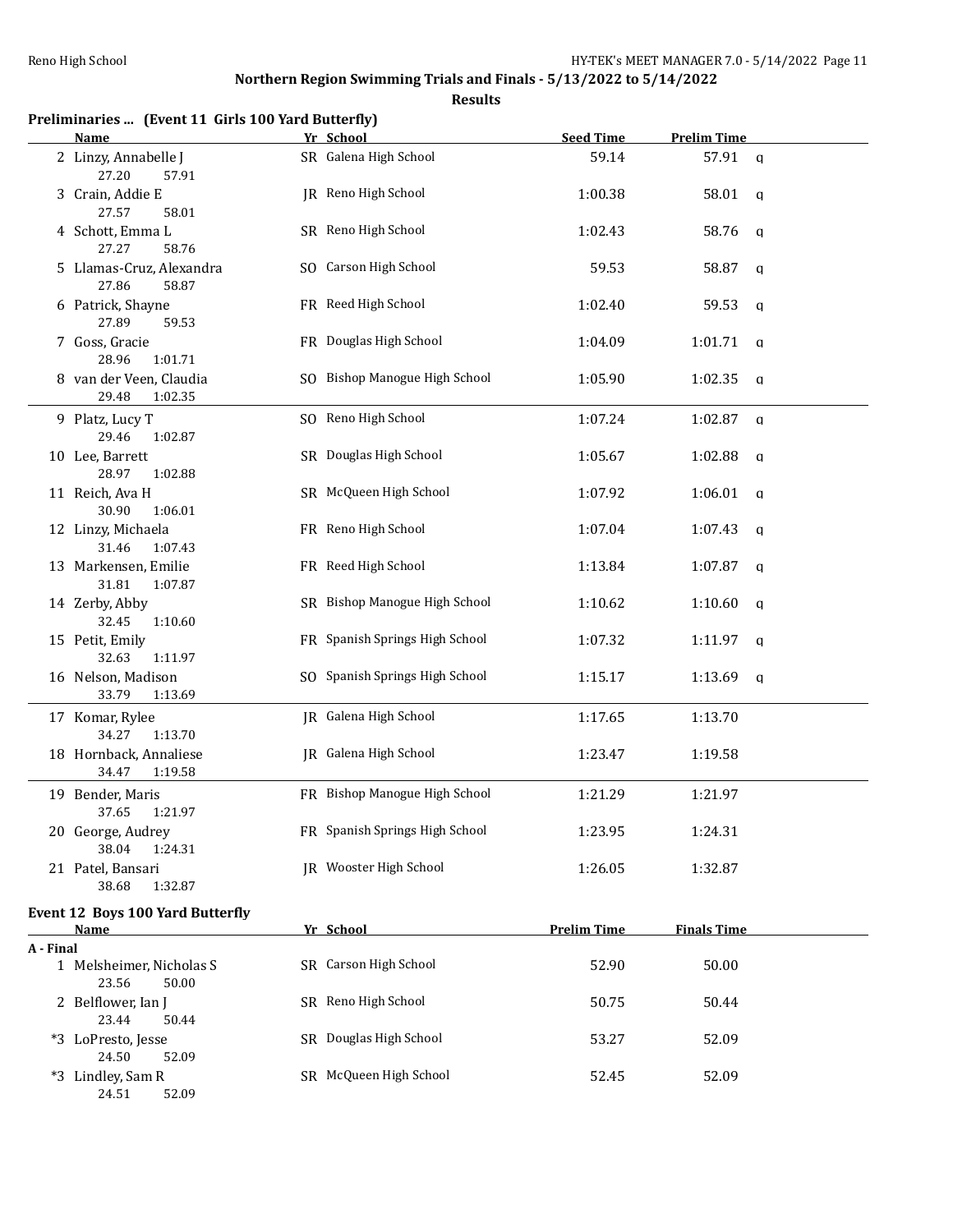**Results**

|                  | A - Final  (Event 12 Boys 100 Yard Butterfly) |                                |                    |                      |  |
|------------------|-----------------------------------------------|--------------------------------|--------------------|----------------------|--|
|                  | <b>Name</b>                                   | Yr School                      | <b>Prelim Time</b> | <b>Finals Time</b>   |  |
|                  | 5 Roa, Gavin M<br>25.94<br>56.73              | SR Reno High School            | 57.28              | 56.73                |  |
|                  | 6 Ratfield, Sean<br>25.70<br>57.23            | SR Wooster High School         | 56.70              | 57.23                |  |
|                  | 7 Morway, Leif E<br>27.86<br>57.59            | FR Carson High School          | 58.87              | 57.59                |  |
|                  | 8 Jones, Liam                                 | JR Douglas High School         | 58.50              | 58.77                |  |
| <b>B</b> - Final | 26.18<br>58.77                                |                                |                    |                      |  |
|                  | 9 Beam, Matthew<br>26.85<br>57.88             | SR Douglas High School         | 59.03              | 57.88                |  |
|                  | 10 Yturbide, Cooper<br>27.10<br>58.94         | SR Douglas High School         | 1:00.21            | 58.94                |  |
|                  | 11 Seifert, Anton<br>27.66<br>59.87           | SR Galena High School          | 58.93              | 59.87                |  |
|                  | 12 Shustov, Vlad<br>28.62<br>59.94            | FR Reed High School            | 59.61              | 59.94                |  |
|                  | 13 Belding, Caden<br>28.68<br>1:02.51         | IR Spanish Springs High School | 1:02.55            | 1:02.51              |  |
|                  | 14 Michel, Joseph<br>30.39<br>1:05.44         | FR Spanish Springs High School | 1:05.73            | 1:05.44              |  |
|                  | 15 Lara, Dillon<br>29.44<br>1:06.84           | SO Reed High School            | 1:07.22            | 1:06.84              |  |
|                  | 16 Rugama, Harold A<br>31.26<br>1:10.38       | SR Carson High School          | 1:09.49            | 1:10.38              |  |
|                  | <b>Preliminaries</b>                          |                                |                    |                      |  |
|                  | 17 Seifert, Theodore                          | FR Galena High School          | 1:09.72            |                      |  |
|                  | 18 Dao, Vincent                               | SR Carson High School          | 1:26.15            |                      |  |
|                  | <b>Event 12 Boys 100 Yard Butterfly</b>       |                                |                    |                      |  |
|                  | Name                                          | Yr School                      | <b>Seed Time</b>   | <b>Prelim Time</b>   |  |
|                  | <b>Preliminaries</b>                          |                                |                    |                      |  |
|                  | 1 Belflower, Ian J<br>23.77<br>50.75          | SR Reno High School            | 51.69              | 50.75<br>q           |  |
|                  | 2 Lindley, Sam R<br>24.40<br>52.45            | SR McQueen High School         | 52.40              | 52.45<br>q           |  |
|                  | 3 Melsheimer, Nicholas S<br>24.91<br>52.90    | SR Carson High School          | 52.63              | 52.90 a              |  |
|                  | 4 LoPresto, Jesse<br>24.98<br>53.27           | SR Douglas High School         | 55.95              | 53.27<br>a           |  |
|                  | 5 Ratfield, Sean<br>26.01<br>56.70            | SR Wooster High School         | 58.15              | 56.70<br>q           |  |
|                  | 6 Roa, Gavin M<br>26.52<br>57.28              | SR Reno High School            | 59.76              | 57.28<br>q           |  |
|                  | 7 Jones, Liam<br>26.34<br>58.50               | <b>IR</b> Douglas High School  | 1:03.88            | 58.50<br>a           |  |
|                  | 8 Morway, Leif E<br>27.60<br>58.87            | FR Carson High School          | 1:01.41            | 58.87<br>a           |  |
|                  | 9 Seifert, Anton<br>27.42<br>58.93            | SR Galena High School          | 1:01.17            | 58.93<br>$\mathbf q$ |  |
|                  | 10 Beam, Matthew                              | SR Douglas High School         | 58.56              | 59.03<br>$\mathbf q$ |  |

27.03 59.03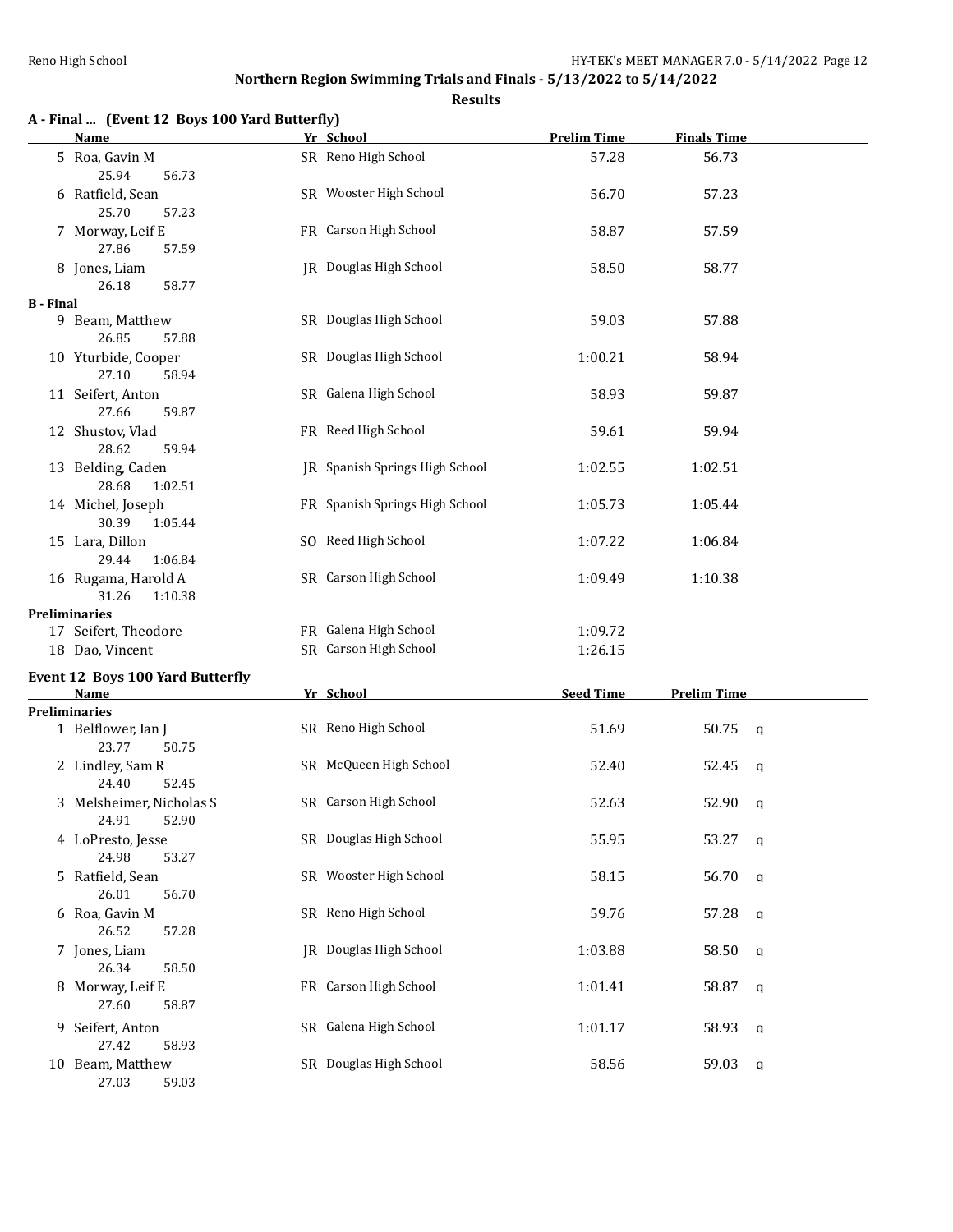|                  | Preliminaries  (Event 12 Boys 100 Yard Butterfly) |     | Yr School                             |                    |                         |  |
|------------------|---------------------------------------------------|-----|---------------------------------------|--------------------|-------------------------|--|
|                  | <b>Name</b>                                       |     |                                       | <b>Seed Time</b>   | <b>Prelim Time</b>      |  |
|                  | 11 Shustov, Vlad<br>27.11<br>59.61                |     | FR Reed High School                   | 58.28              | 59.61<br>$\mathsf{q}$   |  |
|                  | 12 Yturbide, Cooper<br>27.25<br>1:00.21           |     | SR Douglas High School                | 1:05.03            | 1:00.21<br>q            |  |
|                  | 13 Belding, Caden<br>28.20<br>1:02.55             |     | <b>IR</b> Spanish Springs High School | 1:04.09            | 1:02.55<br>$\mathbf{q}$ |  |
|                  | 14 Michel, Joseph<br>30.10<br>1:05.73             |     | FR Spanish Springs High School        | 1:04.72            | 1:05.73<br>q            |  |
|                  | 15 Lara, Dillon<br>29.48<br>1:07.22               |     | SO Reed High School                   | 1:12.68            | 1:07.22<br>q            |  |
|                  | 16 Rugama, Harold A<br>30.07<br>1:09.49           |     | SR Carson High School                 | 1:13.47            | 1:09.49<br>a            |  |
|                  | 17 Seifert, Theodore<br>32.39<br>1:09.72          |     | FR Galena High School                 | 1:23.40            | 1:09.72                 |  |
|                  | 18 Dao, Vincent<br>38.58<br>1:26.15               |     | SR Carson High School                 | 1:28.50            | 1:26.15                 |  |
|                  | Event 13 Girls 100 Yard Freestyle                 |     |                                       |                    |                         |  |
|                  | Name                                              |     | Yr School                             | <b>Prelim Time</b> | <b>Finals Time</b>      |  |
| A - Final        |                                                   |     |                                       |                    |                         |  |
|                  | 1 Sullivan, Delaney<br>25.39<br>52.76             |     | SO Reno High School                   | 53.06              | 52.76                   |  |
|                  | 2 Kennedy, Julia D<br>25.76<br>52.91              |     | SR Reno High School                   | 53.38              | 52.91                   |  |
|                  | 3 Porter, Izzy<br>25.29<br>53.03                  |     | SO McQueen High School                | 53.84              | 53.03                   |  |
|                  | 4 Aramini, Elena<br>25.72<br>53.24                |     | SR Bishop Manogue High School         | 53.65              | 53.24                   |  |
|                  | 5 Klatt, Katarina E<br>25.55<br>53.66             |     | SO Carson High School                 | 53.97              | 53.66                   |  |
|                  | 6 Thornburg, Talia M<br>27.43<br>56.77            |     | SR Carson High School                 | 57.36              | 56.77                   |  |
|                  | 7 Simmons, Gabrielle<br>26.93<br>56.80            |     | SR Galena High School                 | 56.70              | 56.80                   |  |
|                  | 8 Bradley, Tsila<br>28.66<br>59.45                |     | SO Galena High School                 | 58.97              | 59.45                   |  |
| <b>B</b> - Final |                                                   |     |                                       |                    |                         |  |
|                  | 9 Hollinger, Reese A<br>28.69<br>59.70            |     | SR Reno High School                   | 59.99              | 59.70                   |  |
|                  | 10 Blincoe, Lindsay<br>29.48<br>1:01.79           |     | SR Reed High School                   | 1:03.34            | 1:01.79                 |  |
|                  | 11 Snyder, Marley J<br>29.91<br>1:02.23           | SO. | McQueen High School                   | 1:03.02            | 1:02.23                 |  |
|                  | 12 Yenkole, Zoe<br>29.69<br>1:02.67               |     | SR Douglas High School                | 1:04.42            | 1:02.67                 |  |
|                  | 13 Heffernan, Hannah<br>30.45<br>1:04.62          |     | JR Galena High School                 | 1:05.88            | 1:04.62                 |  |
|                  | 14 Whitehouse, Cassie<br>31.07<br>1:05.16         |     | SO McQueen High School                | 1:05.98            | 1:05.16                 |  |
|                  | 15 Foster, Hannah<br>31.16<br>1:05.38             |     | FR Galena High School                 | 1:05.39            | 1:05.38                 |  |
|                  | 16 Perry, Caroline<br>31.66<br>1:07.23            |     | JR Wooster High School                | 1:06.43            | 1:07.23                 |  |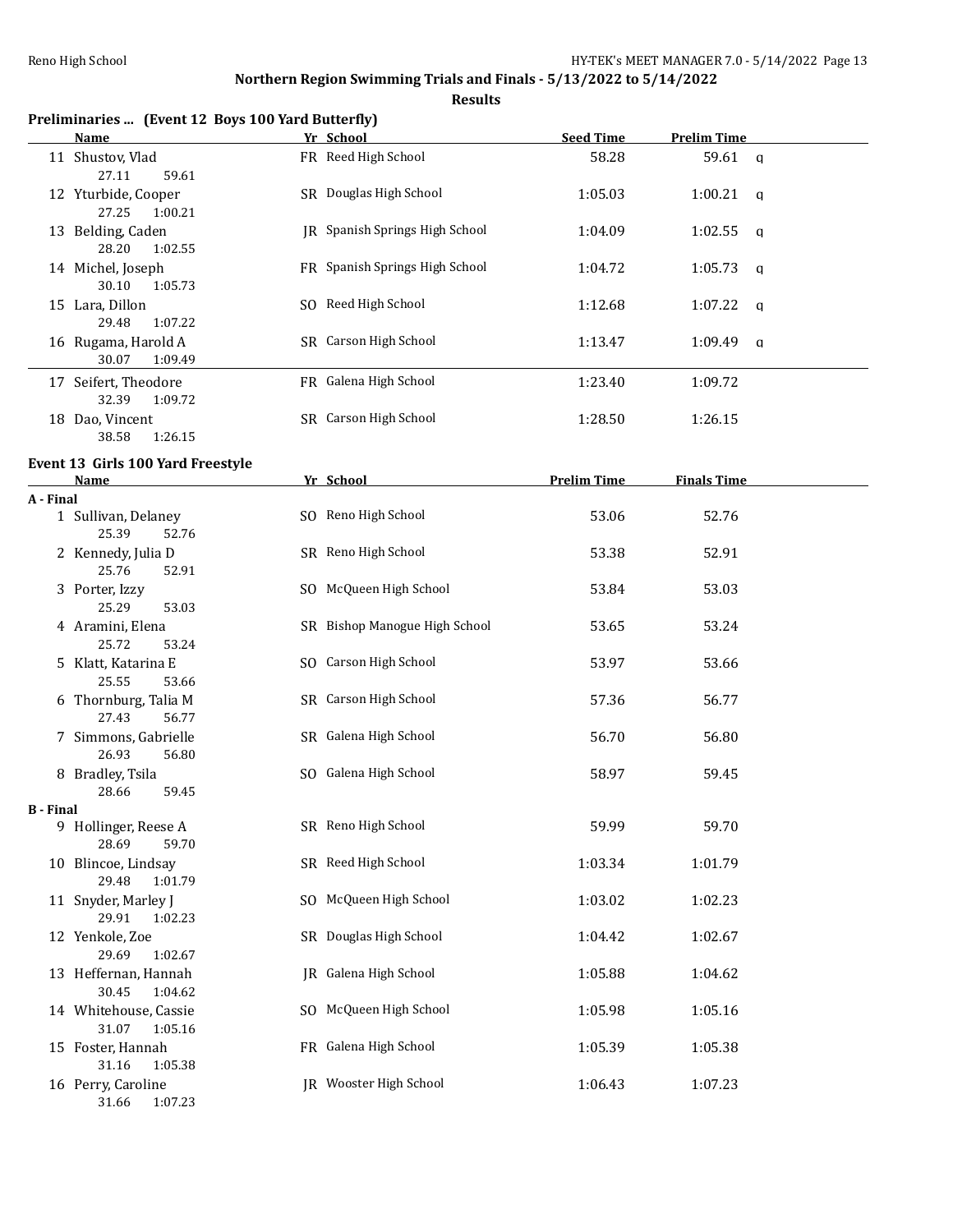**Finals Time Finals Time** 

## **Northern Region Swimming Trials and Finals - 5/13/2022 to 5/14/2022**

| Northern Region Swimming Trials and Finals - 5/13/2022 to 5/14/2022 |    |                               |                    |                       |  |  |  |
|---------------------------------------------------------------------|----|-------------------------------|--------------------|-----------------------|--|--|--|
| <b>Results</b>                                                      |    |                               |                    |                       |  |  |  |
| Preliminaries  (Event 13 Girls 100 Yard Freestyle)                  |    |                               |                    |                       |  |  |  |
| Name                                                                |    | Yr School                     | <b>Prelim Time</b> | <b>Finals Time</b>    |  |  |  |
| <b>Preliminaries</b>                                                |    |                               |                    |                       |  |  |  |
| 17 Mcminn, Chloe                                                    |    | FR Reed High School           | 1:08.24            |                       |  |  |  |
| 18 Wadleigh, Kiley                                                  |    | FR McQueen High School        | 1:08.86            |                       |  |  |  |
| 19 Romwall, Megan                                                   |    | SR Reed High School           | 1:10.64            |                       |  |  |  |
| 20 Lykes, Christina                                                 | SR | Spanish Springs High School   | 1:11.20            |                       |  |  |  |
| 21 Anderson, Merryn                                                 |    | SO Wooster High School        | 1:12.85            |                       |  |  |  |
| 22 Conley, Avery                                                    |    | JR Reed High School           | 1:13.42            |                       |  |  |  |
| --- Chappell, McKenna                                               | IR | Douglas High School           | DQ                 |                       |  |  |  |
| Event 13 Girls 100 Yard Freestyle                                   |    |                               |                    |                       |  |  |  |
| Name                                                                |    | Yr School                     | <b>Seed Time</b>   | <b>Prelim Time</b>    |  |  |  |
| <b>Preliminaries</b>                                                |    |                               |                    |                       |  |  |  |
| 1 Sullivan, Delaney                                                 |    | SO Reno High School           | 55.87              | 53.06<br>$\mathbf{q}$ |  |  |  |
| 25.68<br>53.06                                                      |    |                               |                    |                       |  |  |  |
| 2 Kennedy, Julia D                                                  |    | SR Reno High School           | 54.50              | 53.38<br>$\mathsf{q}$ |  |  |  |
| 25.84<br>53.38                                                      |    |                               |                    |                       |  |  |  |
| 3 Aramini, Elena                                                    |    | SR Bishop Manogue High School | 56.51              | 53.65<br>$\mathbf{q}$ |  |  |  |
| 25.97<br>53.65                                                      |    |                               |                    |                       |  |  |  |
| 4 Porter, Izzy                                                      |    | SO McQueen High School        | 55.94              | 53.84<br>q            |  |  |  |
| 25.66<br>53.84                                                      |    |                               |                    |                       |  |  |  |
| 5 Klatt, Katarina E                                                 |    | SO Carson High School         | 56.03              | 53.97<br>$\mathbf{a}$ |  |  |  |
| 26.06<br>53.97                                                      |    |                               |                    |                       |  |  |  |
| 6 Simmons, Gabrielle                                                |    | SR Galena High School         | 58.15              | 56.70<br>$\mathsf{q}$ |  |  |  |
| 27.08<br>56.70                                                      |    |                               |                    |                       |  |  |  |
| 7 Thornburg, Talia M                                                |    | SR Carson High School         | 58.28              | 57.36<br>q            |  |  |  |
| 27.78<br>57.36                                                      |    |                               |                    |                       |  |  |  |
| 8 Bradley, Tsila                                                    |    | SO Galena High School         | 58.50              | 58.97<br>q            |  |  |  |
| 28.32<br>58.97                                                      |    |                               |                    |                       |  |  |  |
| 9 Hollinger, Reese A                                                |    | SR Reno High School           | 59.96              | 59.99<br>$\mathbf{q}$ |  |  |  |
| 28.86<br>59.99                                                      |    |                               |                    |                       |  |  |  |

| 3 Aramini, Elena<br>25.97<br>53.65        | SR Bishop Manogue High School  | 56.51   | 53.65   | q              |
|-------------------------------------------|--------------------------------|---------|---------|----------------|
| 4 Porter, Izzy<br>25.66<br>53.84          | SO McQueen High School         | 55.94   | 53.84   | q              |
| 5 Klatt, Katarina E<br>26.06<br>53.97     | SO Carson High School          | 56.03   | 53.97   | q              |
| 6 Simmons, Gabrielle<br>27.08<br>56.70    | SR Galena High School          | 58.15   | 56.70   | $\mathsf{q}$   |
| 7 Thornburg, Talia M<br>27.78<br>57.36    | SR Carson High School          | 58.28   | 57.36   | q              |
| 8 Bradley, Tsila<br>28.32<br>58.97        | SO Galena High School          | 58.50   | 58.97   | $\mathbf q$    |
| 9 Hollinger, Reese A<br>28.86<br>59.99    | SR Reno High School            | 59.96   | 59.99   | $\mathbf{q}$   |
| 10 Snyder, Marley J<br>30.57<br>1:03.02   | SO McQueen High School         | 1:04.88 | 1:03.02 | $\mathsf{q}$   |
| 11 Blincoe, Lindsay<br>29.59<br>1:03.34   | SR Reed High School            | 1:01.63 | 1:03.34 | q              |
| 12 Yenkole, Zoe<br>29.45<br>1:04.42       | SR Douglas High School         | 1:08.67 | 1:04.42 | $\mathfrak{a}$ |
| 13 Foster, Hannah<br>30.94<br>1:05.39     | FR Galena High School          | 1:08.79 | 1:05.39 | $\mathbf{q}$   |
| 14 Heffernan, Hannah<br>31.18<br>1:05.88  | JR Galena High School          | 1:09.20 | 1:05.88 | $\mathsf{q}$   |
| 15 Whitehouse, Cassie<br>31.08<br>1:05.98 | SO McQueen High School         | 1:05.66 | 1:05.98 | $\mathsf{q}$   |
| 16 Perry, Caroline<br>31.15<br>1:06.43    | IR Wooster High School         | 1:06.90 | 1:06.43 | $\mathsf{q}$   |
| 17 Mcminn, Chloe<br>32.68<br>1:08.24      | FR Reed High School            | 1:09.98 | 1:08.24 |                |
| 18 Wadleigh, Kiley<br>31.37<br>1:08.86    | FR McQueen High School         | 1:12.38 | 1:08.86 |                |
| 19 Romwall, Megan<br>34.42<br>1:10.64     | SR Reed High School            | 1:09.49 | 1:10.64 |                |
| 20 Lykes, Christina<br>33.39<br>1:11.20   | SR Spanish Springs High School | 1:07.12 | 1:11.20 |                |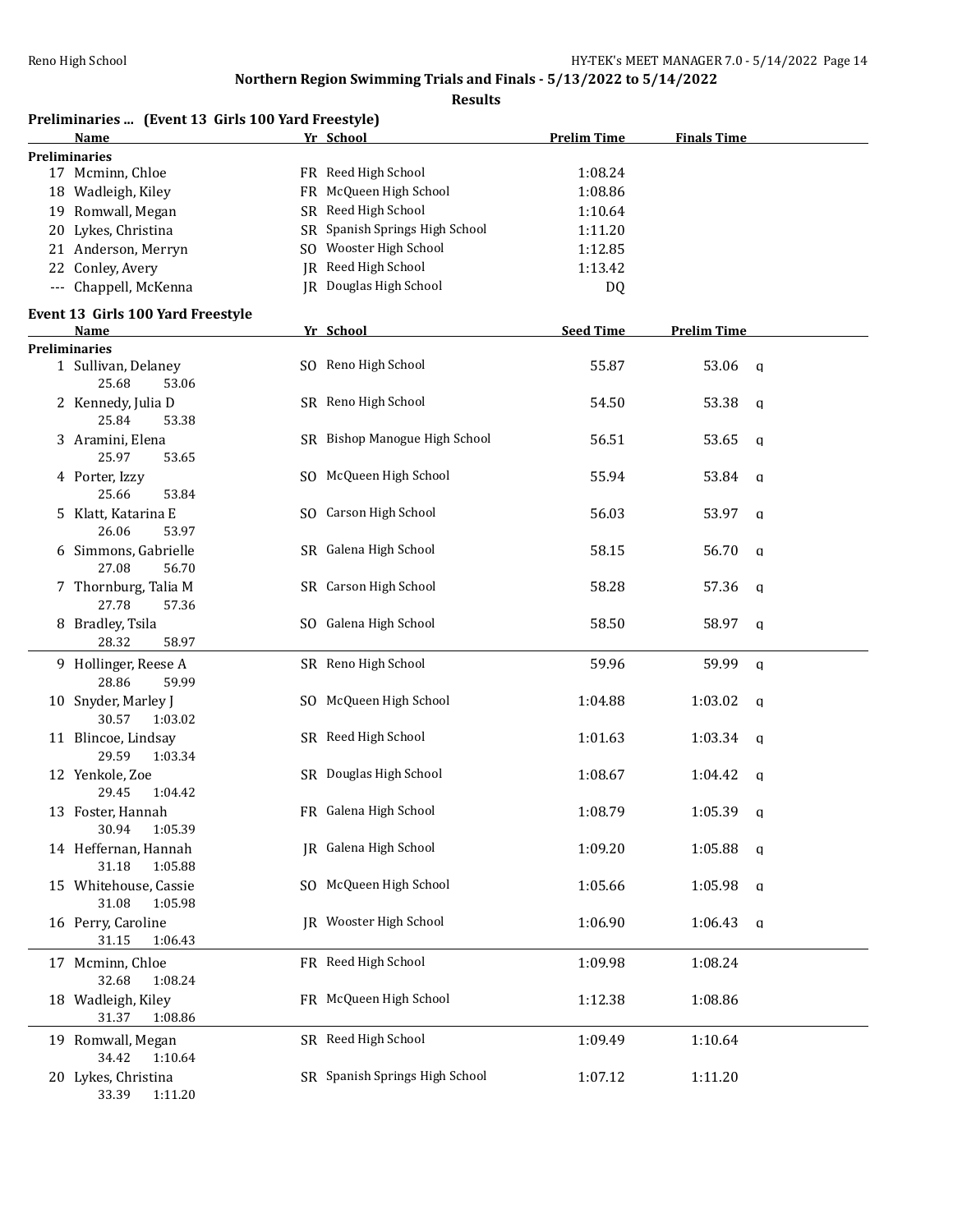|                  | Preliminaries  (Event 13 Girls 100 Yard Freestyle) |    |                                |                    |                    |  |
|------------------|----------------------------------------------------|----|--------------------------------|--------------------|--------------------|--|
|                  | <b>Name</b>                                        |    | Yr School                      | <b>Seed Time</b>   | <b>Prelim Time</b> |  |
|                  | 21 Anderson, Merryn<br>35.30<br>1:12.85            |    | SO Wooster High School         | 1:13.89            | 1:12.85            |  |
|                  | 22 Conley, Avery<br>35.19<br>1:13.42               |    | JR Reed High School            | 1:12.32            | 1:13.42            |  |
|                  | --- Chappell, McKenna<br>32.64<br><b>DQ</b>        |    | <b>JR</b> Douglas High School  | 1:13.78            | DQ                 |  |
|                  | Event 14 Boys 100 Yard Freestyle<br><b>Name</b>    |    | Yr School                      | <b>Prelim Time</b> | <b>Finals Time</b> |  |
| A - Final        |                                                    |    |                                |                    |                    |  |
|                  | 1 Stevenson, Calvin<br>22.80<br>47.55              |    | IR Douglas High School         | 48.28              | 47.55              |  |
|                  | 2 Bennett, Cole G<br>23.56<br>48.25                |    | JR Carson High School          | 51.11              | 48.25              |  |
|                  | 3 Shim, Austin<br>24.69<br>50.85                   |    | JR Carson High School          | 51.28              | 50.85              |  |
|                  | *4 Hall, Jack<br>24.20<br>50.96                    |    | SO Bishop Manogue High School  | 51.96              | 50.96              |  |
|                  | *4 Lundeen, Bowen<br>24.42<br>50.96                |    | IR Galena High School          | 51.55              | 50.96              |  |
|                  | 6 Hustead, Walter<br>24.95<br>52.01                |    | FR Galena High School          | 51.57              | 52.01              |  |
|                  | 7 Kiel, Asher D<br>24.68<br>52.11                  |    | JR Carson High School          | 52.55              | 52.11              |  |
|                  | 8 Clayton, Jonathan<br>25.31<br>54.10              |    | JR Spanish Springs High School | 53.14              | 54.10              |  |
| <b>B</b> - Final |                                                    |    |                                |                    |                    |  |
|                  | 9 Clingensmith, Jacob<br>25.81<br>53.87            |    | JR Spanish Springs High School | 55.01              | 53.87              |  |
|                  | 10 Schemenauer, Luke D<br>26.28<br>54.43           |    | SO Reno High School            | 54.35              | 54.43              |  |
|                  | 11 Lewis, James<br>27.05<br>55.20                  |    | JR Reno High School            | 55.83              | 55.20              |  |
|                  | 12 Motta, Ryan<br>26.92<br>56.71                   |    | SO Galena High School          | 56.23              | 56.71              |  |
|                  | 13 Kuhlmann, Wade<br>27.57<br>56.95                |    | JR Douglas High School         | 57.57              | 56.95              |  |
|                  | 14 Smith, Cruz T<br>27.70<br>57.97                 |    | FR Reno High School            | 59.35              | 57.97              |  |
|                  | 15 Egan, Jack<br>26.99<br>58.04                    |    | FR Spanish Springs High School | 57.87              | 58.04              |  |
|                  | 16 Jia, Andy<br>27.11<br>58.18                     |    | FR Wooster High School         | 58.65              | 58.18              |  |
|                  | <b>Preliminaries</b>                               |    |                                |                    |                    |  |
|                  | 17 Rugama, Harold A                                |    | SR Carson High School          | 1:00.87            |                    |  |
|                  | 18 Haire, Jacob                                    |    | FR Douglas High School         | 1:02.23            |                    |  |
|                  | 19 Tovar, Daniel                                   | IR | Douglas High School            | 1:02.72            |                    |  |
| 20               | Brownlee, Noah                                     |    | SR Bishop Manogue High School  | 1:03.02            |                    |  |
|                  | 21 Sharma, Yash                                    |    | SO Wooster High School         | 1:05.30            |                    |  |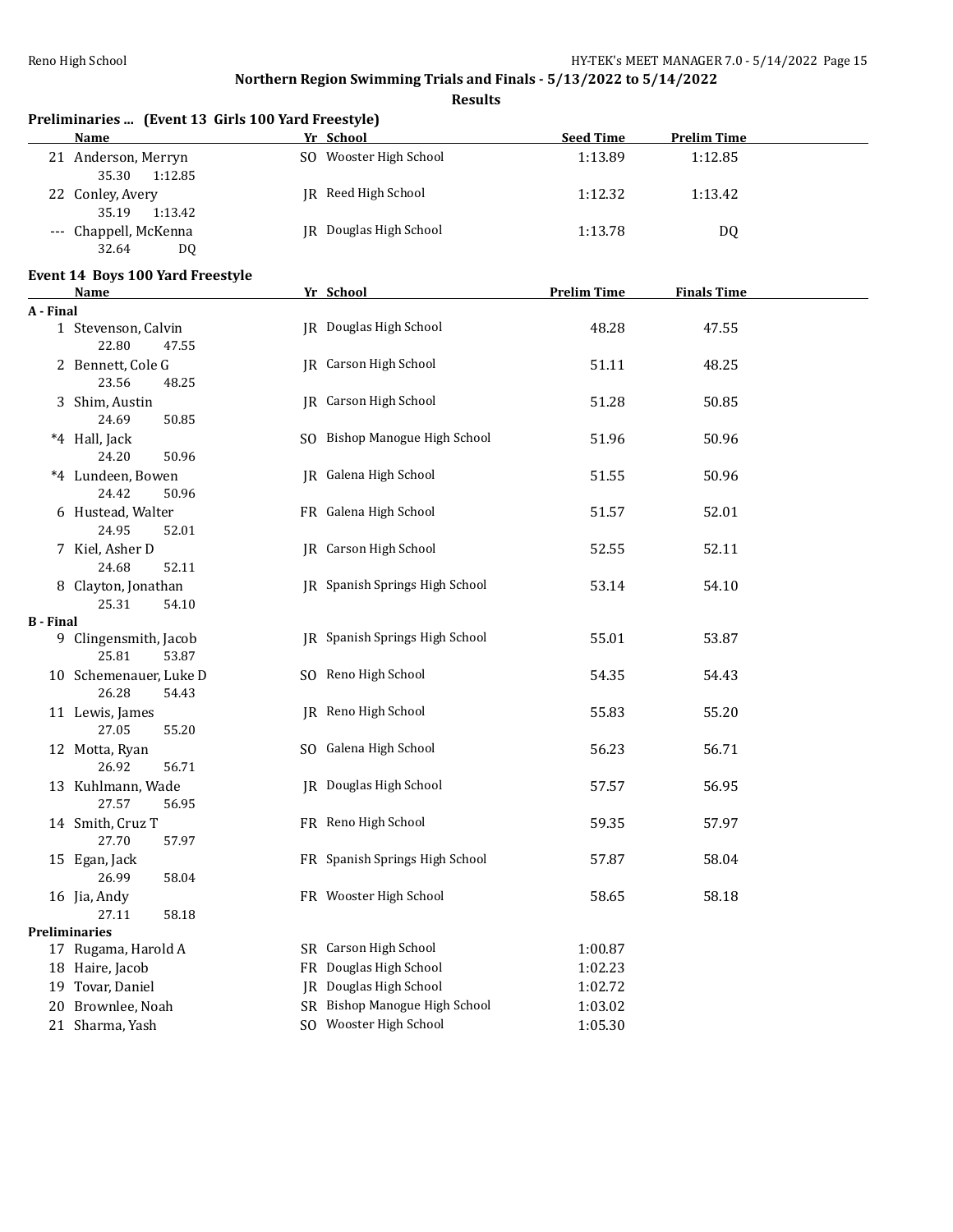| <b>Event 14 Boys 100 Yard Freestyle</b> |  |  |  |  |
|-----------------------------------------|--|--|--|--|
|-----------------------------------------|--|--|--|--|

|           | <u>Name</u>                                                             |         | Yr School                                              | <b>Seed Time</b>   | <b>Prelim Time</b>    |  |
|-----------|-------------------------------------------------------------------------|---------|--------------------------------------------------------|--------------------|-----------------------|--|
|           | <b>Preliminaries</b>                                                    |         |                                                        |                    |                       |  |
|           | 1 Stevenson, Calvin<br>23.14<br>48.28                                   |         | <b>JR</b> Douglas High School                          | 49.36              | 48.28<br>$\alpha$     |  |
|           | 2 Bennett, Cole G<br>24.72<br>51.11                                     |         | <b>IR</b> Carson High School                           | 49.42              | 51.11<br>$\mathbf{q}$ |  |
|           | 3 Shim, Austin<br>24.36<br>51.28                                        |         | JR Carson High School                                  | 52.28              | 51.28<br>q            |  |
|           | 4 Lundeen, Bowen<br>24.86<br>51.55                                      |         | JR Galena High School                                  | 52.57              | 51.55<br>q            |  |
|           | 5 Hustead, Walter<br>25.05<br>51.57                                     |         | FR Galena High School                                  | 52.31              | 51.57<br>q            |  |
|           | 6 Hall, Jack<br>24.73<br>51.96                                          |         | SO Bishop Manogue High School                          | 52.02              | 51.96<br>q            |  |
|           | 7 Kiel, Asher D<br>25.09<br>52.55                                       |         | <b>IR</b> Carson High School                           | 54.56              | 52.55<br>q            |  |
|           | 8 Clayton, Jonathan<br>25.30<br>53.14                                   |         | JR Spanish Springs High School                         | 54.09              | 53.14<br>q            |  |
|           | 9 Schemenauer, Luke D<br>26.30<br>54.35                                 |         | SO Reno High School                                    | 54.01              | 54.35<br>q            |  |
|           | 10 Clingensmith, Jacob<br>26.89<br>55.01                                |         | IR Spanish Springs High School                         | 56.83              | 55.01<br>a            |  |
|           | 11 Lewis, James<br>26.80<br>55.83                                       |         | JR Reno High School                                    | 56.25              | 55.83<br>q            |  |
|           | 12 Motta, Ryan<br>26.78<br>56.23                                        |         | SO Galena High School                                  | 59.85              | 56.23<br>q            |  |
|           | 13 Kuhlmann, Wade<br>27.60<br>57.57                                     |         | JR Douglas High School                                 | 58.14              | 57.57<br>$\mathbf q$  |  |
|           | 14 Egan, Jack<br>26.80<br>57.87                                         |         | FR Spanish Springs High School                         | 57.26              | 57.87<br>$\mathbf q$  |  |
|           | 15 Jia, Andy<br>27.49<br>58.65                                          |         | FR Wooster High School                                 | 59.55              | 58.65<br>q            |  |
|           | 16 Smith, Cruz T<br>28.21<br>59.35                                      |         | FR Reno High School                                    | 59.47              | 59.35<br>q            |  |
|           | 17 Rugama, Harold A<br>28.77<br>1:00.87                                 |         | SR Carson High School                                  | 1:02.51            | 1:00.87               |  |
|           | 18 Haire, Jacob<br>29.88 1:02.23                                        |         | FR Douglas High School                                 | 1:03.23            | 1:02.23               |  |
|           | 19 Tovar, Daniel<br>29.43<br>1:02.72                                    |         | IR Douglas High School                                 | 1:05.34            | 1:02.72               |  |
|           | 20 Brownlee, Noah<br>29.59<br>1:03.02                                   |         | SR Bishop Manogue High School                          | 1:02.08            | 1:03.02               |  |
|           | 21 Sharma, Yash<br>30.12<br>1:05.30                                     |         | SO Wooster High School                                 | 1:03.84            | 1:05.30               |  |
|           | Event 15 Girls 500 Yard Freestyle<br><b>Name</b>                        |         | Yr School                                              | <b>Prelim Time</b> | <b>Finals Time</b>    |  |
| A - Final |                                                                         |         |                                                        |                    |                       |  |
|           | 1 Linzy, Annabelle J<br>27.81<br>58.95<br>1:31.01<br>4:42.45<br>5:12.01 | 2:03.12 | SR Galena High School<br>2:35.30<br>3:06.72<br>3:38.63 | 5:14.76<br>4:10.51 | 5:12.01               |  |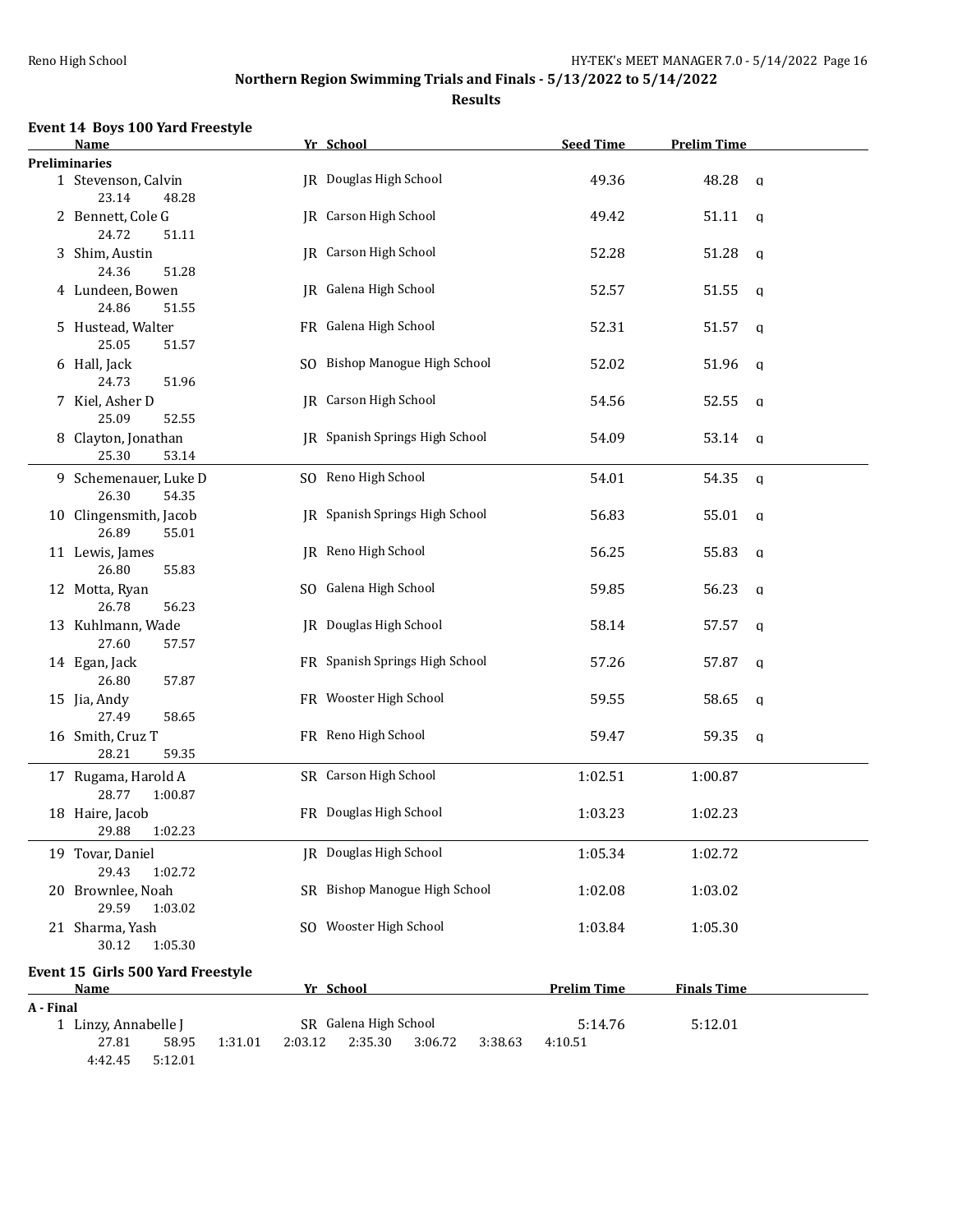|                  | A - Final  (Event 15 Girls 500 Yard Freestyle)<br><b>Name</b> |                    |         | Yr School |                        |                                |         | <b>Prelim Time</b> | <b>Finals Time</b> |
|------------------|---------------------------------------------------------------|--------------------|---------|-----------|------------------------|--------------------------------|---------|--------------------|--------------------|
|                  | 2 Patrick, Shayne                                             |                    |         |           | FR Reed High School    |                                |         | 5:23.53            | 5:28.31            |
|                  | 28.99<br>4:54.74                                              | 1:00.88<br>5:28.31 | 1:33.57 | 2:06.44   | 2:39.80                | 3:13.04                        | 3:47.23 | 4:20.96            |                    |
|                  | 3 Scott, Keira R                                              |                    |         |           | SO Reno High School    |                                |         | 5:33.09            | 5:30.42            |
|                  | 29.39<br>4:58.62                                              | 1:01.68<br>5:30.42 | 1:34.73 | 2:07.66   | 2:41.20                | 3:15.26                        | 3:50.47 | 4:25.14            |                    |
|                  | 4 Grieve, Amelia                                              |                    |         |           |                        | FR Spanish Springs High School |         | 5:39.76            | 5:37.04            |
|                  | 30.16                                                         | 1:03.09            | 1:36.87 | 2:11.08   | 2:45.70                | 3:20.11                        | 3:54.47 | 4:29.23            |                    |
|                  | 5:03.73                                                       | 5:37.04            |         |           |                        |                                |         |                    |                    |
|                  | 5 Russell, Brynn A                                            |                    |         |           | SO Carson High School  |                                |         | 5:31.30            | 5:39.63            |
|                  | 29.39                                                         | 1:01.75            | 1:35.18 | 2:09.26   | 2:44.10                | 3:19.34                        | 3:55.22 | 4:31.09            |                    |
|                  | 5:05.75                                                       | 5:39.63            |         |           |                        |                                |         |                    |                    |
|                  | 6 LeBlanc, Arene J                                            |                    |         |           | SO Carson High School  |                                |         | 5:46.61            | 5:45.03            |
|                  | 30.20                                                         | 1:02.63            | 1:36.39 | 2:10.45   | 2:44.76                | 3:19.91                        | 3:55.45 | 4:32.15            |                    |
|                  | 5:09.87                                                       | 5:45.03            |         |           |                        |                                |         |                    |                    |
|                  | 7 Duffy, Keira                                                |                    |         |           | SO Douglas High School |                                |         | 5:45.16            | 5:49.43            |
|                  | 30.92                                                         | 1:05.93            | 1:41.77 | 2:17.65   | 2:54.02                | 3:29.46                        | 4:05.65 | 4:41.98            |                    |
|                  | 5:16.94                                                       | 5:49.43            |         |           |                        |                                |         |                    |                    |
|                  | 8 Glover, Claire                                              |                    |         |           | SR Reno High School    |                                |         | 5:58.91            | 6:02.41            |
|                  | 32.00                                                         | 1:07.47            | 1:43.49 | 2:19.75   | 2:56.35                | 3:33.17                        | 4:10.76 | 4:48.81            |                    |
|                  | 5:26.43                                                       | 6:02.41            |         |           |                        |                                |         |                    |                    |
| <b>B</b> - Final |                                                               |                    |         |           |                        |                                |         |                    |                    |
|                  | 9 Hoffmann, Hannah                                            |                    |         |           | SR Galena High School  |                                |         | 6:22.40            | 6:24.92            |
|                  | 32.82                                                         | 1:09.44            | 1:47.89 | 2:26.64   | 3:06.19                | 3:46.11                        | 4:26.59 | 5:06.48            |                    |
|                  | 5:46.24                                                       | 6:24.92            |         |           |                        |                                |         |                    |                    |
|                  | 10 Ingram, Sydney J                                           |                    |         |           | FR Carson High School  |                                |         | 6:39.64            | 6:34.77            |
|                  | 33.59<br>5:55.90                                              | 1:11.43<br>6:34.77 | 1:50.74 | 2:32.06   | 3:13.79                | 3:54.70                        | 4:35.72 | 5:16.61            |                    |
|                  |                                                               |                    |         |           | FR Reed High School    |                                |         | 6:35.46            | 6:36.92            |
|                  | 11 Millick, Sara<br>33.30                                     | 1:12.03            | 1:52.29 | 2:32.64   | 3:13.86                | 3:54.53                        | 4:35.79 | 5:18.25            |                    |
|                  | 5:57.99                                                       | 6:36.92            |         |           |                        |                                |         |                    |                    |
|                  | 12 Walenta, Indigo                                            |                    |         |           | FR Reed High School    |                                |         | 6:48.40            | 6:39.47            |
|                  | 34.37                                                         | 1:12.76            | 1:53.15 | 2:33.95   | 3:14.56                | 3:55.85                        | 4:37.52 | 5:19.78            |                    |
|                  | 6:01.34                                                       | 6:39.47            |         |           |                        |                                |         |                    |                    |
|                  | 13 Humphrey, Alexis                                           |                    |         |           |                        | SR Bishop Manogue High School  |         | 6:55.17            | 6:43.36            |
|                  | 36.35                                                         | 1:16.97            | 1:57.68 | 2:37.35   | 3:17.34                | 3:57.78                        | 4:39.50 | 5:21.06            |                    |
|                  | 6:02.20                                                       | 6:43.36            |         |           |                        |                                |         |                    |                    |
|                  | 14 Redmon, Avery                                              |                    |         |           | SR Wooster High School |                                |         | 6:47.98            | 6:55.79            |
|                  | 36.75                                                         | 1:18.51            | 2:01.64 | 2:44.33   | 3:27.99                | 4:10.39                        | 4:52.30 | 5:34.90            |                    |
|                  | 6:16.88                                                       | 6:55.79            |         |           |                        |                                |         |                    |                    |
|                  | 15 Rix, Emily                                                 |                    |         |           |                        | JR Spanish Springs High School |         | 7:00.73            | 7:00.26            |
|                  | 35.93                                                         | 1:16.63            | 1:59.81 | 2:43.03   | 3:26.80                | 4:10.30                        | 4:54.66 | 5:38.23            |                    |
|                  | 6:22.05                                                       | 7:00.26            |         |           |                        |                                |         |                    |                    |
|                  | 16 Anderson, Merryn                                           |                    |         |           | SO Wooster High School |                                |         | 7:15.47            | 7:11.38            |
|                  | 39.08                                                         | 1:21.95            | 2:05.72 | 2:49.77   | 3:33.76                | 4:18.32                        | 5:03.10 | 5:47.68            |                    |
|                  | 6:31.88                                                       | 7:11.38            |         |           |                        |                                |         |                    |                    |
|                  |                                                               |                    |         |           |                        |                                |         |                    |                    |
|                  | <b>Preliminaries</b>                                          |                    |         |           |                        |                                |         |                    |                    |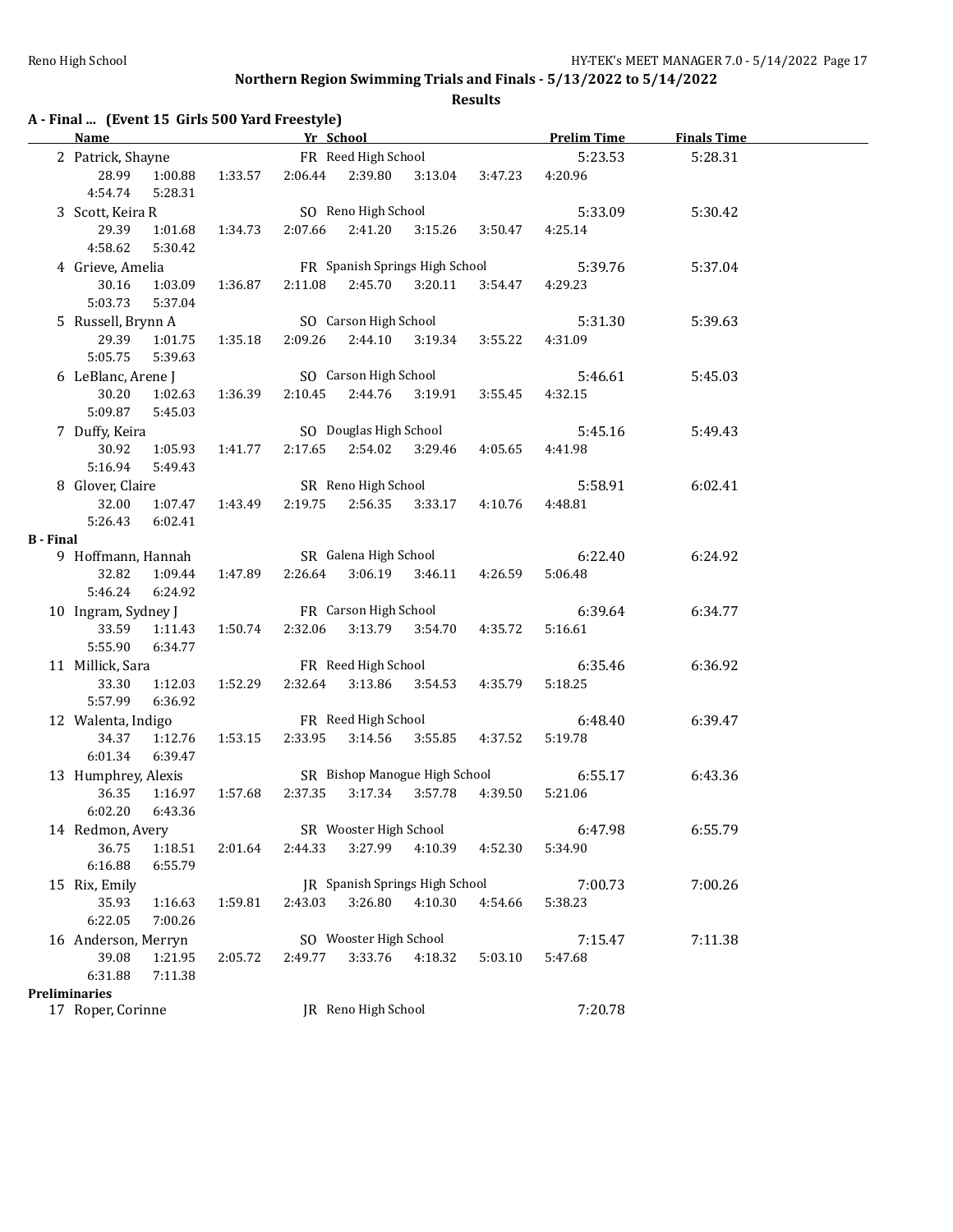| Event 15 Girls 500 Yard Freestyle            |         |                         |         |                                |         |           |                    |  |
|----------------------------------------------|---------|-------------------------|---------|--------------------------------|---------|-----------|--------------------|--|
| <b>Name</b>                                  |         | Yr School               |         |                                |         | Seed Time | <b>Prelim Time</b> |  |
| <b>Preliminaries</b><br>1 Linzy, Annabelle J |         | SR Galena High School   |         |                                |         | 5:22.79   | $5:14.76$ a        |  |
| 28.19<br>58.99<br>4:44.62<br>5:14.76         | 1:30.85 | 2:02.83                 | 2:35.02 | 3:07.51                        | 3:40.00 | 4:12.46   |                    |  |
| 2 Patrick, Shayne                            |         | FR Reed High School     |         |                                |         | 5:40.81   | $5:23.53$ a        |  |
| 29.39<br>1:01.55<br>4:52.01<br>5:23.53       | 1:34.34 | 2:07.68                 | 2:40.65 | 3:13.45                        | 3:46.25 | 4:19.31   |                    |  |
| 3 Russell, Brynn A                           |         | SO Carson High School   |         |                                |         | 5:57.51   | $5:31.30$ q        |  |
| 1:02.02<br>29.46<br>4:58.05<br>5:31.30       | 1:35.44 | 2:08.77                 | 2:42.26 | 3:16.02                        | 3:49.96 | 4:24.08   |                    |  |
| 4 Scott, Keira R                             |         | SO Reno High School     |         |                                |         | 5:41.34   | $5:33.09$ q        |  |
| 29.55<br>1:02.51<br>5:00.52<br>5:33.09       | 1:36.30 | 2:10.17                 | 2:44.37 | 3:18.44                        | 3:52.21 | 4:26.64   |                    |  |
| 5 Grieve, Amelia                             |         |                         |         | FR Spanish Springs High School |         | 5:39.92   | $5:39.76$ q        |  |
| 29.49<br>1:02.14<br>5:06.56<br>5:39.76       | 1:35.84 | 2:10.44 2:45.54 3:20.88 |         |                                | 3:56.30 | 4:31.71   |                    |  |
| 6 Duffy, Keira                               |         |                         |         | SO Douglas High School         |         | 5:50.67   | $5:45.16$ a        |  |
| 30.92<br>1:05.70<br>5:12.91<br>5:45.16       | 1:41.46 | 2:16.83                 | 2:52.55 | 3:27.62                        | 4:03.06 | 4:38.53   |                    |  |
| 7 LeBlanc, Arene J                           |         |                         |         | SO Carson High School          |         | 5:47.19   | $5:46.61$ a        |  |
| 31.04<br>1:05.09<br>5:12.94<br>5:46.61       | 1:40.09 | 2:15.27                 |         | 2:50.91 3:26.52                | 4:02.38 | 4:38.16   |                    |  |
| 8 Glover, Claire                             |         | SR Reno High School     |         |                                |         | 6:10.87   | $5:58.91$ a        |  |
| 32.92<br>1:08.44<br>5:23.87<br>5:58.91       | 1:44.10 | 2:19.83 2:56.05 3:32.26 |         |                                | 4:09.34 | 4:46.63   |                    |  |
| 9 Hoffmann, Hannah                           |         | SR Galena High School   |         |                                |         | 6:33.34   | $6:22.40$ a        |  |
| 32.55<br>1:09.01<br>5:43.70<br>6:22.40       | 1:46.72 | 2:25.14                 | 3:04.15 | 3:43.70                        | 4:23.53 | 5:03.65   |                    |  |
| 10 Millick, Sara                             |         | FR Reed High School     |         |                                |         | 6:46.29   | $6:35.46$ q        |  |
| 33.55<br>1:11.81<br>5:56.93<br>6:35.46       | 1:50.89 | 2:31.34                 |         | $3:12.05$ $3:51.61$            | 4:33.78 | 5:15.98   |                    |  |
| 11 Ingram, Sydney J                          |         | FR Carson High School   |         |                                |         | 7:03.03   | $6:39.64$ q        |  |
| 35.61<br>1:14.66<br>6:00.68<br>6:39.64       | 1:55.28 | 2:36.77                 |         | 3:18.08   3:58.39              | 4:39.25 | 5:19.82   |                    |  |
| 12 Redmon, Avery                             |         | SR Wooster High School  |         |                                |         | 6:53.36   | $6:47.98$ q        |  |
| 36.44<br>1:17.08<br>6:09.92<br>6:47.98       | 1:58.67 | 2:41.88                 | 3:24.68 | 4:06.83                        | 4:48.62 | 5:29.12   |                    |  |
| 13 Walenta, Indigo                           |         | FR Reed High School     |         |                                |         | 7:04.35   | $6:48.40$ q        |  |
| 35.23<br>1:14.38<br>6:09.48<br>6:48.40       | 1:55.71 | 2:37.22                 | 3:19.47 | 4:02.05                        | 4:44.74 | 5:27.55   |                    |  |
| 14 Humphrey, Alexis                          |         |                         |         | SR Bishop Manogue High School  |         | 7:00.65   | $6:55.17$ a        |  |
| 37.12<br>1:17.69<br>6:13.13<br>6:55.17       | 1:58.88 | 2:40.33                 | 3:22.08 | 4:05.11                        | 4:47.64 | 5:30.69   |                    |  |
| 15 Rix, Emily                                |         |                         |         | JR Spanish Springs High School |         | 7:12.02   | $7:00.73$ q        |  |
| 36.47<br>1:17.33<br>6:22.61<br>7:00.73       | 1:59.69 | 2:43.37                 | 3:27.95 | 4:11.94                        | 4:56.22 | 5:40.07   |                    |  |
| 16 Anderson, Merryn                          |         | SO Wooster High School  |         |                                |         | 7:26.80   | $7:15.47$ q        |  |
| 38.19<br>1:21.34<br>6:35.08<br>7:15.47       | 2:05.70 | 2:50.71                 | 3:35.44 | 4:20.38                        | 5:05.65 | 5:50.77   |                    |  |
| 17 Roper, Corinne                            |         | JR Reno High School     |         |                                |         | 7:32.67   | 7:20.78            |  |
| 36.97<br>1:19.76<br>6:40.96<br>7:20.78       | 2:04.36 | 2:50.16                 | 3:36.19 | 4:22.52                        | 5:09.50 | 5:55.82   |                    |  |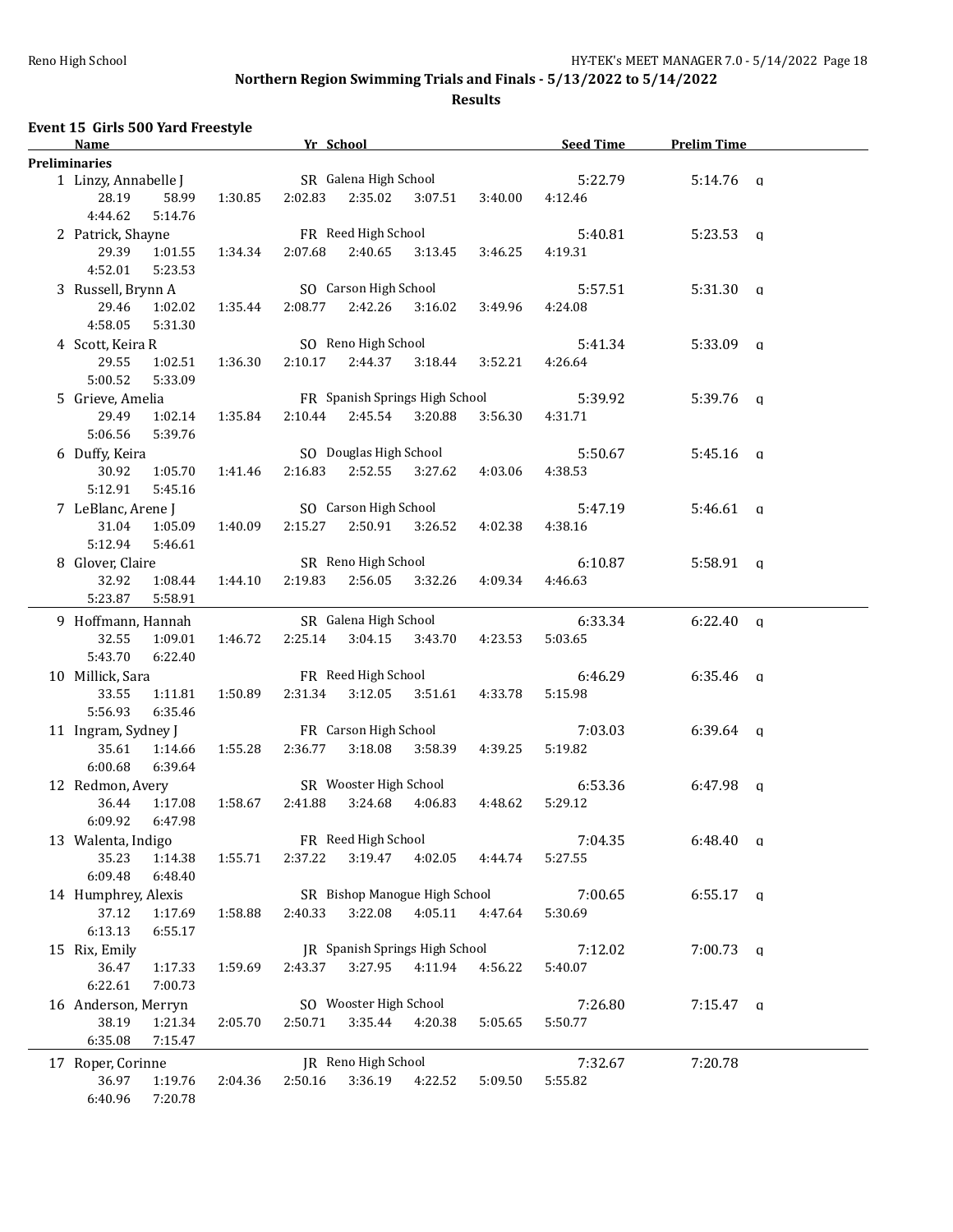|                  | Event 16 Boys 500 Yard Freestyle                                                                                                         |         |                                |                           |                                |                         |                                       |                    |
|------------------|------------------------------------------------------------------------------------------------------------------------------------------|---------|--------------------------------|---------------------------|--------------------------------|-------------------------|---------------------------------------|--------------------|
|                  | <u>The School</u> Terms of the School School School School School School School School School School School School School<br><b>Name</b> |         |                                |                           |                                |                         | <b>Prelim Time</b>                    | <b>Finals Time</b> |
| A - Final        |                                                                                                                                          |         |                                |                           |                                |                         |                                       |                    |
|                  | 1 Pflieger, Aidan M                                                                                                                      |         |                                | SR Reno High School       |                                |                         | 4:41.32                               | 4:44.27            |
|                  | 25.01<br>52.48                                                                                                                           | 1:20.42 | 1:49.00                        |                           | 2:17.90 2:46.85                | 3:15.92                 | 3:45.30                               |                    |
|                  | 4:14.87<br>4:44.27                                                                                                                       |         |                                |                           |                                |                         |                                       |                    |
|                  | 2 Myers, Brayden T                                                                                                                       |         |                                | JR Reno High School       |                                |                         | 4:51.19                               | 4:53.23            |
|                  | 26.31<br>55.27                                                                                                                           | 1:25.07 |                                | 1:54.90  2:24.14  2:53.95 |                                | 3:24.18                 | 3:54.16                               |                    |
|                  | 4:23.85<br>4:53.23                                                                                                                       |         |                                |                           |                                |                         |                                       |                    |
|                  | 3 Reddig, Jaxon                                                                                                                          |         | 1:57.46                        |                           | FR Spanish Springs High School |                         | 5:11.36                               | 5:04.20            |
|                  | 26.09<br>55.44<br>4:34.21<br>5:04.20                                                                                                     | 1:26.31 |                                |                           | 2:29.05 3:00.55                | 3:32.16                 | 4:03.30                               |                    |
|                  | 4 Light, Jude                                                                                                                            |         |                                |                           | FR Galena High School          |                         | 5:12.88                               | 5:06.81            |
|                  | 27.93<br>57.86                                                                                                                           | 1:28.65 | 1:59.98                        | 2:31.54                   | 3:03.27                        | 3:34.64                 | 4:05.88                               |                    |
|                  | 4:37.04<br>5:06.81                                                                                                                       |         |                                |                           |                                |                         |                                       |                    |
|                  | 5 Dawson, Hunter                                                                                                                         |         |                                |                           | FR Reed High School            |                         | 5:23.48                               | 5:08.85            |
|                  | 26.49<br>56.27                                                                                                                           | 1:27.41 | 1:59.03                        | 2:30.78                   | 3:02.93                        | 3:35.08                 | 4:07.31                               |                    |
|                  | 4:38.43<br>5:08.85                                                                                                                       |         |                                |                           |                                |                         |                                       |                    |
|                  | 6 Armbrecht, Jack T SR McQueen High School                                                                                               |         |                                |                           |                                |                         | 5:16.54                               | 5:13.47            |
|                  | 27.39<br>57.78                                                                                                                           | 1:29.42 | 2:01.57                        | 2:34.18                   | 3:06.43                        | 3:39.02                 | 4:11.09                               |                    |
|                  | 4:42.69<br>5:13.47                                                                                                                       |         |                                |                           |                                |                         |                                       |                    |
|                  | 7 Grant, Teson                                                                                                                           |         |                                |                           |                                |                         | SO Bishop Manogue High School 5:20.47 | 5:18.27            |
|                  | 28.91<br>1:00.18                                                                                                                         | 1:32.55 | 2:05.11                        | 2:37.48                   | 3:09.98                        | 3:42.50                 | 4:14.95                               |                    |
|                  | 4:46.85<br>5:18.27                                                                                                                       |         |                                |                           |                                |                         |                                       |                    |
|                  | 8 Kalley, Ewan F                                                                                                                         |         |                                |                           | FR Carson High School          |                         | 5:18.72                               | 5:21.43            |
|                  | 27.62<br>58.25                                                                                                                           | 1:29.51 | 2:01.62                        |                           | 2:34.68 3:08.04                | 3:41.75                 | 4:15.60                               |                    |
|                  | 4:48.77<br>5:21.43                                                                                                                       |         |                                |                           |                                |                         |                                       |                    |
| <b>B</b> - Final |                                                                                                                                          |         |                                |                           |                                |                         |                                       |                    |
|                  | 9 Perisho, Stenson V                                                                                                                     |         |                                |                           |                                | FR McQueen High School  | 5:37.42                               | 5:31.58            |
|                  | 30.19<br>1:02.85                                                                                                                         | 1:36.25 | 2:10.15                        |                           | 2:44.21 3:17.86                | 3:51.73                 | 4:25.32                               |                    |
|                  | 4:59.39<br>5:31.58                                                                                                                       |         |                                |                           |                                |                         |                                       |                    |
|                  | 10 Folchi, Talyn                                                                                                                         |         |                                |                           | FR Spanish Springs High School |                         | 5:45.43                               | 5:52.69            |
|                  | 29.28<br>1:01.67                                                                                                                         | 1:36.29 | 2:12.00                        |                           |                                | 2:48.50 3:26.03 4:02.99 | 4:39.65                               |                    |
|                  | 5:17.15<br>5:52.69                                                                                                                       |         |                                |                           |                                |                         |                                       |                    |
|                  | 11 Whalen, Clayton S                                                                                                                     |         | FR Carson High School          |                           |                                |                         | 6:14.68                               | 6:10.70            |
|                  | 32.01<br>1:07.56                                                                                                                         | 1:44.93 | 2:23.05                        |                           | 3:01.16 3:39.98                | 4:18.04                 | 4:55.74                               |                    |
|                  | 5:33.80<br>6:10.70                                                                                                                       |         |                                | FR Reno High School       |                                |                         |                                       |                    |
|                  | 12 Peralta, Martin<br>34.36  1:11.88  1:51.56  2:31.63  3:10.71  3:50.49  4:30.65  5:12.46                                               |         |                                |                           |                                |                         | 6:28.97                               | 6:28.69            |
|                  | 6:28.69<br>5:51.31                                                                                                                       |         |                                |                           |                                |                         |                                       |                    |
|                  | 13 Gardner, Hunter                                                                                                                       |         |                                | SO Reno High School       |                                |                         | 6:53.45                               | 6:53.21            |
|                  | 33.09<br>1:11.69                                                                                                                         | 1:54.39 | 2:37.07                        | 3:20.83                   | 4:04.61                        | 4:47.04                 | 5:32.37                               |                    |
|                  | 6:13.64<br>6:53.21                                                                                                                       |         |                                |                           |                                |                         |                                       |                    |
|                  | 14 Dao, Vincent                                                                                                                          |         |                                | SR Carson High School     |                                |                         | 7:18.96                               | 7:22.72            |
|                  | 34.79<br>1:15.33                                                                                                                         | 2:00.02 | 2:45.97                        | 3:33.34                   | 4:20.69                        | 5:07.46                 | 5:54.07                               |                    |
|                  | 6:40.20<br>7:22.72                                                                                                                       |         |                                |                           |                                |                         |                                       |                    |
|                  | 15 Upham, Gage                                                                                                                           |         |                                | SO Reed High School       |                                |                         | 7:44.02                               | 7:47.84            |
|                  | 38.62<br>1:24.52                                                                                                                         | 2:12.65 | 3:02.80                        | 3:51.41                   | 4:42.48                        | 5:31.20                 | 6:20.33                               |                    |
|                  | 7:06.83<br>7:47.84                                                                                                                       |         |                                |                           |                                |                         |                                       |                    |
|                  | 16 Haufler, Grayson                                                                                                                      |         | FR Spanish Springs High School |                           |                                |                         | 7:39.80                               | 7:48.40            |
|                  | 35.35<br>1:19.25                                                                                                                         | 2:09.87 | 2:58.76                        | 4:39.45<br>5:28.41        |                                |                         | 6:16.80                               |                    |
|                  | 7:04.58<br>7:48.40                                                                                                                       |         |                                |                           |                                |                         |                                       |                    |
|                  | <b>Preliminaries</b>                                                                                                                     |         |                                |                           |                                |                         |                                       |                    |
|                  | 17 Jetton, Henry                                                                                                                         |         |                                | FR McQueen High School    |                                |                         | 8:05.17                               |                    |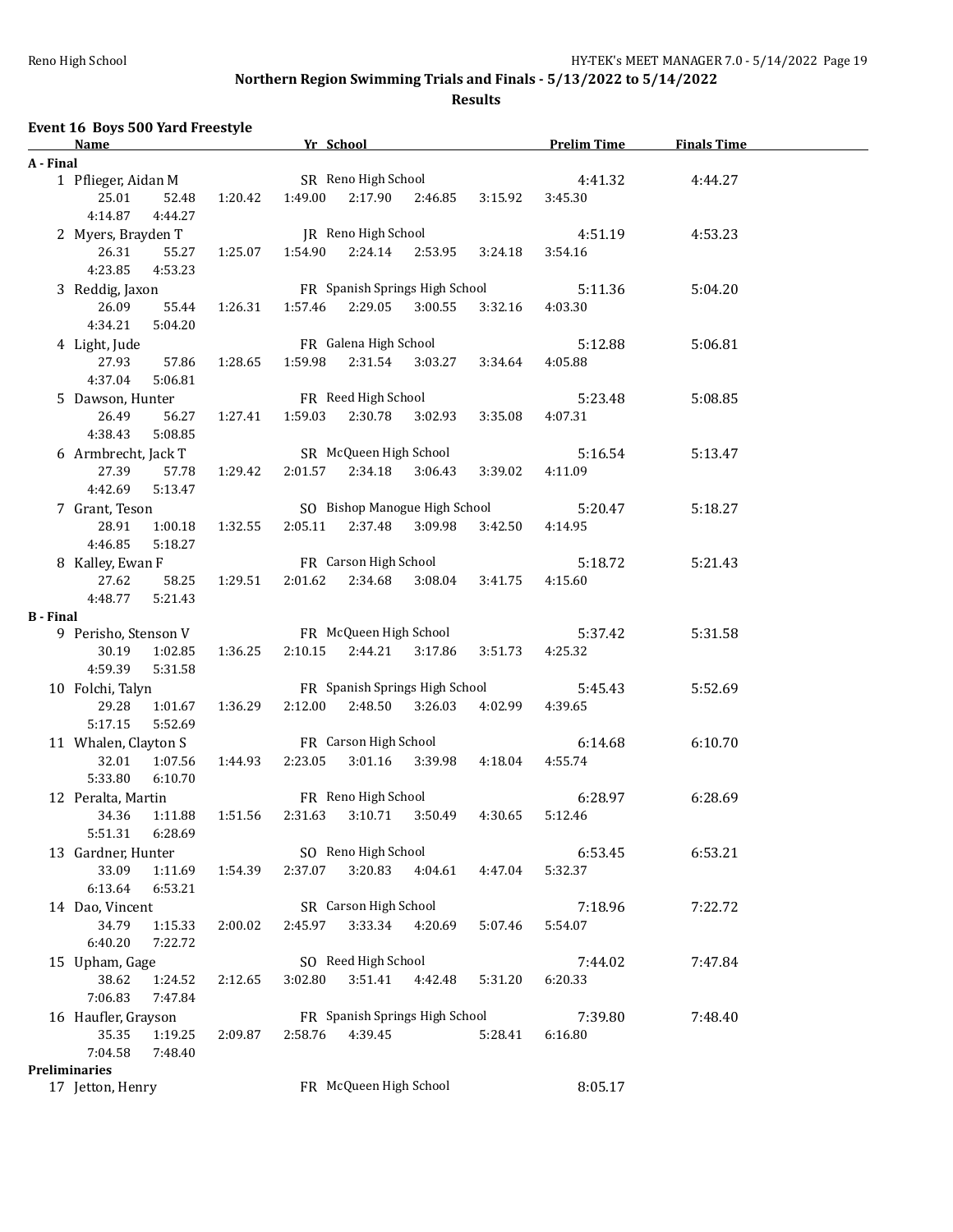| Event 16 Boys 500 Yard Freestyle<br>Name                           |         | Yr School |                                                |                 |                  | <b>Seed Time</b>   | <b>Prelim Time</b> |  |
|--------------------------------------------------------------------|---------|-----------|------------------------------------------------|-----------------|------------------|--------------------|--------------------|--|
| <b>Preliminaries</b>                                               |         |           |                                                |                 |                  |                    |                    |  |
| 1 Pflieger, Aidan M<br>25.35<br>52.87<br>4:12.80<br>4:41.32        | 1:21.05 |           | SR Reno High School<br>1:49.59 2:18.06 2:46.73 |                 | 3:15.31          | 4:59.73<br>3:43.95 | $4:41.32$ q        |  |
| 2 Myers, Brayden T<br>26.60<br>55.72                               | 1:25.57 | 1:55.29   | JR Reno High School<br>2:24.87                 | 2:54.17         | 3:23.30          | 5:05.84<br>3:53.05 | $4:51.19$ a        |  |
| 4:22.37<br>4:51.19<br>3 Reddig, Jaxon<br>26.38<br>56.40<br>4:40.34 | 1:28.22 | 1:59.90   | FR Spanish Springs High School                 | 2:32.12 3:04.38 | 3:36.18          | 5:10.82<br>4:08.26 | $5:11.36$ a        |  |
| 5:11.36<br>4 Light, Jude<br>28.73<br>1:00.27<br>4:43.29<br>5:12.88 | 1:32.43 | 2:04.17   | FR Galena High School<br>2:35.85               | 3:07.43         | 3:39.55          | 5:14.22<br>4:11.52 | $5:12.88$ q        |  |
| 5 Armbrecht, Jack T<br>28.44<br>59.69<br>4:46.35<br>5:16.54        | 1:31.87 | 2:04.13   | SR McQueen High School<br>2:36.90              | 3:09.45         | 3:41.96          | 5:19.01<br>4:14.78 | $5:16.54$ q        |  |
| 6 Kalley, Ewan F<br>27.72<br>58.11<br>4:47.30<br>5:18.72           | 1:29.78 | 2:02.12   | FR Carson High School<br>2:35.03               | 3:08.03         | 3:41.21          | 5:28.97<br>4:14.38 | $5:18.72$ q        |  |
| 7 Grant, Teson<br>28.00<br>59.74<br>4:48.14<br>5:20.47             | 1:31.74 | 2:04.42   | SO Bishop Manogue High School<br>2:36.61       |                 | 3:09.33 3:42.34  | 5:16.15<br>4:15.37 | $5:20.47$ a        |  |
| 8 Dawson, Hunter<br>26.56<br>57.66<br>4:51.85<br>5:23.48           | 1:30.59 | 2:03.71   | FR Reed High School                            | 2:36.91 3:11.00 | 3:45.05          | 5:27.31<br>4:18.86 | $5:23.48$ q        |  |
| 9 Perisho, Stenson V<br>30.30<br>1:03.43<br>5:04.80<br>5:37.42     | 1:38.15 | 2:12.98   | FR McQueen High School<br>2:47.97              | 3:22.80         | 3:57.24          | 5:45.45<br>4:31.22 | $5:37.42 \quad q$  |  |
| 10 Folchi, Talyn<br>29.10<br>1:02.04<br>5:11.39<br>5:45.43         | 1:37.02 | 2:12.76   | FR Spanish Springs High School<br>2:48.86      |                 | 3:24.91  4:00.37 | 5:52.54<br>4:36.03 | $5:45.43$ q        |  |
| 11 Whalen, Clayton S<br>30.88<br>1:05.53<br>5:35.67<br>6:14.68     | 1:41.51 | 2:18.11   | FR Carson High School                          | 2:55.64 3:34.19 | 4:14.44          | 6:38.76<br>4:55.07 | $6:14.68$ q        |  |
| 12 Peralta, Martin<br>33.57<br>1:10.62<br>5:51.59<br>6:28.97       | 1:49.31 | 2:30.33   | FR Reno High School<br>3:09.95                 | 3:50.18         | 4:30.70          | 6:44.60            | $6:28.97$ q        |  |
| 13 Gardner, Hunter<br>32.84<br>1:12.09<br>6:14.73<br>6:53.45       | 1:54.66 | 2:37.50   | SO Reno High School<br>3:20.32                 | 4:04.08         | 4:48.07          | 6:56.60<br>5:31.05 | $6:53.45$ q        |  |
| 14 Dao, Vincent<br>35.31<br>1:17.99<br>6:35.47<br>7:18.96          | 2:03.12 | 2:48.02   | SR Carson High School<br>3:32.92               | 4:18.98         | 5:04.53          | 7:31.72<br>5:49.90 | $7:18.96$ q        |  |
| 15 Haufler, Grayson<br>35.64<br>1:20.28<br>6:56.83<br>7:39.80      | 2:07.61 | 2:54.48   | FR Spanish Springs High School<br>3:42.68      | 4:32.38         | 5:20.68          | 7:58.27<br>6:08.58 | $7:39.80$ a        |  |
| 16 Upham, Gage<br>40.71<br>1:26.46<br>7:03.35<br>7:44.02           | 2:14.10 | 3:01.93   | SO Reed High School<br>3:51.50                 | 4:38.77         | 5:28.52          | 8:17.16<br>6:17.10 | $7:44.02$ q        |  |
| 17 Jetton, Henry<br>38.31<br>1:23.05<br>8:05.17<br>7:14.98         | 2:11.45 | 3:02.01   | FR McQueen High School<br>3:52.05              | 4:42.79         | 5:33.67          | 7:46.79<br>6:25.09 | 8:05.17            |  |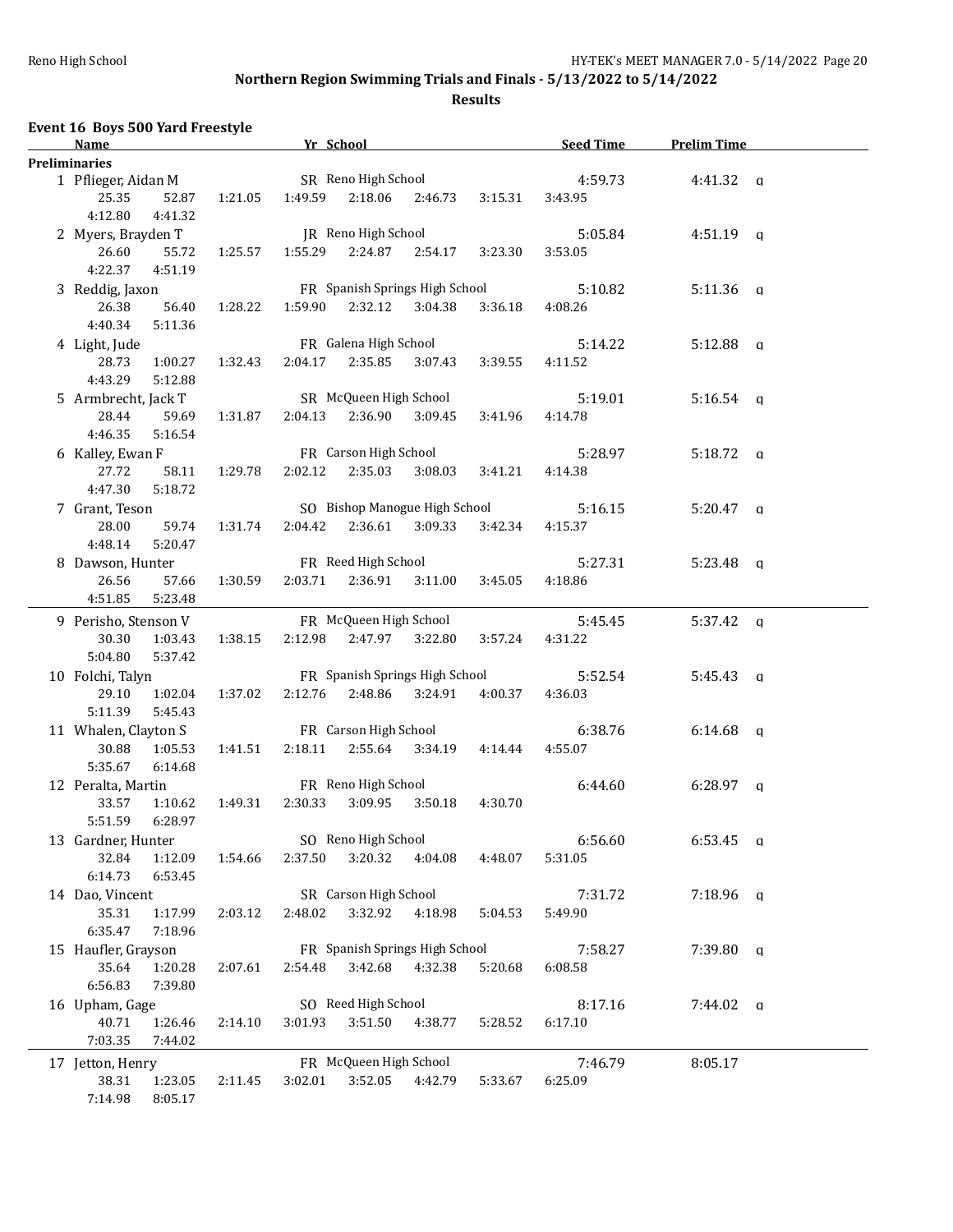### **Results**

# **Event 17 Girls 200 Yard Freestyle Relay**

| <b>Team</b>                    | Relay                  | <b>Seed Time</b>         | <b>Finals Time</b>       |
|--------------------------------|------------------------|--------------------------|--------------------------|
| 1 Reno High School             | A                      | 1:43.75                  | 1:42.26                  |
| 1) Sullivan, Delaney SO        | 2) Glover, Claire SR   | 3) Hollinger, Reese A SR | 4) Kennedy, Julia D SR   |
| 24.29<br>51.17<br>1:17.10      | 1:42.26                |                          |                          |
| 2 Spanish Springs High School  | A                      | 1:45.86                  | 1:44.53                  |
| 1) Zboinski, Katy SO           | 2) Petit, Emily FR     | 3) Pienkoski, Natalie JR | 4) Buono, Katelyn SR     |
| 26.04<br>1:20.18<br>54.05      | 1:44.53                |                          |                          |
| 3 Galena High School           | A                      | 1:47.19                  | 1:44.83                  |
| 1) Herschbach, Abigail JR      | 2) Burns, Breanne JR   | 3) Schmidt, Natasha SO   | 4) Simmons, Gabrielle SR |
| 53.79<br>26.86<br>1:19.69      | 1:44.83                |                          |                          |
| 4 Douglas High School          | A                      | 1:47.09                  | 1:45.12                  |
| 1) Duffy, Keira SO             | 2) Jahreis, Cammie FR  | 3) Lee, Barrett SR       | 4) Delange, Sofia M SR   |
| 26.52<br>53.35<br>1:18.86      | 1:45.12                |                          |                          |
| 5 Reed High School             | $\mathbf{A}$           | 1:49.82                  | 1:49.74                  |
| 1) Patrick, Shayne FR          | 2) Romwall, Megan SR   | 3) Markensen, Emilie FR  | 4) Blincoe, Lindsay SR   |
| 26.01<br>55.64<br>1:22.48      | 1:49.74                |                          |                          |
| 6 McQueen High School          | A                      | 1:53.17                  | 1:50.20                  |
| 1) Nguyen, Venice T FR         | 2) Reich, Ava H SR     | 3) Walker, Kaylin JR     | 4) Porter, Izzy SO       |
| 28.64<br>56.85<br>1:25.84      | 1:50.20                |                          |                          |
| 7 Wooster High School          | A                      | 1:54.84                  | 2:05.54                  |
| 1) Wilson, Peyton JR           | 2) Patel, Bansari JR   | 3) Redmon, Avery SR      | 4) Perry, Caroline JR    |
| 31.77 1:05.22<br>1:35.33       | 2:05.54                |                          |                          |
| Carson High School<br>$\cdots$ | A                      | 1:46.34                  | DQ                       |
| 1) Thornburg, Talia M SR       | 2) LeBlanc, Arene J SO | 3) Nerska, Alexandra FR  | 4) Klatt, Katarina E SO  |
| 26.25<br>53.05<br>1:19.35      | DQ                     |                          |                          |
| Bishop Manogue High School     | A                      | 1:56.06                  | D <sub>0</sub>           |
| 1) Ferrell, Lily JR            | 2) Humphrey, Alexis SR | 3) Rauenhorst, Sophia FR | 4) Pautler, Megan SR     |
| 32.83<br>1:42.04<br>1:06.61    | DQ                     |                          |                          |
| Churchill High School          | A                      | 1:58.28                  | <b>SCR</b>               |
| 1) Potts, Gracie SO            |                        |                          |                          |

## **Event 18 Boys 200 Yard Freestyle Relay**

| Team                          |       |         | Relay                      | <b>Seed Time</b>          | <b>Finals Time</b>           |
|-------------------------------|-------|---------|----------------------------|---------------------------|------------------------------|
| 1 Carson High School          |       |         | A                          | 1:31.29                   | 1:28.99                      |
| 1) Bennett, Cole G JR         |       |         | 2) Kahue, Benjamin SR      | 3) Shim, Austin JR        | 4) Melsheimer, Nicholas S SR |
| 22.68                         | 45.75 | 1:08.21 | 1:28.99                    |                           |                              |
| 2 Douglas High School         |       |         | A                          | 1:31.35                   | 1:29.30                      |
| 1) Beam, Matthew SR           |       |         | 2) Yturbide, Cooper SR     | 3) Stevenson, Calvin JR   | 4) LoPresto, Jesse SR        |
| 22.50                         | 46.06 | 1:07.81 | 1:29.30                    |                           |                              |
| 3 Reno High School            |       |         | A                          | 1:33.34                   | 1:33.10                      |
| 1) Belflower, Ian J SR        |       |         | 2) Schraeder, Gabriel C SR | 3) Schemenauer, Luke D SO | 4) Myers, Brayden T JR       |
| 21.48                         | 45.35 | 1:10.11 | 1:33.10                    |                           |                              |
| 4 Galena High School          |       |         | A                          | 1:37.50                   | 1:33.65                      |
| 1) Dale, Matthew JR           |       |         | 2) Lundeen, Bowen JR       | 3) Zuniga, Lance JR       | 4) Hustead, Walter FR        |
| 22.76                         | 45.82 | 1:09.77 | 1:33.65                    |                           |                              |
| 5 Reed High School            |       |         | A                          | 1:32.94                   | 1:36.63                      |
| 1) Lara, Dillon SO            |       |         | 2) Miller, Ben FR          | 3) Shustov, Vlad FR       | 4) Dawson, Hunter FR         |
| 24.81                         | 48.47 | 1:13.12 | 1:36.63                    |                           |                              |
| 6 McQueen High School         |       |         | A                          | 1:38.61                   | 1:40.35                      |
| 1) Lindley, Sam R SR          |       |         | 2) Schneider, Aidan SO     | 3) Perisho, Stenson V FR  | 4) Armbrecht, Jack T SR      |
| 22.13                         | 49.08 | 1:16.38 | 1:40.35                    |                           |                              |
| 7 Spanish Springs High School |       |         | A                          | 1:40.30                   | 1:40.65                      |
| 1) Egan, Jack FR              |       |         | 2) Danner, Jake SO         | 3) Clingensmith, Jacob JR | 4) Belding, Caden JR         |
| 26.01                         | 51.23 | 1:15.92 | 1:40.65                    |                           |                              |
|                               |       |         |                            |                           |                              |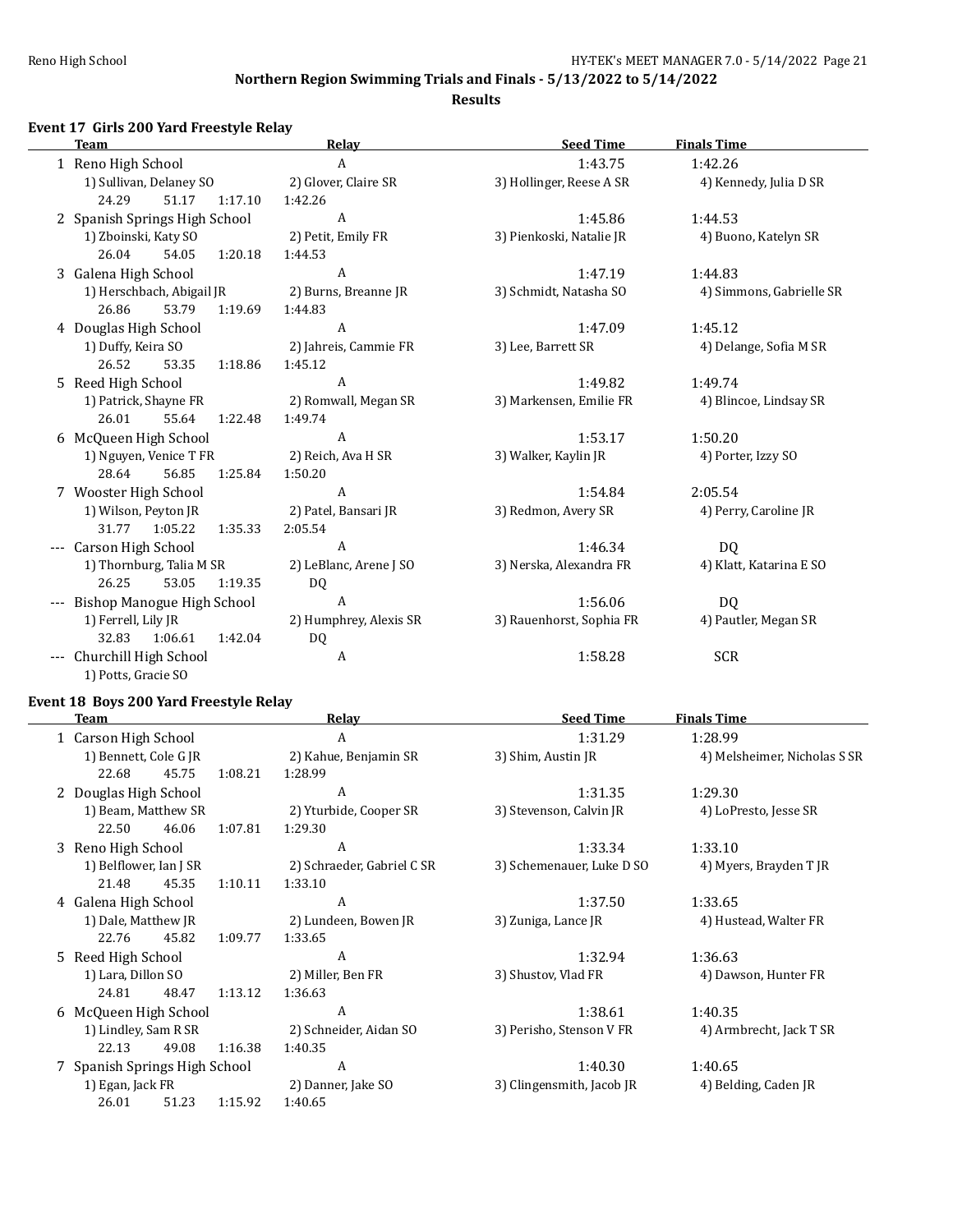**Results**

### **Event 19 Girls 100 Yard Backstroke**

|                  | Name                                        | Yr School                      | <b>Prelim Time</b> | <b>Finals Time</b> |  |
|------------------|---------------------------------------------|--------------------------------|--------------------|--------------------|--|
| A - Final        |                                             |                                |                    |                    |  |
|                  | 1 Karam, Emma W<br>26.20<br>54.15           | SR Galena High School          | 56.24              | 54.15              |  |
|                  | 2 Crain, Addie E<br>27.19<br>56.66          | IR Reno High School            | 58.66              | 56.66              |  |
|                  | 3 Koler, Darian<br>28.18<br>58.07           | JR Galena High School          | 58.12              | 58.07              |  |
|                  | 4 Pienkoski, Natalie<br>29.31<br>1:00.21    | JR Spanish Springs High School | 1:01.75            | 1:00.21            |  |
|                  | 5 Delange, Sofia M<br>30.50<br>1:03.28      | SR Douglas High School         | 1:03.12            | 1:03.28            |  |
|                  | 6 van der Veen, Claudia<br>31.07<br>1:04.04 | SO Bishop Manogue High School  | 1:03.44            | 1:04.04            |  |
|                  | 7 Reich, Ava H<br>31.90<br>1:06.27          | SR McQueen High School         | 1:07.02            | 1:06.27            |  |
|                  | 8 Jahreis, Cammie<br>32.40<br>1:07.44       | FR Douglas High School         | 1:06.31            | 1:07.44            |  |
| <b>B</b> - Final |                                             |                                |                    |                    |  |
|                  | 9 Linzy, Michaela<br>32.01<br>1:05.74       | FR Reno High School            | 1:07.37            | 1:05.74            |  |
|                  | 10 LeBlanc, Arene J<br>32.36<br>1:06.93     | SO Carson High School          | 1:07.40            | 1:06.93            |  |
|                  | 11 Calhoun, Joy<br>32.53<br>1:08.13         | SR Spanish Springs High School | 1:08.13            | 1:08.13            |  |
|                  | 12 Grange, Kiera<br>32.92<br>1:08.47        | JR Galena High School          | 1:10.78            | 1:08.47            |  |
|                  | 13 Allen, Mya<br>35.18<br>1:12.66           | SO Spanish Springs High School | 1:12.89            | 1:12.66            |  |
|                  | 14 Walenta, Indigo<br>35.43<br>1:12.79      | FR Reed High School            | 1:13.94            | 1:12.79            |  |
|                  | 15 Mcminn, Chloe<br>35.34<br>1:13.17        | FR Reed High School            | 1:15.22            | 1:13.17            |  |
|                  | 16 Millick, Sara<br>36.80<br>1:17.90        | FR Reed High School            | 1:13.38            | 1:17.90            |  |
|                  | <b>Preliminaries</b>                        |                                |                    |                    |  |
|                  | 17 Hilson, Alyssa                           | SR McQueen High School         | 1:16.25            |                    |  |
|                  | 18 Hornback, Annaliese                      | JR Galena High School          | 1:16.82            |                    |  |
|                  | 19 McClean, Sofie                           | FR Bishop Manogue High School  | 1:18.64            |                    |  |
|                  | 20 Conley, Avery                            | JR Reed High School            | 1:22.33            |                    |  |
|                  | 21 Trinh, Jacklyn                           | SO Spanish Springs High School | 1:23.18            |                    |  |
|                  | <b>Event 19 Girls 100 Yard Backstroke</b>   |                                |                    |                    |  |
|                  | Name                                        | Yr School                      | <b>Seed Time</b>   | <b>Prelim Time</b> |  |
|                  | <b>Preliminaries</b>                        |                                |                    |                    |  |
|                  | 1 Karam, Emma W<br>27.25<br>56.24           | SR Galena High School          | 56.80              | $56.24$ a          |  |
|                  | 2 Koler, Darian<br>28.13<br>58.12           | JR Galena High School          | 1:03.27            | 58.12<br>- q       |  |
|                  | 3 Crain, Addie E<br>27.76<br>58.66          | JR Reno High School            | 1:02.69            | 58.66<br>q         |  |
|                  | 4 Pienkoski, Natalie<br>30.16<br>1:01.75    | JR Spanish Springs High School | 1:03.24            | 1:01.75<br>a       |  |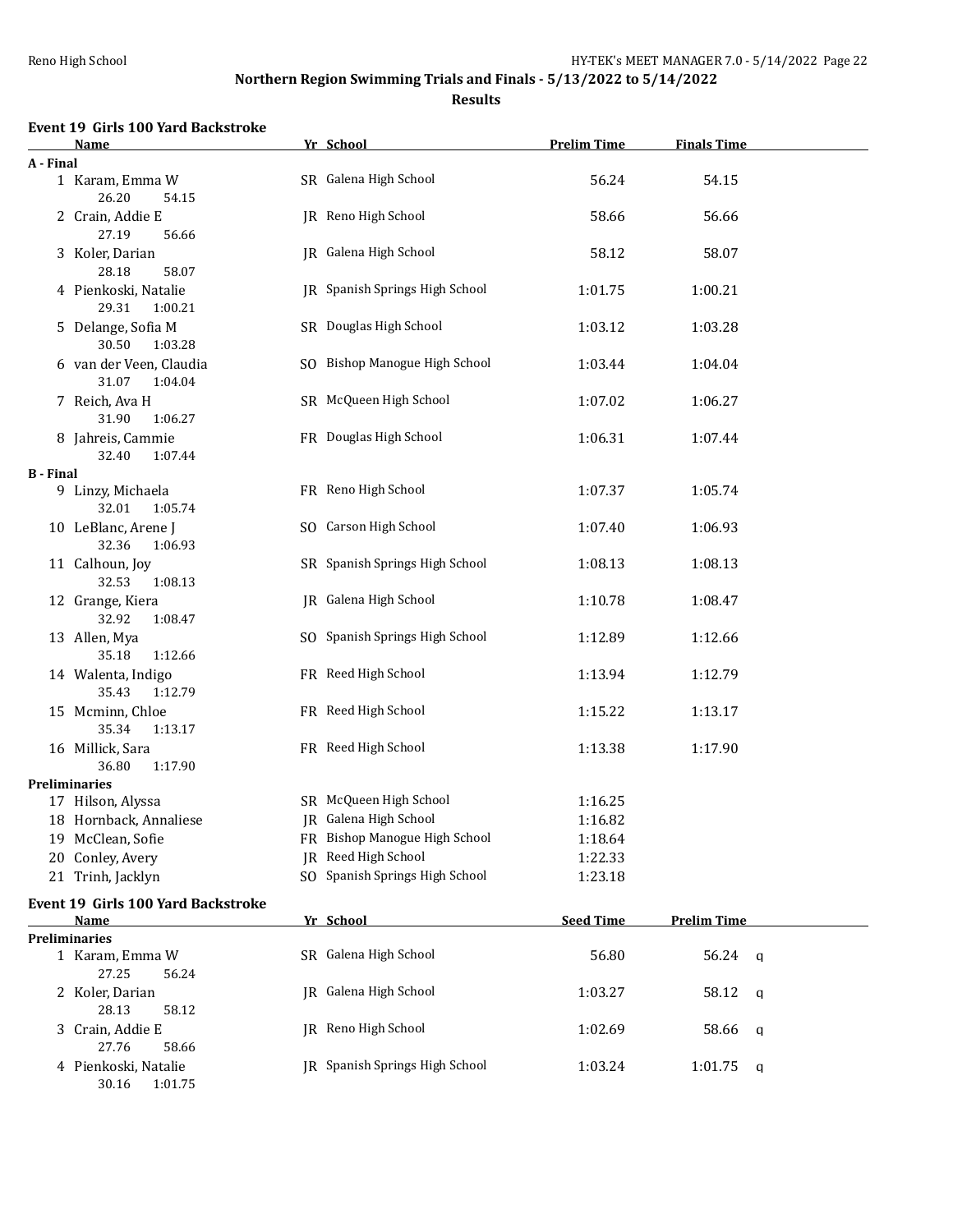|           | Preliminaries  (Event 19 Girls 100 Yard Backstroke)<br>Name | Yr School                      | <b>Seed Time</b>   | <b>Prelim Time</b>      |
|-----------|-------------------------------------------------------------|--------------------------------|--------------------|-------------------------|
|           | 5 Delange, Sofia M<br>30.69<br>1:03.12                      | SR Douglas High School         | 1:04.93            | 1:03.12<br>$\mathbf{q}$ |
|           | 6 van der Veen, Claudia<br>31.09<br>1:03.44                 | SO Bishop Manogue High School  | 1:06.51            | 1:03.44<br>q            |
|           | 7 Jahreis, Cammie<br>31.69<br>1:06.31                       | FR Douglas High School         | 1:10.31            | 1:06.31<br>q            |
|           | 8 Reich, Ava H<br>32.21<br>1:07.02                          | SR McQueen High School         | 1:09.18            | 1:07.02<br>q            |
|           | 9 Linzy, Michaela<br>32.88<br>1:07.37                       | FR Reno High School            | 1:08.11            | 1:07.37<br>$\mathbf q$  |
|           | 10 LeBlanc, Arene J<br>32.66<br>1:07.40                     | SO Carson High School          | 1:08.11            | 1:07.40<br>q            |
|           | 11 Calhoun, Joy<br>32.06<br>1:08.13                         | SR Spanish Springs High School | 1:08.62            | 1:08.13<br>a            |
|           | 12 Grange, Kiera<br>33.30<br>1:10.78                        | JR Galena High School          | 1:09.75            | 1:10.78<br>q            |
|           | 13 Allen, Mya<br>35.13<br>1:12.89                           | SO Spanish Springs High School | 1:14.34            | 1:12.89<br>q            |
|           | 14 Millick, Sara<br>35.09<br>1:13.38                        | FR Reed High School            | 1:14.72            | 1:13.38<br>q            |
|           | 15 Walenta, Indigo<br>35.96<br>1:13.94                      | FR Reed High School            | 1:13.92            | 1:13.94<br>q            |
|           | 16 Mcminn, Chloe<br>36.94<br>1:15.22                        | FR Reed High School            | 1:17.58            | 1:15.22<br>q            |
|           | 17 Hilson, Alyssa<br>36.85<br>1:16.25                       | SR McQueen High School         | 1:16.50            | 1:16.25                 |
|           | 18 Hornback, Annaliese                                      | JR Galena High School          | 1:19.40            | 1:16.82                 |
|           | 19 McClean, Sofie<br>38.12<br>1:18.64                       | FR Bishop Manogue High School  | 1:18.00            | 1:18.64                 |
|           | 20 Conley, Avery<br>40.73<br>1:22.33                        | JR Reed High School            | 1:17.14            | 1:22.33                 |
|           | 21 Trinh, Jacklyn<br>39.59<br>1:23.18                       | SO Spanish Springs High School | 1:24.25            | 1:23.18                 |
|           | Event 20 Boys 100 Yard Backstroke                           |                                |                    |                         |
|           | Name                                                        | Yr School                      | <b>Prelim Time</b> | Finals Time             |
| A - Final | 1 Lindley, Sam R                                            | SR McQueen High School         | 53.65              | 52.73                   |
|           | 25.88<br>52.73<br>2 Kahue, Benjamin<br>26.76<br>54.47       | SR Carson High School          | 57.63              | 54.47                   |
|           | 3 Dalinis, Sam<br>26.85<br>54.73                            | SO Reno High School            | 55.65              | 54.73                   |
|           | 4 Burgos, Elliott<br>27.58<br>55.27                         | SO Reed High School            | 55.23              | 55.27                   |
|           | 5 Rosol, Jackson<br>26.96<br>55.59                          | SO Reed High School            | 55.82              | 55.59                   |
|           | 6 Lundeen, Bowen<br>27.75<br>57.15                          | JR Galena High School          | 56.58              | 57.15                   |
|           | 7 Ratfield, Sean<br>28.20<br>58.42                          | SR Wooster High School         | 58.50              | 58.42                   |
|           | 8 Seifert, Anton<br>28.77<br>58.93                          | SR Galena High School          | 58.73              | 58.93                   |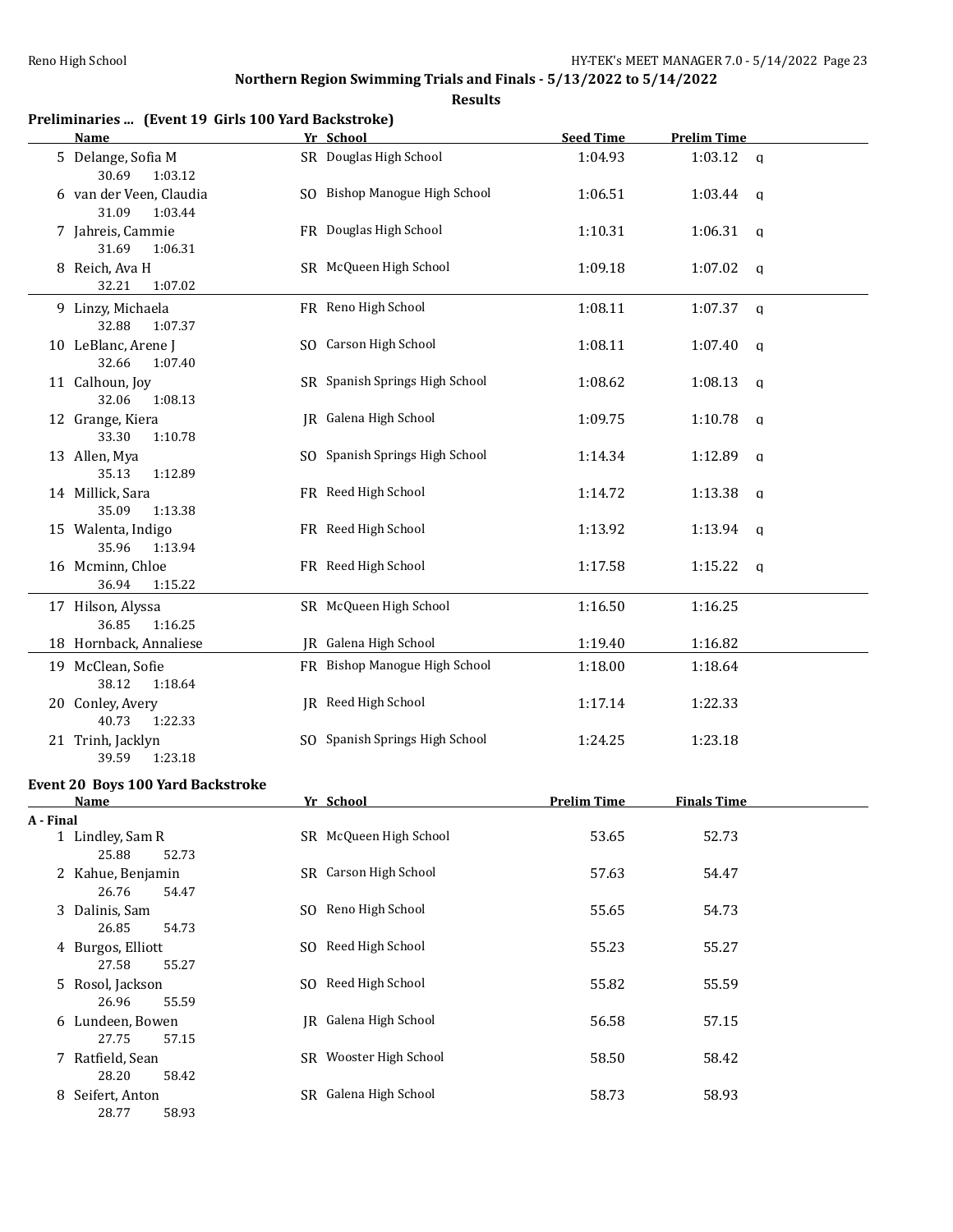| B - Final  (Event 20 Boys 100 Yard Backstroke) |  |  |  |  |
|------------------------------------------------|--|--|--|--|
|                                                |  |  |  |  |

|                  | Name                                                         | Yr School                             | <b>Prelim Time</b> | <b>Finals Time</b>   |  |
|------------------|--------------------------------------------------------------|---------------------------------------|--------------------|----------------------|--|
| <b>B</b> - Final |                                                              |                                       |                    |                      |  |
|                  | 9 Zuniga, Lance<br>29.57<br>59.16                            | JR Galena High School                 | 59.58              | 59.16                |  |
|                  | 10 Kiel, Asher D<br>29.56<br>1:01.43                         | <b>IR</b> Carson High School          | 1:02.77            | 1:01.43              |  |
|                  | 11 Schott, Evan<br>29.96<br>1:01.54                          | FR Reno High School                   | 1:00.59            | 1:01.54              |  |
|                  | 12 Britting, Branden<br>29.72<br>1:01.94                     | SR Douglas High School                | 1:01.28            | 1:01.94              |  |
|                  | 13 Belding, Caden<br>29.80<br>1:02.35                        | <b>IR</b> Spanish Springs High School | 1:02.03            | 1:02.35              |  |
|                  | 14 Young, Miles<br>30.65<br>1:02.94                          | SO Spanish Springs High School        | 1:02.79            | 1:02.94              |  |
|                  | 15 Michel, Joseph<br>33.10<br>1:06.40                        | FR Spanish Springs High School        | 1:05.47            | 1:06.40              |  |
|                  | 16 Smith, Gavin<br>33.30<br>1:06.61                          | FR Bishop Manogue High School         | 1:06.11            | 1:06.61              |  |
|                  | <b>Preliminaries</b>                                         |                                       |                    |                      |  |
|                  | 17 Whalen, Clayton S                                         | FR Carson High School                 | 1:07.10            |                      |  |
|                  |                                                              |                                       |                    |                      |  |
|                  | 18 Chan, Alex                                                | SR Reed High School                   | 1:12.55            |                      |  |
|                  | 19 Smith, Finn                                               | FR Reno High School                   | 1:13.88            |                      |  |
|                  | 20 Haire, Jacob                                              | FR Douglas High School                | 1:16.34            |                      |  |
|                  | 21 Trinh, Justin                                             | JR Spanish Springs High School        | 1:17.69            |                      |  |
|                  | 22 Carine, Michael A                                         | SR Carson High School                 | 1:22.25            |                      |  |
|                  | 23 Upham, Gage                                               | SO Reed High School                   | 1:34.00            |                      |  |
|                  |                                                              |                                       |                    |                      |  |
|                  | Event 20 Boys 100 Yard Backstroke                            |                                       |                    |                      |  |
|                  |                                                              |                                       |                    |                      |  |
|                  | Name                                                         | Yr School                             | <b>Seed Time</b>   | <b>Prelim Time</b>   |  |
|                  | <b>Preliminaries</b>                                         |                                       |                    |                      |  |
|                  | 1 Lindley, Sam R<br>26.28<br>53.65                           | SR McQueen High School                | 55.53              | 53.65<br>q           |  |
|                  | 2 Burgos, Elliott<br>26.99<br>55.23                          | SO Reed High School                   | 58.36              | 55.23<br>q           |  |
|                  | 3 Dalinis, Sam<br>27.49<br>55.65                             | SO Reno High School                   | 56.89              | 55.65<br>$\mathbf q$ |  |
|                  | 4 Rosol, Jackson<br>27.13<br>55.82                           | SO Reed High School                   | 58.40              | 55.82<br>a           |  |
|                  | 5 Lundeen, Bowen<br>27.67<br>56.58                           | JR Galena High School                 | 59.28              | 56.58<br>a           |  |
|                  | 6 Kahue, Benjamin<br>28.02<br>57.63                          | SR Carson High School                 | 57.36              | 57.63<br>q           |  |
|                  | 7 Ratfield, Sean<br>58.50                                    | SR Wooster High School                | 1:00.95            | 58.50<br>q           |  |
|                  | 28.10<br>8 Seifert, Anton                                    | SR Galena High School                 | 1:00.92            | 58.73<br>a           |  |
|                  | 28.34<br>58.73<br>9 Zuniga, Lance                            | JR Galena High School                 | 1:02.24            | 59.58<br>a           |  |
|                  | 29.14<br>59.58<br>10 Schott, Evan                            | FR Reno High School                   | 1:01.34            | 1:00.59<br>a         |  |
|                  | 29.74<br>1:00.59<br>11 Britting, Branden<br>30.10<br>1:01.28 | SR Douglas High School                | 1:05.31            | 1:01.28<br>q         |  |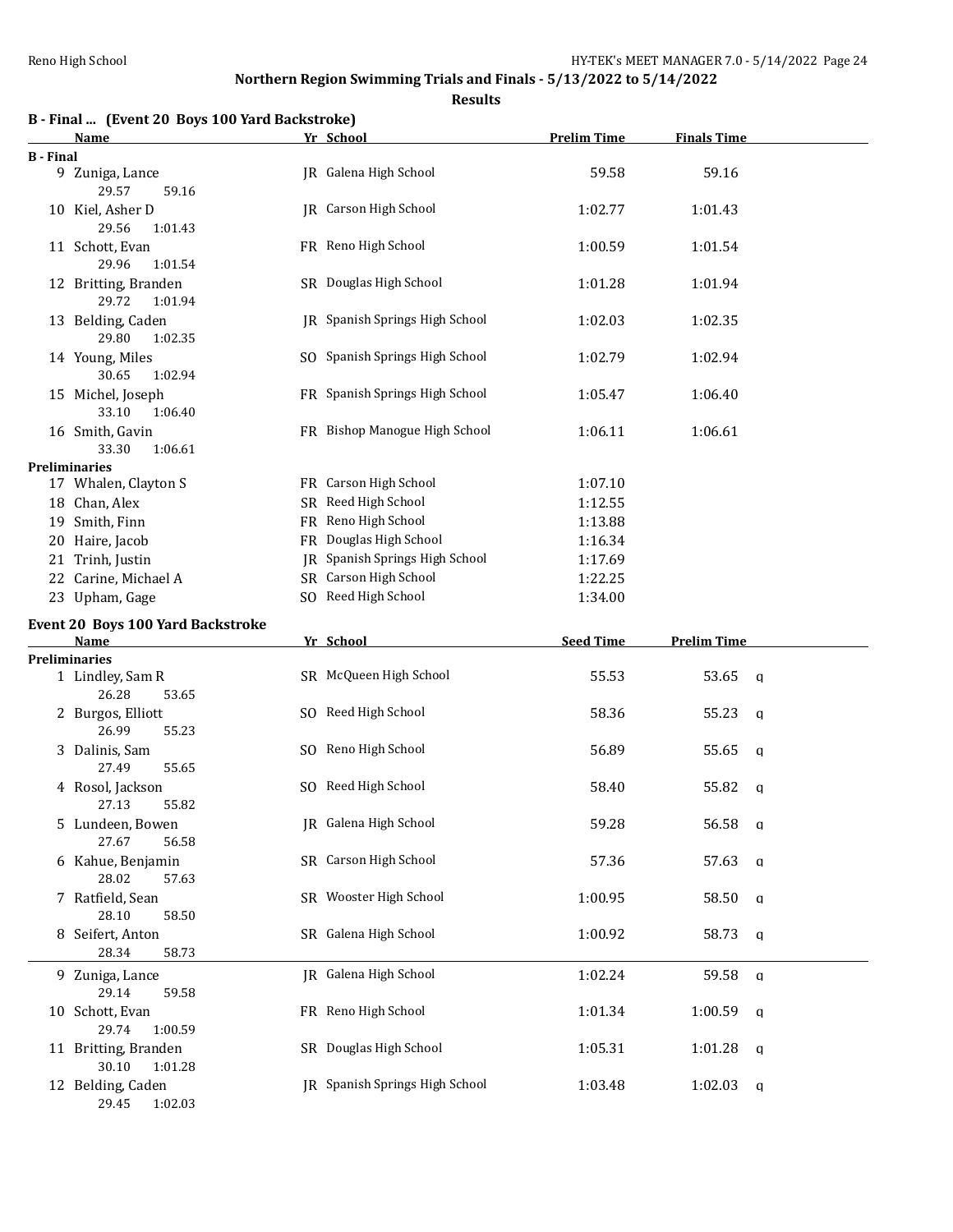|                  | Preliminaries  (Event 20 Boys 100 Yard Backstroke)       |                                |                    |                         |
|------------------|----------------------------------------------------------|--------------------------------|--------------------|-------------------------|
|                  | Name                                                     | Yr School                      | <b>Seed Time</b>   | <b>Prelim Time</b>      |
|                  | 13 Kiel, Asher D<br>29.98<br>1:02.77                     | JR Carson High School          | 1:05.72            | $1:02.77$ a             |
|                  | 14 Young, Miles<br>30.89<br>1:02.79                      | SO Spanish Springs High School | 1:02.48            | 1:02.79<br><b>a</b>     |
|                  | 15 Michel, Joseph<br>32.59<br>1:05.47                    | FR Spanish Springs High School | 1:07.14            | 1:05.47<br>$\mathsf{q}$ |
|                  | 16 Smith, Gavin<br>31.92<br>1:06.11                      | FR Bishop Manogue High School  | 1:10.11            | 1:06.11<br>$\mathsf{q}$ |
|                  | 17 Whalen, Clayton S<br>32.73<br>1:07.10                 | FR Carson High School          | 1:10.28            | 1:07.10                 |
|                  | 18 Chan, Alex<br>34.36<br>1:12.55                        | SR Reed High School            | 1:15.02            | 1:12.55                 |
|                  | 19 Smith, Finn<br>36.21<br>1:13.88                       | FR Reno High School            | 1:15.08            | 1:13.88                 |
|                  | 20 Haire, Jacob<br>37.28<br>1:16.34                      | FR Douglas High School         | 1:24.09            | 1:16.34                 |
|                  | 21 Trinh, Justin<br>36.28<br>1:17.69                     | JR Spanish Springs High School | 1:24.12            | 1:17.69                 |
|                  | 22 Carine, Michael A<br>39.82<br>1:22.25                 | SR Carson High School          | 1:21.47            | 1:22.25                 |
|                  | 23 Upham, Gage<br>46.15<br>1:34.00                       | SO Reed High School            | 1:21.89            | 1:34.00                 |
|                  | <b>Event 21 Girls 100 Yard Breaststroke</b>              |                                |                    |                         |
|                  | <b>Name</b>                                              | Yr School                      | <b>Prelim Time</b> | <b>Finals Time</b>      |
| A - Final        | 1 Zboinski, Katy                                         | SO Spanish Springs High School | 1:06.99            | 1:05.99                 |
|                  | 31.25<br>1:05.99<br>2 Platz, Lucy T                      | SO Reno High School            | 1:08.40            | 1:07.28                 |
|                  | 31.71<br>1:07.28<br>3 Nerska, Alexandra                  | FR Carson High School          | 1:08.94            | 1:07.57                 |
|                  | 31.63<br>1:07.57<br>4 Herschbach, Abigail                | JR Galena High School          | 1:09.21            | 1:09.12                 |
|                  | 32.78<br>1:09.12<br>5 Bradley, Tsila<br>33.81<br>1:10.30 | SO Galena High School          | 1:10.49            | 1:10.30                 |
|                  | 6 Schmidt, Natasha<br>32.51<br>1:10.44                   | SO Galena High School          | 1:09.68            | 1:10.44                 |
|                  | 7 Russell, Brynn A<br>34.36<br>1:13.33                   | SO Carson High School          | 1:13.86            | 1:13.33                 |
|                  | 8 Snyder, Marley J<br>35.52<br>1:15.63                   | SO McQueen High School         | 1:15.48            | 1:15.63                 |
| <b>B</b> - Final |                                                          |                                |                    |                         |
|                  | 9 Goss, Gracie<br>36.13<br>1:16.33                       | FR Douglas High School         | 1:15.64            | 1:16.33                 |
|                  | 10 Morris, McKenna<br>36.00<br>1:16.63                   | JR Reno High School            | 1:16.47            | 1:16.63                 |
|                  | 11 Spidahl, Morgan<br>37.45<br>1:20.18                   | FR Spanish Springs High School | 1:18.82            | 1:20.18                 |
|                  | 12 Nguyen, Venice T<br>38.89<br>1:22.04                  | FR McQueen High School         | 1:21.84            | 1:22.04                 |
|                  | 13 Burns, Breanne<br>1:23.38<br>39.48                    | JR Galena High School          | 1:21.09            | 1:23.38                 |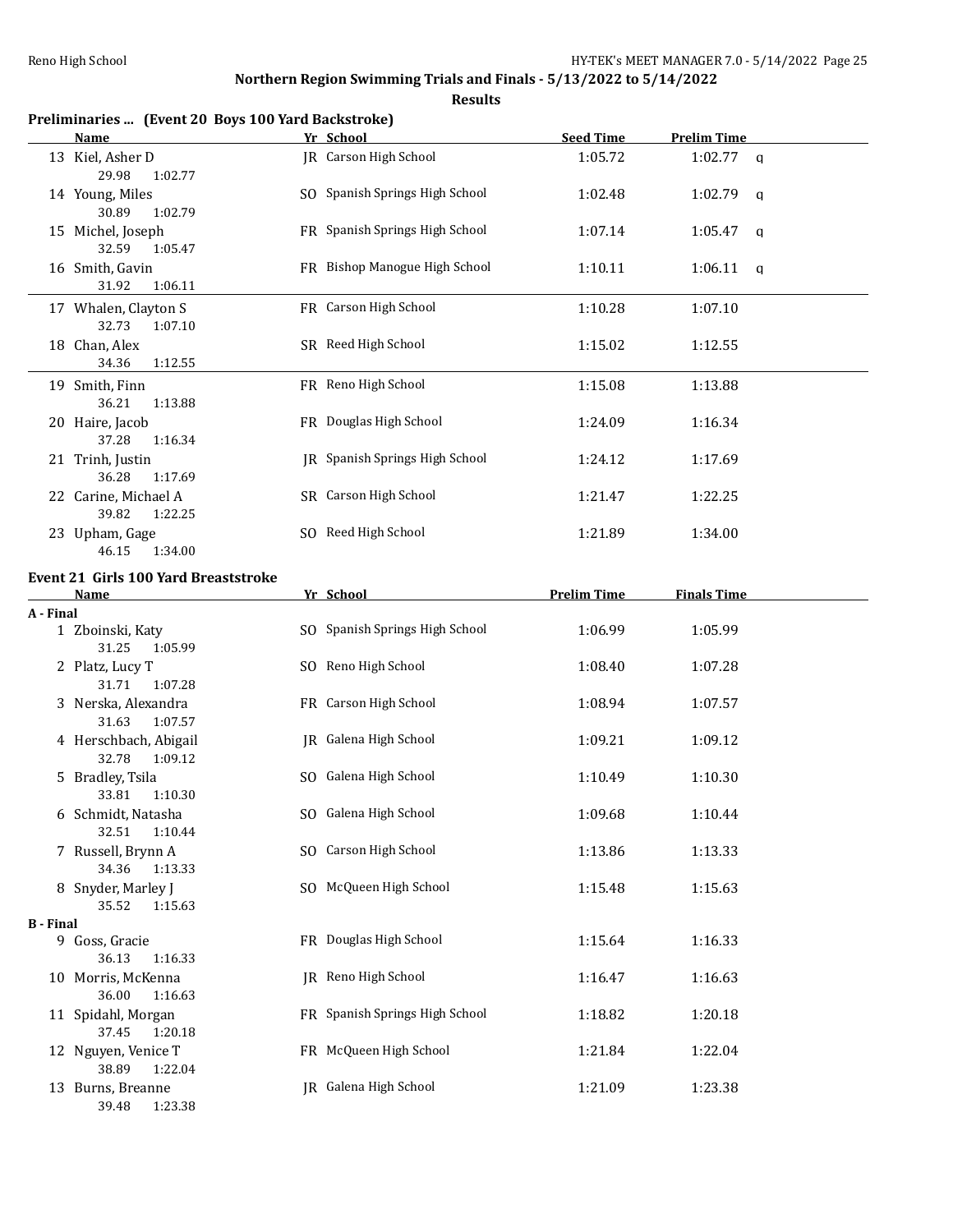| B - Final  (Event 21 Girls 100 Yard Breaststroke)<br>Name  | Yr School                      | <b>Prelim Time</b> | <b>Finals Time</b>      |
|------------------------------------------------------------|--------------------------------|--------------------|-------------------------|
| 14 Harmon, Claire C<br>39.78<br>1:23.54                    | SR Bishop Manogue High School  | 1:22.90            | 1:23.54                 |
| 15 Wadleigh, Kiley<br>39.46<br>1:24.42                     | FR McQueen High School         | 1:25.66            | 1:24.42                 |
| --- Miller, McKenna<br>40.53<br>DQ                         | FR Reno High School            | 1:25.73            | DQ                      |
| <b>Preliminaries</b>                                       |                                |                    |                         |
| 17 Walker, Kaylin                                          | JR McQueen High School         | 1:26.16            |                         |
| 18 Perry, Caroline                                         | JR Wooster High School         | 1:26.97            |                         |
| 19 Hutchings, Abby                                         | JR Douglas High School         | 1:31.07            |                         |
| 20 Rix, Emily                                              | JR Spanish Springs High School | 1:37.39            |                         |
| Event 21 Girls 100 Yard Breaststroke                       |                                |                    |                         |
| <b>Name</b>                                                | Yr School                      | <b>Seed Time</b>   | <b>Prelim Time</b>      |
| <b>Preliminaries</b>                                       |                                |                    |                         |
| 1 Zboinski, Katy<br>31.58<br>1:06.99                       | SO Spanish Springs High School | 1:08.32            | 1:06.99<br>q            |
| 2 Platz, Lucy T<br>32.27<br>1:08.40                        | SO Reno High School            | 1:09.70            | 1:08.40<br>q            |
| 3 Nerska, Alexandra<br>32.01<br>1:08.94                    | FR Carson High School          | 1:10.43            | 1:08.94<br>q            |
| 4 Herschbach, Abigail<br>32.74<br>1:09.21                  | JR Galena High School          | 1:10.64            | 1:09.21<br>a            |
| 5 Schmidt, Natasha<br>32.63<br>1:09.68                     | SO Galena High School          | 1:12.27            | 1:09.68<br>a            |
| 6 Bradley, Tsila<br>33.38<br>1:10.49                       | SO Galena High School          | 1:14.29            | 1:10.49<br>a            |
| 7 Russell, Brynn A<br>34.46<br>1:13.86                     | SO Carson High School          | 1:16.70            | 1:13.86<br>q            |
| 8 Snyder, Marley J<br>35.38<br>1:15.48                     | SO McQueen High School         | 1:16.58            | 1:15.48<br>a            |
| 9 Goss, Gracie<br>35.39<br>1:15.64                         | FR Douglas High School         | 1:17.65            | 1:15.64<br>$\mathsf{q}$ |
| 10 Morris, McKenna<br>35.58<br>1:16.47                     | JR Reno High School            | 1:18.71            | 1:16.47<br>a            |
| 11 Spidahl, Morgan<br>36.94<br>1:18.82                     | FR Spanish Springs High School | 1:19.87            | 1:18.82<br>a            |
| 12 Burns, Breanne<br>37.90<br>1:21.09                      | JR Galena High School          | 1:21.52            | $1:21.09$ q             |
| 13 Nguyen, Venice T<br>38.17<br>1:21.84                    | FR McQueen High School         | 1:22.94            | 1:21.84<br>q            |
| 14 Harmon, Claire C<br>39.38<br>1:22.90                    | SR Bishop Manogue High School  | 1:23.73            | 1:22.90<br>q            |
| 15 Wadleigh, Kiley<br>39.47<br>1:25.66                     | FR McQueen High School         | 1:25.55            | 1:25.66<br>a            |
| 16 Miller, McKenna<br>40.18<br>1:25.73                     | FR Reno High School            | 1:27.47            | 1:25.73<br>a            |
| 17 Walker, Kaylin                                          | JR McQueen High School         | 1:27.48            | 1:26.16                 |
| 40.98<br>1:26.16<br>18 Perry, Caroline<br>1:26.97<br>40.21 | JR Wooster High School         | 1:28.43            | 1:26.97                 |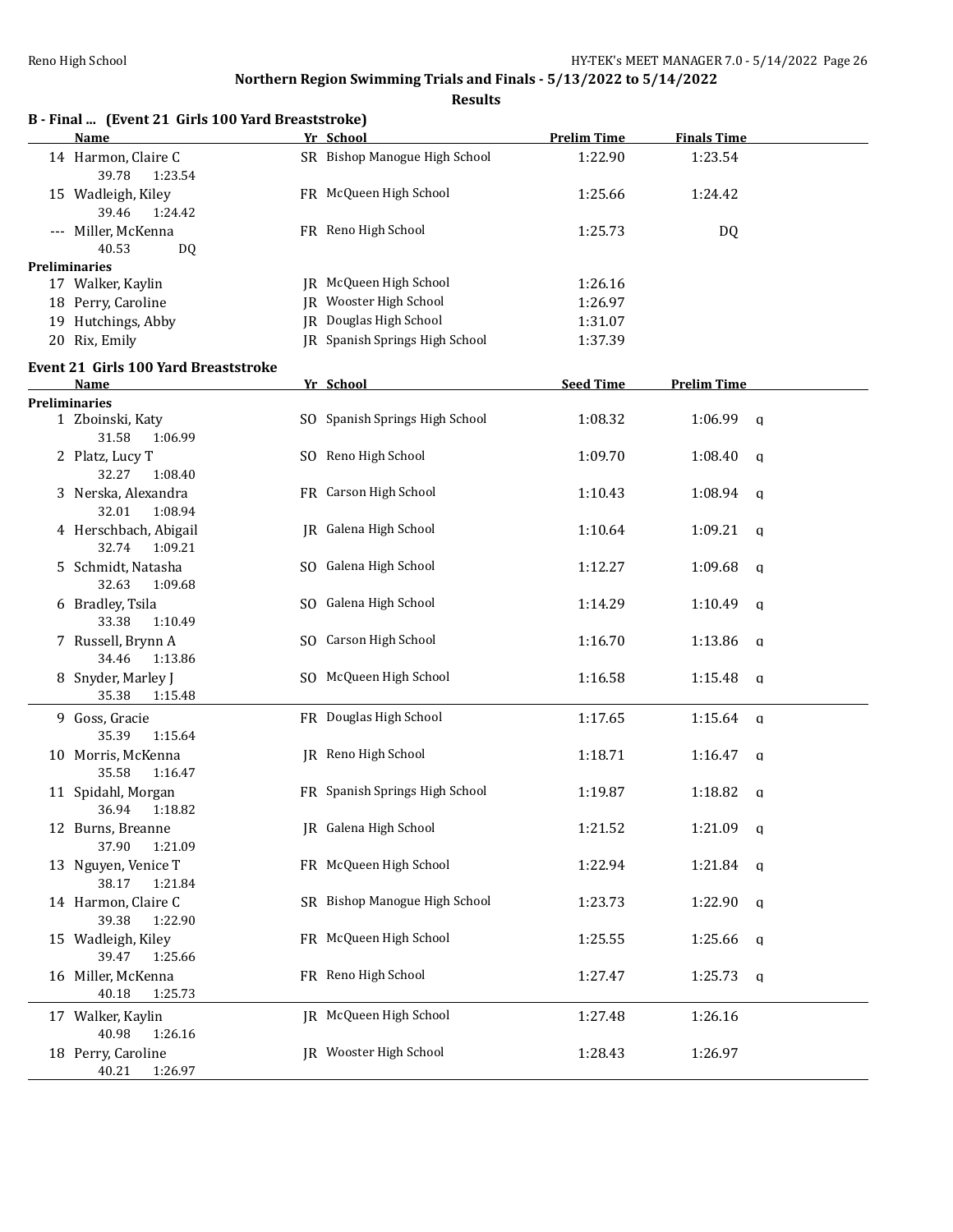|                  | Preliminaries  (Event 21 Girls 100 Yard Breaststroke)         |                                                       |       |  |  |  |  |  |
|------------------|---------------------------------------------------------------|-------------------------------------------------------|-------|--|--|--|--|--|
|                  | Name                                                          | Yr School<br><b>Seed Time</b><br><b>Prelim Time</b>   |       |  |  |  |  |  |
|                  | 19 Hutchings, Abby<br>42.58<br>1:31.07                        | JR Douglas High School<br>1:34.41<br>1:31.07          |       |  |  |  |  |  |
|                  | 20 Rix, Emily<br>45.10<br>1:37.39                             | JR Spanish Springs High School<br>1:35.08<br>1:37.39  |       |  |  |  |  |  |
|                  | <b>Event 22 Boys 100 Yard Breaststroke</b>                    |                                                       |       |  |  |  |  |  |
|                  | Name                                                          | Yr School<br><b>Prelim Time</b><br><b>Finals Time</b> |       |  |  |  |  |  |
| A - Final        |                                                               |                                                       |       |  |  |  |  |  |
|                  | 1 Belflower, Ian J<br>27.49<br>57.92                          | SR Reno High School<br>57.63                          | 57.92 |  |  |  |  |  |
|                  | 2 Dale, Matthew<br>29.27<br>1:00.90                           | JR Galena High School<br>1:01.29<br>1:00.90           |       |  |  |  |  |  |
|                  | 3 Bosco, Pierson<br>30.20<br>1:02.84                          | JR Galena High School<br>1:04.00<br>1:02.84           |       |  |  |  |  |  |
|                  | 4 Gosselin, Todd A<br>30.39<br>1:04.05                        | SO Carson High School<br>1:03.93<br>1:04.05           |       |  |  |  |  |  |
|                  | 5 Dale, James<br>30.81<br>1:04.68                             | JR Galena High School<br>1:06.32<br>1:04.68           |       |  |  |  |  |  |
|                  | 6 Kalley, Ewan F<br>31.47<br>1:06.72                          | FR Carson High School<br>1:07.13<br>1:06.72           |       |  |  |  |  |  |
|                  | 7 Jones, Liam                                                 | <b>IR</b> Douglas High School<br>1:06.97<br>1:07.10   |       |  |  |  |  |  |
|                  | 31.01<br>1:07.10<br>8 Ballingham, Treyson<br>1:08.30<br>31.42 | SR Douglas High School<br>1:07.39<br>1:08.30          |       |  |  |  |  |  |
| <b>B</b> - Final |                                                               |                                                       |       |  |  |  |  |  |
|                  | 9 Miller, Ben<br>30.36<br>1:05.54                             | FR Reed High School<br>1:07.95<br>1:05.54             |       |  |  |  |  |  |
|                  | 10 Roa, Gavin M<br>33.27<br>1:11.11                           | SR Reno High School<br>1:09.68<br>1:11.11             |       |  |  |  |  |  |
|                  | 11 Danner, Jake<br>33.02<br>1:11.80                           | SO Spanish Springs High School<br>1:10.33<br>1:11.80  |       |  |  |  |  |  |
|                  | 12 Schraeder, Gabriel C<br>34.55<br>1:12.56                   | SR Reno High School<br>1:12.63<br>1:12.56             |       |  |  |  |  |  |
|                  | 13 Folchi, Talyn<br>34.76<br>1:15.93                          | FR Spanish Springs High School<br>1:15.15<br>1:15.93  |       |  |  |  |  |  |
|                  | 14 Trigilio, Diego                                            | JR Bishop Manogue High School<br>1:17.41<br>1:16.98   |       |  |  |  |  |  |
|                  | 35.53 1:16.98<br>15 Bellows, Dalton                           | FR Reed High School<br>1:18.84<br>1:18.97             |       |  |  |  |  |  |
|                  | 36.88<br>1:18.97<br>16 Langer, Ari                            | FR Wooster High School<br>1:20.31<br>1:19.01          |       |  |  |  |  |  |
|                  | 36.89<br>1:19.01                                              |                                                       |       |  |  |  |  |  |
|                  | <b>Preliminaries</b><br>16 Gomes, Allen                       | FR Douglas High School<br>1:19.68                     |       |  |  |  |  |  |
|                  | 18 Seifert, Theodore                                          | FR Galena High School<br>1:21.98                      |       |  |  |  |  |  |
|                  | 19 Sullivan, Oren                                             | FR Reno High School<br>1:22.28                        |       |  |  |  |  |  |
| 20               | Bruk, Nicholas                                                | SR Wooster High School<br>1:25.38                     |       |  |  |  |  |  |
| 21               | Crossman, Nathaniel M                                         | Carson High School<br>1:29.69<br>IR                   |       |  |  |  |  |  |
|                  | Gomes, Grant                                                  | JR Douglas High School<br>DQ                          |       |  |  |  |  |  |
| ---              | Schneider, Aidan                                              | SO McQueen High School<br>DQ                          |       |  |  |  |  |  |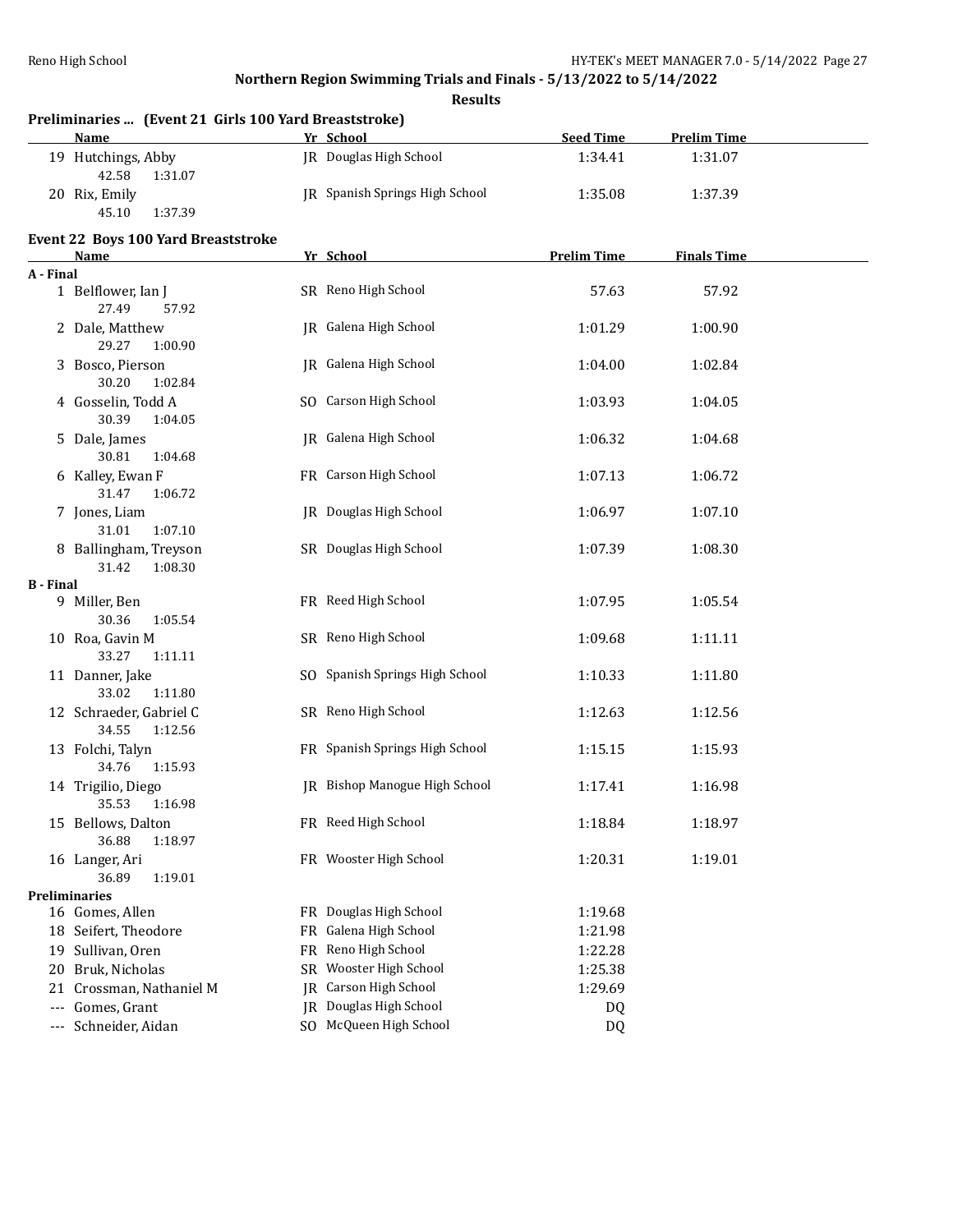**Results**

## **Event 22 Boys 100 Yard Breaststroke**

|               | Name                                                          | Yr School                      | <b>Seed Time</b> | <b>Prelim Time</b>     |
|---------------|---------------------------------------------------------------|--------------------------------|------------------|------------------------|
| Preliminaries |                                                               |                                |                  |                        |
|               | 1 Belflower, Ian J<br>27.38<br>57.63                          | SR Reno High School            | 59.98            | 57.63<br>$\mathsf{q}$  |
|               | 2 Dale, Matthew<br>29.30<br>1:01.29                           | JR Galena High School          | 1:03.98          | 1:01.29<br>$\mathbf q$ |
|               | 3 Gosselin, Todd A<br>30.17<br>1:03.93                        | SO Carson High School          | 1:06.33          | 1:03.93<br>$\mathbf q$ |
|               | 4 Bosco, Pierson<br>30.39<br>1:04.00                          | JR Galena High School          | 1:07.00          | 1:04.00<br>q           |
|               | 5 Dale, James                                                 | JR Galena High School          | 1:08.23          | 1:06.32<br>a           |
|               | 31.56<br>1:06.32<br>6 Jones, Liam                             | <b>JR</b> Douglas High School  | 1:10.77          | 1:06.97<br>a           |
|               | 31.14<br>1:06.97<br>7 Kalley, Ewan F                          | FR Carson High School          | 1:10.83          | 1:07.13<br>$\mathbf q$ |
|               | 31.74<br>1:07.13<br>8 Ballingham, Treyson<br>31.03<br>1:07.39 | SR Douglas High School         | 1:12.42          | 1:07.39<br>q           |
|               | 9 Miller, Ben<br>31.32<br>1:07.95                             | FR Reed High School            | 1:11.41          | 1:07.95<br>q           |
|               | 10 Roa, Gavin M<br>32.23<br>1:09.68                           | SR Reno High School            | 1:12.10          | 1:09.68<br>a           |
|               | 11 Danner, Jake<br>32.25<br>1:10.33                           | SO Spanish Springs High School | 1:10.40          | 1:10.33<br>$\mathbf q$ |
|               | 12 Schraeder, Gabriel C<br>33.41<br>1:12.63                   | SR Reno High School            | 1:14.32          | 1:12.63<br>$\mathbf q$ |
|               | 13 Folchi, Talyn<br>34.16<br>1:15.15                          | FR Spanish Springs High School | 1:16.87          | 1:15.15<br>q           |
|               | 14 Trigilio, Diego<br>36.19<br>1:17.41                        | JR Bishop Manogue High School  | 1:20.23          | 1:17.41<br>q           |
|               | 15 Bellows, Dalton<br>36.69<br>1:18.84                        | FR Reed High School            | 1:20.84          | 1:18.84<br>a           |
|               | 16 Gomes, Allen<br>37.28<br>1:19.68                           | FR Douglas High School         | 1:23.57          | 1:19.68<br>a           |
|               | 17 Langer, Ari<br>38.07<br>1:20.31                            | FR Wooster High School         | 1:22.48          | 1:20.31                |
|               | 18 Seifert, Theodore<br>38.98 1:21.98                         | FR Galena High School          | 1:29.51          | 1:21.98                |
|               | 19 Sullivan, Oren<br>39.16<br>1:22.28                         | FR Reno High School            | 1:23.92          | 1:22.28                |
|               | 20 Bruk, Nicholas<br>40.11<br>1:25.38                         | SR Wooster High School         | 1:31.08          | 1:25.38                |
|               | 21 Crossman, Nathaniel M<br>42.09<br>1:29.69                  | <b>IR</b> Carson High School   | 1:31.90          | 1:29.69                |
|               | --- Gomes, Grant<br>38.21<br>DQ                               | <b>JR</b> Douglas High School  | 1:26.72          | DQ                     |
|               | --- Schneider, Aidan<br>40.97<br>DQ                           | SO McQueen High School         | 1:31.64          | <b>DQ</b>              |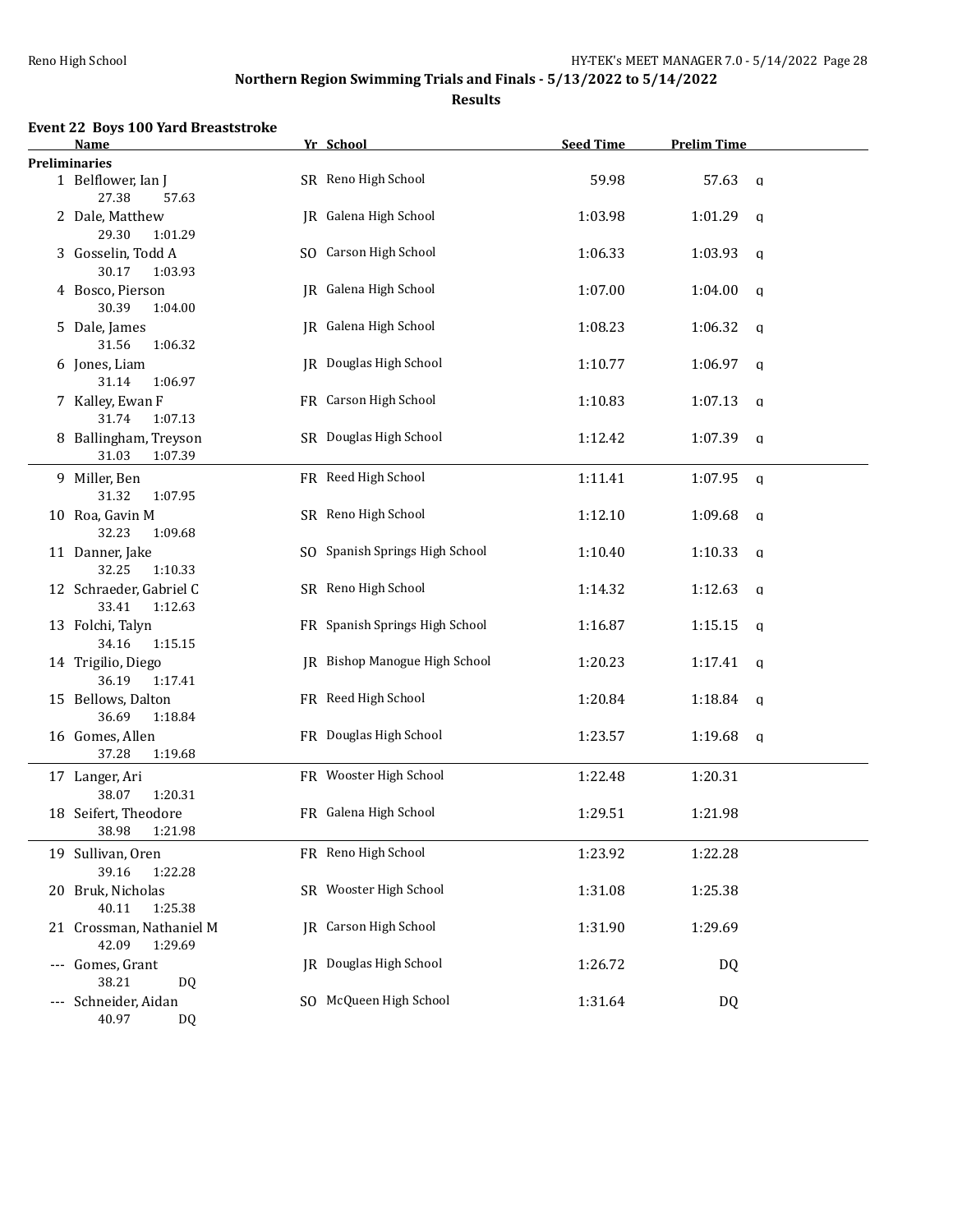**Results**

## **Event 23 Girls 400 Yard Freestyle Relay**

|    | <b>Team</b>                   |                          |         |         | Relay                       |         |                          | <b>Seed Time</b>         | <b>Finals Time</b>           |
|----|-------------------------------|--------------------------|---------|---------|-----------------------------|---------|--------------------------|--------------------------|------------------------------|
|    | 1 Galena High School          |                          |         |         | A                           |         |                          | 3:43.90                  | 3:35.59                      |
|    | 1) Koler, Darian JR           |                          |         |         | 2) Linzy, Annabelle J SR    |         |                          | 3) Simmons, Gabrielle SR | 4) Karam, Emma W SR          |
|    | 25.27                         | 53.15                    | 1:19.16 | 1:47.36 | 2:13.84                     | 2:44.04 | 3:08.58                  | 3:35.59                  |                              |
|    | 2 Reno High School            |                          |         |         | A                           |         |                          | 3:45.99                  | 3:37.40                      |
|    |                               | 1) Schott, Emma L SR     |         |         | 2) Kennedy, Julia D SR      |         |                          | 3) Crain, Addie E JR     | 4) Sullivan, Delaney SO      |
|    | 25.93                         | 55.00                    | 1:20.93 | 1:49.18 | 2:15.47                     | 2:44.20 | 3:09.53                  | 3:37.40                  |                              |
|    | 3 Carson High School          |                          |         |         | A                           |         |                          | 3:57.95                  | 3:49.35                      |
|    |                               | 1) Thornburg, Talia M SR |         |         | 2) LeBlanc, Arene J SO      |         |                          | 3) Russell, Brynn A SO   | 4) Llamas-Cruz, Alexandra SO |
|    | 27.22                         | 56.22                    | 1:24.21 | 1:54.62 | 2:22.55                     | 2:53.48 | 3:20.06                  | 3:49.35                  |                              |
|    | 4 Spanish Springs High School |                          |         |         | A                           |         |                          | 3:52.55                  | 3:52.01                      |
|    | 1) Zboinski, Katy SO          |                          |         |         | 2) Calhoun, Joy SR          |         | 3) Pienkoski, Natalie JR |                          | 4) Buono, Katelyn SR         |
|    | 27.67                         | 57.77                    | 1:26.93 | 1:58.77 | 2:26.31                     | 2:56.32 | 3:22.51                  | 3:52.01                  |                              |
| 5. | Bishop Manogue High School    |                          |         |         | A                           |         |                          | 4:29.25                  | 4:02.35                      |
|    | 1) Zerby, Abby SR             |                          |         |         | 2) van der Veen, Claudia SO |         |                          | 3) Bender, Maris FR      | 4) Aramini, Elena SR         |
|    | 29.25                         | 1:02.58                  | 1:31.59 | 2:02.50 | 2:32.81                     | 3:06.98 | 3:33.09                  | 4:02.35                  |                              |
|    | 6 Reed High School            |                          |         |         | A                           |         |                          | 3:57.47                  | 4:05.29                      |
|    |                               | 1) Blincoe, Lindsay SR   |         |         | 2) Millick, Sara FR         |         |                          | 3) Markensen, Emilie FR  | 4) Patrick, Shayne FR        |
|    | 28.86                         | 1:02.40                  | 1:32.60 | 2:08.35 | 2:36.85                     | 3:07.83 | 3:34.87                  | 4:05.29                  |                              |
|    | 7 Douglas High School         |                          |         |         | A                           |         |                          | 4:50.58                  | 4:33.83                      |
|    | 1) Goss, Gracie FR            |                          |         |         | 2) Peck, Lizzy FR           |         |                          | 3) Timpone, Lexi SR      | 4) Yenkole, Zoe SR           |
|    | 28.71                         | 59.61                    | 1:34.75 |         | 2:15.55 2:52.00             | 3:32.50 | 4:00.93                  | 4:33.83                  |                              |
| 8  | McQueen High School           |                          |         |         | A                           |         |                          | 4:41.49                  | 4:36.33                      |
|    |                               | 1) Whitehouse, Cassie SO |         |         | 2) Edward, Hailey SR        |         |                          | 3) Hilson, Alyssa SR     | 4) Walker, Kaylin JR         |
|    | 30.71                         | 1:05.59                  | 1:43.47 | 2:25.78 | 2:57.49                     | 3:31.65 | 4:02.55                  | 4:36.33                  |                              |
|    |                               |                          |         |         |                             |         |                          |                          |                              |

## **Event 24 Boys 400 Yard Freestyle Relay**

 $\overline{\phantom{a}}$ 

|   | Team                              |       |         |         | Relay                     |         |         | <b>Seed Time</b>          | <b>Finals Time</b>      |
|---|-----------------------------------|-------|---------|---------|---------------------------|---------|---------|---------------------------|-------------------------|
|   | 1 Carson High School              |       |         |         | A                         |         |         | 3:28.98                   | 3:21.16                 |
|   | 1) Kiel, Asher D JR               |       |         |         | 2) Morway, Leif E FR      |         |         | 3) Shim, Austin JR        | 4) Gosselin, Todd A SO  |
|   | 24.46                             | 51.63 | 1:15.81 | 1:42.41 | 2:05.70                   | 2:31.85 | 2:55.52 | 3:21.16                   |                         |
|   | 2 Reno High School                |       |         |         | $\mathbf{A}$              |         |         | 3:25.42                   | 3:24.27                 |
|   | 1) Dalinis, Sam SO                |       |         |         | 2) Myers, Brayden T JR    |         |         | 3) Schemenauer, Luke D SO | 4) Pflieger, Aidan M SR |
|   | 25.28                             | 52.45 | 1:15.84 | 1:41.56 | 2:07.81                   | 2:36.14 | 2:59.01 | 3:24.27                   |                         |
|   | 3 Reed High School                |       |         |         | $\mathbf{A}$              |         |         | 3:36.77                   | 3:24.86                 |
|   | 1) Rosol, Jackson SO              |       |         |         | 2) Lara, Dillon SO        |         |         | 3) Dawson, Hunter FR      | 4) Burgos, Elliott SO   |
|   | 24.14                             | 50.49 | 1:16.02 |         | 1:45.08 2:08.86           | 2:36.09 | 2:59.22 | 3:24.86                   |                         |
|   | 4 Galena High School              |       |         |         | $\mathbf{A}$              |         |         | 3:32.59                   | 3:27.28                 |
|   | 1) Dale, Matthew JR               |       |         |         | 2) Light, Jude FR         |         |         | 3) Zuniga, Lance JR       | 4) Hustead, Walter FR   |
|   | 24.92                             | 51.02 | 1:15.59 |         | 1:43.47 2:08.31           | 2:35.27 | 2:59.74 | 3:27.28                   |                         |
|   | 5 Spanish Springs High School     |       |         |         | $\boldsymbol{A}$          |         |         | 3:36.55                   | 3:35.94                 |
|   | 1) Young, Miles SO                |       |         |         | 2) Belding, Caden JR      |         |         | 3) Clayton, Jonathan JR   | 4) Reddig, Jaxon FR     |
|   | 25.82                             | 55.30 |         |         | 1:22.00  1:52.29  2:16.65 | 2:44.73 | 3:09.25 | 3:35.94                   |                         |
|   | 6 Douglas High School             |       |         |         | A                         |         |         | 3:48.79                   | 3:39.84                 |
|   | 1) Britting, Branden SR           |       |         |         | 2) Kuhlmann, Wade JR      |         |         | 3) Ballingham, Treyson SR | 4) Yturbide, Cooper SR  |
|   | 25.58                             | 53.57 | 1:20.54 |         | 1:49.92 2:16.20 2:45.95   |         | 3:11.42 | 3:39.84                   |                         |
|   | 7 McQueen High School             |       |         |         | $\mathbf{A}$              |         |         | 3:54.62                   | 3:46.49                 |
|   | 1) Lindley, Sam R SR              |       |         |         | 2) Schneider, Aidan SO    |         |         | 3) Perisho, Stenson V FR  | 4) Armbrecht, Jack T SR |
|   | 22.90                             | 48.13 | 1:18.78 |         | 1:52.36 2:20.14           | 2:51.22 | 3:17.34 | 3:46.49                   |                         |
| 8 | <b>Bishop Manogue High School</b> |       |         |         | A                         |         |         | 3:53.21                   | 3:54.90                 |
|   | 1) Grant, Teson SO                |       |         |         | 2) Smith, Gavin FR        |         |         | 3) Brownlee, Noah SR      | 4) Hall, Jack SO        |
|   | 25.84                             | 54.13 | 1:23.30 |         | 1:57.41 2:25.33           | 2:58.54 | 3:23.72 | 3:54.90                   |                         |
|   | 9 Wooster High School             |       |         |         | A                         |         |         | 3:52.06                   | 4:02.30                 |
|   | 1) Jia, Andy FR                   |       |         |         | 2) Bruk, Nicholas SR      |         |         | 3) Sharma, Yash SO        | 4) Ratfield, Sean SR    |
|   | 27.46                             | 59.18 | 1:30.45 | 2:05.73 |                           | 3:10.90 | 3:35.21 | 4:02.30                   |                         |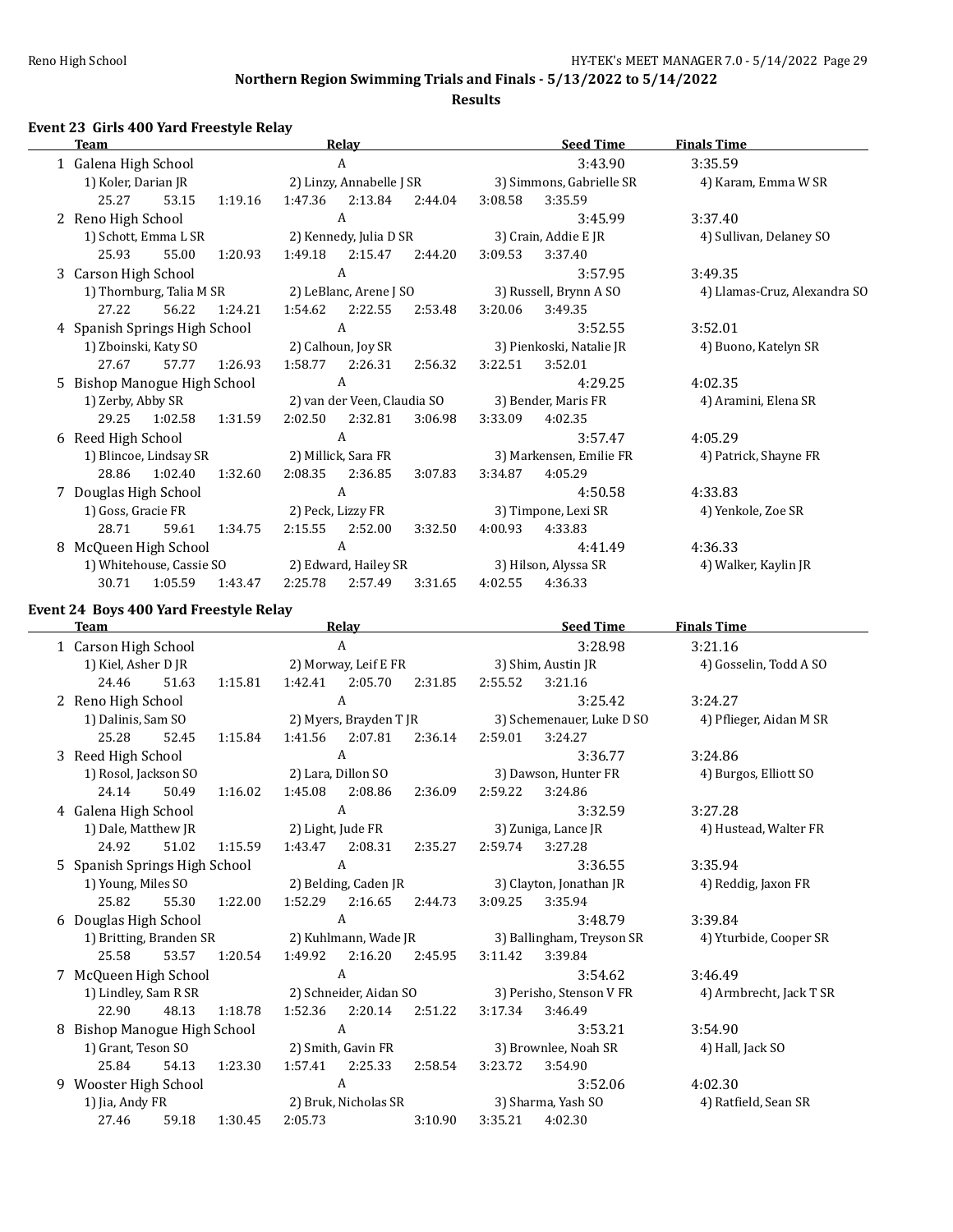$\overline{\phantom{0}}$ 

## **Northern Region Swimming Trials and Finals - 5/13/2022 to 5/14/2022**

### **Results**

## **Event 101 Girls 200 Yard Medley Relay**

|   | <b>Team</b>                 | Relay                     | <b>Seed Time</b>           | <b>Finals Time</b>          |
|---|-----------------------------|---------------------------|----------------------------|-----------------------------|
|   | 1 Damonte Ranch High School | A                         | 2:06.03                    | 1:58.39                     |
|   | 1) Williams, Calliope m JR  | 2) Rosselli, Makenna c JR | 3) Jaggers, Maddy n JR     | 4) Atienza, Alessandra N SR |
|   | 29.55<br>1:04.82<br>1:31.68 | 1:58.39                   |                            |                             |
|   | 2 Truckee High School       | A                         | 2:02.39                    | 1:59.05                     |
|   | 1) Palmer, Ella A JR        | 2) Crews, Allie P JR      | 3) Saathoff, Brooke A SR   | 4) Hoffmann, Reese SO       |
|   | 27.31<br>1:32.10<br>1:04.45 | 1:59.05                   |                            |                             |
|   | 3 South Tahoe High School   | A                         | 2:08.43                    | 2:04.27                     |
|   | 1) Whisnant, Nicole FR      | 2) Casto, Madden SO       | 3) Haven, Alexis SR        | 4) Hitchcock, Katherine JR  |
|   | 31.43<br>1:06.36<br>1:36.05 | 2:04.27                   |                            |                             |
|   | 4 Incline High School       | A                         | 2:45.85                    | 2:06.71                     |
|   | 1) Hane, Ava FR             | 2) Winter, Ava SR         | 3) Hugar, Shannon JR       | 4) Racich, Madison SO       |
|   | 1:07.74<br>1:37.90<br>32.04 | 2:06.71                   |                            |                             |
|   | 5 North Valley High School  | A                         | 2:12.68                    | 2:11.75                     |
|   | 1) Bucayan, Daniella SR     | 2) Kaiser, Eva FR         | 3) Demitropoulos, Avery FR | 4) Kaiser, Janine SO        |
|   | 1:13.18<br>1:42.15<br>44.60 | 2:11.75                   |                            |                             |
|   | 6 North Tahoe High School   | A                         | 2:06.17                    | 2:12.83                     |
|   | 1) Navabpour, Emily FR      | 2) Kratz, Kelly FR        | 3) Kratz, Annie SR         | 4) Hendricks, Alana SO      |
|   | 32.39<br>1:11.76<br>1:46.31 | 2:12.83                   |                            |                             |
|   | 7 Churchill High School     | A                         | 2:13.27                    | 2:21.01                     |
|   | 1) Potts, Gracie SO         | 2) Lott, Evelyn SO        | 3) O'Neill, Evelyn JR      | 4) Miller, Jocylyn FR       |
|   | 34.41<br>1:16.68<br>1:47.62 | 2:21.01                   |                            |                             |
| 8 | Fernley High School         | A                         | 2:26.22                    | 2:28.53                     |
|   | 1) Chapin, Ellie SO         | 2) Mathern, Allyssa SR    | 3) Wilcox, Brynne FR       | 4) Hill-King, Helen SR      |
|   | 2:00.93<br>39.59<br>1:22.63 | 2:28.53                   |                            |                             |

## **Event 102 Boys 200 Yard Medley Relay**

| <b>Team</b>                        | Relay                  | <b>Seed Time</b>         | <b>Finals Time</b>       |
|------------------------------------|------------------------|--------------------------|--------------------------|
| 1 Truckee High School              | A                      | 1:43.95                  | 1:37.75                  |
| 1) Williams, Ryan R SR             | 2) Natali, Cody K SR   | 3) Rodriguez, Diego SR   | 4) Kates, Asher B SO     |
| 22.56<br>50.39<br>1:15.45          | 1:37.75                |                          |                          |
| 2 Damonte Ranch High School        | A                      | 1:47.69                  | 1:43.82                  |
| 1) Spaulding, Aedan m JR           | 2) Daniels, Ethan j SR | 3) Nixon, Genoa r SR     | 4) Zockoll, Jack j FR    |
| 25.61<br>54.21<br>1:16.79          | 1:43.82                |                          |                          |
| 3 South Tahoe High School          | A                      | 1:55.77                  | 1:52.32                  |
| 1) Terpening, Westin SR            | 2) Guebard, Jerry SR   | 3) Bellairs, Zachary SR  | 4) Manzano, Omar JR      |
| 1:00.06<br>1:27.64<br>30.43        | 1:52.32                |                          |                          |
| 4 Fernley High School              | A                      | 1:55.65                  | 1:53.66                  |
| 1) Schaeffer, Zach FR              | 2) Mortenson, Caleb JR | 3) Garrett, Broderick JR | 4) Garrett, Braeden SO   |
| 31.92<br>1:00.73<br>1:27.82        | 1:53.66                |                          |                          |
| 5 Lowry High School                | A                      | 2:20.39                  | 2:21.70                  |
| 1) Jensen, Garrett SO              | 2) Hatch, Tanner FR    | 3) Lizanetz, Matthew SR  | 4) Montero, Caden JR     |
| 41.25<br>1:23.91<br>1:53.01        | 2:21.70                |                          |                          |
| --- North Valley High School       | A                      | 2:16.44                  | DQ                       |
| 1) Gaarensteroon, Connor SO        | 2) Johnson, Sander JR  | 3) Johnson, Chayton SR   | 4) Johnson, Makani FR    |
| 46.01<br>1:12.39<br>1:42.57        | DQ                     |                          |                          |
| Churchill High School<br>$---$     | A                      | 2:02.07                  | DQ                       |
| 1) Koenig, Zachary SO              | 2) O'Neill, Macray SO  | 3) Cosman, James SR      | 4) Ruiz Ramirez, Jose JR |
| 30.09<br>1:04.92<br>1:33.11        | DQ                     |                          |                          |
| Event 103 Girls 200 Yard Freestyle |                        |                          |                          |
| Name                               | Yr School              | <b>Prelim Time</b>       | <b>Finals Time</b>       |
| <b>Finals</b>                      |                        |                          |                          |
| 1 Palmer, Ella A                   | JR Truckee High School | 1:59.54                  | 1:58.91                  |

27.88 57.72 1:28.40 1:58.91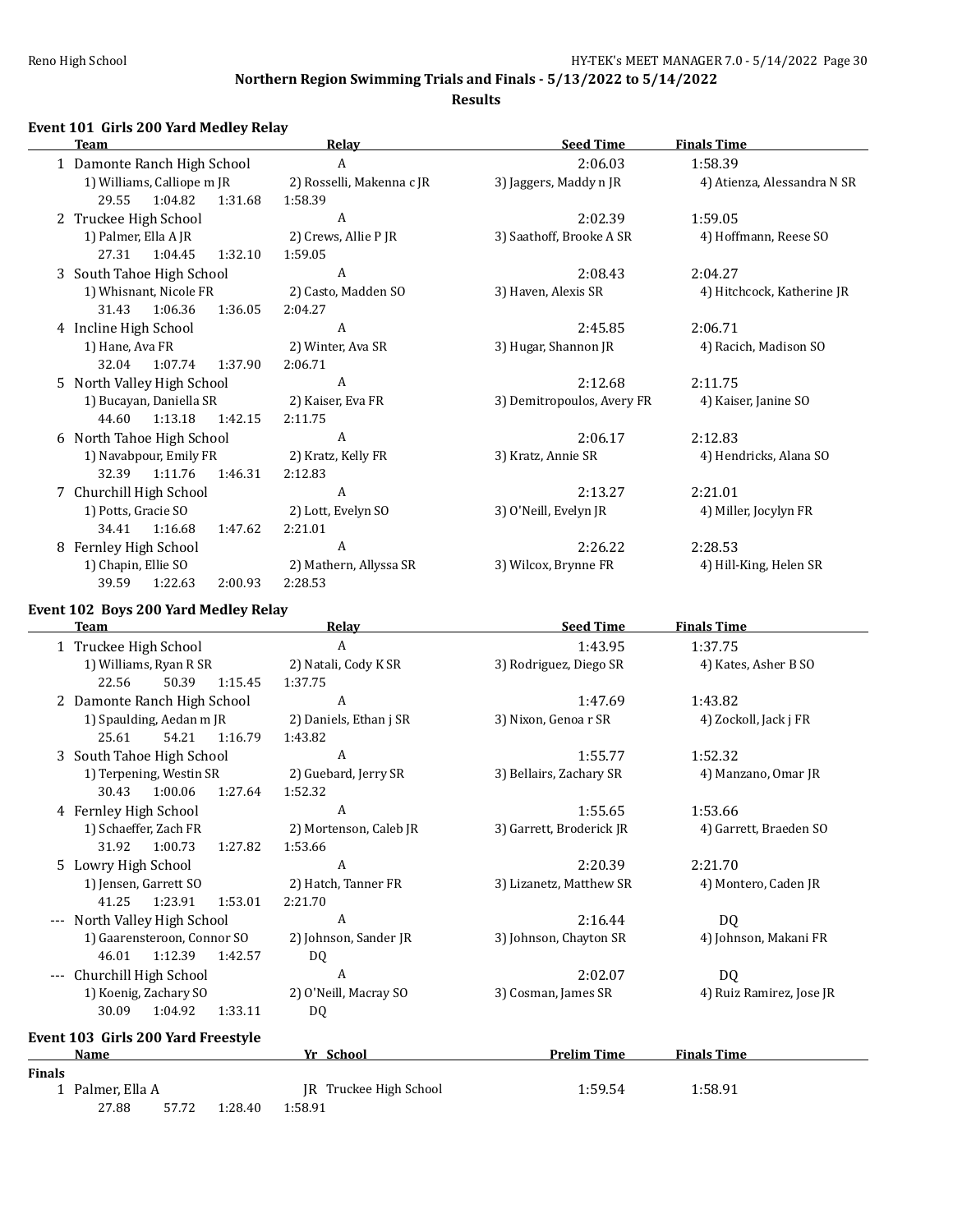**Results**

|  |  | Finals  (Event 103 Girls 200 Yard Freestyle) |
|--|--|----------------------------------------------|
|--|--|----------------------------------------------|

|    | <b>Name</b>                |         | Yr School                        | <b>Prelim Time</b> | <b>Finals Time</b> |  |
|----|----------------------------|---------|----------------------------------|--------------------|--------------------|--|
|    | 2 Williams, Calliope m     |         | JR Damonte Ranch High School     | 2:08.88            | 2:04.02            |  |
|    | 28.46<br>1:00.08           | 1:32.28 | 2:04.02                          |                    |                    |  |
|    | 3 Casto, Madden            |         | SO South Tahoe High School       | 2:12.39            | 2:13.23            |  |
|    | 30.22<br>1:03.37           | 1:38.02 | 2:13.23                          |                    |                    |  |
|    | 4 Hajduk-Dorworth, Grace B |         | SO Truckee High School           | 2:17.96            | 2:17.29            |  |
|    | 30.42<br>1:05.42           | 1:41.45 | 2:17.29                          |                    |                    |  |
|    | 5 O'Neill, Evelyn          |         | JR Churchill High School         | 2:24.08            | 2:21.43            |  |
|    | 30.85<br>1:05.82           | 1:44.19 | 2:21.43                          |                    |                    |  |
| 6  | Erickson, Tess L           |         | SO Damonte Ranch High School     | 2:26.37            | 2:23.11            |  |
|    | 32.38<br>1:08.81           | 1:46.49 | 2:23.11                          |                    |                    |  |
|    | 7 Edmonds, Maia            |         | FR South Tahoe High School       | 2:30.56            | 2:31.25            |  |
|    | 33.73<br>1:12.01           | 1:52.39 | 2:31.25                          |                    |                    |  |
| 8  | Racich, Madison            |         | SO Incline High School           | 2:27.96            | 2:31.51            |  |
|    | 32.06<br>1:09.00           | 1:50.87 | 2:31.51                          |                    |                    |  |
|    | Preliminaries              |         |                                  |                    |                    |  |
|    | 9 Helton, Katelen          |         | SO Churchill High School         | 2:33.73            |                    |  |
| 10 | Martin, Julianna C         |         | Truckee High School<br>SR        | 2:34.34            |                    |  |
|    | 11 Winter, Ava             |         | SR Incline High School           | 2:35.13            |                    |  |
| 12 | Creegan, Darby             |         | SR South Tahoe High School       | 2:38.38            |                    |  |
| 13 | Munson, Bella              |         | South Tahoe High School<br>IR    | 2:39.23            |                    |  |
|    | 14 McAndrews, Rayna        |         | SO North Tahoe High School       | 2:43.38            |                    |  |
| 15 | Murray, Aelli l            |         | Hug High School                  | 2:43.61            |                    |  |
| 16 | Mendoza, Maria             |         | Fernley High School<br>SO.       | 2:47.05            |                    |  |
| 17 | Warner, Avala              |         | North Tahoe High School<br>FR    | 2:47.75            |                    |  |
| 18 | Shepp, Ava S               |         | Truckee High School<br>SO.       | 2:52.11            |                    |  |
| 19 | Kieckhefer, Aspen r        |         | Damonte Ranch High School<br>SO. | 2:52.40            |                    |  |
| 20 | Burkett, Emma              |         | North Valley High School<br>SR   | 2:52.66            |                    |  |
|    | 21 Farstad, Avery          |         | SO Damonte Ranch High School     | 3:06.20            |                    |  |

# **Event 103 Girls 200 Yard Freestyle**

|     | <b>Name</b>                |         |         | Yr School                    | <b>Seed Time</b> | <b>Prelim Time</b> |          |
|-----|----------------------------|---------|---------|------------------------------|------------------|--------------------|----------|
|     | <b>Preliminaries</b>       |         |         |                              |                  |                    |          |
|     | 1 Palmer, Ella A           |         |         | IR Truckee High School       | 2:01.64          | $1:59.54$ q        |          |
|     | 27.60                      | 57.75   | 1:28.90 | 1:59.54                      |                  |                    |          |
|     | 2 Williams, Calliope m     |         |         | IR Damonte Ranch High School | 2:08.42          | 2:08.88            | <b>a</b> |
|     | 29.46                      | 1:02.56 | 1:36.22 | 2:08.88                      |                  |                    |          |
|     | 3 Casto, Madden            |         |         | SO South Tahoe High School   | 2:14.15          | $2:12.39$ q        |          |
|     | 30.63                      | 1:03.67 | 1:38.00 | 2:12.39                      |                  |                    |          |
|     | 4 Hajduk-Dorworth, Grace B |         |         | SO Truckee High School       | 2:22.43          | $2:17.96$ a        |          |
|     | 30.90                      | 1:05.52 | 1:42.68 | 2:17.96                      |                  |                    |          |
|     | 5 O'Neill, Evelyn          |         |         | IR Churchill High School     | 2:27.93          | $2:24.08$ a        |          |
|     | 30.40                      | 1:06.82 | 1:46.17 | 2:24.08                      |                  |                    |          |
|     | 6 Erickson, Tess L         |         |         | SO Damonte Ranch High School | 2:23.34          | 2:26.37            | $\alpha$ |
|     | 33.69                      | 1:11.26 | 1:49.42 | 2:26.37                      |                  |                    |          |
|     | 7 Racich, Madison          |         |         | SO Incline High School       | 2:31.51          | $2:27.96$ a        |          |
|     | 33.33                      | 1:10.47 | 2:27.96 |                              |                  |                    |          |
|     | 8 Edmonds, Maia            |         |         | FR South Tahoe High School   | 2:32.23          | $2:30.56$ q        |          |
|     | 33.77                      | 1:12.56 | 1:52.75 | 2:30.56                      |                  |                    |          |
|     | 9 Helton, Katelen          |         |         | SO Churchill High School     | 2:39.56          | 2:33.73            |          |
|     | 34.33                      | 1:13.60 | 1:54.58 | 2:33.73                      |                  |                    |          |
| 10. | Martin, Julianna C         |         |         | SR Truckee High School       | 2:42.38          | 2:34.34            |          |
|     | 34.42                      | 1:12.98 | 1:53.79 | 2:34.34                      |                  |                    |          |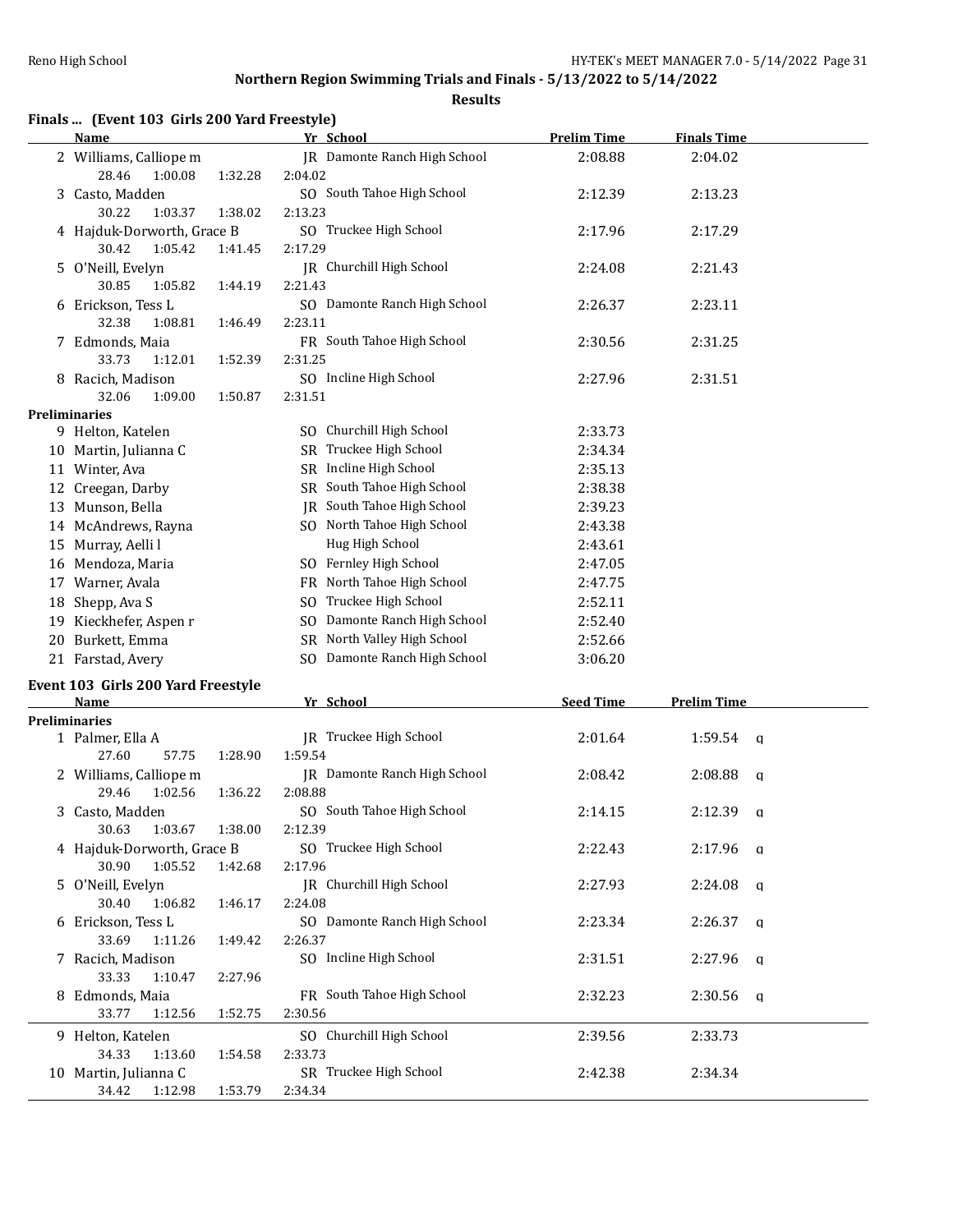### **Results**

## **Preliminaries ... (Event 103 Girls 200 Yard Freestyle)**

|    | <u>Name</u>            |         | Yr School                    | <b>Seed Time</b> | <b>Prelim Time</b> |  |
|----|------------------------|---------|------------------------------|------------------|--------------------|--|
|    | 11 Winter, Ava         |         | SR Incline High School       | 2:36.65          | 2:35.13            |  |
|    | 33.70<br>1:12.12       | 1:53.56 | 2:35.13                      |                  |                    |  |
|    | 12 Creegan, Darby      |         | SR South Tahoe High School   | 2:45.24          | 2:38.38            |  |
|    | 35.15<br>1:14.49       | 1:56.14 | 2:38.38                      |                  |                    |  |
|    | 13 Munson, Bella       |         | JR South Tahoe High School   | 2:38.12          | 2:39.23            |  |
|    | 1:18.31<br>37.39       | 1:59.68 | 2:39.23                      |                  |                    |  |
|    | 14 McAndrews, Rayna    |         | SO North Tahoe High School   | 2:52.91          | 2:43.38            |  |
|    | 34.74 1:15.06          | 1:58.78 | 2:43.38                      |                  |                    |  |
|    | 15 Murray, Aelli l     |         | Hug High School              | 2:42.22          | 2:43.61            |  |
|    | 1:17.72<br>36.48       | 2:00.67 | 2:43.61                      |                  |                    |  |
|    | 16 Mendoza, Maria      |         | SO Fernley High School       | 2:52.00          | 2:47.05            |  |
|    | 36.50<br>1:19.88       | 2:04.68 | 2:47.05                      |                  |                    |  |
| 17 | Warner, Avala          |         | FR North Tahoe High School   | 2:52.41          | 2:47.75            |  |
|    | 1:18.83<br>36.01       | 2:05.87 | 2:47.75                      |                  |                    |  |
|    | 18 Shepp, Ava S        |         | SO Truckee High School       | 2:59.88          | 2:52.11            |  |
|    | 36.19<br>1:20.04       | 2:08.01 | 2:52.11                      |                  |                    |  |
|    | 19 Kieckhefer, Aspen r |         | SO Damonte Ranch High School | 3:00.53          | 2:52.40            |  |
|    | 40.29<br>1:24.66       | 2:09.77 | 2:52.40                      |                  |                    |  |
| 20 | Burkett, Emma          |         | SR North Valley High School  | 2:54.21          | 2:52.66            |  |
|    | 36.98<br>1:20.37       | 2:06.27 | 2:52.66                      |                  |                    |  |
|    | 21 Farstad, Avery      |         | SO Damonte Ranch High School | 2:59.75          | 3:06.20            |  |
|    | 40.26<br>1:27.84       | 2:17.62 | 3:06.20                      |                  |                    |  |

### **Event 104 Boys 200 Yard Freestyle**

|               | Name                   |                    |         | Yr School                       | <b>Prelim Time</b> | <b>Finals Time</b> |  |
|---------------|------------------------|--------------------|---------|---------------------------------|--------------------|--------------------|--|
| <b>Finals</b> |                        |                    |         |                                 |                    |                    |  |
|               | 1 Power, Zach          |                    |         | Sage Ridge High School          | 1:47.21            | 1:46.53            |  |
|               | 24.76                  | 51.70<br>1:19.25   | 1:46.53 |                                 |                    |                    |  |
|               | 2 Daniels, Ethan j     |                    |         | SR Damonte Ranch High School    | 2:00.21            | 1:59.43            |  |
|               | 26.83                  | 1:28.22<br>56.63   | 1:59.43 |                                 |                    |                    |  |
|               | 3 Walter, Campbell J   |                    |         | SR Truckee High School          | 2:04.13            | 2:01.86            |  |
|               | 26.28                  | 1:29.23<br>56.70   | 2:01.86 |                                 |                    |                    |  |
|               | 4 Gajar, Toby          |                    |         | SR North Tahoe High School      | 2:03.90            | 2:03.04            |  |
|               | 27.10                  | 1:29.67<br>57.44   | 2:03.04 |                                 |                    |                    |  |
|               | 5 Koenig, Zachary      |                    |         | SO Churchill High School        | 2:06.59            | 2:05.09            |  |
|               | 26.95                  | 57.40<br>1:30.81   | 2:05.09 |                                 |                    |                    |  |
|               | 6 Kieckhefer, Austin r |                    |         | SO Damonte Ranch High School    | 2:14.79            | 2:13.61            |  |
|               | 29.72                  | 1:02.94<br>1:38.00 | 2:13.61 |                                 |                    |                    |  |
|               | 7 Manzano, Omar        |                    |         | JR South Tahoe High School      | 2:16.32            | 2:14.51            |  |
|               | 29.31                  | 1:02.36<br>1:37.52 | 2:14.51 |                                 |                    |                    |  |
|               | 8 Moran, Blake D       |                    |         | SO Truckee High School          | 2:20.76            | 2:21.73            |  |
|               | 31.91                  | 1:07.34<br>1:44.39 | 2:21.73 |                                 |                    |                    |  |
|               | <b>Preliminaries</b>   |                    |         |                                 |                    |                    |  |
|               | 9 Lopez, Cayton C      |                    |         | SR Truckee High School          | 2:23.49            |                    |  |
|               | 10 Dahlen, Michael J   |                    | FR.     | Truckee High School             | 2:27.52            |                    |  |
|               | 11 Amato, Luke         |                    | FR      | South Tahoe High School         | 2:27.98            |                    |  |
| 12            | McKinney, Keagen       |                    |         | FR Fernley High School          | 2:29.45            |                    |  |
| 13            | Boyd, Levi             |                    | FR.     | North Tahoe High School         | 2:29.87            |                    |  |
| 14            | Grepo, Cesare          |                    | IR      | South Tahoe High School         | 2:31.05            |                    |  |
| 15            | Eckart, Matthew        |                    |         | SR Damonte Ranch High School    | 2:31.44            |                    |  |
| 16            | Melendrez, Damian      |                    |         | FR Sparks High School           | 2:34.86            |                    |  |
|               | 17 Wassmuth, Gerik     |                    |         | <b>JR</b> Churchill High School | 2:36.45            |                    |  |
|               | 18 Briggs, Zach        |                    |         | FR South Tahoe High School      | 2:51.74            |                    |  |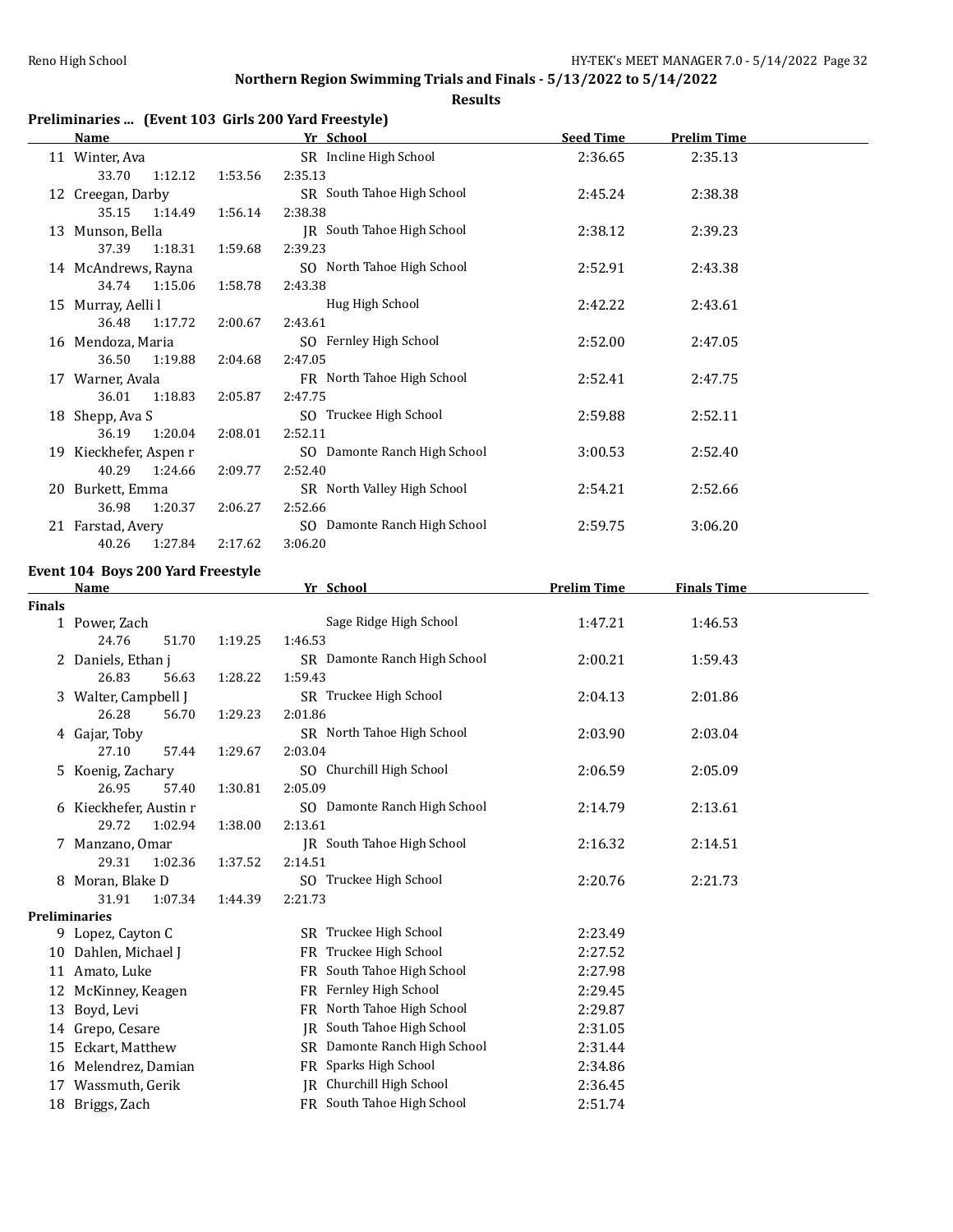|               | Preliminaries  (Event 104 Boys 200 Yard Freestyle)<br>Name |         | Yr School                       | <b>Prelim Time</b> | <b>Finals Time</b>      |   |
|---------------|------------------------------------------------------------|---------|---------------------------------|--------------------|-------------------------|---|
|               | --- Johnson, Makani                                        |         | FR North Valley High School     | DQ                 |                         |   |
|               | Event 104 Boys 200 Yard Freestyle                          |         |                                 |                    |                         |   |
|               | <b>Name</b>                                                |         | Yr School                       | <b>Seed Time</b>   | <b>Prelim Time</b>      |   |
|               | Preliminaries                                              |         |                                 |                    |                         |   |
|               | 1 Power, Zach                                              |         | Sage Ridge High School          | 1:47.51            | 1:47.21<br>$\mathbf{q}$ |   |
|               | 25.29<br>52.73                                             | 1:20.24 | 1:47.21                         |                    |                         |   |
|               | 2 Daniels, Ethan j                                         |         | SR Damonte Ranch High School    | 2:00.47            | 2:00.21                 | q |
|               | 26.80<br>56.87                                             | 1:29.47 | 2:00.21                         |                    |                         |   |
|               | 3 Gajar, Toby                                              |         | SR North Tahoe High School      | 2:12.92            | 2:03.90                 | q |
|               | 28.06<br>58.80                                             | 1:30.91 | 2:03.90                         |                    |                         |   |
|               | 4 Walter, Campbell J                                       |         | SR Truckee High School          | 2:16.92            | 2:04.13                 | q |
|               | 27.01<br>58.25                                             | 2:04.13 |                                 |                    |                         |   |
|               | 5 Koenig, Zachary                                          |         | SO Churchill High School        | 2:08.63            | 2:06.59                 | q |
|               | 28.05<br>1:00.14                                           | 1:33.73 | 2:06.59                         |                    |                         |   |
|               | 6 Kieckhefer, Austin r                                     |         | SO Damonte Ranch High School    | 2:23.34            | 2:14.79                 | q |
|               | 30.34<br>1:04.16                                           | 1:39.52 | 2:14.79                         |                    |                         |   |
|               | 7 Manzano, Omar                                            |         | JR South Tahoe High School      | 2:07.27            | 2:16.32                 | q |
|               | 30.19<br>1:04.69                                           | 1:41.76 | 2:16.32                         |                    |                         |   |
|               | 8 Moran, Blake D                                           |         | SO Truckee High School          | 2:31.41            | 2:20.76<br>$\mathbf{q}$ |   |
|               | 31.88<br>1:06.82                                           | 1:44.08 | 2:20.76                         |                    |                         |   |
|               | 9 Lopez, Cayton C                                          |         | SR Truckee High School          | 2:29.83            | 2:23.49                 |   |
|               | 31.12<br>1:07.67                                           | 1:45.46 | 2:23.49                         |                    |                         |   |
|               | 10 Dahlen, Michael J                                       |         | FR Truckee High School          | 2:39.60            | 2:27.52                 |   |
|               | 32.00<br>1:09.12                                           | 1:49.92 | 2:27.52                         |                    |                         |   |
|               | 11 Amato, Luke                                             |         | FR South Tahoe High School      | 2:36.53            | 2:27.98                 |   |
|               | 31.66<br>1:08.19                                           | 1:48.54 | 2:27.98                         |                    |                         |   |
|               | 12 McKinney, Keagen                                        |         | FR Fernley High School          | 2:40.01            | 2:29.45                 |   |
|               | 32.97<br>1:10.44                                           | 1:50.77 | 2:29.45                         |                    |                         |   |
|               | 13 Boyd, Levi                                              |         | FR North Tahoe High School      | 2:40.79            | 2:29.87                 |   |
|               | 31.18<br>1:08.79                                           | 1:50.65 | 2:29.87                         |                    |                         |   |
|               | 14 Grepo, Cesare                                           |         | JR South Tahoe High School      | 2:28.44            | 2:31.05                 |   |
|               | 31.52<br>1:08.54                                           | 1:49.87 | 2:31.05                         |                    |                         |   |
|               | 15 Eckart, Matthew                                         |         | SR Damonte Ranch High School    | 2:34.03            | 2:31.44                 |   |
|               | 33.86<br>1:11.16                                           | 1:51.94 | 2:31.44                         |                    |                         |   |
|               | 16 Melendrez, Damian                                       |         | FR Sparks High School           | 2:38.67            | 2:34.86                 |   |
|               | 32.54 1:09.10                                              |         | 1:51.33   2:34.86               |                    |                         |   |
|               | 17 Wassmuth, Gerik                                         |         | <b>IR</b> Churchill High School | 2:43.11            | 2:36.45                 |   |
|               | 34.91<br>1:15.80                                           | 1:57.10 | 2:36.45                         |                    |                         |   |
|               | 18 Briggs, Zach                                            |         | FR South Tahoe High School      | 2:37.38            | 2:51.74                 |   |
|               | 35.44<br>1:19.09                                           | 2:07.50 | 2:51.74                         |                    |                         |   |
|               | --- Johnson, Makani                                        |         | FR North Valley High School     | 2:38.23            | DQ                      |   |
|               | Event 105 Girls 200 Yard IM                                |         |                                 |                    |                         |   |
|               | <u>Name</u>                                                |         | Yr School                       | <b>Prelim Time</b> | <b>Finals Time</b>      |   |
| <b>Finals</b> |                                                            |         |                                 |                    |                         |   |
|               | 1 Jaggers, Maddy n                                         |         | JR Damonte Ranch High School    | 2:22.53            | 2:16.42                 |   |
|               | 28.48<br>1:02.03                                           | 1:44.89 | 2:16.42                         |                    |                         |   |
|               | 2 Saathoff, Brooke A                                       |         | SR Truckee High School          | 2:27.40            | 2:24.95                 |   |
|               | 31.09<br>1:07.53                                           | 1:51.21 | 2:24.95                         |                    |                         |   |
|               | 3 Rosselli, Makenna c                                      |         | JR Damonte Ranch High School    | 2:32.78            | 2:29.50                 |   |
|               | 32.25<br>1:11.51                                           | 1:54.52 | 2:29.50                         |                    |                         |   |
|               |                                                            |         |                                 |                    |                         |   |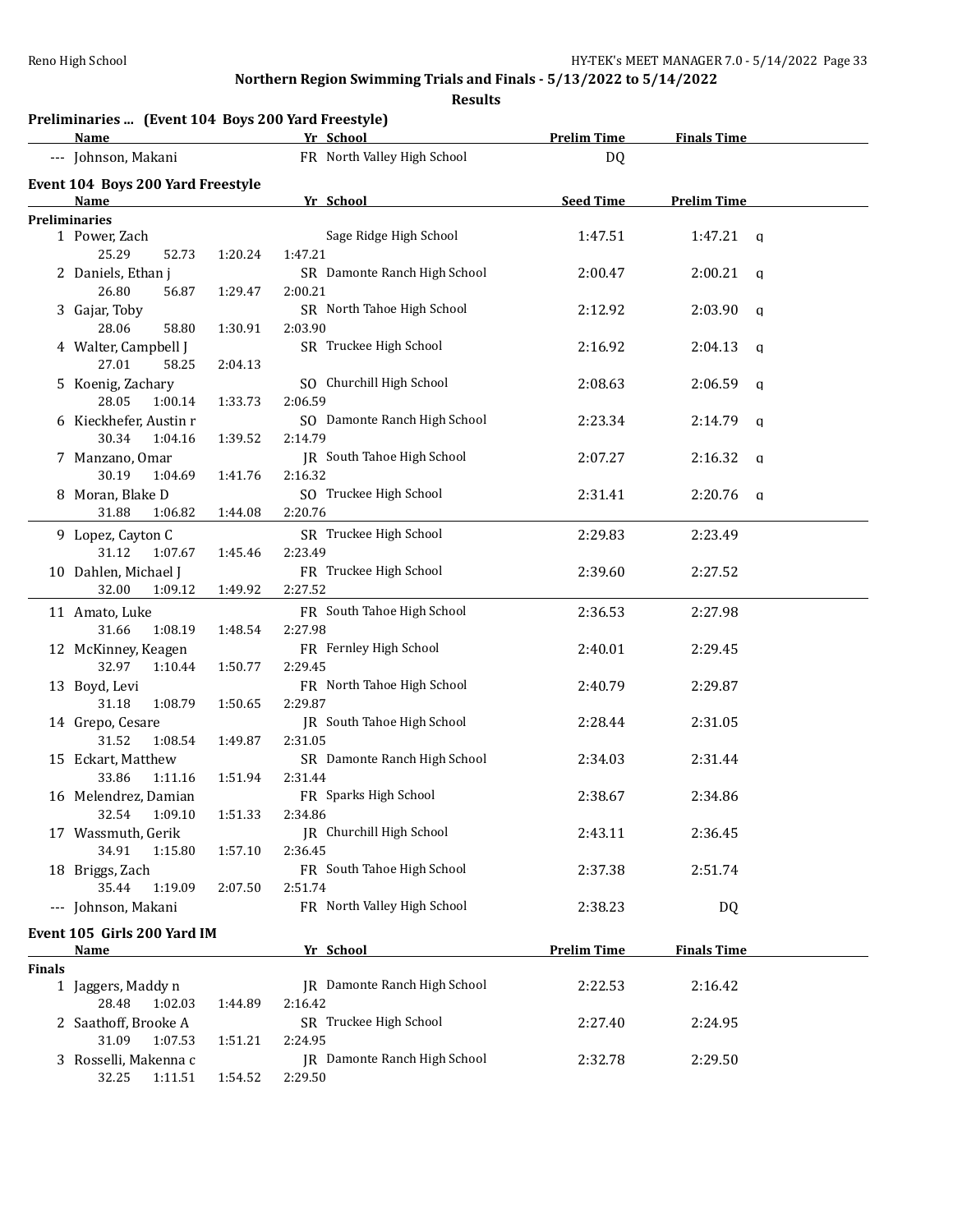**Results**

## **Finals ... (Event 105 Girls 200 Yard IM)**

|          | Name                                   |         | Yr School                               | <b>Prelim Time</b> | <b>Finals Time</b>      |  |
|----------|----------------------------------------|---------|-----------------------------------------|--------------------|-------------------------|--|
|          | 4 Smith, Hope X<br>33.60<br>1:09.58    | 1:55.80 | SO Truckee High School<br>2:31.02       | 2:32.73            | 2:31.02                 |  |
|          | 5 Whisnant, Nicole<br>32.91<br>1:09.98 |         | FR South Tahoe High School<br>2:31.96   | 2:33.64            | 2:31.96                 |  |
|          | 6 Kaiser, Janine                       | 1:57.59 | SO North Valley High School             | 2:30.76            | 2:32.47                 |  |
|          | 33.29<br>1:11.05                       | 1:56.82 | 2:32.47                                 |                    |                         |  |
|          | 7 Williams, Lola<br>31.37<br>1:10.45   | 1:57.80 | SO North Tahoe High School<br>2:33.51   | 2:33.72            | 2:33.51                 |  |
|          | 8 Duckworth, Abby                      |         | SO Incline High School                  | 2:49.93            | 2:49.19                 |  |
|          | 36.04<br>1:20.17                       | 2:09.02 | 2:49.19                                 |                    |                         |  |
|          | <b>Preliminaries</b>                   |         |                                         |                    |                         |  |
|          | 9 Porter, Pharren                      |         | JR Damonte Ranch High School            | 3:05.65            |                         |  |
|          | 10 Wilcox, Elizabith                   |         | FR Fernley High School                  | 3:07.29            |                         |  |
|          | 11 Mortenson, Karlyn                   |         | SO Fernley High School                  | 3:16.96            |                         |  |
|          | 12 Farstad, Shelby                     |         | SO Damonte Ranch High School            | 3:20.78            |                         |  |
|          | 13 Gensburg, Baylie                    |         | FR North Tahoe High School              | 3:21.18            |                         |  |
|          | 14 Kelly, Kendall M                    |         | SR Truckee High School                  | 3:22.55            |                         |  |
|          | 15 Steen, Jasmine                      |         | SR North Valley High School             | 3:23.04            |                         |  |
|          | 16 Murphy, Ava                         |         | SR North Tahoe High School              | 3:25.66            |                         |  |
|          | 17 Thies, Zoey                         |         | SR Lowry High School                    | 3:46.31            |                         |  |
| $\cdots$ | Ogilvy, Kaileigh                       |         | SO North Tahoe High School              | DQ                 |                         |  |
|          | --- Burkett, Maya                      |         | FR South Tahoe High School              | DQ                 |                         |  |
|          | --- Lott, Evelyn                       |         | SO Churchill High School                | DQ                 |                         |  |
|          | --- Martin, Sophia L                   |         | FR Truckee High School                  | DQ                 |                         |  |
|          | Event 105 Girls 200 Yard IM            |         |                                         |                    |                         |  |
|          | Name                                   |         |                                         |                    |                         |  |
|          |                                        |         |                                         |                    |                         |  |
|          |                                        |         | Yr School                               | <b>Seed Time</b>   | <b>Prelim Time</b>      |  |
|          | <b>Preliminaries</b>                   |         | JR Damonte Ranch High School            | 2:21.51            | 2:22.53<br>q            |  |
|          | 1 Jaggers, Maddy n<br>29.85<br>1:05.77 | 1:49.66 | 2:22.53                                 |                    |                         |  |
|          | 2 Saathoff, Brooke A                   |         | SR Truckee High School                  | 2:26.03            | 2:27.40<br>q            |  |
|          | 31.86<br>1:08.83                       | 1:54.19 | 2:27.40                                 |                    |                         |  |
|          | 3 Kaiser, Janine                       |         | SO North Valley High School             | 2:32.22            | 2:30.76<br>q            |  |
|          | 33.00<br>1:10.19                       | 1:55.64 | 2:30.76                                 |                    |                         |  |
|          | 4 Smith, Hope X                        |         | SO Truckee High School                  | 2:34.43            | 2:32.73<br>a            |  |
|          | 34.14<br>1:11.35                       | 1:57.23 | 2:32.73                                 |                    |                         |  |
|          | 5 Rosselli, Makenna c                  |         | JR Damonte Ranch High School            | 2:33.47            | 2:32.78<br>a            |  |
|          | 33.23 1:12.92                          | 1:57.45 | 2:32.78                                 |                    |                         |  |
|          | 6 Whisnant, Nicole                     |         | FR South Tahoe High School              | 2:39.14            | $2:33.64$ q             |  |
|          | 33.54<br>1:10.98                       | 1:59.08 | 2:33.64                                 |                    |                         |  |
|          | 7 Williams, Lola                       |         | SO North Tahoe High School              | 2:43.33            | 2:33.72<br>$\mathbf{q}$ |  |
|          | 31.59<br>1:12.93                       | 1:58.94 | 2:33.72                                 |                    |                         |  |
|          | 8 Duckworth, Abby                      |         | SO Incline High School                  | 3:05.04            | 2:49.93<br>q            |  |
|          | 37.61<br>1:22.86                       | 2:11.63 | 2:49.93                                 |                    |                         |  |
|          | 9 Porter, Pharren                      |         | IR Damonte Ranch High School            | 3:04.48            | 3:05.65                 |  |
|          | 38.11<br>1:24.99                       | 2:17.24 | 3:05.65                                 |                    |                         |  |
|          | 10 Wilcox, Elizabith                   |         | FR Fernley High School                  | 3:11.51            | 3:07.29                 |  |
|          | 43.21<br>1:29.81                       | 2:26.53 | 3:07.29                                 |                    |                         |  |
|          | 11 Mortenson, Karlyn                   |         | SO Fernley High School                  | 3:17.19            | 3:16.96                 |  |
|          | 47.58<br>1:42.92                       | 2:32.92 | 3:16.96                                 |                    |                         |  |
|          | 12 Farstad, Shelby<br>42.97<br>1:36.61 | 2:33.68 | SO Damonte Ranch High School<br>3:20.78 | 3:29.58            | 3:20.78                 |  |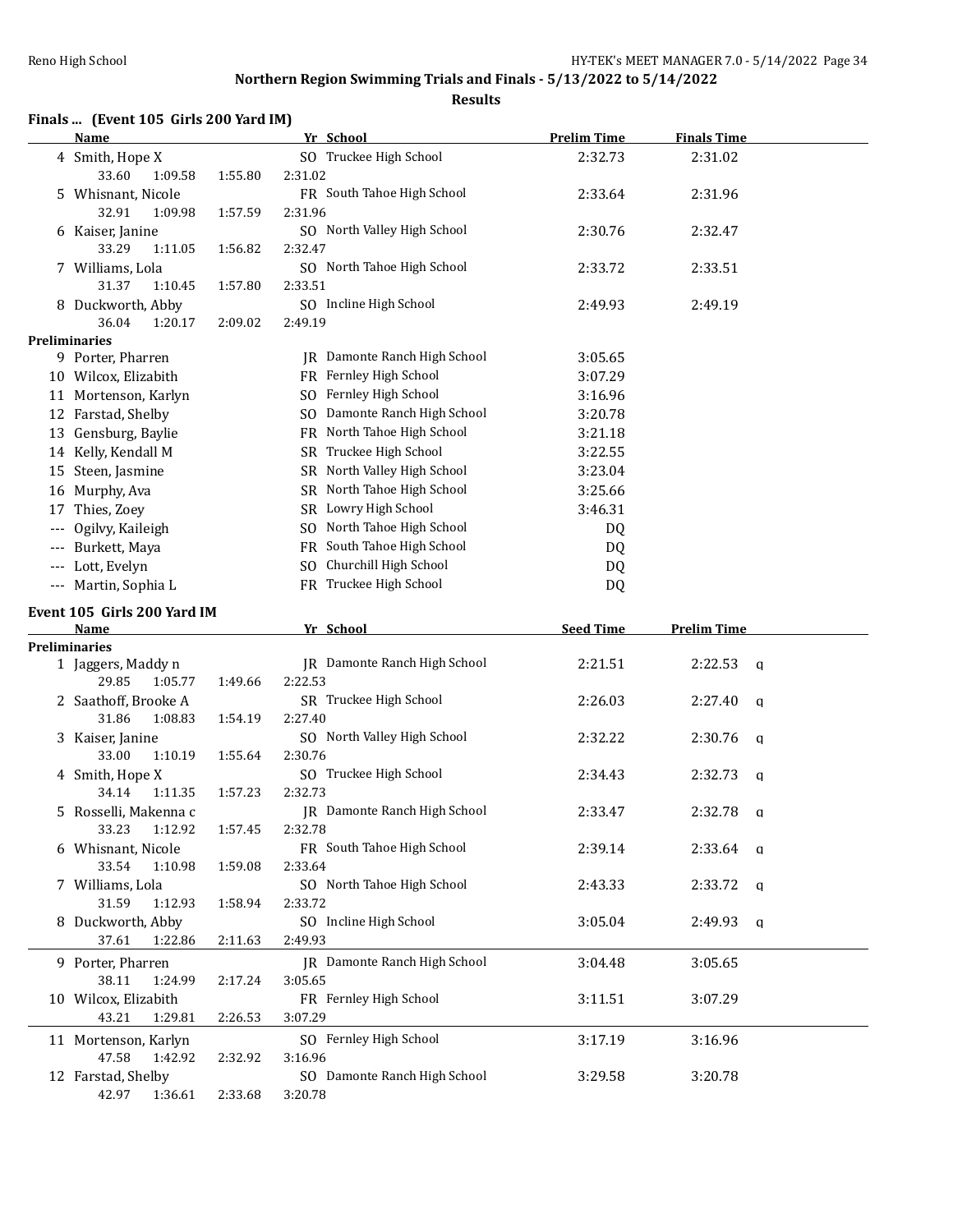|  |  | Preliminaries  (Event 105 Girls 200 Yard IM) |
|--|--|----------------------------------------------|
|--|--|----------------------------------------------|

|        | <b>Name</b>                                |         | Yr School                               | <b>Seed Time</b>   | <b>Prelim Time</b> |  |
|--------|--------------------------------------------|---------|-----------------------------------------|--------------------|--------------------|--|
|        | 13 Gensburg, Baylie<br>42.03<br>1:36.05    | 2:34.48 | FR North Tahoe High School<br>3:21.18   | 3:28.44            | 3:21.18            |  |
|        | 14 Kelly, Kendall M<br>45.58<br>1:37.67    | 2:33.98 | SR Truckee High School<br>3:22.55       | 3:31.00            | 3:22.55            |  |
|        | 15 Steen, Jasmine<br>43.82<br>1:35.72      | 2:33.37 | SR North Valley High School<br>3:23.04  | 3:28.30            | 3:23.04            |  |
|        | 16 Murphy, Ava<br>43.72<br>1:35.35         | 2:41.73 | SR North Tahoe High School<br>3:25.66   | 3:32.14            | 3:25.66            |  |
|        | 17 Thies, Zoey<br>56.48<br>1:51.27         |         | SR Lowry High School<br>3:46.31         | 3:47.93            | 3:46.31            |  |
|        | --- Ogilvy, Kaileigh                       | 2:55.01 | SO North Tahoe High School              | 3:29.54            | DQ                 |  |
|        | 52.37<br>1:45.60                           | 2:51.54 | DQ<br>FR South Tahoe High School        |                    |                    |  |
|        | --- Burkett, Maya                          |         |                                         | 2:56.08            | DQ                 |  |
|        | --- Lott, Evelyn<br>40.28<br>1:24.69       | 2:18.21 | SO Churchill High School<br>DQ          | 3:05.83            | DQ                 |  |
|        | --- Martin, Sophia L<br>55.19<br>1:53.62   | 3:07.66 | FR Truckee High School<br><b>DQ</b>     | 3:09.45            | DQ                 |  |
|        | --- Bourdu, Kerianne                       |         | IR South Tahoe High School              | 3:16.89            | <b>SCR</b>         |  |
|        | Event 106 Boys 200 Yard IM<br><u>Name</u>  |         | Yr School                               | <b>Prelim Time</b> | <b>Finals Time</b> |  |
| Finals |                                            |         |                                         |                    |                    |  |
|        | 1 Power, Alexander                         |         | Sage Ridge High School                  | 2:01.27            | 1:55.20            |  |
|        | 25.36<br>56.32                             | 1:27.65 | 1:55.20                                 |                    |                    |  |
|        | 2 Nixon, Genoar                            |         | SR Damonte Ranch High School            | 1:59.45            | 1:56.14            |  |
|        | 23.78<br>53.83                             | 1:28.31 | 1:56.14                                 |                    |                    |  |
|        | 3 Kates, Asher B<br>24.99<br>54.95         | 1:28.91 | SO Truckee High School<br>1:56.94       | 2:00.59            | 1:56.94            |  |
|        | 4 Cosman, James<br>29.26<br>1:02.91        | 1:40.58 | SR Churchill High School<br>2:09.95     | 2:09.77            | 2:09.95            |  |
|        | 5 Query, Kaleb<br>28.83<br>1:03.88         | 1:41.05 | SO North Tahoe High School<br>2:14.50   | 2:16.63            | 2:14.50            |  |
|        | 6 Bellairs, Zachary<br>29.47<br>1:06.01    | 1:54.08 | SR South Tahoe High School<br>2:30.96   | 2:28.58            | 2:30.96            |  |
|        | 7 Johnson, Sander<br>30.39<br>1:07.88      | 1:54.61 | JR North Valley High School<br>2:32.20  | 2:29.28            | 2:32.20            |  |
|        | 8 Zockoll, Jack j<br>30.40 1:09.26 1:58.49 |         | FR Damonte Ranch High School<br>2:34.77 | 2:34.39            | 2:34.77            |  |
|        | Preliminaries                              |         |                                         |                    |                    |  |
|        | 9 Deluna, Matthew J                        |         | JR Truckee High School                  | 2:37.39            |                    |  |
|        | 10 Lucas, Dylan                            |         | FR South Tahoe High School              | 2:43.70            |                    |  |
|        | 11 Mauk, Nate                              |         | FR Fernley High School                  | 2:48.99            |                    |  |
|        | 12 Armstrong, Ryder                        |         | FR South Tahoe High School              | 2:51.39            |                    |  |
|        | 13 Wogsland, Lance                         |         | Truckee High School<br>FR.              | 2:51.58            |                    |  |
|        | 14 Arrison, Wiliam                         |         | FR Incline High School                  | 2:55.28            |                    |  |
|        | 15 Phillips, Quinn                         |         | South Tahoe High School<br>FR           | 3:16.20            |                    |  |
|        |                                            |         | SR North Tahoe High School              |                    |                    |  |
|        | --- Gogolewski, Jude                       |         |                                         | DQ                 |                    |  |
|        | Event 106 Boys 200 Yard IM<br>Name         |         | Yr School                               | <b>Seed Time</b>   | <b>Prelim Time</b> |  |
|        | Preliminaries                              |         |                                         |                    |                    |  |
|        | 1 Nixon, Genoar                            |         | SR Damonte Ranch High School            | 1:59.12            | 1:59.45<br>q       |  |
|        | 24.11<br>55.21                             | 1:30.80 | 1:59.45                                 |                    |                    |  |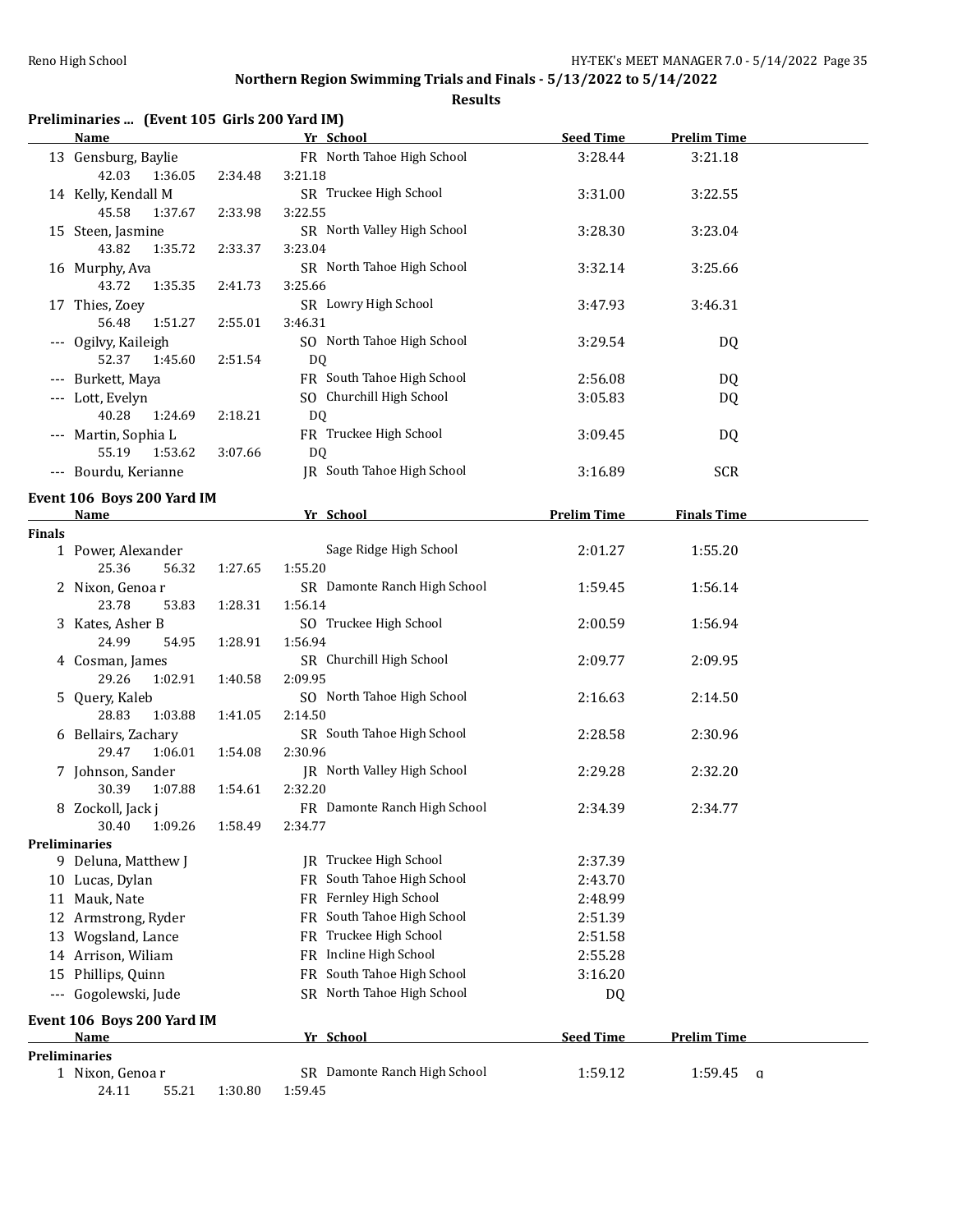|               | Preliminaries  (Event 106 Boys 200 Yard IM)<br>Name |         | Yr School                                   | <b>Seed Time</b>   | <b>Prelim Time</b> |
|---------------|-----------------------------------------------------|---------|---------------------------------------------|--------------------|--------------------|
|               |                                                     |         |                                             |                    |                    |
|               | 2 Kates, Asher B                                    |         | SO Truckee High School                      | 2:01.09            | $2:00.59$ a        |
|               | 24.58<br>55.16                                      | 1:29.19 | 2:00.59                                     |                    |                    |
|               | 3 Power, Alexander                                  |         | Sage Ridge High School                      | 2:02.85            | $2:01.27$ q        |
|               | 26.22<br>58.71<br>1:31.97                           |         | 2:01.27                                     |                    |                    |
|               | 4 Cosman, James                                     |         | SR Churchill High School<br>2:09.77         | 2:15.74            | 2:09.77<br>q       |
|               | 29.18<br>1:02.80<br>1:40.66                         |         | SO North Tahoe High School                  | 2:26.34            |                    |
|               | 5 Query, Kaleb<br>29.90                             |         |                                             |                    | 2:16.63<br>q       |
|               | 1:06.05                                             | 1:43.66 | 2:16.63                                     |                    |                    |
|               | 6 Bellairs, Zachary<br>29.19<br>1:05.93             | 1:51.26 | SR South Tahoe High School<br>2:28.58       | 2:34.04            | 2:28.58<br>q       |
|               |                                                     |         | JR North Valley High School                 |                    |                    |
|               | 7 Johnson, Sander                                   |         | 2:29.28                                     | 2:31.91            | 2:29.28<br>a       |
|               | 31.97<br>1:11.15                                    | 1:55.21 |                                             |                    |                    |
|               | 8 Zockoll, Jack j                                   |         | FR Damonte Ranch High School                | 2:39.84            | 2:34.39<br>a       |
|               | 30.46<br>1:09.80                                    | 1:59.34 | 2:34.39                                     |                    |                    |
|               | 9 Deluna, Matthew J                                 |         | JR Truckee High School                      | 2:46.74            | 2:37.39            |
|               | 34.12<br>1:15.43                                    | 2:01.27 | 2:37.39                                     |                    |                    |
|               | 10 Lucas, Dylan                                     |         | FR South Tahoe High School                  | 2:53.49            | 2:43.70            |
|               | 33.50<br>1:14.61                                    | 2:04.12 | 2:43.70                                     |                    |                    |
|               | 11 Mauk, Nate                                       |         | FR Fernley High School                      | 2:53.84            | 2:48.99            |
|               | 36.98<br>1:20.66                                    | 2:10.02 | 2:48.99                                     |                    |                    |
|               | 12 Armstrong, Ryder                                 |         | FR South Tahoe High School                  | 2:53.80            | 2:51.39            |
|               | 34.81<br>1:17.64                                    | 2:10.28 | 2:51.39                                     |                    |                    |
|               | 13 Wogsland, Lance                                  |         | FR Truckee High School                      | 3:07.22            | 2:51.58            |
|               | 37.04<br>1:21.03                                    | 2:14.77 | 2:51.58                                     |                    |                    |
|               | 14 Arrison, Wiliam                                  |         | FR Incline High School                      | 3:07.95            | 2:55.28            |
|               | 40.33<br>1:25.00                                    | 2:16.74 | 2:55.28                                     |                    |                    |
|               | 15 Phillips, Quinn                                  |         | FR South Tahoe High School                  | 3:18.89            | 3:16.20            |
|               | 42.70<br>1:33.22                                    | 2:28.53 | 3:16.20                                     |                    |                    |
|               | --- Gogolewski, Jude                                |         | SR North Tahoe High School                  | 3:07.06            | DQ                 |
|               | 34.75<br>1:22.75                                    | 2:14.59 | DQ                                          |                    |                    |
|               | Event 107 Girls 50 Yard Freestyle                   |         |                                             |                    |                    |
|               | <b>Name</b>                                         |         | Yr School                                   | <b>Prelim Time</b> | <b>Finals Time</b> |
| <b>Finals</b> |                                                     |         |                                             |                    |                    |
|               | 1 Whisler, syd                                      |         | SR North Tahoe High School                  | 25.19              | 24.52              |
|               | 2 Hendricks, Marina                                 |         | SR North Tahoe High School                  | 26.48              | 26.28              |
|               | 3 Demitropoulos, Avery                              |         | FR North Valley High School                 | 26.82              | 26.46              |
|               | 4 Navabpour, Emily                                  |         | North Tahoe High School<br>FR               | 26.79              | 26.57              |
|               | 5 Whisnant, Nicole                                  |         | South Tahoe High School<br>FR               | 27.65              | 26.83              |
| 6             | Atienza, Alessandra N                               |         | Damonte Ranch High School<br><b>SR</b>      | 27.09              | 26.97              |
|               | 7 Hoffmann, Reese                                   |         | Truckee High School<br>SO.                  | 27.32              | 26.98              |
|               | 8 Hugar, Shannon                                    |         | Incline High School<br>IR                   | 27.34              | 27.78              |
|               | Preliminaries                                       |         |                                             |                    |                    |
|               | 9 Hall, Aspen D                                     |         | FR Truckee High School                      | 27.78              |                    |
|               | 10 Phelan, Ryan R                                   |         | Truckee High School<br>FR.                  | 28.01              |                    |
|               | 11 Kaiser, Eva                                      |         | North Valley High School<br>FR              | 28.21              |                    |
|               | 12 Hill-King, Helen                                 |         | Fernley High School<br>SR                   | 28.38              |                    |
|               | 13 Koval, Anna                                      |         | Damonte Ranch High School<br>S <sub>O</sub> | 28.58              |                    |
|               | 14 Crews, Allie P                                   |         | Truckee High School<br>IR.                  | 28.89              |                    |
| 15            | Potts, Gracie                                       |         | Churchill High School<br>S <sub>0</sub>     | 29.01              |                    |
|               | 16 Kratz, Annie                                     |         | North Tahoe High School<br>SR               | 29.65              |                    |
|               | 17 Tomlinson, Emma m                                |         | FR Damonte Ranch High School                | 30.49              |                    |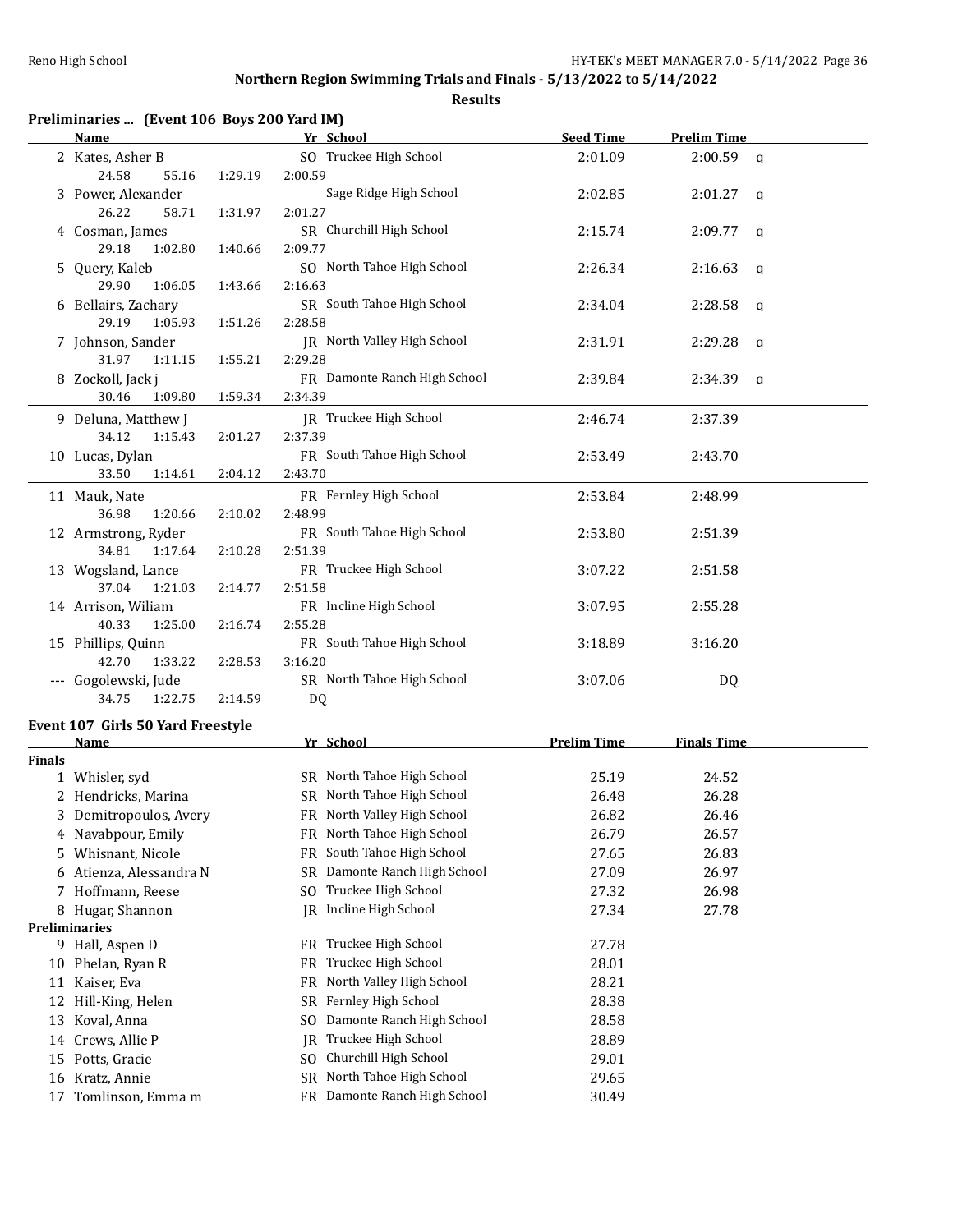**Results**

|        | Preliminaries  (Event 107 Girls 50 Yard Freestyle) |     |                              |                    |                       |  |
|--------|----------------------------------------------------|-----|------------------------------|--------------------|-----------------------|--|
|        | <u>Name</u>                                        |     | Yr School                    | <b>Prelim Time</b> | <b>Finals Time</b>    |  |
|        | 18 Bucayan, Daniella                               |     | SR North Valley High School  | 30.52              |                       |  |
|        | 19 Martinez Urzua, Samantha                        |     | SR Incline High School       | 30.58              |                       |  |
| *20    | Allen, Sophia                                      | SO. | South Tahoe High School      | 31.61              |                       |  |
|        | *20 Wilcox, Brynne                                 |     | FR Fernley High School       | 31.61              |                       |  |
| 22     | Walker Coghlan, Megan                              | SO  | Fernley High School          | 32.54              |                       |  |
| 23     | Mathern, Allyssa                                   | SR  | Fernley High School          | 32.73              |                       |  |
| 24     | Brough, Darian                                     | SR  | Churchill High School        | 33.28              |                       |  |
|        | 25 Brabazon, Adi                                   |     | FR Damonte Ranch High School | 33.32              |                       |  |
|        | Event 107 Girls 50 Yard Freestyle                  |     |                              |                    |                       |  |
|        | Name                                               |     | Yr School                    | <b>Seed Time</b>   | <b>Prelim Time</b>    |  |
|        | <b>Preliminaries</b>                               |     |                              |                    |                       |  |
|        | 1 Whisler, syd                                     |     | SR North Tahoe High School   | 25.32              | 25.19<br>$\mathbf q$  |  |
| 2      | Hendricks, Marina                                  | SR  | North Tahoe High School      | 28.19              | 26.48<br>q            |  |
| 3      | Navabpour, Emily                                   | FR  | North Tahoe High School      | 27.95              | 26.79<br>$\mathbf{q}$ |  |
| 4      | Demitropoulos, Avery                               |     | FR North Valley High School  | 27.33              | 26.82<br>q            |  |
| 5      | Atienza, Alessandra N                              | SR  | Damonte Ranch High School    | 27.41              | 27.09<br>$\mathbf{q}$ |  |
| 6      | Hoffmann, Reese                                    | SO. | Truckee High School          | 27.33              | 27.32<br>q            |  |
|        | Hugar, Shannon                                     | IR  | Incline High School          | 27.81              | 27.34<br>$\mathbf q$  |  |
|        | Whisnant, Nicole                                   |     | FR South Tahoe High School   | 27.37              | 27.65<br>q            |  |
|        | 9 Hall, Aspen D                                    |     | FR Truckee High School       | 28.16              | 27.78                 |  |
| 10     | Phelan, Ryan R                                     |     | FR Truckee High School       | 29.41              | 28.01                 |  |
|        | 11 Kaiser, Eva                                     | FR  | North Valley High School     | 30.23              | 28.21                 |  |
| 12     | Hill-King, Helen                                   | SR  | Fernley High School          | 27.04              | 28.38                 |  |
| 13     | Koval, Anna                                        | SO  | Damonte Ranch High School    | 28.73              | 28.58                 |  |
| 14     | Crews, Allie P                                     | IR  | Truckee High School          | 28.94              | 28.89                 |  |
| 15     | Potts, Gracie                                      | SO. | Churchill High School        | 29.75              | 29.01                 |  |
| 16     | Kratz, Annie                                       | SR  | North Tahoe High School      | 32.67              | 29.65                 |  |
| 17     | Tomlinson, Emma m                                  | FR  | Damonte Ranch High School    | 29.27              | 30.49                 |  |
| 18     | Bucayan, Daniella                                  | SR  | North Valley High School     | 30.31              | 30.52                 |  |
|        | 19 Martinez Urzua, Samantha                        | SR  | Incline High School          | 32.08              | 30.58                 |  |
| $*20$  | Allen, Sophia                                      | SO. | South Tahoe High School      | 31.53              | 31.61                 |  |
| $*20$  | Wilcox, Brynne                                     |     | FR Fernley High School       | 31.76              | 31.61                 |  |
| 22     | Walker Coghlan, Megan                              | SO. | Fernley High School          | 33.01              | 32.54                 |  |
|        | 23 Mathern, Allyssa                                |     | SR Fernley High School       | 32.56              | 32.73                 |  |
|        | 24 Brough, Darian                                  |     | SR Churchill High School     | 32.69              | 33.28                 |  |
|        | 25 Brabazon, Adi                                   |     | FR Damonte Ranch High School | 33.00              | 33.32                 |  |
|        | <b>Event 108 Boys 50 Yard Freestyle</b>            |     |                              |                    |                       |  |
|        | <u>Name</u>                                        |     | Yr School                    | <b>Prelim Time</b> | <b>Finals Time</b>    |  |
| Finals |                                                    |     |                              |                    |                       |  |
|        | 1 Spaulding, Aedan m                               |     | IR Damonte Ranch High School | 23.22              | 22.75                 |  |
| 2      | Mortenson, Caleb                                   |     | JR Fernley High School       | 23.71              | 23.40                 |  |
| 3      | Rodriguez, Diego                                   | SR  | Truckee High School          | 24.35              | 23.61                 |  |
| 4      | Kimmet, Tyler W                                    | SO. | Truckee High School          | 24.57              | 24.26                 |  |
|        | 5 Erskine, Noah J                                  | SO. | Truckee High School          | 24.14              | 24.53                 |  |

 Lizanetz, Matthew SR Lowry High School 25.01 24.73 7 Terpening, Westin SR South Tahoe High School 24.93 25.01

9 SQ North Tahoe High School 25.77

# 8 Rocco, Macallan **FR** North Tahoe High School 24.89 25.31

**Preliminaries**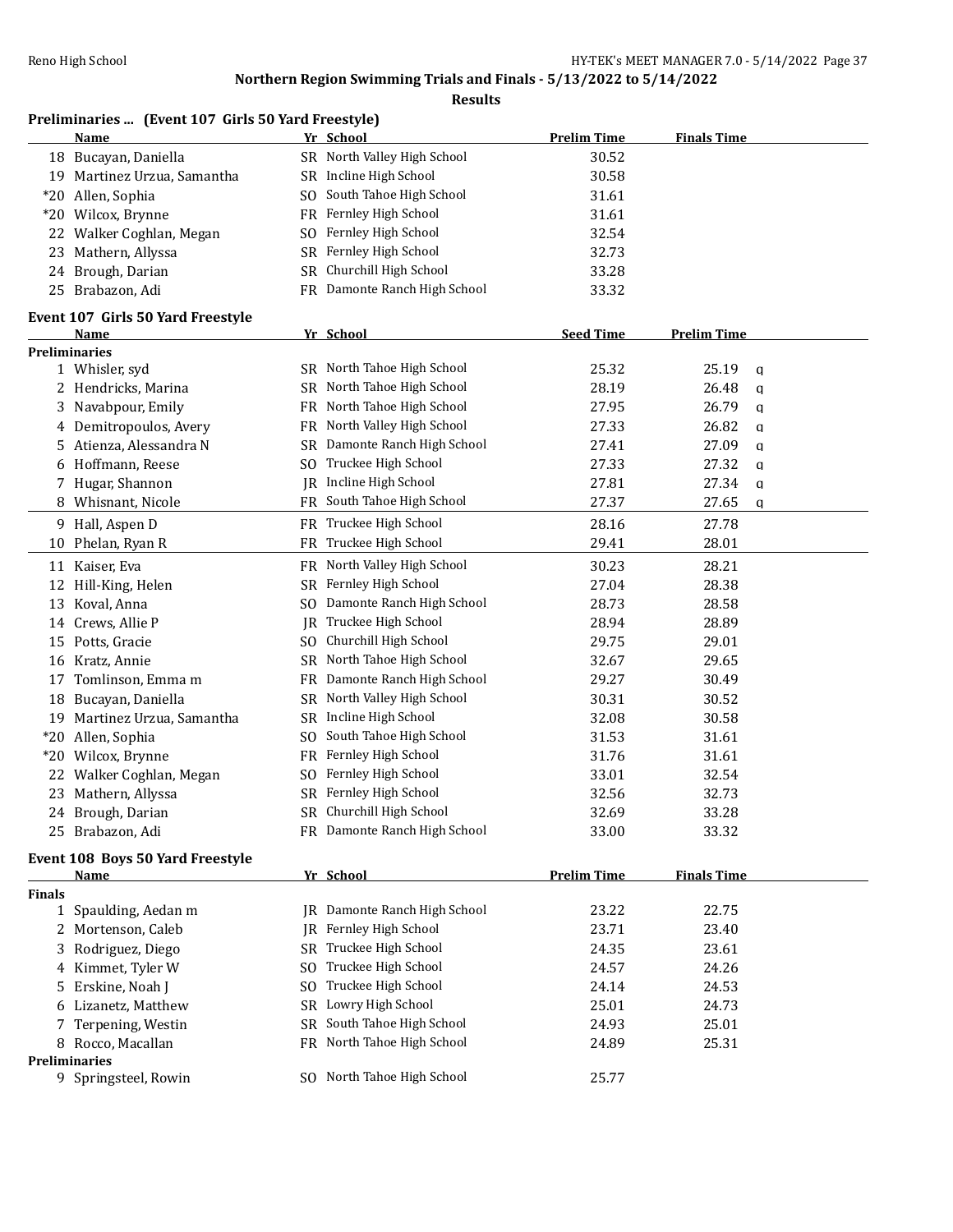|               | Preliminaries  (Event 108 Boys 50 Yard Freestyle) |           |                                     |                    |                       |
|---------------|---------------------------------------------------|-----------|-------------------------------------|--------------------|-----------------------|
|               | Name                                              |           | Yr School                           | <b>Prelim Time</b> | <b>Finals Time</b>    |
|               | 10 Hodges, Aidan F                                |           | <b>IR</b> Truckee High School       | 25.79              |                       |
|               | 11 Abbott, Nicholas                               |           | JR South Tahoe High School          | 26.10              |                       |
|               | 12 O'Neill, Macray                                | SO.       | Churchill High School               | 26.32              |                       |
|               | 13 Garrett, Braeden                               | SO.       | Fernley High School                 | 26.38              |                       |
|               | 14 Cutler, Ben                                    | SR        | North Tahoe High School             | 26.59              |                       |
|               | 15 Ruiz Ramirez, Jose                             | IR        | Churchill High School               | 27.30              |                       |
|               | 16 Boyd, Levi                                     | FR        | North Tahoe High School             | 28.50              |                       |
|               | 17 Montero, Caden                                 |           | JR Lowry High School                | 28.60              |                       |
|               | 18 Potillo, Sergio                                |           | FR Fernley High School              | 29.03              |                       |
|               | 19 Armstrong, Ryder                               | FR        | South Tahoe High School             | 29.45              |                       |
| 20            | Briggs, Zach                                      | FR.       | South Tahoe High School             | 29.79              |                       |
|               | --- Johnson, Chayton                              |           | SR North Valley High School         | <b>NS</b>          |                       |
|               | Event 108 Boys 50 Yard Freestyle                  |           |                                     |                    |                       |
|               | Name                                              |           | Yr School                           | <b>Seed Time</b>   | <b>Prelim Time</b>    |
|               | <b>Preliminaries</b>                              |           |                                     |                    |                       |
|               | 1 Spaulding, Aedan m                              |           | <b>JR</b> Damonte Ranch High School | 22.88              | 23.22<br>$\mathbf{q}$ |
|               | 2 Mortenson, Caleb                                |           | JR Fernley High School              | 23.67              | 23.71<br>$\mathbf q$  |
| 3             | Erskine, Noah J                                   | SO.       | Truckee High School                 | 24.86              | 24.14<br>a            |
| 4             | Rodriguez, Diego                                  | <b>SR</b> | Truckee High School                 | 24.23              | 24.35<br>q            |
| 5             | Kimmet, Tyler W                                   | SO.       | Truckee High School                 | 26.09              | 24.57<br>a            |
| 6             | Rocco, Macallan                                   | FR        | North Tahoe High School             | 25.17              | 24.89<br>q            |
| 7             | Terpening, Westin                                 | SR        | South Tahoe High School             | 26.76              | 24.93<br>$\mathbf q$  |
|               | 8 Lizanetz, Matthew                               |           | SR Lowry High School                | 25.33              | 25.01<br>q            |
|               | 9 Springsteel, Rowin                              | SO.       | North Tahoe High School             | 26.62              | 25.77                 |
|               | 10 Hodges, Aidan F                                | IR        | Truckee High School                 | 27.40              | 25.79                 |
| 11            | Abbott, Nicholas                                  |           | JR South Tahoe High School          | 28.24              | 26.10                 |
| 12            | O'Neill, Macray                                   | SO.       | Churchill High School               | 26.90              | 26.32                 |
|               | 13 Garrett, Braeden                               | SO.       | Fernley High School                 | 26.39              | 26.38                 |
|               | 14 Cutler, Ben                                    | SR        | North Tahoe High School             | 27.76              | 26.59                 |
| 15            | Ruiz Ramirez, Jose                                | IR        | Churchill High School               | 28.01              | 27.30                 |
|               | 16 Boyd, Levi                                     |           | FR North Tahoe High School          | 28.71              | 28.50                 |
| 17            | Montero, Caden                                    |           | JR Lowry High School                | 28.69              | 28.60                 |
|               | 18 Potillo, Sergio                                |           | FR Fernley High School              | 28.19              | 29.03                 |
|               | 19 Armstrong, Ryder                               |           | FR South Tahoe High School          | 29.69              | 29.45                 |
|               | 20 Briggs, Zach                                   |           | FR South Tahoe High School          | 29.34              | 29.79                 |
|               | --- Johnson, Chayton                              |           | SR North Valley High School         | 26.92              | <b>NS</b>             |
|               | --- Rowlett, Danner                               |           | IR Churchill High School            | 28.77              | <b>SCR</b>            |
|               | Event 109 Girls 1 mtr Diving                      |           |                                     |                    |                       |
|               | <b>Name</b>                                       |           | Yr School                           |                    | <b>Finals Score</b>   |
|               | 1 Darzynkiewicz, Lauren E                         |           | SR Truckee High School              | 228.40             | 423.00                |
|               | <b>Event 111 Girls 100 Yard Butterfly</b>         |           |                                     |                    |                       |
|               | <b>Name</b>                                       |           | Yr School                           | <b>Prelim Time</b> | <b>Finals Time</b>    |
| <b>Finals</b> | 1 Jaggers, Maddy n                                |           | IR Damonte Ranch High School        | 1:02.58            | 1:00.79               |
|               | 28.43<br>1:00.79                                  |           |                                     |                    |                       |
|               | 2 Hendricks, Marina                               |           | SR North Tahoe High School          | 1:05.91            | 1:05.89               |
|               | 29.33<br>1:05.89                                  |           |                                     |                    |                       |
|               | 3 Hall, Aspen D                                   |           | FR Truckee High School              | 1:13.18            | 1:08.77               |
|               | 31.94<br>1:08.77                                  |           |                                     |                    |                       |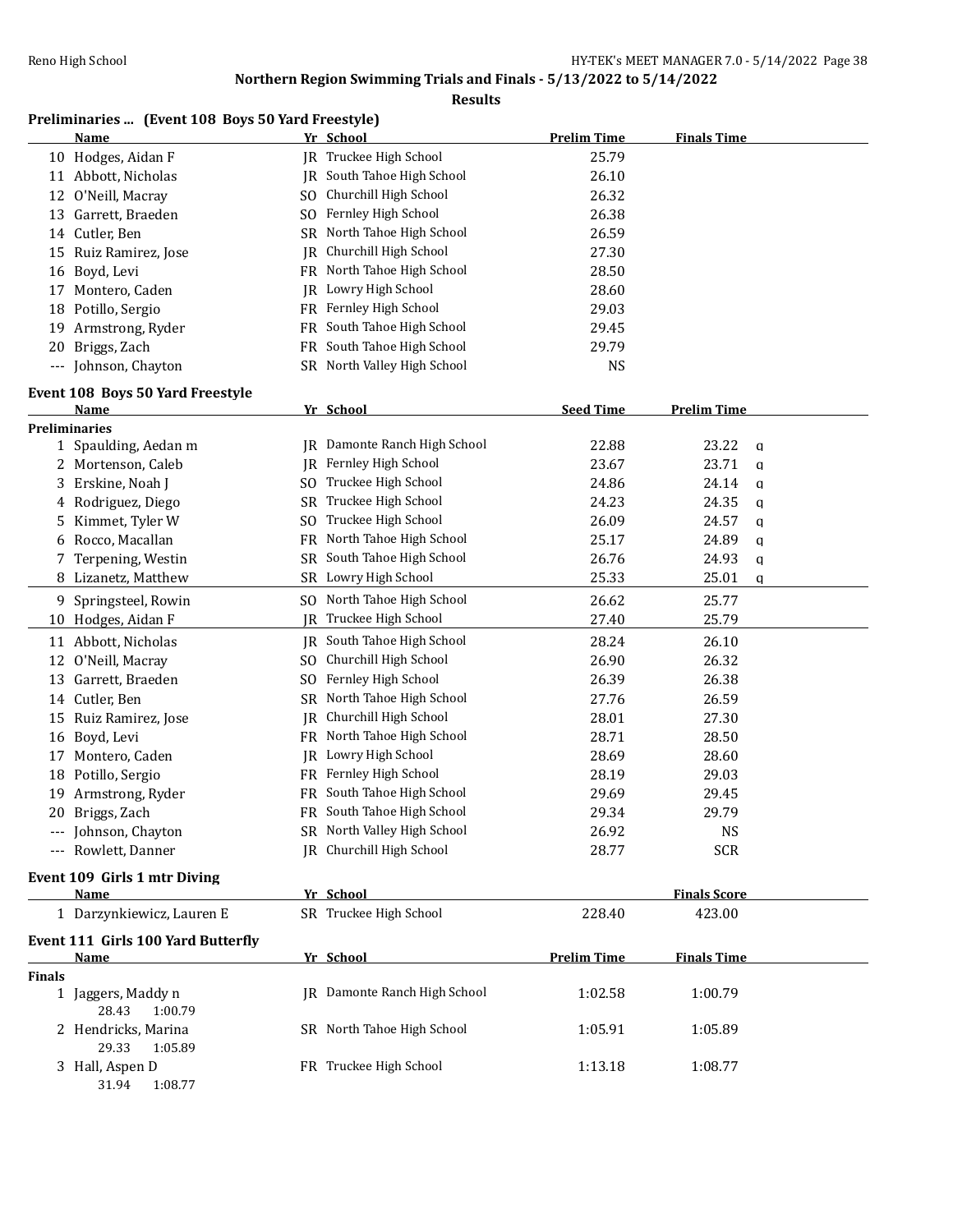|               | Finals  (Event 111 Girls 100 Yard Butterfly)     |                                 |                    |                         |  |
|---------------|--------------------------------------------------|---------------------------------|--------------------|-------------------------|--|
|               | <b>Name</b>                                      | Yr School                       | <b>Prelim Time</b> | <b>Finals Time</b>      |  |
|               | 4 Koval, Anna<br>32.21<br>1:09.48                | SO Damonte Ranch High School    | 1:10.66            | 1:09.48                 |  |
|               | 5 Haven, Alexis<br>31.87<br>1:09.63              | SR South Tahoe High School      | 1:08.77            | 1:09.63                 |  |
|               | 6 Erickson, Tess L<br>36.32<br>1:16.78           | SO Damonte Ranch High School    | 1:17.53            | 1:16.78                 |  |
|               | 7 O'Neill, Evelyn<br>32.96<br>1:16.86            | JR Churchill High School        | 1:17.61            | 1:16.86                 |  |
|               | 8 Makay, Livi k<br>34.41<br>1:17.27              | FR Damonte Ranch High School    | 1:19.99            | 1:17.27                 |  |
|               | <b>Preliminaries</b>                             |                                 |                    |                         |  |
|               | 9 Bengoa, Tea                                    | SO Lowry High School            | 1:20.41            |                         |  |
|               | 10 Duckworth, Abby                               | SO Incline High School          | 1:22.28            |                         |  |
|               | 11 Webb, Jasper                                  | SO South Tahoe High School      | 1:23.18            |                         |  |
|               | Event 111 Girls 100 Yard Butterfly<br>Name       | Yr School                       | <b>Seed Time</b>   | <b>Prelim Time</b>      |  |
|               | <b>Preliminaries</b>                             |                                 |                    |                         |  |
|               | 1 Jaggers, Maddy n<br>29.91<br>1:02.58           | JR Damonte Ranch High School    | 1:03.06            | 1:02.58<br>a            |  |
|               | 2 Hendricks, Marina<br>29.70<br>1:05.91          | SR North Tahoe High School      | 1:12.00            | 1:05.91<br>$\mathsf{q}$ |  |
|               | 3 Haven, Alexis<br>31.25<br>1:08.77              | SR South Tahoe High School      | 1:10.73            | 1:08.77<br>q            |  |
|               | 4 Koval, Anna<br>32.64<br>1:10.66                | SO Damonte Ranch High School    | 1:12.48            | 1:10.66<br>q            |  |
|               | 5 Hall, Aspen D<br>34.03<br>1:13.18              | FR Truckee High School          | 1:15.58            | 1:13.18<br>$\mathbf q$  |  |
|               | 6 Erickson, Tess L<br>36.82<br>1:17.53           | SO Damonte Ranch High School    | 1:17.69            | 1:17.53<br>a            |  |
|               | 7 O'Neill, Evelyn<br>33.66<br>1:17.61            | <b>IR</b> Churchill High School | 1:18.75            | 1:17.61<br>$\mathsf{q}$ |  |
|               | 8 Makay, Livi k<br>35.71<br>1:19.99              | FR Damonte Ranch High School    | 1:20.42            | 1:19.99<br>$\mathbf q$  |  |
|               | 9 Bengoa, Tea<br>36.75<br>1:20.41                | SO Lowry High School            | 1:24.17            | 1:20.41                 |  |
|               | 10 Duckworth, Abby<br>38.60<br>1:22.28           | SO Incline High School          | 1:29.46            | 1:22.28                 |  |
|               | 11 Webb, Jasper<br>1:23.18<br>37.86              | SO South Tahoe High School      | 1:24.67            | 1:23.18                 |  |
|               | <b>Event 112 Boys 100 Yard Butterfly</b><br>Name | Yr School                       | <b>Prelim Time</b> | <b>Finals Time</b>      |  |
| <b>Finals</b> |                                                  |                                 |                    |                         |  |
|               | 1 Power, Zach<br>23.47<br>50.14                  | Sage Ridge High School          | 51.20              | 50.14                   |  |
|               | 2 Williams, Ryan R<br>23.72<br>50.22             | SR Truckee High School          | 54.85              | 50.22                   |  |
|               | 3 Nixon, Genoa r<br>23.49<br>50.48               | SR Damonte Ranch High School    | 51.37              | 50.48                   |  |
|               | 4 Hoffmann, Jace M<br>26.22<br>56.55             | SR Truckee High School          | 1:00.15            | 56.55                   |  |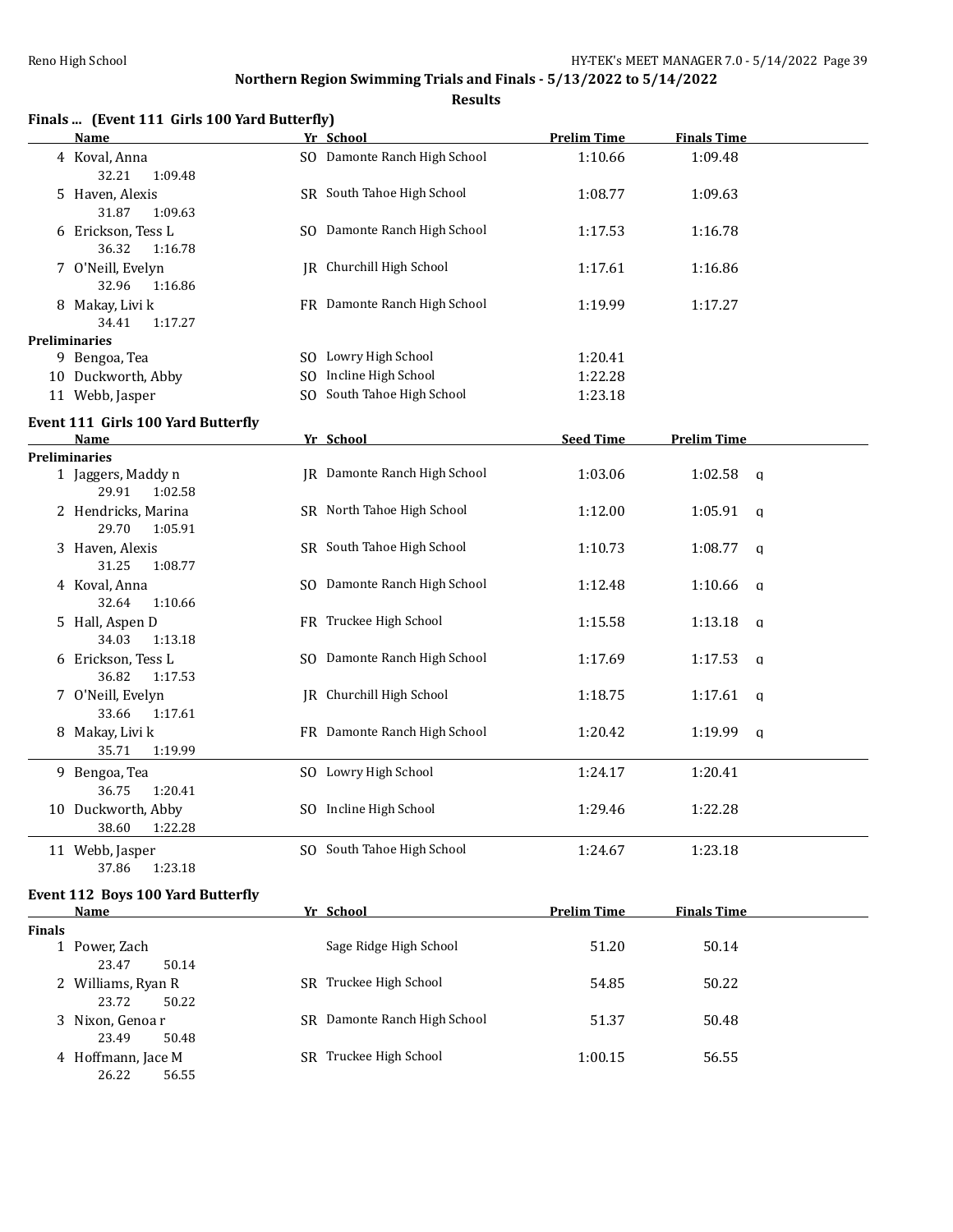|        | Finals  (Event 112 Boys 100 Yard Butterfly)<br><b>Name</b> | Yr School                    | <b>Prelim Time</b> | <b>Finals Time</b> |
|--------|------------------------------------------------------------|------------------------------|--------------------|--------------------|
|        | 5 Rodriguez, Diego<br>26.70<br>57.06                       | SR Truckee High School       | 57.60              | 57.06              |
|        | 6 Guebard, Jerry<br>27.35<br>59.02                         | SR South Tahoe High School   | 58.98              | 59.02              |
|        | 7 Lizanetz, Matthew<br>28.45<br>1:00.09                    | SR Lowry High School         | 1:00.86            | 1:00.09            |
|        | 8 Bellairs, Zachary<br>29.45<br>1:06.71                    | SR South Tahoe High School   | 1:02.50            | 1:06.71            |
|        | <b>Preliminaries</b>                                       |                              |                    |                    |
|        | 9 Zockoll, Jack j                                          | FR Damonte Ranch High School | 1:06.27            |                    |
|        | 10 Trew, Jackson                                           | JR South Tahoe High School   | 1:07.91            |                    |
|        | 11 Preciado, Juan                                          | FR South Tahoe High School   | 1:08.70            |                    |
|        | 12 Solum, Jack s                                           | SO Damonte Ranch High School | 1:20.66            |                    |
|        | Event 112 Boys 100 Yard Butterfly<br>Name                  | Yr School                    | <b>Seed Time</b>   | <b>Prelim Time</b> |
|        | <b>Preliminaries</b>                                       |                              |                    |                    |
|        | 1 Power, Zach<br>24.27<br>51.20                            | Sage Ridge High School       | 52.57              | 51.20<br>q         |
|        | 2 Nixon, Genoa r<br>23.85<br>51.37                         | SR Damonte Ranch High School | 51.02              | 51.37<br>q         |
|        | 3 Williams, Ryan R<br>25.41<br>54.85                       | SR Truckee High School       | 51.50              | 54.85<br>q         |
|        | 4 Rodriguez, Diego<br>26.98<br>57.60                       | SR Truckee High School       | 1:02.14            | 57.60<br>q         |
|        | 5 Guebard, Jerry<br>28.21<br>58.98                         | SR South Tahoe High School   | 1:01.03            | 58.98<br>q         |
|        | 6 Hoffmann, Jace M<br>28.82<br>1:00.15                     | SR Truckee High School       | 59.17              | 1:00.15<br>q       |
|        | 7 Lizanetz, Matthew<br>28.66<br>1:00.86                    | SR Lowry High School         | 1:01.06            | 1:00.86<br>q       |
|        | 8 Bellairs, Zachary<br>28.59<br>1:02.50                    | SR South Tahoe High School   | 1:04.82            | 1:02.50<br>q       |
|        | 9 Zockoll, Jack j<br>30.33<br>1:06.27                      | FR Damonte Ranch High School | 1:06.86            | 1:06.27            |
|        | 10 Trew, Jackson<br>1:07.91<br>30.30                       | JR South Tahoe High School   | 1:11.53            | 1:07.91            |
|        | 11 Preciado, Juan<br>30.32<br>1:08.70                      | FR South Tahoe High School   | 1:07.15            | 1:08.70            |
|        | 12 Solum, Jack s<br>1:20.66<br>36.11                       | SO Damonte Ranch High School | 1:19.34            | 1:20.66            |
|        | Event 113 Girls 100 Yard Freestyle<br><u>Name</u>          | Yr School                    | <b>Prelim Time</b> | <b>Finals Time</b> |
| Finals |                                                            |                              |                    |                    |
|        | 1 Whisler, syd<br>26.48<br>55.49                           | SR North Tahoe High School   | 57.01              | 55.49              |
|        | 2 Atienza, Alessandra N<br>27.92<br>59.70                  | SR Damonte Ranch High School | 1:03.88            | 59.70              |
|        | 3 Hajduk-Dorworth, Grace B<br>29.83<br>1:02.04             | SO Truckee High School       | 1:03.08            | 1:02.04            |
|        | 4 Hendricks, Alana<br>28.34<br>1:02.08                     | SO North Tahoe High School   | 1:03.72            | 1:02.08            |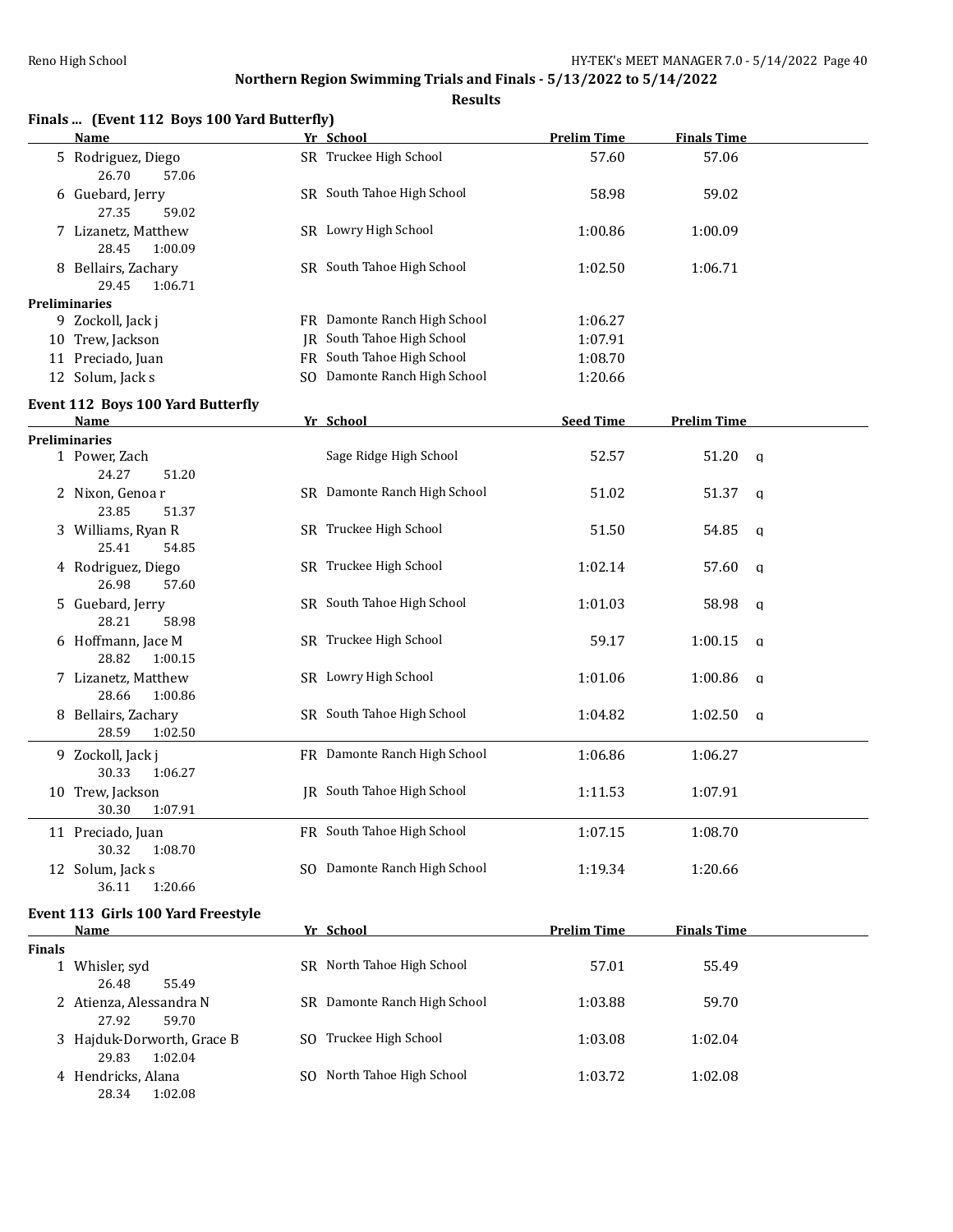## **Northern Region Swimming Trials and Finals - 5/13/2022 to 5/14/2022**

| Finals  (Event 113 Girls 100 Yard Freestyle)<br>Name |     | Yr School                    | <b>Prelim Time</b> | <b>Finals Time</b> |   |
|------------------------------------------------------|-----|------------------------------|--------------------|--------------------|---|
| 5 Phelan, Ryan R<br>29.11<br>1:02.21                 |     | FR Truckee High School       | 1:03.34            | 1:02.21            |   |
| 6 Hill-King, Helen<br>29.11<br>1:02.52               |     | SR Fernley High School       | 1:03.94            | 1:02.52            |   |
| 7 Hitchcock, Katherine<br>30.22<br>1:05.20           |     | JR South Tahoe High School   | 1:05.28            | 1:05.20            |   |
| 8 Martin, Julianna C<br>1:06.26<br>30.06             |     | SR Truckee High School       | 1:05.55            | 1:06.26            |   |
| <b>Preliminaries</b>                                 |     |                              |                    |                    |   |
| 9 Aldea Delicado, Ingrid                             |     | SR Damonte Ranch High School | 1:06.14            |                    |   |
| 10 Webb, Jasper                                      | SO. | South Tahoe High School      | 1:08.60            |                    |   |
| 11 Quincy, Jazz                                      |     | SR South Tahoe High School   | 1:10.47            |                    |   |
| 12 Martinez Urzua, Samantha                          |     | SR Incline High School       | 1:11.55            |                    |   |
| 13 Shepp, Ava S                                      |     | SO Truckee High School       | 1:13.47            |                    |   |
| 14 Villanueva, Sawyer                                | IR  | South Tahoe High School      | 1:14.05            |                    |   |
| 15 Smith, Rebecca                                    | IR  | Churchill High School        | 1:14.40            |                    |   |
| 16 Chapin, Ellie                                     | SO. | Fernley High School          | 1:15.00            |                    |   |
| 17 Garcia Barbudo, Claudia                           | SO  | Churchill High School        | 1:15.02            |                    |   |
| 18 Mendoza, Maria                                    | SO. | Fernley High School          | 1:15.07            |                    |   |
| 19 McAndrews, Rayna                                  | SO  | North Tahoe High School      | 1:15.10            |                    |   |
| 20 Denton, Sequoia                                   | SO. | Incline High School          | 1:15.21            |                    |   |
| 21 Burkett, Emma                                     | SR  | North Valley High School     | 1:15.62            |                    |   |
| 22 Warner, Avala                                     | FR  | North Tahoe High School      | 1:15.68            |                    |   |
| 23 Ward, Renee                                       | IR  | Damonte Ranch High School    | 1:16.14            |                    |   |
| --- Brabazon, Adi                                    |     | FR Damonte Ranch High School | DQ                 |                    |   |
| Event 113 Girls 100 Yard Freestyle                   |     |                              |                    |                    |   |
| Name                                                 |     | Yr School                    | <b>Seed Time</b>   | <b>Prelim Time</b> |   |
| <b>Preliminaries</b>                                 |     |                              |                    |                    |   |
| 1 Whisler, syd<br>27.31<br>57.01                     |     | SR North Tahoe High School   | 56.17              | 57.01<br>q         |   |
| 2 Hajduk-Dorworth, Grace B<br>30.53<br>1:03.08       |     | SO Truckee High School       | 1:03.64            | 1:03.08            | a |
| 3 Phelan, Ryan R                                     |     | FR Truckee High School       | 1:07.82            | 1:03.34            | a |
| 4 Hendricks, Alana<br>29.04<br>1:03.72               |     | SO North Tahoe High School   | 1:09.14            | 1:03.72            | q |
| 5 Atienza, Alessandra N<br>29.60<br>1:03.88          |     | SR Damonte Ranch High School | 1:01.01            | $1:03.88$ a        |   |
| 6 Hill-King, Helen<br>31.03<br>1:03.94               |     | SR Fernley High School       | 1:05.73            | $1:03.94$ a        |   |
| 7 Hitchcock, Katherine<br>31.38<br>1:05.28           |     | JR South Tahoe High School   | 1:06.37            | 1:05.28            | a |
| 8 Martin, Julianna C<br>31.25<br>1:05.55             |     | SR Truckee High School       | 1:09.17            | 1:05.55<br>q       |   |
| 9 Aldea Delicado, Ingrid<br>31.18<br>1:06.14         |     | SR Damonte Ranch High School | 1:06.70            | 1:06.14            |   |
| 10 Webb, Jasper<br>32.37<br>1:08.60                  |     | SO South Tahoe High School   | 1:11.78            | 1:08.60            |   |
| 11 Quincy, Jazz<br>1:10.47<br>33.29                  |     | SR South Tahoe High School   | 1:13.61            | 1:10.47            |   |
| 12 Martinez Urzua, Samantha<br>34.28<br>1:11.55      |     | SR Incline High School       | 1:15.22            | 1:11.55            |   |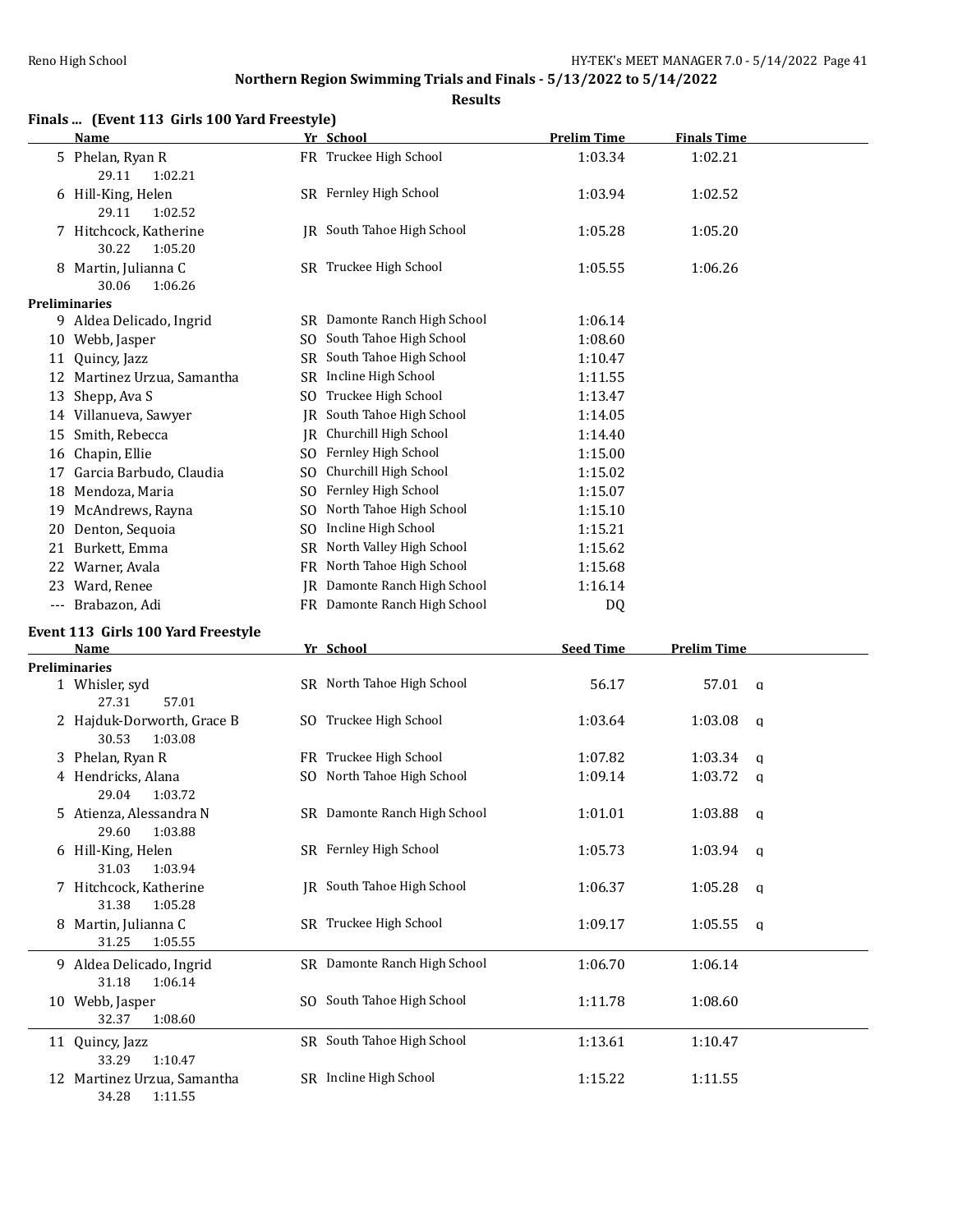**Results**

## **Preliminaries ... (Event 113 Girls 100 Yard Freestyle)**

|    | Name                                                          | Yr School                    | <b>Seed Time</b> | <b>Prelim Time</b> |
|----|---------------------------------------------------------------|------------------------------|------------------|--------------------|
|    | 13 Shepp, Ava S                                               | SO Truckee High School       | 1:14.94          | 1:13.47            |
|    | 1:13.47<br>34.80<br>14 Villanueva, Sawyer<br>35.82<br>1:14.05 | IR South Tahoe High School   | 1:17.66          | 1:14.05            |
|    | 15 Smith, Rebecca<br>35.75<br>1:14.40                         | JR Churchill High School     | 1:14.69          | 1:14.40            |
|    | 16 Chapin, Ellie<br>35.31<br>1:15.00                          | SO Fernley High School       | 1:15.76          | 1:15.00            |
|    | 17 Garcia Barbudo, Claudia<br>36.25<br>1:15.02                | SO Churchill High School     | 1:17.28          | 1:15.02            |
|    | 18 Mendoza, Maria<br>35.32<br>1:15.07                         | SO Fernley High School       | 1:16.74          | 1:15.07            |
| 19 | McAndrews, Rayna<br>34.93<br>1:15.10                          | SO North Tahoe High School   | 1:14.79          | 1:15.10            |
|    | 20 Denton, Sequoia<br>35.84<br>1:15.21                        | SO Incline High School       | 1:16.10          | 1:15.21            |
|    | 21 Burkett, Emma<br>35.67<br>1:15.62                          | SR North Valley High School  | 1:16.54          | 1:15.62            |
|    | 22 Warner, Avala<br>35.62<br>1:15.68                          | FR North Tahoe High School   | 1:14.45          | 1:15.68            |
|    | 23 Ward, Renee<br>35.74<br>1:16.14                            | JR Damonte Ranch High School | 1:17.48          | 1:16.14            |
|    | Brabazon, Adi<br>36.50<br>DQ                                  | FR Damonte Ranch High School | 1:15.48          | DQ                 |

## **Event 114 Boys 100 Yard Freestyle**

|               | Yr School<br><b>Name</b>                   |           |                              | <b>Prelim Time</b> | <b>Finals Time</b> |  |
|---------------|--------------------------------------------|-----------|------------------------------|--------------------|--------------------|--|
| <b>Finals</b> |                                            |           |                              |                    |                    |  |
|               | 1 Spaulding, Aedan m                       |           | IR Damonte Ranch High School | 51.45              | 50.02              |  |
|               | 23.85<br>50.02                             |           |                              |                    |                    |  |
|               | 2 Natali, Cody K                           |           | SR Truckee High School       | 51.63              | 51.14              |  |
|               | 24.47<br>51.14                             |           |                              |                    |                    |  |
|               | 3 Erskine, Noah J                          |           | SO Truckee High School       | 53.55              | 53.44              |  |
|               | 25.48<br>53.44                             |           |                              |                    |                    |  |
|               | 4 Garrett, Broderick                       |           | IR Fernley High School       | 53.43              | 53.49              |  |
|               | 25.30<br>53.49                             |           |                              |                    |                    |  |
|               | 5 Walter, Campbell J                       |           | SR Truckee High School       | 54.21              | 53.77              |  |
|               | 26.01<br>53.77                             |           |                              |                    |                    |  |
|               | 6 Kimmet, Tyler W                          |           | SO Truckee High School       | 56.65              | 56.00              |  |
|               | 26.65<br>56.00                             |           |                              |                    |                    |  |
|               | 7 Springsteel, Rowin                       |           | SO North Tahoe High School   | 58.29              | 56.37              |  |
|               | 25.98<br>56.37                             |           |                              |                    |                    |  |
|               | --- Johnson, Chayton                       |           | SR North Valley High School  | 57.08              | DQ                 |  |
|               | 33.28<br>DQ                                |           |                              |                    |                    |  |
|               | <b>Preliminaries</b><br>9 Abbott, Nicholas |           | IR South Tahoe High School   | 59.93              |                    |  |
|               |                                            |           | Fernley High School          | 1:00.11            |                    |  |
| 10            | Garrett, Braeden                           | SO.       | Damonte Ranch High School    |                    |                    |  |
| 11            | Doan, Nicholas                             | SO.       |                              | 1:02.34            |                    |  |
| 12            | Ruiz Ramirez, Jose                         | IR        | Churchill High School        | 1:02.93            |                    |  |
|               | 13 Potillo, Sergio                         | FR.       | Fernley High School          | 1:03.55            |                    |  |
|               | 14 Teter, Taj                              | <b>FR</b> | South Tahoe High School      | 1:03.73            |                    |  |
| 15            | Cutler, Ben                                | SR        | North Tahoe High School      | 1:03.74            |                    |  |
|               | 16 Grepo, Cesare                           |           | JR South Tahoe High School   | 1:04.64            |                    |  |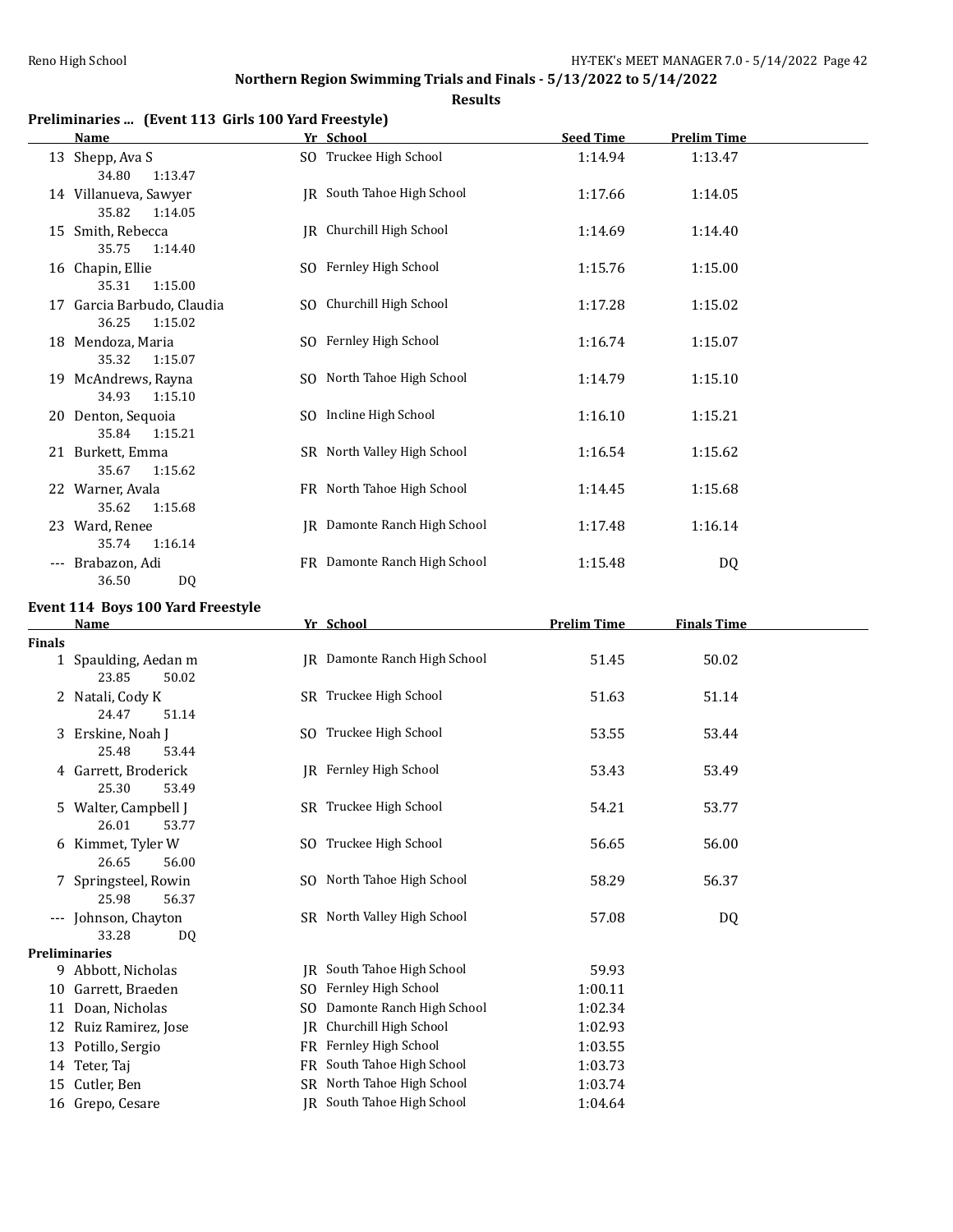## **Northern Region Swimming Trials and Finals - 5/13/2022 to 5/14/2022**

|    |                                                                   | <b>Results</b>               |                    |                    |              |
|----|-------------------------------------------------------------------|------------------------------|--------------------|--------------------|--------------|
|    | Preliminaries  (Event 114 Boys 100 Yard Freestyle)<br><b>Name</b> | Yr School                    | <b>Prelim Time</b> | <b>Finals Time</b> |              |
|    | 17 Hatch, Tanner                                                  | FR Lowry High School         | 1:07.27            |                    |              |
|    | Event 114 Boys 100 Yard Freestyle                                 |                              |                    |                    |              |
|    | <b>Name</b>                                                       | Yr School                    | <b>Seed Time</b>   | <b>Prelim Time</b> |              |
|    | <b>Preliminaries</b>                                              |                              |                    |                    |              |
|    | 1 Spaulding, Aedan m<br>24.60<br>51.45                            | JR Damonte Ranch High School | 50.70              | 51.45              | <b>g</b>     |
| 2  | Natali, Cody K<br>24.93<br>51.63                                  | SR Truckee High School       | 53.70              | 51.63              | $\mathbf q$  |
| 3  | Garrett, Broderick<br>25.14<br>53.43                              | JR Fernley High School       | 54.95              | 53.43              | $\mathbf q$  |
|    | 4 Erskine, Noah J<br>25.67<br>53.55                               | SO Truckee High School       | 56.52              | 53.55              | $\mathbf q$  |
| 5. | Walter, Campbell J<br>25.89<br>54.21                              | SR Truckee High School       | 57.33              | 54.21              | $\mathbf q$  |
| 6  | Kimmet, Tyler W<br>26.31<br>56.65                                 | SO Truckee High School       | 1:01.50            | 56.65              | q            |
|    | 7 Johnson, Chayton<br>27.22<br>57.08                              | SR North Valley High School  | 57.02              | 57.08              | $\mathbf q$  |
| 8. | Springsteel, Rowin<br>28.57<br>58.29                              | SO North Tahoe High School   | 1:01.43            | 58.29              | $\mathbf{q}$ |
|    | 9 Abbott, Nicholas<br>28.84<br>59.93                              | JR South Tahoe High School   | 1:03.06            | 59.93              |              |
|    | 10 Garrett, Braeden<br>1:00.11<br>28.39                           | SO Fernley High School       | 1:01.84            | 1:00.11            |              |
|    | 11 Doan, Nicholas<br>29.22<br>1:02.34                             | SO Damonte Ranch High School | 1:02.99            | 1:02.34            |              |
|    | 12 Ruiz Ramirez, Jose<br>27.91<br>1:02.93                         | JR Churchill High School     | 1:03.79            | 1:02.93            |              |
|    | 13 Potillo, Sergio<br>30.02<br>1:03.55                            | FR Fernley High School       | 1:04.02            | 1:03.55            |              |
|    | 14 Teter. Tai                                                     | FR South Tahoe High School   | 1:07.37            | 1:03.73            |              |

|                  | 30.02            | 1:03.55 |                            |         |         |
|------------------|------------------|---------|----------------------------|---------|---------|
|                  | 14 Teter, Taj    |         | FR South Tahoe High School | 1:07.37 | 1:03.73 |
|                  | 29.89            | 1:03.73 |                            |         |         |
|                  | 15 Cutler, Ben   |         | SR North Tahoe High School | 1:04.26 | 1:03.74 |
|                  | 31.45            | 1:03.74 |                            |         |         |
|                  | 16 Grepo, Cesare |         | IR South Tahoe High School | 1:07.23 | 1:04.64 |
|                  | 30.09            | 1:04.64 |                            |         |         |
| 17 Hatch, Tanner |                  |         | FR Lowry High School       | 1:07.32 | 1:07.27 |
|                  | 30.67            | 1:07.27 |                            |         |         |

## **Event 115 Girls 500 Yard Freestyle**

|               | Name                   |         |         | Yr School                 |                        |                                     |         | <b>Prelim Time</b> | <b>Finals Time</b> |  |
|---------------|------------------------|---------|---------|---------------------------|------------------------|-------------------------------------|---------|--------------------|--------------------|--|
| <b>Finals</b> |                        |         |         |                           |                        |                                     |         |                    |                    |  |
|               | Palmer, Ella A         |         |         | Truckee High School<br>IR |                        |                                     |         | 5:25.11            | 5:15.74            |  |
|               | 28.79                  | 1:00.02 | 1:31.62 | 2:03.51                   | 2:35.70                | 3:08.03                             | 3:40.18 | 4:12.55            |                    |  |
|               | 4:44.79                | 5:15.74 |         |                           |                        |                                     |         |                    |                    |  |
|               | 2 Williams, Calliope m |         |         |                           |                        | <b>IR</b> Damonte Ranch High School |         | 5:32.78            | 5:22.75            |  |
|               | 28.97                  | 1:00.81 | 1:33.14 | 2:05.98                   | 2:38.73                | 3:11.72                             | 3:44.65 | 4:17.85            |                    |  |
|               | 4:50.74                | 5:22.75 |         |                           |                        |                                     |         |                    |                    |  |
|               | 3 Clark, Addison       |         |         |                           | Sage Ridge High School |                                     |         | 5:54.60            | 5:53.35            |  |
|               | 31.84                  | 1:06.92 | 1:42.69 | 2:18.74                   | 2:54.60                | 3:30.93                             | 4:07.43 | 4:43.68            |                    |  |
|               | 5:19.29                | 5:53.35 |         |                           |                        |                                     |         |                    |                    |  |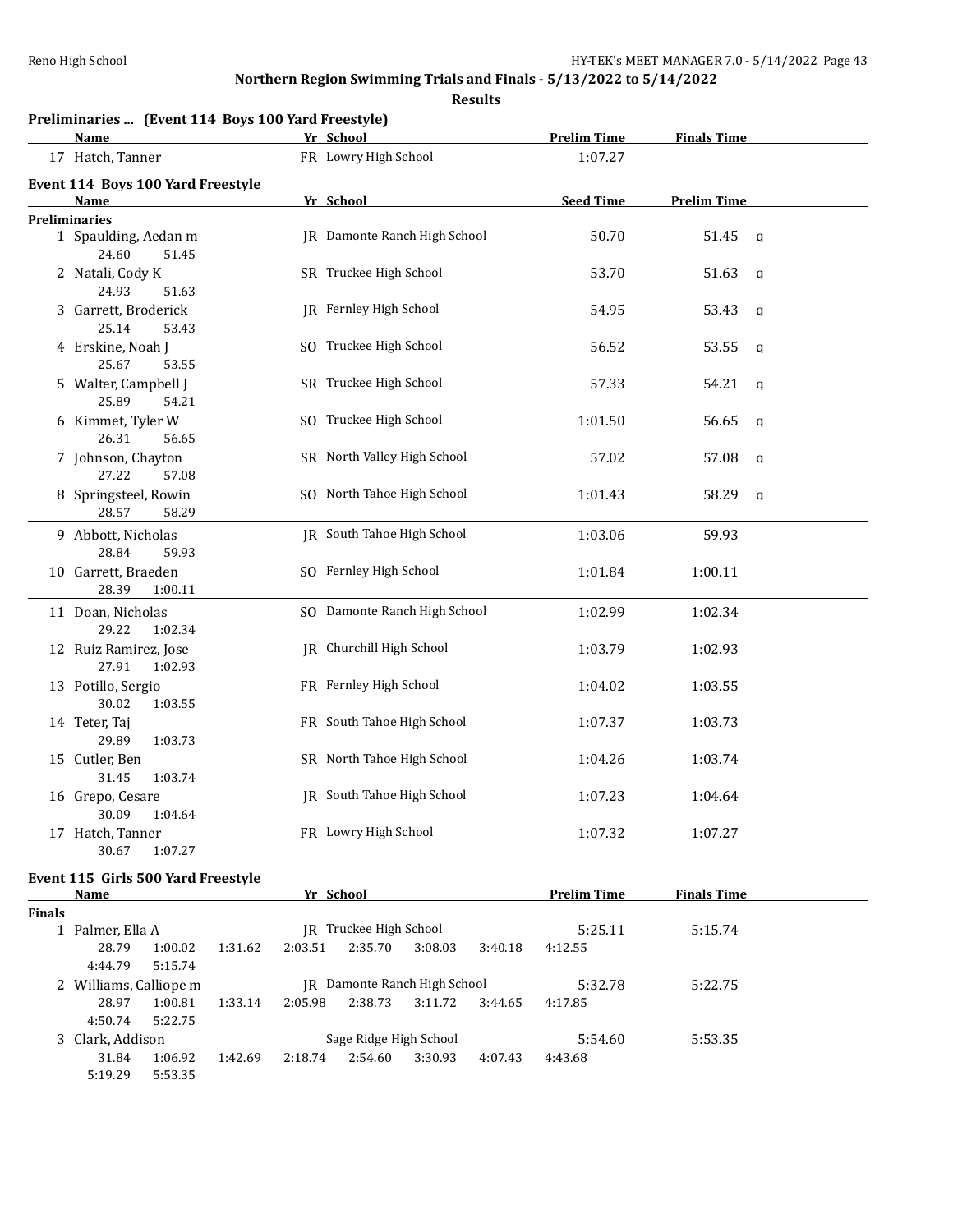| Finals  (Event 115 Girls 500 Yard Freestyle)<br>Name |         | Yr School                                         |                                     | <b>Prelim Time</b> | <b>Finals Time</b> |  |
|------------------------------------------------------|---------|---------------------------------------------------|-------------------------------------|--------------------|--------------------|--|
| 4 Kaiser, Janine                                     |         |                                                   |                                     | 5:59.08            | 5:57.60            |  |
| 33.22<br>1:10.12                                     |         | SO North Valley High School<br>2:57.49<br>4:09.52 |                                     | 4:46.14            |                    |  |
| 5:22.96<br>5:57.60                                   | 1:46.47 | 2:21.95                                           | 3:33.39                             |                    |                    |  |
| 5 Hane, Ava                                          |         | FR Incline High School                            |                                     | 6:00.61            | 5:58.70            |  |
| 31.21<br>1:06.15                                     | 1:42.34 | 2:18.48<br>2:54.75                                | 3:31.10<br>4:08.33                  | 4:45.80            |                    |  |
| 5:23.44<br>5:58.70                                   |         |                                                   |                                     |                    |                    |  |
| 6 Makay, Livi k                                      |         |                                                   | FR Damonte Ranch High School        | 6:13.03            | 6:14.37            |  |
| 33.16<br>1:10.24                                     | 1:48.15 | 3:04.18<br>2:26.47                                | 3:42.46<br>4:21.52                  | 5:00.96            |                    |  |
| 5:38.43<br>6:14.37                                   |         |                                                   |                                     |                    |                    |  |
| 7 Burkett, Maya                                      |         | FR South Tahoe High School                        |                                     | 6:41.06            | 6:34.43            |  |
| 33.21<br>1:11.10                                     | 1:49.84 | 2:30.82<br>3:11.48                                | 3:52.81<br>4:34.24                  | 5:15.53            |                    |  |
| 5:56.81<br>6:34.43                                   |         |                                                   |                                     |                    |                    |  |
| 8 Conner, Kaelyn                                     |         | SR North Tahoe High School                        |                                     | 6:58.79            | 7:21.70            |  |
| 32.99<br>1:18.11                                     | 2:12.56 | 3:42.00                                           | 5:11.28                             | 5:55.32            |                    |  |
| 6:38.79<br>7:21.70                                   |         |                                                   |                                     |                    |                    |  |
| <b>Preliminaries</b>                                 |         |                                                   |                                     |                    |                    |  |
| 9 Munson, Bella                                      |         | JR South Tahoe High School                        |                                     | 7:00.15            |                    |  |
| 10 Helton, Katelen                                   |         | SO Churchill High School                          |                                     | 7:02.41            |                    |  |
| 11 Racich, Madison                                   |         | SO Incline High School                            |                                     | 7:04.52            |                    |  |
| 12 Murray, Aelli l                                   |         | Hug High School                                   |                                     | 7:16.39            |                    |  |
| SO Lowry High School<br>13 Bengoa, Tea               |         |                                                   |                                     | 7:18.76            |                    |  |
| 14 Wilcox, Brynne                                    |         | FR Fernley High School                            |                                     | 7:54.24            |                    |  |
| 15 Villanueva, Sawyer                                |         | JR South Tahoe High School                        |                                     | 8:07.40            |                    |  |
| 16 Farstad, Avery                                    |         |                                                   | SO Damonte Ranch High School        | 8:13.58            |                    |  |
| 17 Jimenez, Arelynn                                  |         | FR South Tahoe High School                        |                                     | 8:19.35            |                    |  |
| 18 Gochnor, Ava                                      |         | JR Sparks High School                             |                                     | 8:23.19            |                    |  |
| 19 Thies, Zoey                                       |         | SR Lowry High School                              |                                     | 8:30.81            |                    |  |
| 20 Foucek, Sadie                                     |         | FR North Tahoe High School                        |                                     | 8:46.41            |                    |  |
| 21 Schy, Grace                                       |         |                                                   | JR Damonte Ranch High School        |                    |                    |  |
|                                                      |         | JR Incline High School                            |                                     | 8:50.37            |                    |  |
| 22 Stephans, Samantha                                |         |                                                   |                                     | 9:07.39            |                    |  |
| Event 115 Girls 500 Yard Freestyle                   |         |                                                   |                                     |                    |                    |  |
| Name                                                 |         | Yr School                                         |                                     | <b>Seed Time</b>   | <b>Prelim Time</b> |  |
| <b>Preliminaries</b>                                 |         | JR Truckee High School                            |                                     |                    |                    |  |
| 1 Palmer, Ella A<br>29.35<br>1:00.88                 | 1:33.25 | 2:06.24<br>2:39.08                                | 3:12.39<br>3:45.66                  | 5:27.75<br>4:19.23 | 5:25.11<br>a       |  |
| 4:52.64   5:25.11                                    |         |                                                   |                                     |                    |                    |  |
| 2 Williams, Calliope m                               |         |                                                   | <b>IR</b> Damonte Ranch High School | 5:28.30            | $5:32.78$ a        |  |
| 30.26<br>1:03.32                                     | 1:37.08 | 2:10.78<br>2:45.13                                | 3:19.04<br>3:53.14                  | 4:26.83            |                    |  |
| 5:00.62<br>5:32.78                                   |         |                                                   |                                     |                    |                    |  |
| 3 Clark, Addison                                     |         |                                                   | Sage Ridge High School              | 5:56.21            | $5:54.60$ a        |  |
| 32.02<br>1:07.70                                     | 1:43.75 | 2:56.38<br>2:19.80                                | 3:32.71<br>4:08.80                  | 4:44.99            |                    |  |
| 5:20.64<br>5:54.60                                   |         |                                                   |                                     |                    |                    |  |
| 4 Kaiser, Janine                                     |         | SO North Valley High School                       |                                     | 6:02.30            | $5:59.08$ a        |  |
| 33.90<br>1:10.95                                     | 1:48.52 | 3:01.38<br>2:25.67                                | 3:36.78<br>4:12.66                  | 4:48.89            |                    |  |
| 5:24.57<br>5:59.08                                   |         |                                                   |                                     |                    |                    |  |
| 5 Hane, Ava                                          |         | FR Incline High School                            |                                     | 6:18.29            | $6:00.61$ q        |  |
| 31.13<br>1:05.56                                     | 1:41.32 | 2:18.15<br>2:54.95                                | 3:31.95<br>4:08.98                  | 4:46.89            |                    |  |
| 5:24.90<br>6:00.61                                   |         |                                                   |                                     |                    |                    |  |
| 6 Makay, Livi k                                      |         |                                                   | FR Damonte Ranch High School        | 6:07.93            | $6:13.03$ q        |  |
| 32.56<br>1:10.23                                     | 1:49.37 | 2:28.69<br>3:07.86                                | 3:45.70<br>4:23.90                  | 5:01.85            |                    |  |
| 5:37.97<br>6:13.03                                   |         |                                                   |                                     |                    |                    |  |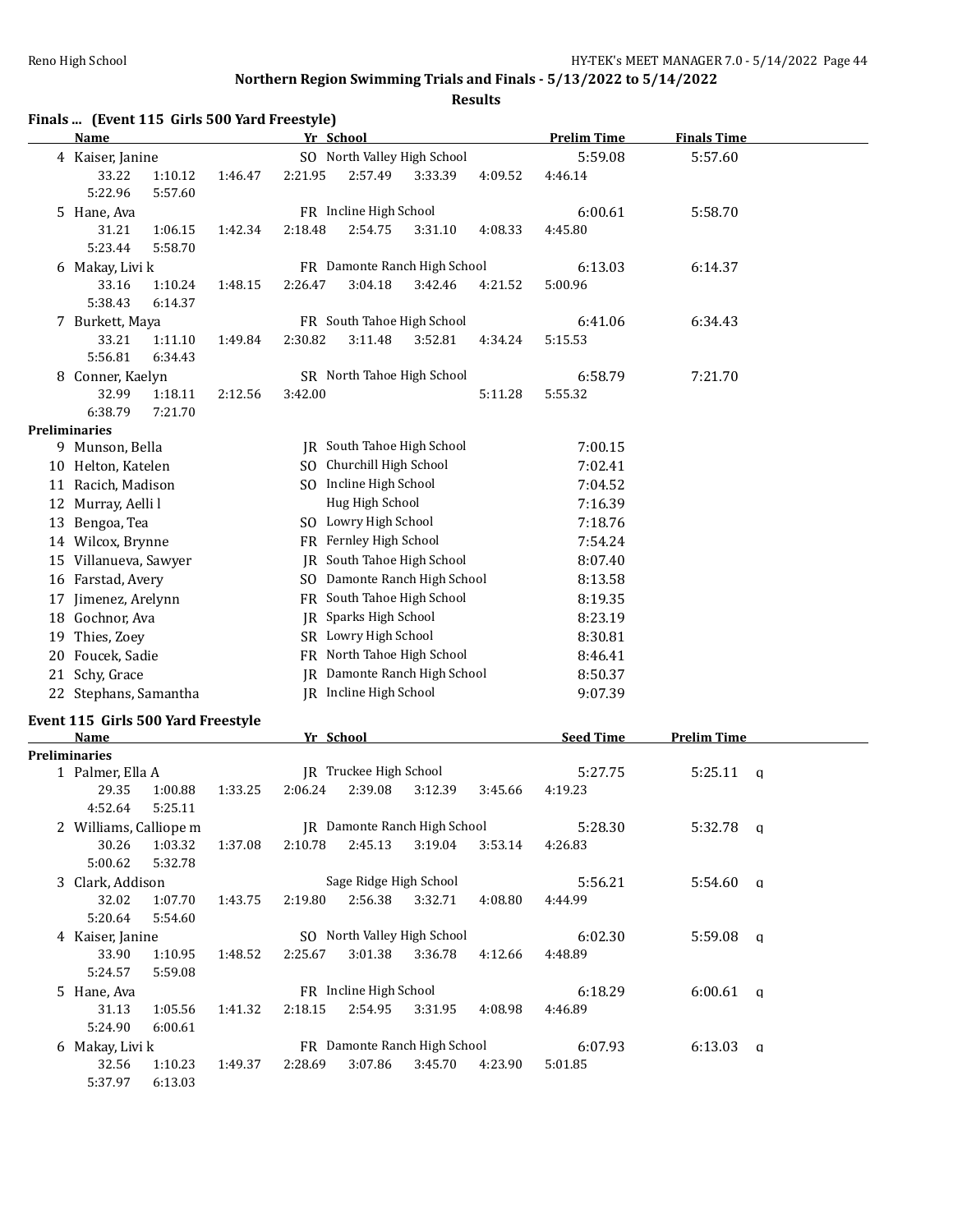|               | Preliminaries  (Event 115 Girls 500 Yard Freestyle)             |         |                                                    |                  |         |                             |                    |  |
|---------------|-----------------------------------------------------------------|---------|----------------------------------------------------|------------------|---------|-----------------------------|--------------------|--|
|               | <b>Name</b>                                                     |         | Yr School                                          |                  |         | <b>Example 12 Seed Time</b> | <b>Prelim Time</b> |  |
|               | 7 Burkett, Maya<br>34.76<br>1:13.56<br>6:04.45<br>6:41.06       |         | FR South Tahoe High School<br>2:34.78 3:16.42      | 3:59.08          | 4:41.89 | 6:42.48<br>5:23.39          | $6:41.06$ a        |  |
|               | 8 Conner, Kaelyn<br>34.67<br>1:13.82<br>6:18.10<br>6:58.79      | 1:55.18 | SR North Tahoe High School<br>3:21.33<br>2:37.50   | 4:04.77          | 4:49.25 | 7:30.35<br>5:33.86          | $6:58.79$ q        |  |
|               | 9 Munson, Bella<br>36.79<br>1:18.14<br>6:20.74<br>7:00.15       | 2:00.87 | JR South Tahoe High School<br>2:43.87              | 3:26.76 4:10.02  | 4:53.31 | 7:00.31<br>5:37.43          | 7:00.15            |  |
|               | 10 Helton, Katelen<br>34.69<br>1:15.87<br>6:22.16<br>7:02.41    | 1:58.28 | SO Churchill High School<br>2:40.21<br>3:24.36     | 4:09.31          |         | 7:19.42<br>5:38.27          | 7:02.41            |  |
|               | 11 Racich, Madison<br>35.95<br>1:15.68<br>6:24.37<br>7:04.52    | 1:56.90 | SO Incline High School<br>2:39.58<br>3:23.35       |                  | 4:54.09 | 7:05.52<br>5:39.75          | 7:04.52            |  |
|               | 12 Murray, Aelli l<br>38.21<br>1:22.01<br>6:33.90<br>7:16.39    | 2:06.58 | Hug High School<br>2:51.13                         | 3:35.07 4:20.07  | 5:04.94 | 7:32.40<br>5:49.17          | 7:16.39            |  |
|               | 13 Bengoa, Tea<br>40.29<br>1:24.43<br>6:35.15<br>7:18.76        | 2:07.81 | SO Lowry High School<br>2:51.68 3:35.94 4:20.46    |                  | 5:04.85 | 7:25.54<br>5:49.71          | 7:18.76            |  |
|               | 14 Wilcox, Brynne<br>38.64<br>1:24.28<br>7:09.97<br>7:54.24     | 2:13.15 | FR Fernley High School<br>3:52.88<br>3:02.38       | 4:43.10          | 5:33.22 | 7:54.63<br>6:22.85          | 7:54.24            |  |
|               | 15 Villanueva, Sawyer<br>7:25.28<br>8:07.40                     |         | JR South Tahoe High School<br>3:13.82              | 4:56.82          | 5:46.62 | 8:47.64                     | 8:07.40            |  |
|               | 16 Farstad, Avery<br>41.70<br>1:30.27<br>7:26.20<br>8:13.58     | 2:18.78 | SO Damonte Ranch High School<br>3:08.86<br>3:59.68 | 4:50.80          | 5:41.83 | 8:39.30<br>6:33.14          | 8:13.58            |  |
|               | 17 Jimenez, Arelynn<br>41.85<br>1:29.23<br>7:32.56<br>8:19.35   | 2:19.22 | FR South Tahoe High School<br>3:11.11              | 4:02.85  4:54.01 | 5:45.45 | 8:24.58<br>6:39.93          | 8:19.35            |  |
|               | 18 Gochnor, Ava<br>43.54<br>1:32.76<br>7:37.04 8:23.19          | 2:23.68 | JR Sparks High School<br>3:15.43  4:07.25          | 5:00.50          | 5:53.15 | 8:19.70<br>6:45.78          | 8:23.19            |  |
|               | 19 Thies, Zoey                                                  |         | SR Lowry High School                               |                  |         | 8:33.98                     | 8:30.81            |  |
|               | 20 Foucek, Sadie<br>44.39<br>1:35.82<br>7:55.31<br>8:46.41      | 2:28.31 | FR North Tahoe High School<br>4:16.87<br>3:22.23   | 5:11.93          | 6:06.30 | 8:37.45<br>7:01.15          | 8:46.41            |  |
|               | 21 Schy, Grace<br>44.02<br>1:35.93<br>8:00.64<br>8:50.37        | 2:29.92 | JR Damonte Ranch High School<br>4:19.62<br>3:24.44 | 5:16.59          |         | 8:40.17<br>7:08.91          | 8:50.37            |  |
|               | 22 Stephans, Samantha<br>48.46<br>1:42.86<br>8:20.98<br>9:07.39 | 2:39.68 | JR Incline High School<br>4:33.72<br>3:37.29       | 5:30.47          | 6:29.26 | 8:47.05<br>7:27.76          | 9:07.39            |  |
|               | --- Miller, Jocylyn                                             |         | FR Churchill High School                           |                  |         | 8:28.26                     | <b>SCR</b>         |  |
|               | Event 116 Boys 500 Yard Freestyle<br><u>Name</u>                |         | Yr School                                          |                  |         | <b>Prelim Time</b>          | <b>Finals Time</b> |  |
| <b>Finals</b> |                                                                 |         |                                                    |                  |         |                             |                    |  |
|               | 1 Bilotti, Andrew<br>25.34<br>53.14<br>4:25.97<br>4:55.51       | 1:22.10 | SR Incline High School<br>2:22.02<br>1:51.55       | 2:52.82          | 3:23.78 | 4:54.52<br>3:54.89          | 4:55.51            |  |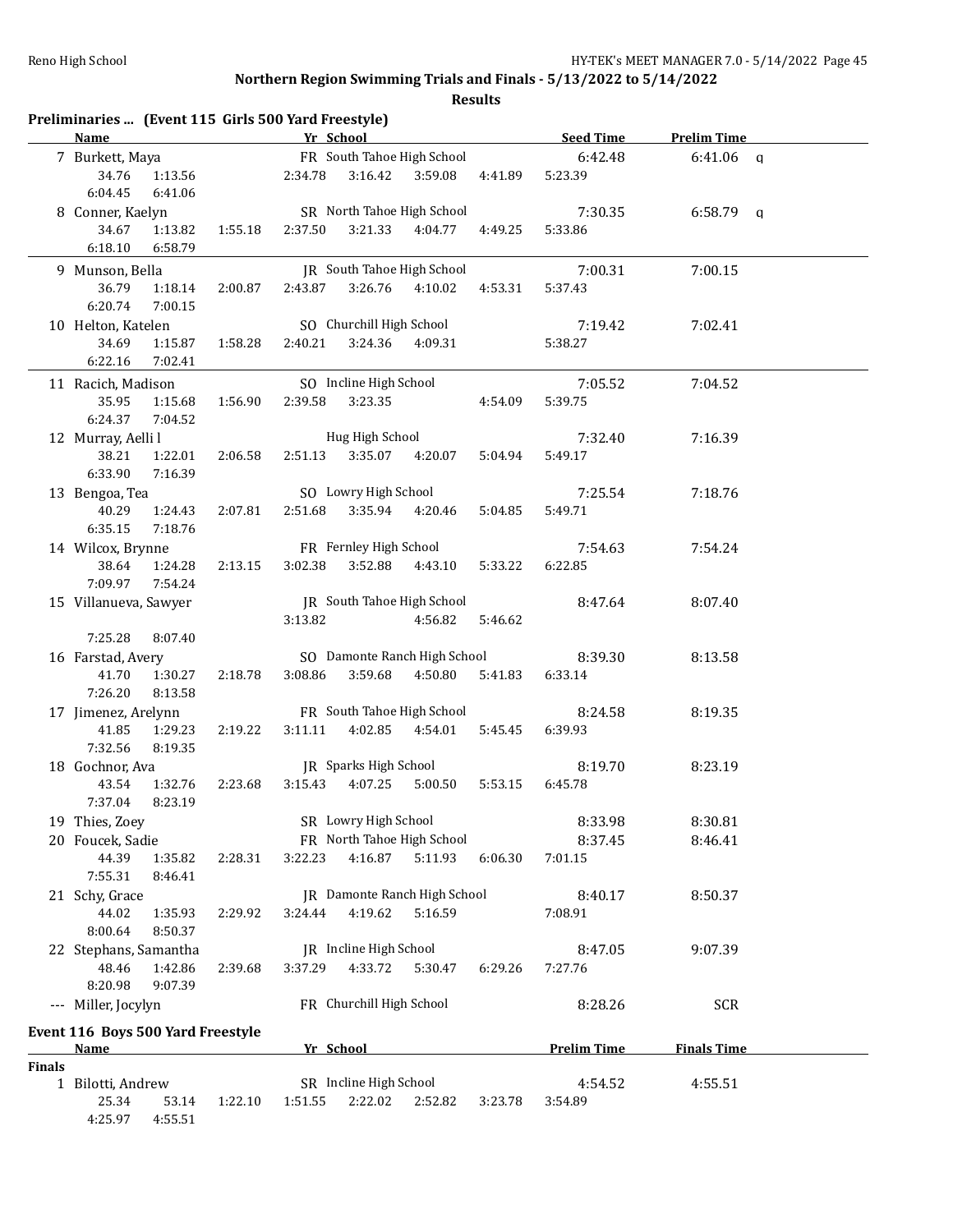**Finals ... (Event 116 Boys 500 Yard Freestyle)**

## **Northern Region Swimming Trials and Finals - 5/13/2022 to 5/14/2022**

**Name Yr School Prelim Time Finals Time**

**Results**

|  | 2 Cosman, James        |         |         | SR Churchill High School |                        |                              |         | 5:04.25 | 5:03.00 |
|--|------------------------|---------|---------|--------------------------|------------------------|------------------------------|---------|---------|---------|
|  | 25.95                  | 54.46   | 1:24.24 | 1:54.53                  | 2:25.29                | 2:56.84                      | 3:28.76 | 4:00.49 |         |
|  | 4:32.22                | 5:03.00 |         |                          |                        |                              |         |         |         |
|  | 3 Kieckhefer, Austin r |         |         |                          |                        | SO Damonte Ranch High School |         | 5:49.14 | 5:46.89 |
|  | 29.74                  | 1:02.86 | 1:23.14 | 1:41.61                  | 2:49.05                | 3:24.74                      | 4:00.32 | 4:37.26 |         |
|  | 5:12.63                | 5:46.89 |         |                          |                        |                              |         |         |         |
|  | 4 Manzano, Omar        |         |         |                          |                        | IR South Tahoe High School   |         | 6:31.91 | 6:22.39 |
|  | 29.97                  | 1:05.96 | 1:43.45 | 2:22.39                  | 3:03.80                | 3:44.17                      | 4:24.90 | 5:06.74 |         |
|  | 5:46.34                | 6:22.39 |         |                          |                        |                              |         |         |         |
|  | 5 Lopez, Cayton C      |         |         |                          | SR Truckee High School |                              |         | 6:48.04 | 6:22.79 |
|  | 34.32                  | 1:11.27 | 1:50.29 | 2:30.23                  | 3:09.97                | 3:49.45                      | 4:29.10 | 5:08.72 |         |
|  | 5:47.90                | 6:22.79 |         |                          |                        |                              |         |         |         |
|  | 6 Arrison, Wiliam      |         |         |                          | FR Incline High School |                              |         | 6:59.67 | 6:50.05 |
|  | 35.33                  | 1:15.64 | 1:57.24 | 2:39.29                  | 3:21.94                | 4:05.02                      | 4:47.98 | 5:30.71 |         |
|  | 6:11.88                | 6:50.05 |         |                          |                        |                              |         |         |         |
|  | 7 Schaeffer, Zach      |         |         | FR Fernley High School   |                        |                              | 7:05.53 | 6:57.85 |         |
|  | 34.28                  | 1:15.05 | 1:56.93 | 2:39.92                  | 3:22.16                | 4:05.57                      | 4:48.95 | 5:32.94 |         |
|  | 6:17.23                | 6:57.85 |         |                          |                        |                              |         |         |         |

|                      | 31.41                | 1:08.58 | 1:48.78 | 2:31.41 | 3:15.63                      | 4:02.48 | 4:50.90 | 5:40.96 |  |
|----------------------|----------------------|---------|---------|---------|------------------------------|---------|---------|---------|--|
|                      | 6:27.56              | 7:09.75 |         |         |                              |         |         |         |  |
| <b>Preliminaries</b> |                      |         |         |         |                              |         |         |         |  |
|                      | 8 Dahlen, Michael J  |         |         |         | FR Truckee High School       |         |         | 7:04.46 |  |
|                      | 10 Jensen, Garrett   |         |         |         | SO Lowry High School         |         |         | 7:06.14 |  |
|                      | 11 Lucas, Dylan      |         |         |         | FR South Tahoe High School   |         |         | 7:06.43 |  |
|                      | 12 Melendrez, Damian |         |         |         | <b>FR</b> Sparks High School |         |         | 7:19.57 |  |
|                      | 13 Teter, Taj        |         |         |         | FR South Tahoe High School   |         |         | 7:35.91 |  |
|                      | 14 Johnson, Makani   |         |         |         | FR North Valley High School  |         |         | 7:36.38 |  |
|                      | 15 Lucas, Jacob      |         |         |         | FR South Tahoe High School   |         |         | 7:53.94 |  |

8 Wassmuth, Gerik JR Churchill High School 7:00.52 7:09.75

### **Event 116 Boys 500 Yard Freestyle**

| <b>Name</b>            |         |         | Yr School                |                              |         |         | <b>Seed Time</b> | <b>Prelim Time</b> |   |
|------------------------|---------|---------|--------------------------|------------------------------|---------|---------|------------------|--------------------|---|
| <b>Preliminaries</b>   |         |         |                          |                              |         |         |                  |                    |   |
| 1 Bilotti, Andrew      |         |         |                          | SR Incline High School       |         |         | 5:26.97          | $4:54.52$ q        |   |
| 25.44                  | 53.86   | 1:23.41 | 1:53.84                  | 2:23.85                      | 2:54.18 | 3:24.57 | 3:54.98          |                    |   |
| 4:25.51                | 4:54.52 |         |                          |                              |         |         |                  |                    |   |
| 2 Cosman, James        |         |         |                          | SR Churchill High School     |         |         | 5:15.09          | $5:04.25$ q        |   |
| 26.56                  | 56.00   | 1:26.07 | 1:56.93                  | 2:27.63                      | 2:58.86 | 3:30.36 | 4:02.24          |                    |   |
| 4:33.83                | 5:04.25 |         |                          |                              |         |         |                  |                    |   |
| 3 Kieckhefer, Austin r |         |         |                          | SO Damonte Ranch High School |         |         | 6:03.03          | $5:49.14$ q        |   |
| 30.59                  | 1:04.18 | 1:39.12 | 2:14.78                  | 2:49.58                      | 3:26.67 | 4:02.14 | 4:38.40          |                    |   |
| 5:14.17                | 5:49.14 |         |                          |                              |         |         |                  |                    |   |
| 4 Manzano, Omar        |         |         |                          | IR South Tahoe High School   |         |         | 6:59.01          | $6:31.91$ q        |   |
| 31.23                  | 1:07.93 | 1:47.51 | 2:27.61                  | 3:09.65                      | 3:51.90 | 4:34.31 | 5:16.01          |                    |   |
| 5:56.23                | 6:31.91 |         |                          |                              |         |         |                  |                    |   |
| 5 Lopez, Cayton C      |         |         |                          | SR Truckee High School       |         |         | 6:57.89          | $6:48.04$ a        |   |
| 37.69                  | 1:19.91 | 2:01.00 | 2:42.89                  | 3:25.20                      | 4:06.69 | 4:48.08 | 5:30.33          |                    |   |
| 6:10.55                | 6:48.04 |         |                          |                              |         |         |                  |                    |   |
| 6 Arrison, Wiliam      |         |         |                          | FR Incline High School       |         |         | 7:16.36          | 6:59.67            | a |
| 39.20                  | 1:22.10 | 2:05.51 | 2:48.52                  | 3:31.75                      | 4:14.71 | 4:58.14 | 5:40.09          |                    |   |
| 6:21.26                | 6:59.67 |         |                          |                              |         |         |                  |                    |   |
| 7 Wassmuth, Gerik      |         |         | IR Churchill High School |                              |         | 7:26.28 | 7:00.52          | $\alpha$           |   |
| 34.47                  | 1:14.00 | 1:54.95 | 2:38.44                  | 3:20.03                      | 4:03.77 | 4:48.04 | 5:33.24          |                    |   |
| 6:18.31                | 7:00.52 |         |                          |                              |         |         |                  |                    |   |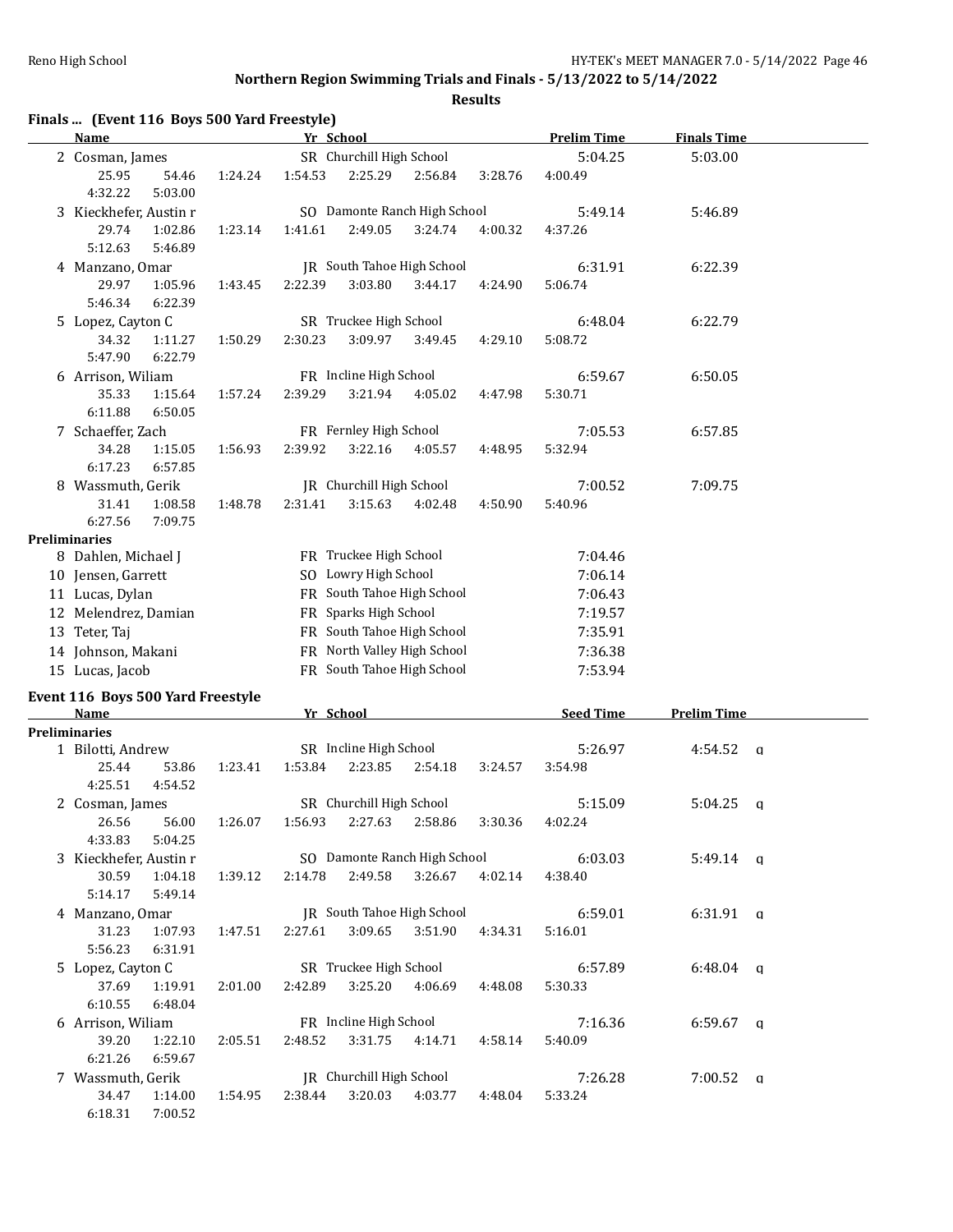**Results**

| Preliminaries  (Event 116 Boys 500 Yard Freestyle) |  |  |  |
|----------------------------------------------------|--|--|--|
|----------------------------------------------------|--|--|--|

|    | <b>Name</b>          |         |         | Yr School |                        |                             |         | <b>Seed Time</b> | <b>Prelim Time</b> |  |
|----|----------------------|---------|---------|-----------|------------------------|-----------------------------|---------|------------------|--------------------|--|
|    | Dahlen, Michael J    |         |         |           | FR Truckee High School |                             |         | 7:13.43          | $7:04.46$ q        |  |
|    | 34.52                | 1:14.41 | 1:56.65 | 2:40.72   | 3:24.27                | 4:09.51                     | 4:53.32 | 5:38.30          |                    |  |
|    | 6:23.02              | 7:04.46 |         |           |                        |                             |         |                  |                    |  |
|    | 9 Schaeffer, Zach    |         |         |           | FR Fernley High School |                             |         | 7:19.09          | 7:05.53            |  |
|    | 34.05                | 1:14.03 | 1:56.61 | 2:39.17   | 3:24.13                | 4:08.05                     | 4:54.07 | 5:39.42          |                    |  |
|    | 6:24.19              | 7:05.53 |         |           |                        |                             |         |                  |                    |  |
|    | 10 Jensen, Garrett   |         |         |           | SO Lowry High School   |                             |         | 7:02.10          | 7:06.14            |  |
|    | 32.89                | 1:10.67 | 1:52.47 | 2:35.90   | 3:20.06                | 4:04.29                     | 4:50.08 | 5:35.19          |                    |  |
|    | 7:06.14              |         |         |           |                        |                             |         |                  |                    |  |
|    | 11 Lucas, Dylan      |         |         |           |                        | FR South Tahoe High School  |         | 7:29.67          | 7:06.43            |  |
|    | 34.49                | 1:16.99 | 2:00.85 | 2:44.12   | 3:28.89                | 4:13.80                     | 4:58.70 | 5:41.54          |                    |  |
|    | 6:24.19              | 7:06.43 |         |           |                        |                             |         |                  |                    |  |
|    | 12 Melendrez, Damian |         |         |           | FR Sparks High School  |                             |         | 7:46.32          | 7:19.57            |  |
|    | 34.93                | 1:15.35 | 1:58.46 | 2:41.22   | 3:25.96                | 4:13.60                     | 5:01.53 | 5:49.09          |                    |  |
|    | 6:37.79              | 7:19.57 |         |           |                        |                             |         |                  |                    |  |
|    | 13 Teter, Taj        |         |         |           |                        | FR South Tahoe High School  |         | 7:19.80          | 7:35.91            |  |
|    | 35.16                | 1:15.99 | 2:01.40 | 2:47.37   | 3:36.33                | 4:25.24                     | 5:14.63 | 6:04.70          |                    |  |
|    | 6:52.88              | 7:35.91 |         |           |                        |                             |         |                  |                    |  |
|    | 14 Johnson, Makani   |         |         |           |                        | FR North Valley High School |         | 7:30.85          | 7:36.38            |  |
|    | 35.58                | 1:16.59 | 2:01.25 | 2:48.17   | 3:35.54                | 4:23.63                     | 5:11.86 | 6:00.29          |                    |  |
|    | 6:50.36              | 7:36.38 |         |           |                        |                             |         |                  |                    |  |
| 15 | Lucas, Jacob         |         |         |           |                        | FR South Tahoe High School  |         | 8:16.64          | 7:53.94            |  |
|    | 37.56                | 1:22.69 | 2:09.34 | 2:58.47   | 3:47.86                | 4:36.73                     | 5:27.17 | 6:15.55          |                    |  |
|    | 7:06.51              | 7:53.94 |         |           |                        |                             |         |                  |                    |  |

## **Event 117 Girls 200 Yard Freestyle Relay**

|                     | <b>Team</b>                 |         | Relay                       | <b>Seed Time</b>           | <b>Finals Time</b>             |
|---------------------|-----------------------------|---------|-----------------------------|----------------------------|--------------------------------|
|                     | 1 North Tahoe High School   |         | A                           | 1:50.66                    | 1:43.59                        |
|                     | 1) Hendricks, Marina SR     |         | 2) Williams, Lola SO        | 3) Navabpour, Emily FR     | 4) Whisler, syd SR             |
|                     | 26.08<br>52.61              | 1:19.35 | 1:43.59                     |                            |                                |
|                     | 2 Truckee High School       |         | A                           | 1:49.05                    | 1:45.18                        |
|                     | 1) Saathoff, Brooke A SR    |         | 2) Hall, Aspen D FR         | 3) Hoffmann, Reese SO      | 4) Palmer, Ella A JR           |
|                     | 26.14<br>53.39              | 1:20.24 | 1:45.18                     |                            |                                |
|                     | 3 Damonte Ranch High School |         | A                           | 1:52.58                    | 1:48.29                        |
|                     | 1) Koval, Anna SO           |         | 2) Atienza, Alessandra N SR | 3) Williams, Calliope m JR | 4) Jaggers, Maddy n JR         |
|                     | 28.93<br>55.60              | 1:22.78 | 1:48.29                     |                            |                                |
|                     | 4 South Tahoe High School   |         | A                           | 1:52.90                    | 1:52.19                        |
| 1) Casto, Madden SO |                             |         | 2) Hitchcock, Katherine JR  | 3) Haven, Alexis SR        | 4) Whisnant, Nicole FR         |
|                     | 28.29<br>56.87              | 1:25.35 | 1:52.19                     |                            |                                |
|                     | 5 Churchill High School     |         | $\overline{A}$              | 1:58.28                    | 2:04.29                        |
|                     | 1) O'Neill, Evelyn JR       |         | 2) Helton, Katelen SO       | 3) Lott, Evelyn SO         | 4) Potts, Gracie SO            |
|                     | 1:01.59<br>28.69            | 1:34.88 | 2:04.29                     |                            |                                |
|                     | 6 Incline High School       |         | A                           | 1:56.51                    | 2:10.33                        |
|                     | 1) Ogden, Elanor JR         |         | 2) Duckworth, Abby SO       | 3) Denton, Sequoia SO      | 4) Martinez Urzua, Samantha SR |
|                     | 1:08.51<br>37.86            | 1:40.37 | 2:10.33                     |                            |                                |
|                     | 7 Fernley High School       |         | A                           | 2:10.53                    | 2:13.00                        |
|                     | 1) Walker Coghlan, Megan SO |         | 2) Mendoza, Maria SO        | 3) Mortenson, Karlyn SO    | 4) Wilcox, Elizabith FR        |
|                     | 32.80<br>1:06.16            | 1:40.42 | 2:13.00                     |                            |                                |
|                     | 8 Sparks High School        |         | A                           | 2:46.23                    | 2:33.09                        |
|                     | 1) Rojas, Jasmine FR        |         | 2) Reyes, Sammy FR          | 3) Grimm, Carla FR         | 4) Gochnor, Ava JR             |
|                     | 1:22.90<br>39.87            | 1:59.41 | 2:33.09                     |                            |                                |
|                     | North Valley High School    |         | A                           | 2:00.24                    | DQ.                            |
|                     | 1) Kaiser, Eva FR           |         | 2) Bucayan, Daniella SR     | 3) Kaiser, Janine SO       | 4) Demitropoulos, Avery FR     |
|                     | 30.31<br>1:00.97            | 1:29.07 | DQ                          |                            |                                |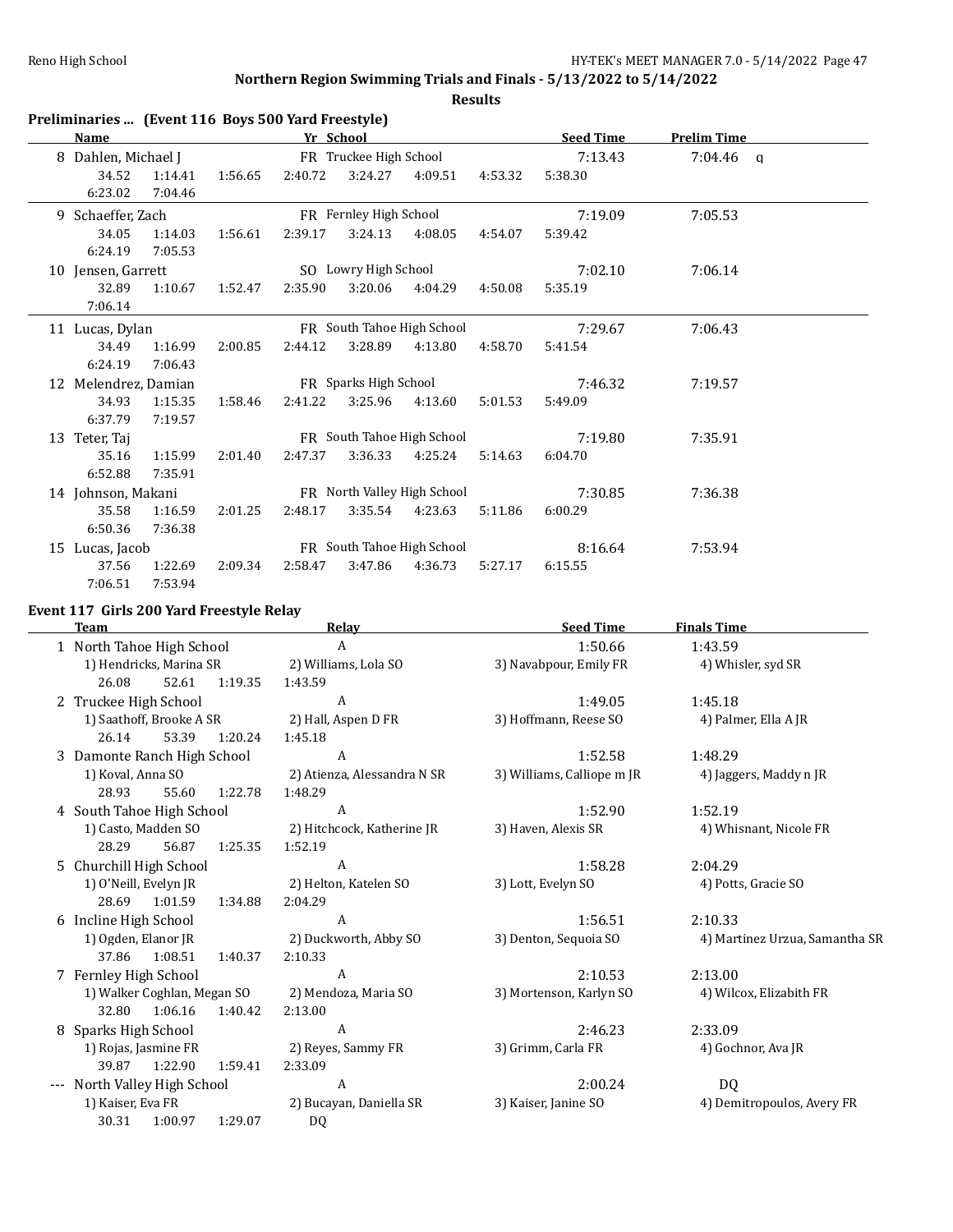$\overline{\phantom{a}}$ 

## **Northern Region Swimming Trials and Finals - 5/13/2022 to 5/14/2022**

### **Results**

## **Event 118 Boys 200 Yard Freestyle Relay**

|       | <b>Team</b>                 | Relay                       | <b>Seed Time</b>         | <b>Finals Time</b>       |
|-------|-----------------------------|-----------------------------|--------------------------|--------------------------|
|       | 1 Truckee High School       | A                           | 1:33.36                  | 1:30.68                  |
|       | 1) Kates, Asher B SO        | 2) Hoffmann, Jace M SR      | 3) Erskine, Noah J SO    | 4) Williams, Ryan R SR   |
|       | 45.68<br>22.43<br>1:09.87   | 1:30.68                     |                          |                          |
|       | 2 Damonte Ranch High School | A                           | 1:37.65                  | 1:36.58                  |
|       | 1) Nixon, Genoa r SR        | 2) Zockoll, Jack j FR       | 3) Daniels, Ethan j SR   | 4) Spaulding, Aedan m JR |
|       | 21.59<br>48.81<br>1:13.61   | 1:36.58                     |                          |                          |
| 3     | North Tahoe High School     | A                           | 1:43.89                  | 1:39.75                  |
|       | 1) Query, Kaleb SO          | 2) Gajar, Toby SR           | 3) Springsteel, Rowin SO | 4) Rocco, Macallan FR    |
|       | 24.85<br>50.70<br>1:15.28   | 1:39.75                     |                          |                          |
|       | 4 Churchill High School     | A                           | 1:47.10                  | 1:43.81                  |
|       | 1) Koenig, Zachary SO       | 2) O'Neill, Macray SO       | 3) Ruiz Ramirez, Jose JR | 4) Cosman, James SR      |
|       | 26.02<br>52.23<br>1:18.94   | 1:43.81                     |                          |                          |
| 5.    | South Tahoe High School     | A                           | 1:52.25                  | 1:46.31                  |
|       | 1) Grepo, Cesare JR         | 2) Abbott, Nicholas JR      | 3) Trew, Jackson JR      | 4) Preciado, Juan FR     |
|       | 1:20.67<br>28.01<br>53.87   | 1:46.31                     |                          |                          |
|       | 6 Lowry High School         | A                           | 1:56.22                  | 1:51.27                  |
|       | 1) Montero, Caden JR        | 2) Jensen, Garrett SO       | 3) Hatch, Tanner FR      | 4) Lizanetz, Matthew SR  |
|       | 57.23<br>29.32<br>1:25.85   | 1:51.27                     |                          |                          |
|       | 7 Sparks High School        | A                           | 2:27.56                  | 2:15.41                  |
|       | 1) Ciriaco, Bryce SR        | 2) Warren, Thomas JR        | 3) Lopez, Emigdio SO     | 4) Melendrez, Damian FR  |
|       | 38.49<br>1:13.36<br>1:53.55 | 2:15.41                     |                          |                          |
| $---$ | North Valley High School    | A                           | 1:56.89                  | DQ                       |
|       | 1) Johnson, Makani FR       | 2) Gaarensteroon, Connor SO | 3) Johnson, Sander JR    | 4) Johnson, Chayton SR   |
|       | 1:03.49<br>1:28.56<br>30.40 | DQ                          |                          |                          |

### **Event 119 Girls 100 Yard Backstroke**

|                      | <b>Name</b>              |     | Yr School                    | <b>Prelim Time</b> | <b>Finals Time</b> |
|----------------------|--------------------------|-----|------------------------------|--------------------|--------------------|
| <b>Finals</b>        |                          |     |                              |                    |                    |
| $\mathbf{1}$         | Saathoff, Brooke A       |     | SR Truckee High School       | 1:03.26            | 1:02.00            |
|                      | 30.16<br>1:02.00         |     |                              |                    |                    |
|                      | 2 Hoffmann, Reese        |     | SO Truckee High School       | 1:07.72            | 1:06.67            |
|                      | 32.40<br>1:06.67         |     |                              |                    |                    |
|                      | 3 Smith, Hope X          |     | SO Truckee High School       | 1:07.69            | 1:06.69            |
|                      | 32.20<br>1:06.69         |     |                              |                    |                    |
|                      | 4 Haven, Alexis          |     | SR South Tahoe High School   | 1:08.45            | 1:08.95            |
|                      | 33.61<br>1:08.95         |     |                              |                    |                    |
|                      | 5 Navabpour, Emily       |     | FR North Tahoe High School   | 1:09.01            | 1:09.87            |
|                      | 33.50<br>1:09.87         |     |                              |                    |                    |
|                      | 6 Tomlinson, Emma m      |     | FR Damonte Ranch High School | 1:12.85            | 1:10.82            |
|                      | 34.23<br>1:10.82         |     |                              |                    |                    |
|                      | 7 Aldea Delicado, Ingrid |     | SR Damonte Ranch High School | 1:12.80            | 1:11.63            |
|                      | 34.24<br>1:11.63         |     |                              |                    |                    |
|                      | 8 Potts, Gracie          |     | SO Churchill High School     | 1:12.93            | 1:13.49            |
|                      | 35.45<br>1:13.49         |     |                              |                    |                    |
| <b>Preliminaries</b> | 9 Hugar, Shannon         | IR  | Incline High School          | 1:12.99            |                    |
|                      | 10 Edmonds, Maia         | FR  | South Tahoe High School      | 1:20.42            |                    |
|                      | 11 Kratz, Annie          | SR. | North Tahoe High School      | 1:23.95            |                    |
|                      |                          | SO. | Fernley High School          | 1:24.56            |                    |
| 12                   | Chapin, Ellie            |     | Damonte Ranch High School    | 1:26.09            |                    |
| 13                   | Kieckhefer, Aspen r      | SO. |                              |                    |                    |
| 14                   | Creegan, Darby           | SR  | South Tahoe High School      | 1:26.10            |                    |
| 15                   | Smith, Rebecca           |     | JR Churchill High School     | 1:26.84            |                    |
| 16                   | Wilcox, Elizabith        |     | FR Fernley High School       | 1:27.05            |                    |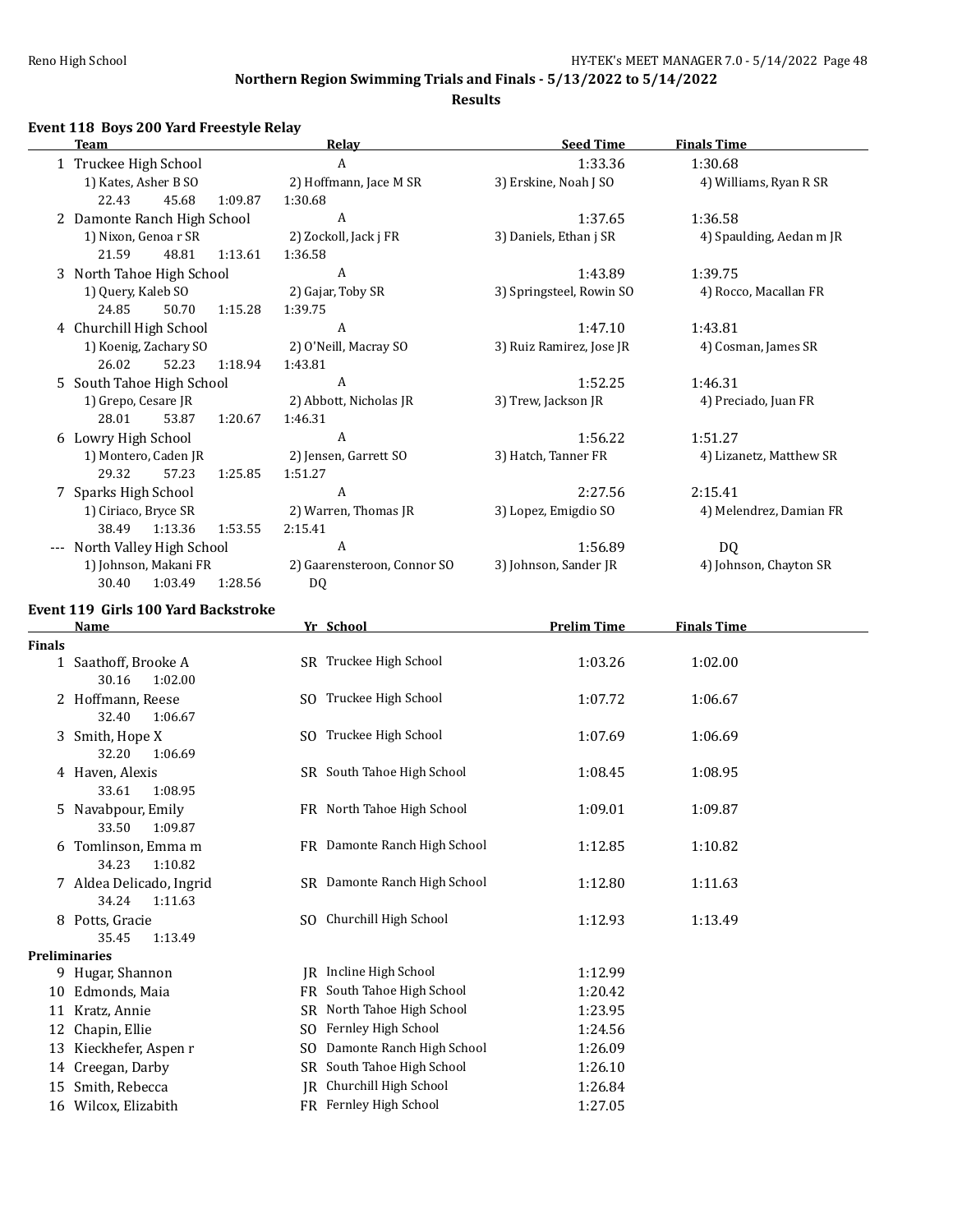| Preliminaries  (Event 119 Girls 100 Yard Backstroke)<br>Name | Yr School                    | <b>Prelim Time</b> | <b>Finals Time</b>     |  |
|--------------------------------------------------------------|------------------------------|--------------------|------------------------|--|
| 17 Brough, Darian                                            | SR Churchill High School     | 1:28.42            |                        |  |
| 18 Ward, Renee                                               | JR Damonte Ranch High School | 1:28.66            |                        |  |
| 19 Steen, Jasmine                                            | SR North Valley High School  | 1:33.49            |                        |  |
| 20 Martin, Sophia L                                          | FR Truckee High School       | 1:44.70            |                        |  |
| Event 119 Girls 100 Yard Backstroke                          |                              |                    |                        |  |
| Name<br><b>Preliminaries</b>                                 | Yr School                    | <b>Seed Time</b>   | <b>Prelim Time</b>     |  |
| 1 Saathoff, Brooke A<br>30.93<br>1:03.26                     | SR Truckee High School       | 1:04.53            | 1:03.26<br>$\mathbf q$ |  |
| 2 Smith, Hope X<br>32.18<br>1:07.69                          | SO Truckee High School       | 1:07.93            | 1:07.69<br>q           |  |
| 3 Hoffmann, Reese<br>32.21<br>1:07.72                        | SO Truckee High School       | 1:08.53            | 1:07.72<br>q           |  |
| 4 Haven, Alexis<br>32.88<br>1:08.45                          | SR South Tahoe High School   | 1:12.87            | 1:08.45<br>q           |  |
| 5 Navabpour, Emily<br>33.13<br>1:09.01                       | FR North Tahoe High School   | 1:16.17            | 1:09.01<br>q           |  |
| 6 Aldea Delicado, Ingrid<br>34.76<br>1:12.80                 | SR Damonte Ranch High School | 1:15.81            | 1:12.80<br>q           |  |
| 7 Tomlinson, Emma m<br>36.07<br>1:12.85                      | FR Damonte Ranch High School | 1:18.61            | 1:12.85<br>q           |  |
| 8 Potts, Gracie<br>35.25<br>1:12.93                          | SO Churchill High School     | 1:17.97            | 1:12.93<br>q           |  |
| 9 Hugar, Shannon<br>33.74<br>1:12.99                         | JR Incline High School       | 1:16.20            | 1:12.99                |  |
| 10 Edmonds, Maia<br>37.41<br>1:20.42                         | FR South Tahoe High School   | 1:24.08            | 1:20.42                |  |
| 11 Kratz, Annie<br>38.43<br>1:23.95                          | SR North Tahoe High School   | 1:24.98            | 1:23.95                |  |
| 12 Chapin, Ellie<br>40.71<br>1:24.56                         | SO Fernley High School       | 1:24.10            | 1:24.56                |  |
| 13 Kieckhefer, Aspen r<br>42.98<br>1:26.09                   | SO Damonte Ranch High School | 1:29.39            | 1:26.09                |  |
| 14 Creegan, Darby<br>41.19<br>1:26.10                        | SR South Tahoe High School   | 1:30.66            | 1:26.10                |  |
| 15 Smith, Rebecca<br>42.77<br>1:26.84                        | JR Churchill High School     | 1:29.23            | 1:26.84                |  |
| 16 Wilcox, Elizabith<br>42.06<br>1:27.05                     | FR Fernley High School       | 1:28.95            | 1:27.05                |  |
| 17 Brough, Darian<br>42.99<br>1:28.42                        | SR Churchill High School     | 1:29.80            | 1:28.42                |  |
| 18 Ward, Renee                                               | JR Damonte Ranch High School | 1:30.31            | 1:28.66                |  |
| 19 Steen, Jasmine<br>44.44<br>1:33.49                        | SR North Valley High School  | 1:30.45            | 1:33.49                |  |
| 20 Martin, Sophia L<br>51.33<br>1:44.70                      | FR Truckee High School       | 1:30.07            | 1:44.70                |  |
| --- Skrosky, Kyle                                            | JR South Tahoe High School   | 1:30.29            | <b>SCR</b>             |  |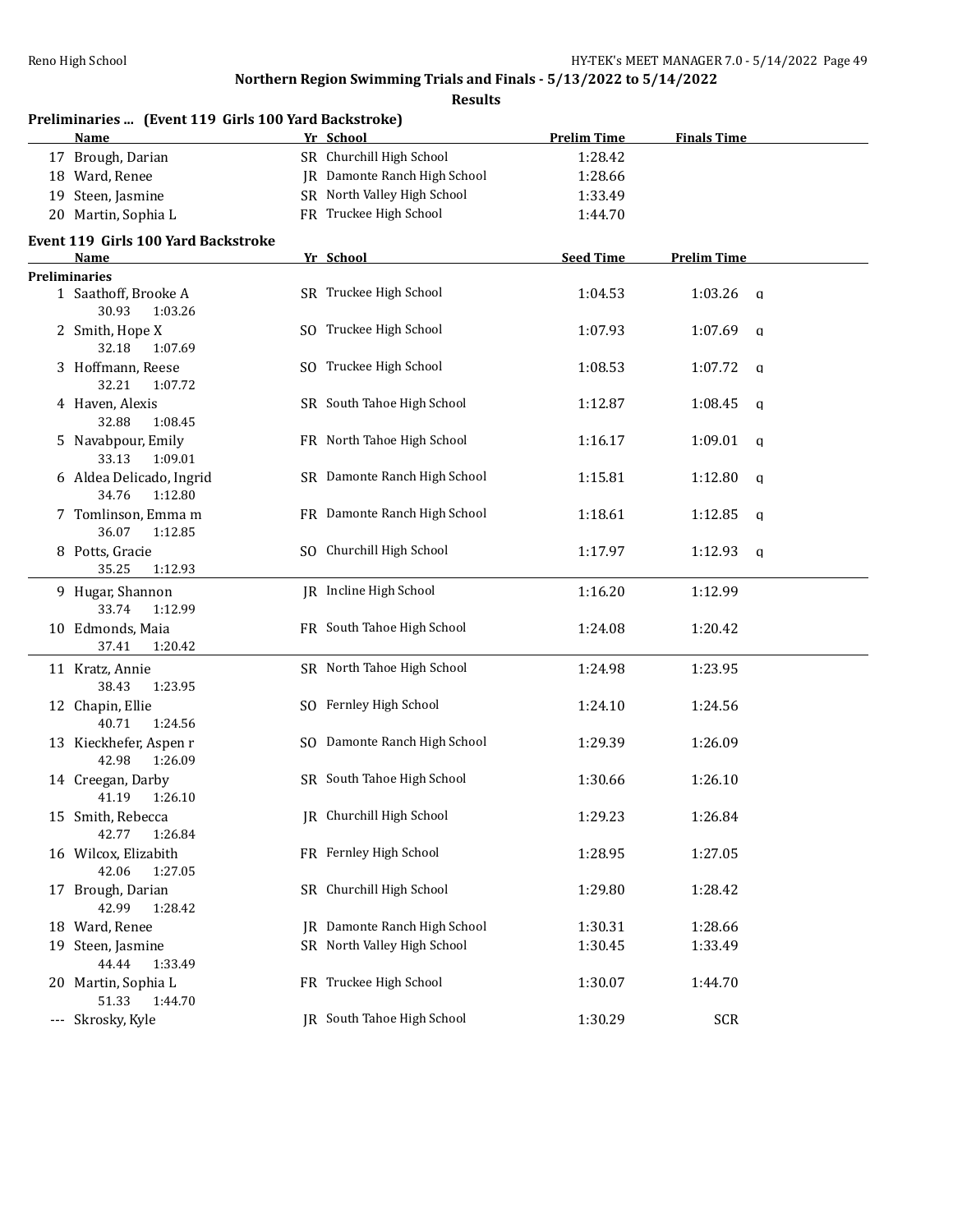**Results**

### **Event 120 Boys 100 Yard Backstroke**

|               | <b>Name</b>                              | Yr School                     | <b>Prelim Time</b> | <b>Finals Time</b>     |  |
|---------------|------------------------------------------|-------------------------------|--------------------|------------------------|--|
| <b>Finals</b> |                                          |                               |                    |                        |  |
|               | 1 Williams, Ryan R<br>24.64<br>50.35     | SR Truckee High School        | 53.20              | 50.35                  |  |
|               | 2 Natali, Cody K<br>26.71<br>54.87       | SR Truckee High School        | 55.37              | 54.87                  |  |
|               | 3 Hoffmann, Jace M<br>28.20<br>57.00     | SR Truckee High School        | 57.44              | 57.00                  |  |
|               | 4 Rocco, Macallan<br>30.90<br>1:03.80    | FR North Tahoe High School    | 1:05.43            | 1:03.80                |  |
|               | 5 Koenig, Zachary<br>31.88<br>1:04.78    | SO Churchill High School      | 1:03.69            | 1:04.78                |  |
|               | 6 Gajar, Toby<br>32.28<br>1:04.88        | SR North Tahoe High School    | 1:05.22            | 1:04.88                |  |
|               | 7 Garrett, Broderick<br>31.97<br>1:05.19 | <b>IR</b> Fernley High School | 1:05.14            | 1:05.19                |  |
|               | 8 Terpening, Westin<br>32.48<br>1:08.16  | SR South Tahoe High School    | 1:06.89            | 1:08.16                |  |
|               | <b>Preliminaries</b>                     |                               |                    |                        |  |
|               | 9 Preciado, Juan                         | FR South Tahoe High School    | 1:08.31            |                        |  |
|               | 10 Wogsland, Lance                       | FR Truckee High School        | 1:16.79            |                        |  |
|               | 11 Amato, Luke                           | FR South Tahoe High School    | 1:17.48            |                        |  |
|               | 12 Solum, Jack s                         | SO Damonte Ranch High School  | 1:18.97            |                        |  |
|               | 13 McKinney, Keagen                      | FR Fernley High School        | 1:21.05            |                        |  |
|               |                                          |                               |                    |                        |  |
|               | 14 Gogolewski, Jude                      | SR North Tahoe High School    | 1:22.55            |                        |  |
|               | 15 Gaarensteroon, Connor                 | SO North Valley High School   | 1:25.16            |                        |  |
|               | 16 Phillips, Quinn                       | FR South Tahoe High School    | 1:33.47            |                        |  |
|               | Event 120 Boys 100 Yard Backstroke       |                               |                    |                        |  |
|               | Name                                     | Yr School                     | <b>Seed Time</b>   | <b>Prelim Time</b>     |  |
|               | Preliminaries                            |                               |                    |                        |  |
|               | 1 Williams, Ryan R<br>26.06<br>53.20     | SR Truckee High School        | 53.97              | 53.20<br>q             |  |
|               | 2 Natali, Cody K<br>26.22<br>55.37       | SR Truckee High School        | 56.78              | 55.37<br>q             |  |
|               | 3 Hoffmann, Jace M<br>27.89<br>57.44     | SR Truckee High School        | 1:00.64            | 57.44<br>a             |  |
|               | 4 Koenig, Zachary<br>31.66 1:03.69       | SO Churchill High School      | 1:04.32            | 1:03.69<br>q           |  |
|               | 5 Garrett, Broderick<br>31.33<br>1:05.14 | <b>IR</b> Fernley High School | 1:08.55            | 1:05.14<br>- a         |  |
|               | 6 Gajar, Toby<br>31.73<br>1:05.22        | SR North Tahoe High School    | 1:07.67            | 1:05.22<br>q           |  |
|               | 7 Rocco, Macallan<br>31.42<br>1:05.43    | FR North Tahoe High School    | 1:06.56            | 1:05.43<br>q           |  |
|               | 8 Terpening, Westin<br>31.78<br>1:06.89  | SR South Tahoe High School    | 1:08.71            | 1:06.89<br>$\mathbf q$ |  |
|               | 9 Preciado, Juan<br>32.29<br>1:08.31     | FR South Tahoe High School    | 1:09.99            | 1:08.31                |  |
|               | 10 Wogsland, Lance<br>37.66<br>1:16.79   | FR Truckee High School        | 1:28.62            | 1:16.79                |  |
|               | 11 Amato, Luke                           | FR South Tahoe High School    | 1:17.22            | 1:17.48                |  |

37.07 1:17.48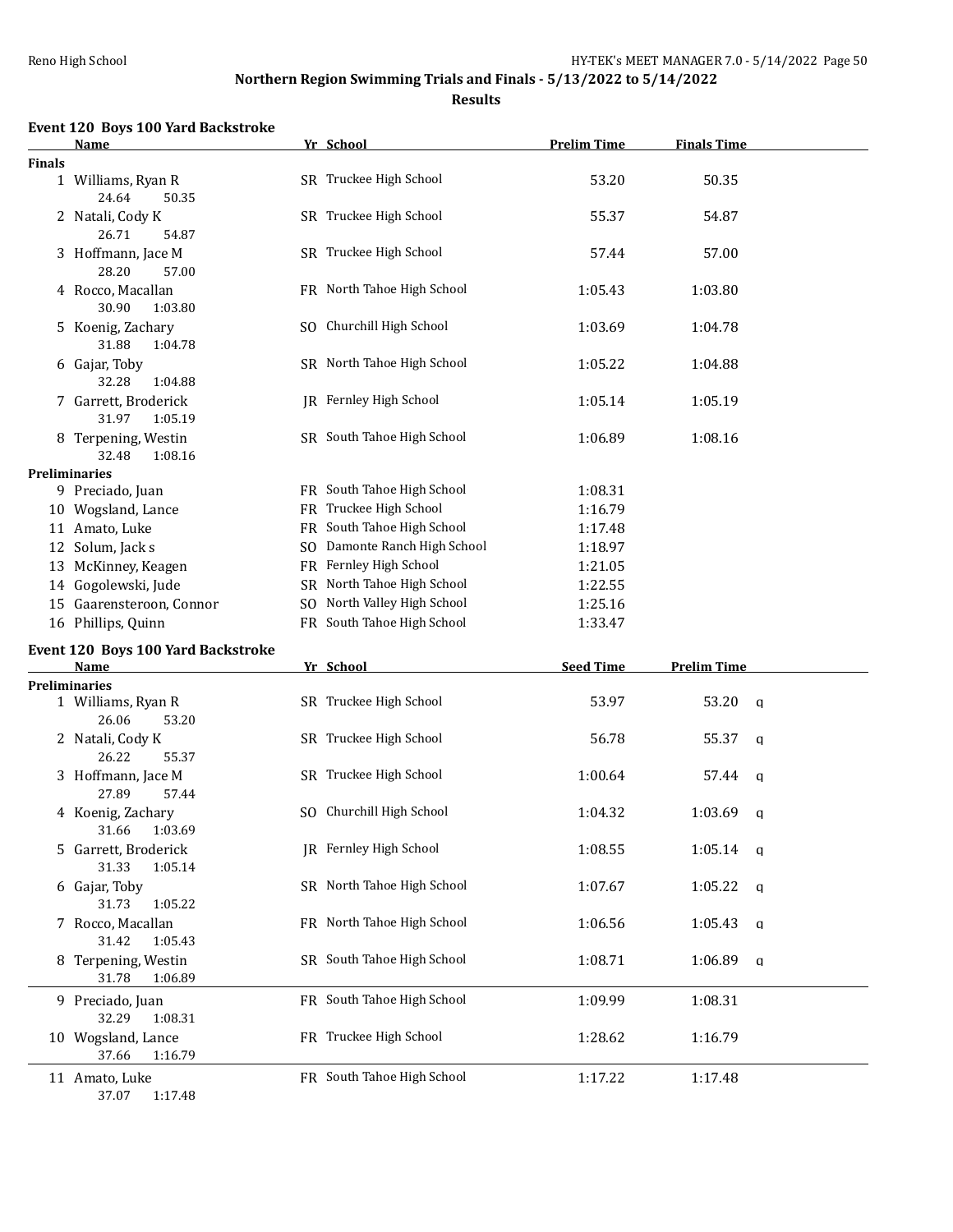**Results**

|  | Preliminaries  (Event 120 Boys 100 Yard Backstroke) |
|--|-----------------------------------------------------|
|  |                                                     |

| Name                                         | Yr School                    | <b>Seed Time</b> | <b>Prelim Time</b> |  |
|----------------------------------------------|------------------------------|------------------|--------------------|--|
| 12 Solum, Jack s                             | SO Damonte Ranch High School | 1:19.11          | 1:18.97            |  |
| 13 McKinney, Keagen<br>40.73<br>1:21.05      | FR Fernley High School       | 1:25.71          | 1:21.05            |  |
| 14 Gogolewski, Jude<br>1:22.55<br>39.65      | SR North Tahoe High School   | 1:32.30          | 1:22.55            |  |
| 15 Gaarensteroon, Connor<br>1:25.16<br>39.70 | SO North Valley High School  | 1:25.37          | 1:25.16            |  |
| Phillips, Quinn<br>16<br>1:33.47<br>45.56    | FR South Tahoe High School   | 1:33.99          | 1:33.47            |  |

# **Event 121 Girls 100 Yard Breaststroke**

|               | <b>Name</b>                            |           | Yr School                    | <b>Prelim Time</b> | <b>Finals Time</b> |  |
|---------------|----------------------------------------|-----------|------------------------------|--------------------|--------------------|--|
| <b>Finals</b> |                                        |           |                              |                    |                    |  |
|               | 1 Kaiser, Eva                          |           | FR North Valley High School  | 1:15.52            | 1:15.26            |  |
|               | 35.47<br>1:15.26                       |           |                              |                    |                    |  |
|               | 2 Hane, Ava                            |           | FR Incline High School       | 1:14.68            | 1:15.54            |  |
|               | 1:15.54<br>35.44                       |           |                              |                    |                    |  |
|               | 3 Rosselli, Makenna c                  |           | JR Damonte Ranch High School | 1:16.23            | 1:16.37            |  |
|               | 36.30<br>1:16.37                       |           |                              |                    |                    |  |
|               | 4 Demitropoulos, Avery                 |           | FR North Valley High School  | 1:18.56            | 1:16.94            |  |
|               | 35.49<br>1:16.94                       |           |                              |                    |                    |  |
|               | 5 Crews, Allie P                       |           | JR Truckee High School       | 1:20.26            | 1:18.37            |  |
|               | 36.50<br>1:18.37                       |           |                              |                    |                    |  |
|               | 6 Casto, Madden                        |           | SO South Tahoe High School   | 1:19.00            | 1:18.75            |  |
|               | 36.73<br>1:18.75                       |           |                              |                    |                    |  |
|               | 7 Williams, Lola                       |           | SO North Tahoe High School   | 1:18.95            | 1:19.70            |  |
|               | 36.89<br>1:19.70                       |           |                              |                    |                    |  |
|               | 8 Hendricks, Alana<br>37.05<br>1:20.22 |           | SO North Tahoe High School   | 1:18.95            | 1:20.22            |  |
|               | <b>Preliminaries</b>                   |           |                              |                    |                    |  |
|               | 9 Clark, Addison                       |           | Sage Ridge High School       | 1:20.40            |                    |  |
|               | 10 Winter, Ava                         |           | SR Incline High School       | 1:21.03            |                    |  |
|               | 11 Kratz, Kelly                        |           | FR North Tahoe High School   | 1:27.54            |                    |  |
|               | 12 Hitchcock, Katherine                | IR        | South Tahoe High School      | 1:29.79            |                    |  |
|               | 13 Bucayan, Daniella                   |           | SR North Valley High School  | 1:30.00            |                    |  |
|               | 14 Porter, Pharren                     | IR        | Damonte Ranch High School    | 1:30.80            |                    |  |
|               | 15 Kelly, Kendall M                    |           | SR Truckee High School       | 1:31.37            |                    |  |
|               | 16 Mathern, Allyssa                    |           | SR Fernley High School       | 1:31.89            |                    |  |
|               | 17 Lott, Evelyn                        | SO.       | Churchill High School        | 1:32.62            |                    |  |
|               | 18 Mortenson, Karlyn                   | SO.       | Fernley High School          | 1:33.07            |                    |  |
|               | 19 Taylor, Tajia                       |           | FR Lowry High School         | 1:34.12            |                    |  |
|               | 20 Swanberg, Neka                      |           | SR Damonte Ranch High School | 1:34.43            |                    |  |
|               | 21 Knight, Rachel                      | FR.       | Churchill High School        | 1:35.70            |                    |  |
|               | 22 Denton, Sequoia                     |           | SO Incline High School       | 1:36.45            |                    |  |
| 23            | Walker Coghlan, Megan<br>SO.           |           | Fernley High School          | 1:37.96            |                    |  |
|               | 24 Brand, Juniper                      | FR        | South Tahoe High School      | 1:39.50            |                    |  |
|               | 25 Lopez-Sanchez, Alondra              | <b>SR</b> | Truckee High School          | 1:41.27            |                    |  |
|               | 26 Farstad, Shelby                     | SO.       | Damonte Ranch High School    | 1:41.76            |                    |  |
| 27            | Gajar, Stella                          |           | FR North Tahoe High School   | 1:44.45            |                    |  |
|               | 28 Halene, Amelie H                    |           | JR Truckee High School       | 1:44.65            |                    |  |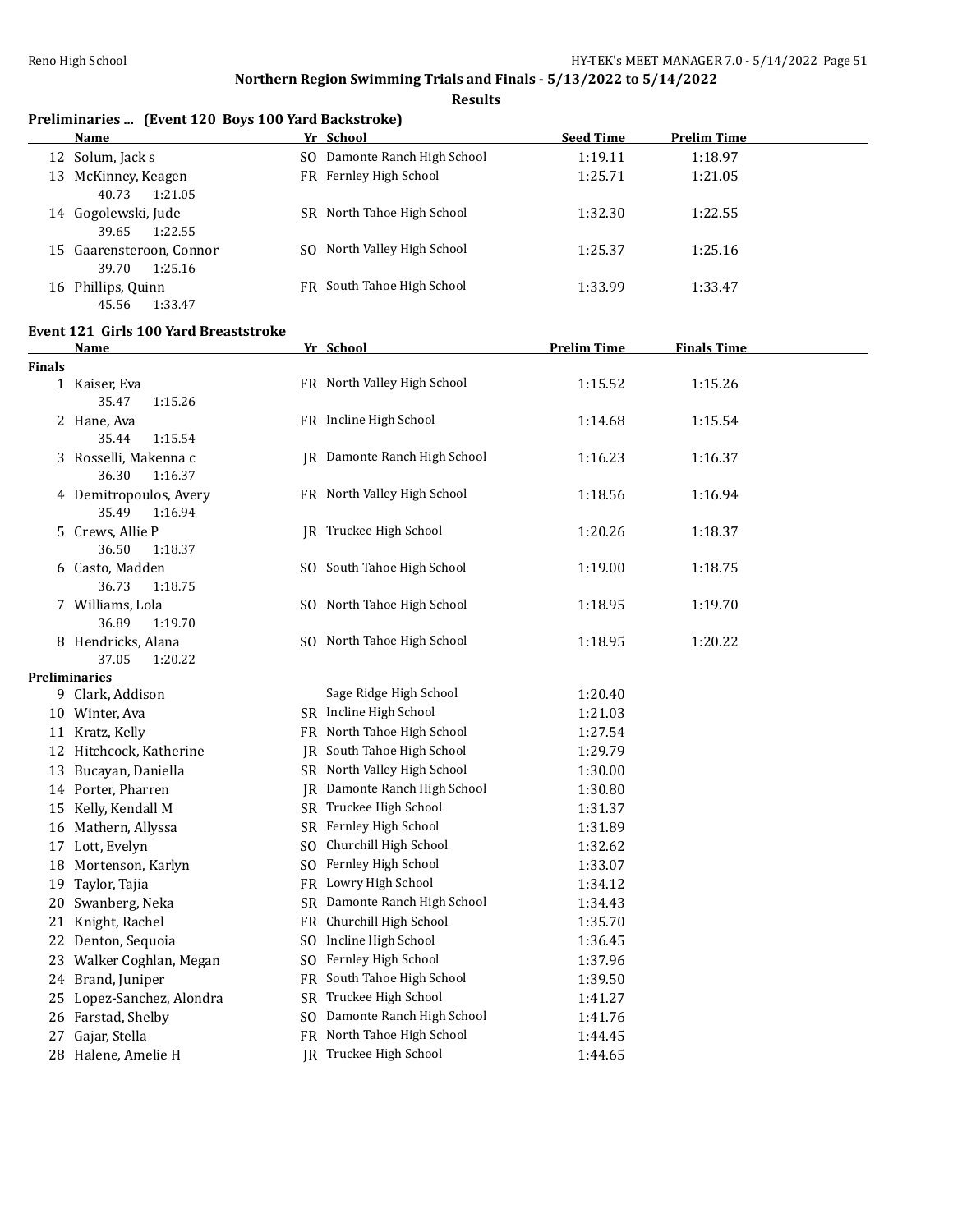**Results**

## **Event 121 Girls 100 Yard Breaststroke**

| <b>Name</b>                                   | Yr School                    | <b>Seed Time</b> | <b>Prelim Time</b>     |  |
|-----------------------------------------------|------------------------------|------------------|------------------------|--|
| <b>Preliminaries</b>                          |                              |                  |                        |  |
| 1 Hane, Ava<br>34.65<br>1:14.68               | FR Incline High School       | 1:21.60          | 1:14.68<br>$\alpha$    |  |
| 2 Kaiser, Eva<br>34.90<br>1:15.52             | FR North Valley High School  | 1:18.68          | 1:15.52<br>q           |  |
| 3 Rosselli, Makenna c<br>36.29<br>1:16.23     | JR Damonte Ranch High School | 1:18.26          | 1:16.23<br>q           |  |
| 4 Demitropoulos, Avery<br>36.90<br>1:18.56    | FR North Valley High School  | 1:21.06          | 1:18.56<br>q           |  |
| *5 Williams, Lola<br>36.82<br>1:18.95         | SO North Tahoe High School   | 1:24.00          | 1:18.95<br>q           |  |
| *5 Hendricks, Alana<br>36.70<br>1:18.95       | SO North Tahoe High School   | 1:23.15          | 1:18.95<br>q           |  |
| 7 Casto, Madden<br>37.07<br>1:19.00           | SO South Tahoe High School   | 1:19.69          | 1:19.00<br>$\mathbf q$ |  |
| 8 Crews, Allie P<br>38.64<br>1:20.26          | JR Truckee High School       | 1:21.80          | 1:20.26<br>q           |  |
| 9 Clark, Addison<br>38.46<br>1:20.40          | Sage Ridge High School       | 1:20.30          | 1:20.40                |  |
| 10 Winter, Ava<br>39.26<br>1:21.03            | SR Incline High School       | 1:22.93          | 1:21.03                |  |
| 11 Kratz, Kelly<br>40.25<br>1:27.54           | FR North Tahoe High School   | 1:29.60          | 1:27.54                |  |
| 12 Hitchcock, Katherine<br>1:29.79<br>41.74   | JR South Tahoe High School   | 1:33.34          | 1:29.79                |  |
| 13 Bucayan, Daniella<br>42.91<br>1:30.00      | SR North Valley High School  | 1:31.50          | 1:30.00                |  |
| 14 Porter, Pharren<br>44.24<br>1:30.80        | JR Damonte Ranch High School | 1:29.92          | 1:30.80                |  |
| 15 Kelly, Kendall M<br>41.62<br>1:31.37       | SR Truckee High School       | 1:33.61          | 1:31.37                |  |
| 16 Mathern, Allyssa<br>43.20<br>1:31.89       | SR Fernley High School       | 1:32.04          | 1:31.89                |  |
| 17 Lott, Evelyn<br>43.38<br>1:32.62           | SO Churchill High School     | 1:34.34          | 1:32.62                |  |
| 18 Mortenson, Karlyn<br>42.95 1:33.07         | SO Fernley High School       | 1:30.55          | 1:33.07                |  |
| 19 Taylor, Tajia<br>44.81<br>1:34.12          | FR Lowry High School         | 1:39.83          | 1:34.12                |  |
| 20 Swanberg, Neka<br>45.49<br>1:34.43         | SR Damonte Ranch High School | 1:34.84          | 1:34.43                |  |
| 21 Knight, Rachel<br>44.24<br>1:35.70         | FR Churchill High School     | 1:43.18          | 1:35.70                |  |
| 22 Denton, Sequoia<br>47.00<br>1:36.45        | SO Incline High School       | 1:40.73          | 1:36.45                |  |
| 23 Walker Coghlan, Megan<br>45.95<br>1:37.96  | SO Fernley High School       | 1:34.51          | 1:37.96                |  |
| 24 Brand, Juniper<br>46.22<br>1:39.50         | FR South Tahoe High School   | 1:42.88          | 1:39.50                |  |
| 25 Lopez-Sanchez, Alondra<br>48.55<br>1:41.27 | SR Truckee High School       | 1:43.14          | 1:41.27                |  |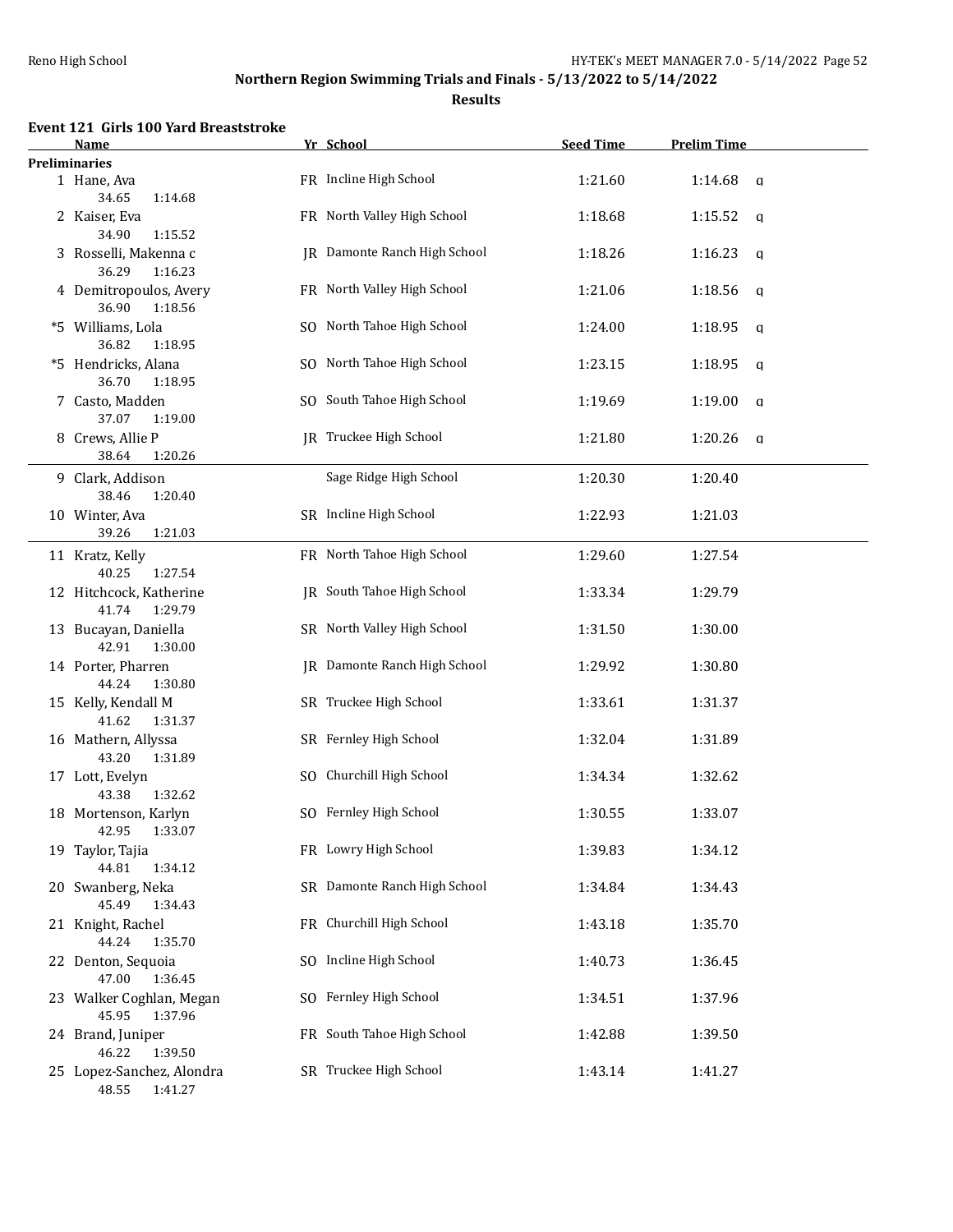|               | Preliminaries  (Event 121 Girls 100 Yard Breaststroke) |                              |                    |                    |
|---------------|--------------------------------------------------------|------------------------------|--------------------|--------------------|
|               | Name                                                   | Yr School                    | <b>Seed Time</b>   | <b>Prelim Time</b> |
|               | 26 Farstad, Shelby<br>46.25<br>1:41.76                 | SO Damonte Ranch High School | 1:43.14            | 1:41.76            |
|               | 27 Gajar, Stella<br>48.07<br>1:44.45                   | FR North Tahoe High School   | 1:43.11            | 1:44.45            |
|               | 28 Halene, Amelie H<br>48.89<br>1:44.65                | JR Truckee High School       | 1:42.78            | 1:44.65            |
|               | --- McCulloch, Elle                                    | SO South Tahoe High School   | 1:40.48            | <b>SCR</b>         |
|               | Event 122 Boys 100 Yard Breaststroke<br><u>Name</u>    | Yr School                    | <b>Prelim Time</b> | <b>Finals Time</b> |
| <b>Finals</b> |                                                        |                              |                    |                    |
|               | 1 Power, Alexander<br>27.23<br>58.04                   | Sage Ridge High School       | 1:00.28            | 58.04              |
|               | 2 Kates, Asher B<br>28.52<br>1:00.07                   | SO Truckee High School       | 59.53              | 1:00.07            |
|               | 3 Bilotti, Andrew<br>29.19<br>1:03.49                  | SR Incline High School       | 1:03.74            | 1:03.49            |
|               | 4 Daniels, Ethan j<br>29.55<br>1:03.90                 | SR Damonte Ranch High School | 1:04.70            | 1:03.90            |
|               | 5 Mortenson, Caleb<br>30.05<br>1:04.51                 | JR Fernley High School       | 1:04.88            | 1:04.51            |
|               | 6 Query, Kaleb<br>31.59<br>1:06.34                     | SO North Tahoe High School   | 1:06.60            | 1:06.34            |
|               | 7 Guebard, Jerry<br>32.84<br>1:09.40                   | SR South Tahoe High School   | 1:07.08            | 1:09.40            |
|               | 8 Johnson, Sander<br>36.12<br>1:14.22                  | JR North Valley High School  | 1:14.10            | 1:14.22            |
|               | Preliminaries                                          |                              |                    |                    |
|               | 9 Deluna, Matthew J                                    | JR Truckee High School       | 1:14.78            |                    |
|               | 10 O'Neill, Macray                                     | SO Churchill High School     | 1:15.17            |                    |
|               | 11 Eckart, Matthew                                     | SR Damonte Ranch High School | 1:17.77            |                    |
|               | 12 Hodges, Aidan F                                     | JR Truckee High School       | 1:20.20            |                    |
|               | 13 Doan, Nicholas                                      | SO Damonte Ranch High School | 1:20.36            |                    |
|               | 14 Moran, Blake D                                      | SO Truckee High School       | 1:21.62            |                    |
|               | 15 Trew, Jackson                                       | JR South Tahoe High School   | 1:23.61            |                    |
|               | 16 Lucas, Jacob                                        | FR South Tahoe High School   | 1:24.98            |                    |
|               | 17 Guenther, Cruz                                      | FR South Tahoe High School   | 1:26.11            |                    |
|               | 18 Montero, Caden                                      | JR Lowry High School         | 1:26.71            |                    |
|               | 19 Mauk, Nate                                          | FR Fernley High School       | 1:31.14            |                    |
| 20            | Hatch, Tanner                                          | FR Lowry High School         | 1:36.96            |                    |
|               | 21 Jensen, Garrett                                     | SO Lowry High School         | 1:40.09            |                    |
|               | --- Gaarensteroon, Connor                              | SO North Valley High School  | DQ                 |                    |
| ---           | Schaeffer, Zach                                        | FR Fernley High School       | DQ                 |                    |
|               | <b>Event 122 Boys 100 Yard Breaststroke</b>            |                              |                    |                    |
|               | Name<br><b>Preliminaries</b>                           | Yr School                    | <b>Seed Time</b>   | <b>Prelim Time</b> |
|               | 1 Kates, Asher B<br>28.37<br>59.53                     | SO Truckee High School       | 1:01.87            | 59.53<br>a         |
|               | 2 Power, Alexander<br>28.07<br>1:00.28                 | Sage Ridge High School       | 1:01.29            | 1:00.28<br>a       |
| 3             | Bilotti, Andrew<br>30.12<br>1:03.74                    | SR Incline High School       | 1:06.92            | 1:03.74<br>a       |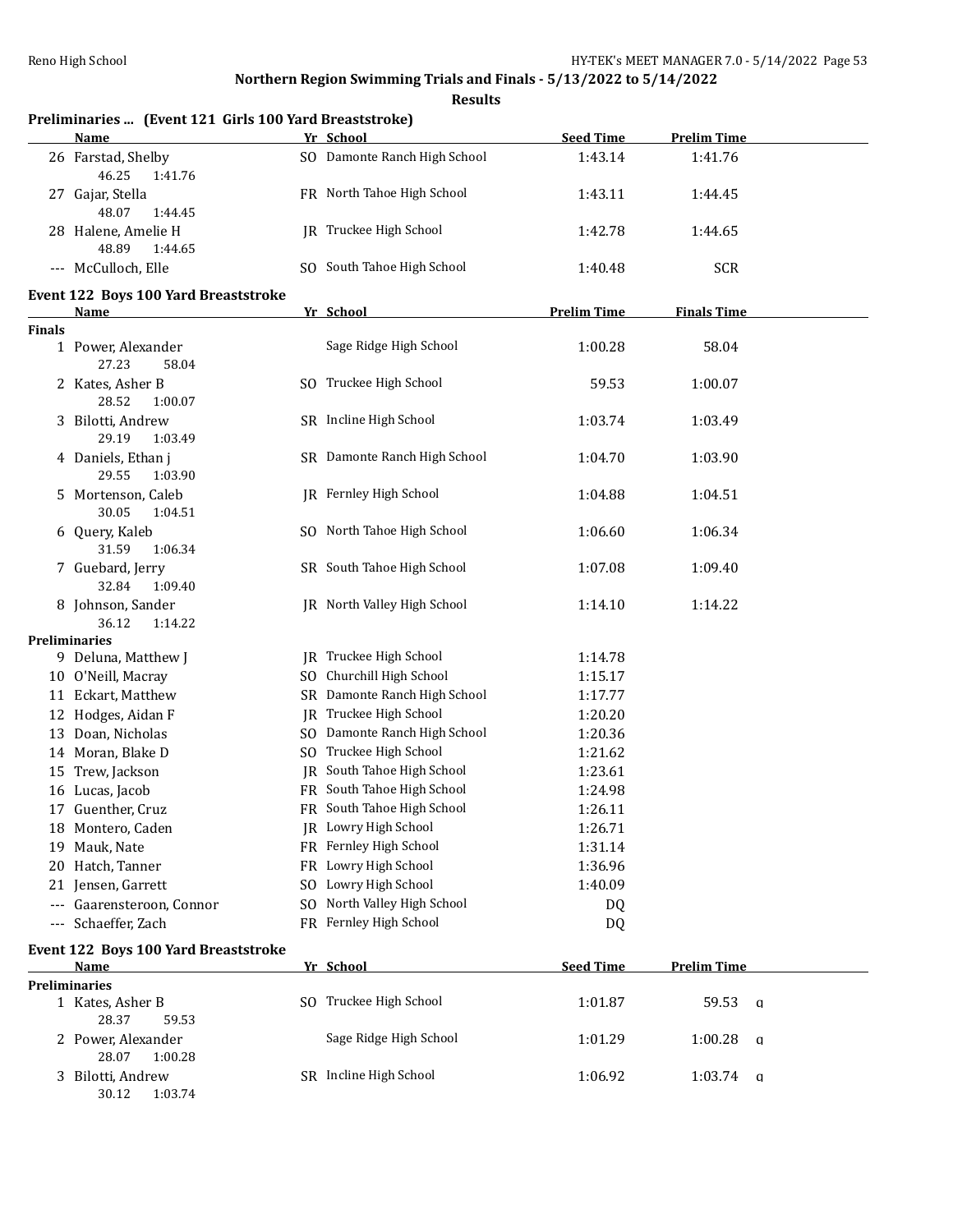| Preliminaries  (Event 122 Boys 100 Yard Breaststroke)<br>Name |         | Yr School                                    |         | <b>Seed Time</b>                | <b>Prelim Time</b>        |
|---------------------------------------------------------------|---------|----------------------------------------------|---------|---------------------------------|---------------------------|
| 4 Daniels, Ethan j<br>30.06<br>1:04.70                        |         | SR Damonte Ranch High School                 |         | 1:05.65                         | $1:04.70$ q               |
| 5 Mortenson, Caleb<br>29.58<br>1:04.88                        |         | JR Fernley High School                       |         | 1:03.88                         | 1:04.88<br>q              |
| 6 Query, Kaleb<br>31.46<br>1:06.60                            |         | SO North Tahoe High School                   |         | 1:04.72                         | 1:06.60<br>q              |
| 7 Guebard, Jerry<br>30.99<br>1:07.08                          |         | SR South Tahoe High School                   |         | 1:08.16                         | 1:07.08<br>q              |
| 8 Johnson, Sander<br>35.61<br>1:14.10                         |         | JR North Valley High School                  |         | 1:16.83                         | 1:14.10<br>q              |
| 9 Deluna, Matthew J<br>35.31<br>1:14.78                       |         | JR Truckee High School                       |         | 1:18.06                         | 1:14.78                   |
| 10 O'Neill, Macray<br>34.93<br>1:15.17                        |         | SO Churchill High School                     |         | 1:22.40                         | 1:15.17                   |
| 11 Eckart, Matthew<br>36.53<br>1:17.77                        |         | SR Damonte Ranch High School                 |         | 1:19.65                         | 1:17.77                   |
| 12 Hodges, Aidan F<br>40.00<br>1:20.20                        |         | JR Truckee High School                       |         | 1:23.55                         | 1:20.20                   |
| 13 Doan, Nicholas<br>37.06<br>1:20.36                         |         | SO Damonte Ranch High School                 |         | 1:22.15                         | 1:20.36                   |
| 14 Moran, Blake D<br>38.35<br>1:21.62                         |         | SO Truckee High School                       |         | 1:29.56                         | 1:21.62                   |
| 15 Trew, Jackson<br>38.86<br>1:23.61                          |         | JR South Tahoe High School                   |         | 1:25.47                         | 1:23.61                   |
| 16 Lucas, Jacob<br>39.50<br>1:24.98                           |         | FR South Tahoe High School                   |         | 1:26.79                         | 1:24.98                   |
| 17 Guenther, Cruz<br>40.18<br>1:26.11                         |         | FR South Tahoe High School                   |         | 1:31.77                         | 1:26.11                   |
| 18 Montero, Caden<br>40.62<br>1:26.71                         |         | JR Lowry High School                         |         | 1:34.03                         | 1:26.71                   |
| 19 Mauk, Nate<br>42.86<br>1:31.14                             |         | FR Fernley High School                       |         | 1:34.29                         | 1:31.14                   |
| 20 Hatch, Tanner<br>44.79<br>1:36.96                          |         | FR Lowry High School                         |         | 1:34.24                         | 1:36.96                   |
| 21 Jensen, Garrett<br>45.12 1:40.09                           |         | SO Lowry High School                         |         | 1:34.89                         | 1:40.09                   |
| --- Schaeffer, Zach<br>37.22<br>DQ.                           |         | FR Fernley High School                       |         | 1:22.39                         | DQ                        |
| --- Gaarensteroon, Connor<br>39.98<br>DQ.                     |         | SO North Valley High School                  |         | 1:30.85                         | DQ                        |
| --- Rowlett, Danner                                           |         | IR Churchill High School                     |         | 1:30.54                         | SCR                       |
| Event 123 Girls 400 Yard Freestyle Relay                      |         |                                              |         |                                 |                           |
| Team                                                          |         | Relay                                        |         | <b>Seed Time</b>                | <b>Finals Time</b>        |
| 1 North Tahoe High School                                     |         | $\boldsymbol{A}$                             |         | 4:19.21                         | 4:01.58                   |
| 1) Hendricks, Marina SR<br>29.29<br>1:01.54<br>1:31.21        | 2:07.33 | 2) Hendricks, Alana SO<br>2:35.06<br>3:06.54 | 3:32.69 | 3) Williams, Lola SO<br>4:01.58 | 4) Whisler, syd SR        |
| 2 Truckee High School                                         |         | $\boldsymbol{A}$                             |         | 4:18.11                         | 4:07.92                   |
| 1) Hajduk-Dorworth, Grace B SO<br>29.30<br>1:01.52<br>1:32.30 | 2:05.68 | 2) Phelan, Ryan R FR<br>2:35.93<br>3:08.49   | 3:37.27 | 3) Smith, Hope X SO<br>4:07.92  | 4) Hall, Aspen D FR       |
| 3 Damonte Ranch High School                                   |         | A                                            |         | 4:09.47                         | 4:09.35                   |
| 1) Koval, Anna SO                                             |         | 2) Tomlinson, Emma m FR                      |         | 3) Makay, Livi k FR             | 4) Rosselli, Makenna c JR |
| 29.63<br>1:01.56<br>1:31.82                                   | 2:05.24 | 3:09.16<br>2:35.74                           | 3:37.73 | 4:09.35                         |                           |